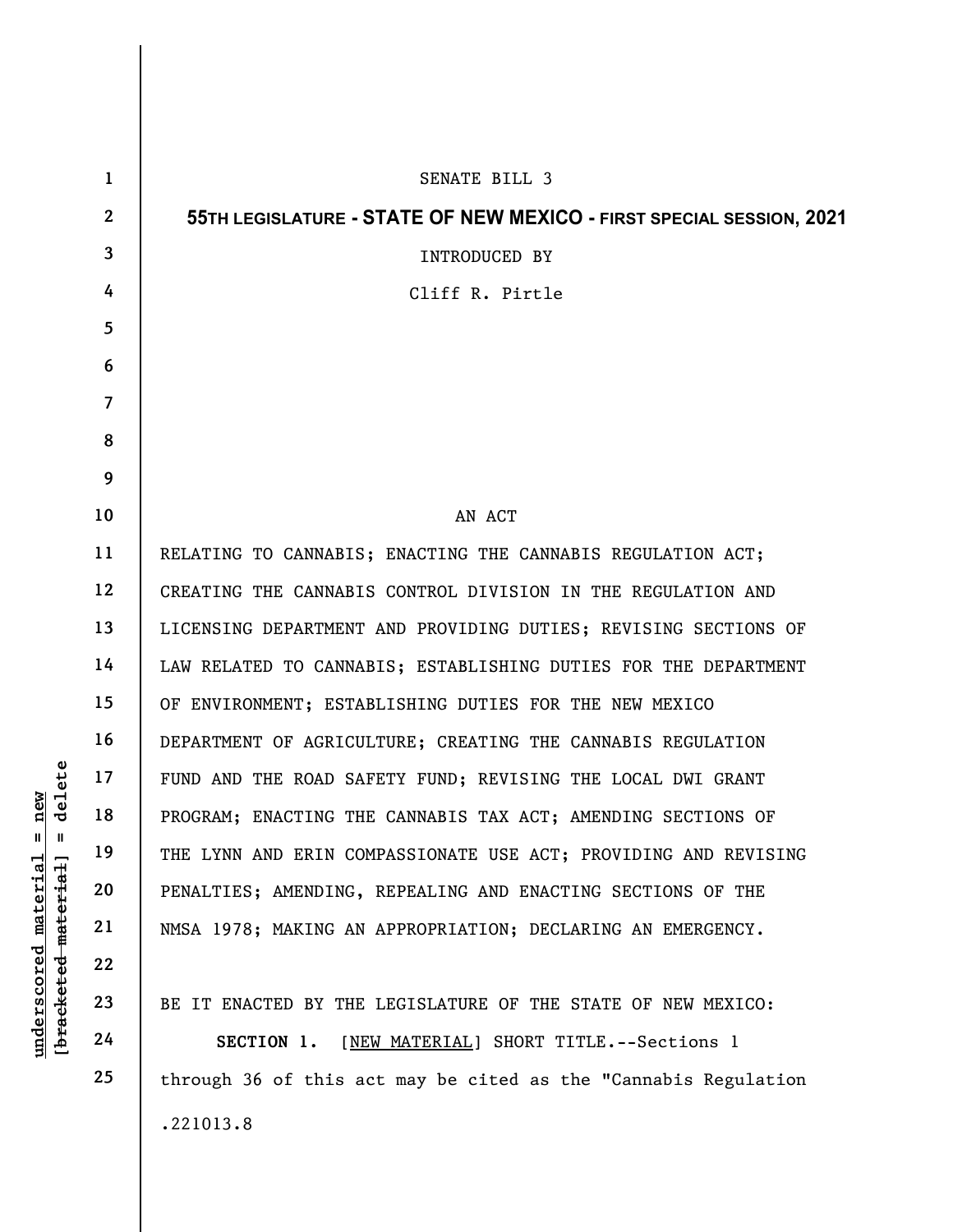Act".

1

2

3

9

16

17

18

19

20

21

22

23

24

25

SECTION 2. [NEW MATERIAL] DEFINITIONS.--As used in the Cannabis Regulation Act:

4 5 6 A. "adult-use cannabis" means cannabis that is authorized for sale pursuant to the Cannabis Regulation Act, but does not include medical cannabis;

7 8 B. "board" means the board of regents of New Mexico state university;

C. "cannabis":

10 11 12 13 14 15 (1) means all parts of the plant Cannabis sativa Linnaeus, whether growing or not, containing more than three-tenths percent tetrahydrocannabinol; the seeds of the plant; the resin extracted from any part of the plant; and every compound, manufacture, salt, derivative, mixture or preparation of the plant, its seeds or its resin; and

(2) does not include:

understand material material of the plant; any other<br>derivative, mixture correct material and derivative, mixture correct plant; any other<br>derivative, mixture correct parameters of the since<br>parameters of the since of germ (a) the mature stalks of the plant; fiber produced from the stalks; oil or cake made from the seeds of the plant; any other compound, manufacture, salt, derivative, mixture or preparation of the mature stalks, fiber, oil or cake; or the sterilized seed of the plant that is incapable of germination; or

(b) the weight of any other ingredient combined with cannabis to prepare topical or oral administrations, food, drink or another product;

 $- 2 -$ 

.221013.8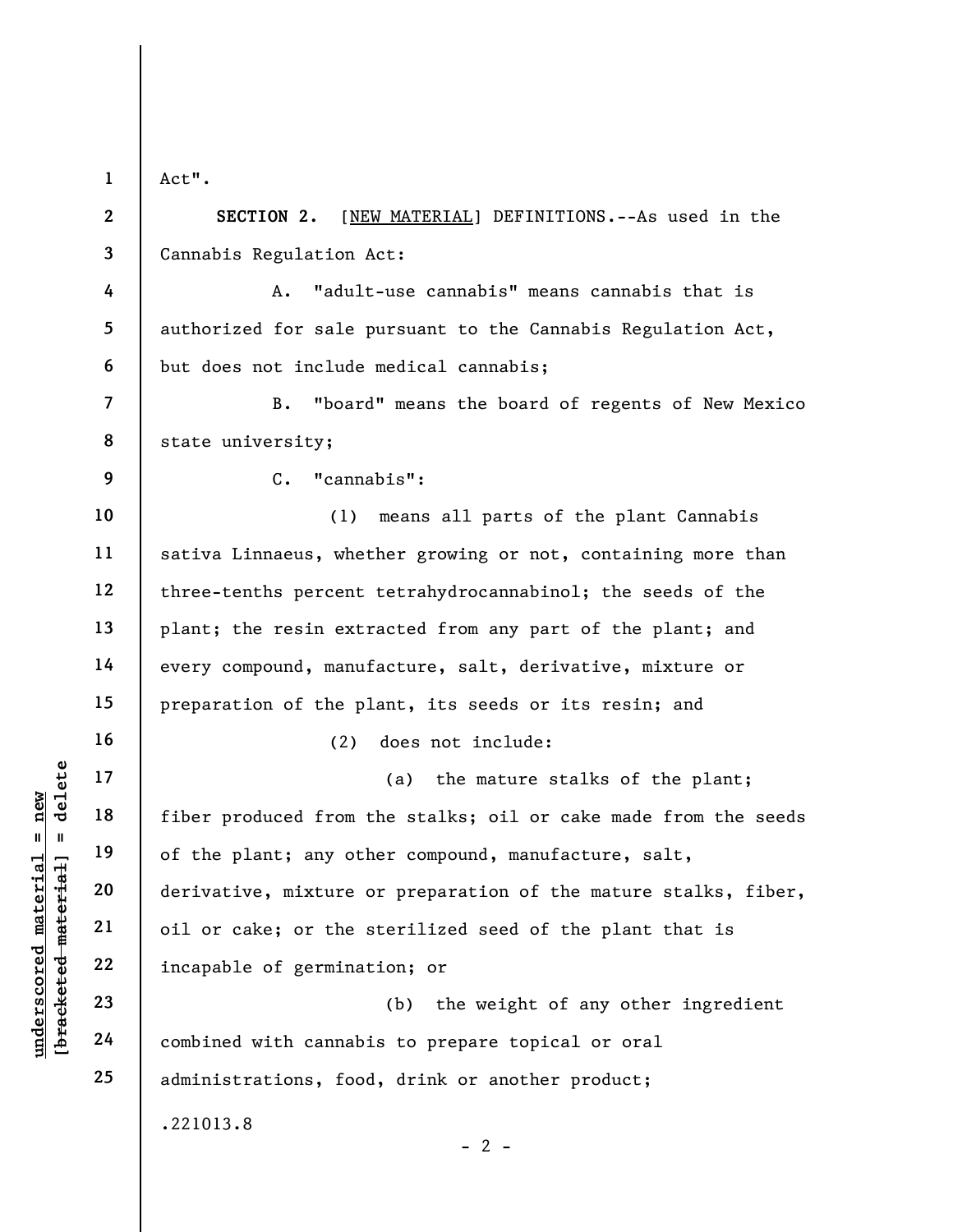underscored material = new [bracketed material] = delete 1 2 3 4 5 6 7 8 9 10 11 12 13 14 15 16 17 18 19 20 21 22 23 24 25 D. "cannabis courier" means a person licensed by the division only to transport usable cannabis and cannabis products directly to consumers; E. "cannabis establishment" means: (1) a cannabis testing laboratory; (2) a cannabis producer; (3) a cannabis manufacturer; (4) a lounge; or (5) a dispensary; F. "cannabis extract": (1) means a product obtained by separating resins from cannabis by solvent extraction using volatile solvents, such as butane, hexane, isopropyl alcohol, ethanol or carbon dioxide; and (2) does not include the weight of any other ingredient combined with cannabis extract to prepare topical or oral administrations, food, drink or another product; G. "cannabis flowers" means only the flowers of a cannabis plant; H. "cannabis items" means cannabis, cannabis products and cannabis extracts; I. "cannabis leaves" means only the leaves of a cannabis plant; J. "cannabis manufacturer" means a person licensed to: .221013.8 - 3 -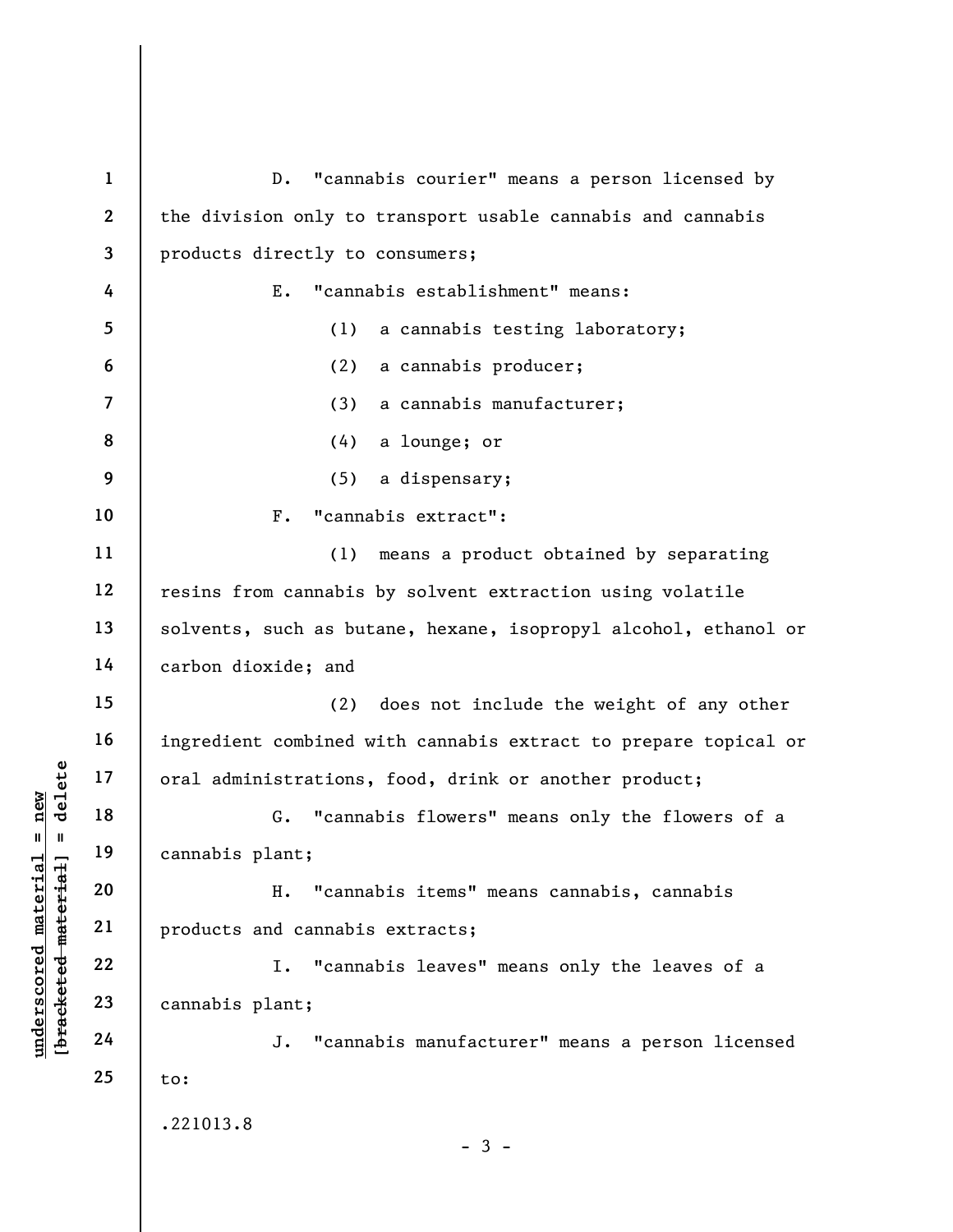understand material material of the set of the set of the set of the set of the set of the set of the set of the set of the set of the set of the set of the set of the set of the set of the set of the set of the set of the 1 2 3 4 5 6 7 8 9 10 11 12 13 14 15 16 17 18 19 20 21 22 23 24 25 (1) manufacture and package cannabis items; (2) have cannabis items tested by a cannabis testing laboratory; and (3) buy, sell, consign or transport cannabis items; K. "cannabis producer" means a person licensed by the New Mexico department of agriculture to: (1) cultivate or prepare cannabis in a raw form for consumption; (2) have cannabis items tested by a cannabis testing laboratory; and (3) sell, consign or transport cannabis items; L. "cannabis product": (1) means a product that contains cannabis or cannabis extracts, including edible or topical products that may also contain other ingredients; and (2) does not include the weight of any other ingredient combined with cannabis or cannabis extracts to prepare topical or oral administrations, food, drink or another product; M. "cannabis testing laboratory" means a facility licensed by the department of environment to collect, transport and test cannabis items to analyze the items' strength, purity, chemical composition or presence of contaminants; N. "commercial cannabis activity": .221013.8  $- 4 -$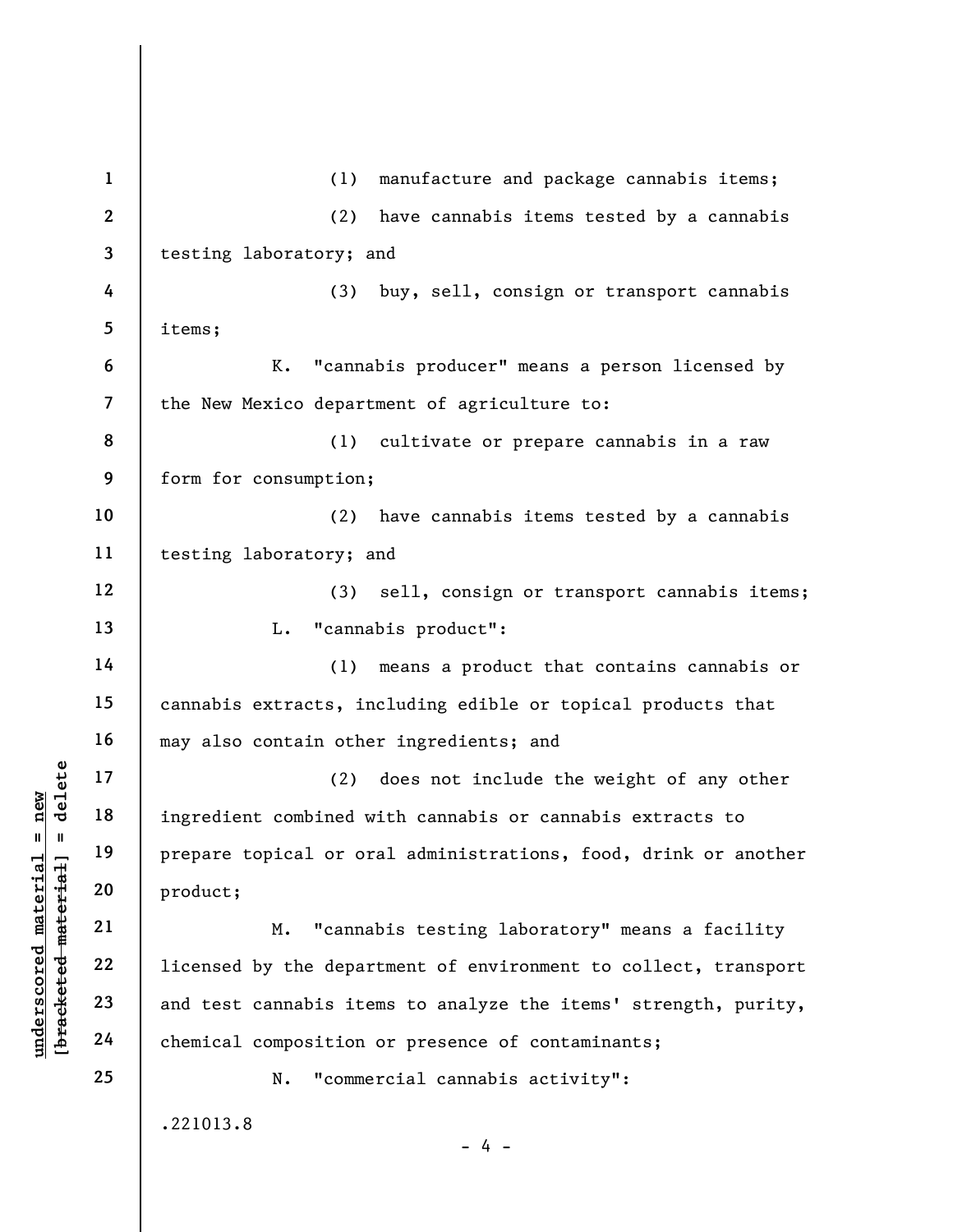underscored material = new [bracketed material] = delete 1 2 3 4 5 6 7 8 9 10 11 12 13 14 15 16 17 18 19 20 21 22 23 24 25 (1) means the cultivation, production, possession, manufacture, storage, testing, labeling, transportation, couriering, sale or consignment of cannabis and cannabis items; and (2) does not include activities related only to the medical cannabis program; O. "consumer" means a person who purchases, acquires, owns, possesses or uses a cannabis item for a purpose other than resale; P. "controlling person": (1) means an officer, board member or other natural person who has a financial or voting interest of ten percent or greater in a cannabis establishment; and (2) does not include a bank or licensed lending institution; Q. "cultivation" means any activity involving the planting, growing, harvesting, drying, curing, grading or trimming of cannabis; R. "director" means the director of the division; S. "dispensary" means a facility licensed by the division at which cannabis items are stored or offered for retail sale to consumers; T. "division" means the cannabis control division of the regulation and licensing department; U. "dual licensed dispensary" means an .221013.8  $- 5 -$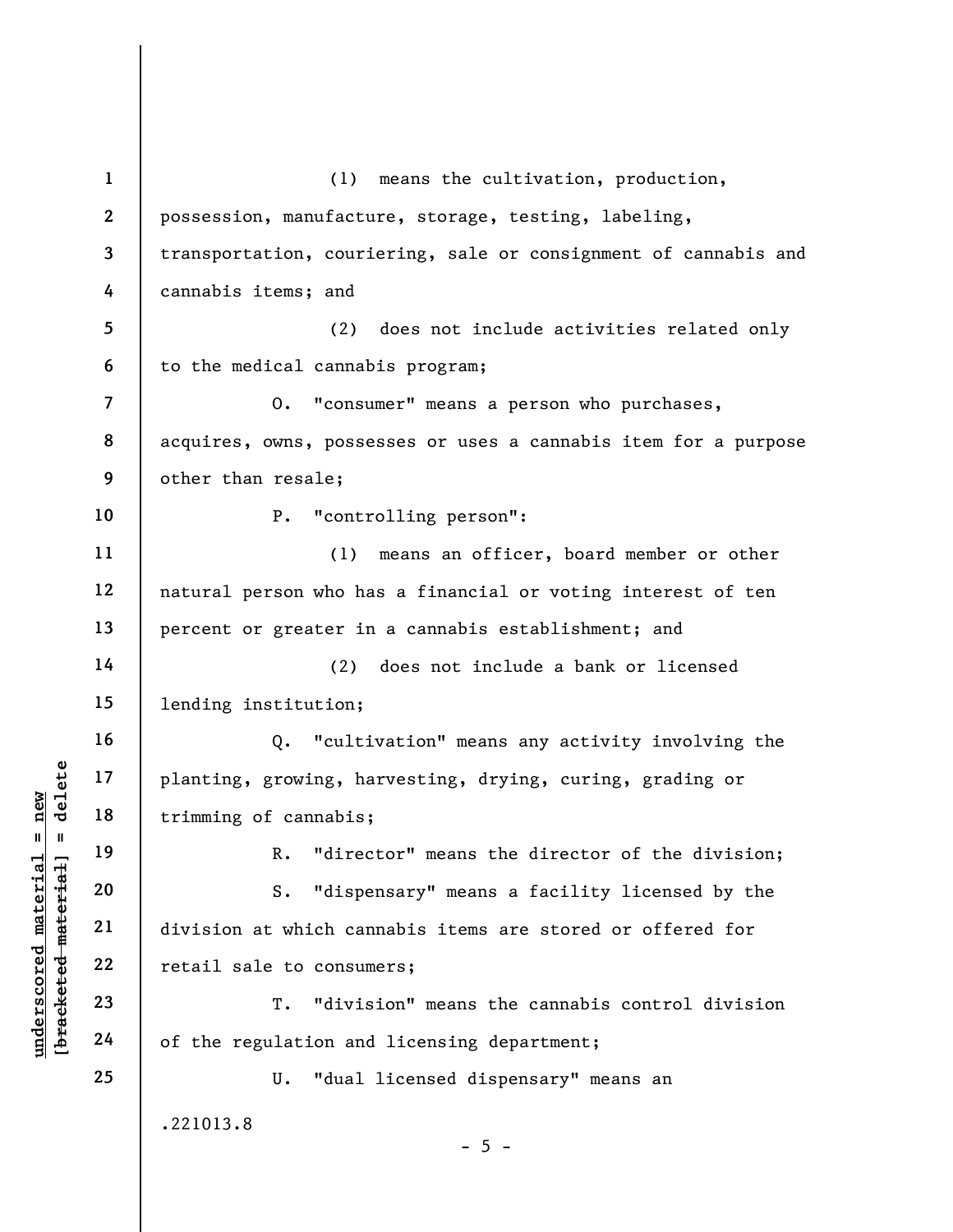understand material material and the entire unit of lam<br>
and the entire unit of lam<br>
and the entire unit of lam<br>
and the entire unit of lam<br>
21<br>
to occupy;<br>
22<br>
director, officer, ma<br>
24<br>
representative of a l 1 2 3 4 5 6 7 8 9 10 11 12 13 14 15 16 17 18 19 20 21 22 23 24 25 establishment licensed to sell both medical and adult-use cannabis for off-site consumption; V. "financial consideration" means the value that is given or received, directly or indirectly, through sales, barter, trade, fees, charges, dues, contributions or donations; W. "licensed premises" means a physical location operated by a person licensed to conduct activities under the Cannabis Regulation Act and where activities conducted pursuant to that act occur. Licensed premises include: (1) all enclosed public and private areas at the location that are used in the business operated pursuant to a license and includes offices, kitchens, restrooms and storerooms; (2) all areas outside of a building specifically licensed for the production and manufacturing of cannabis items; and (3) with respect to a location specifically licensed for the production of cannabis outside of a building, the entire unit of land that is created by subdivision or partition of land that the licensee owns, leases or has a right to occupy; X. "licensee representative" means an owner, director, officer, manager, employee, agent or other representative of a licensee, to the extent that person acts in a representative capacity; .221013.8

 $- 6 -$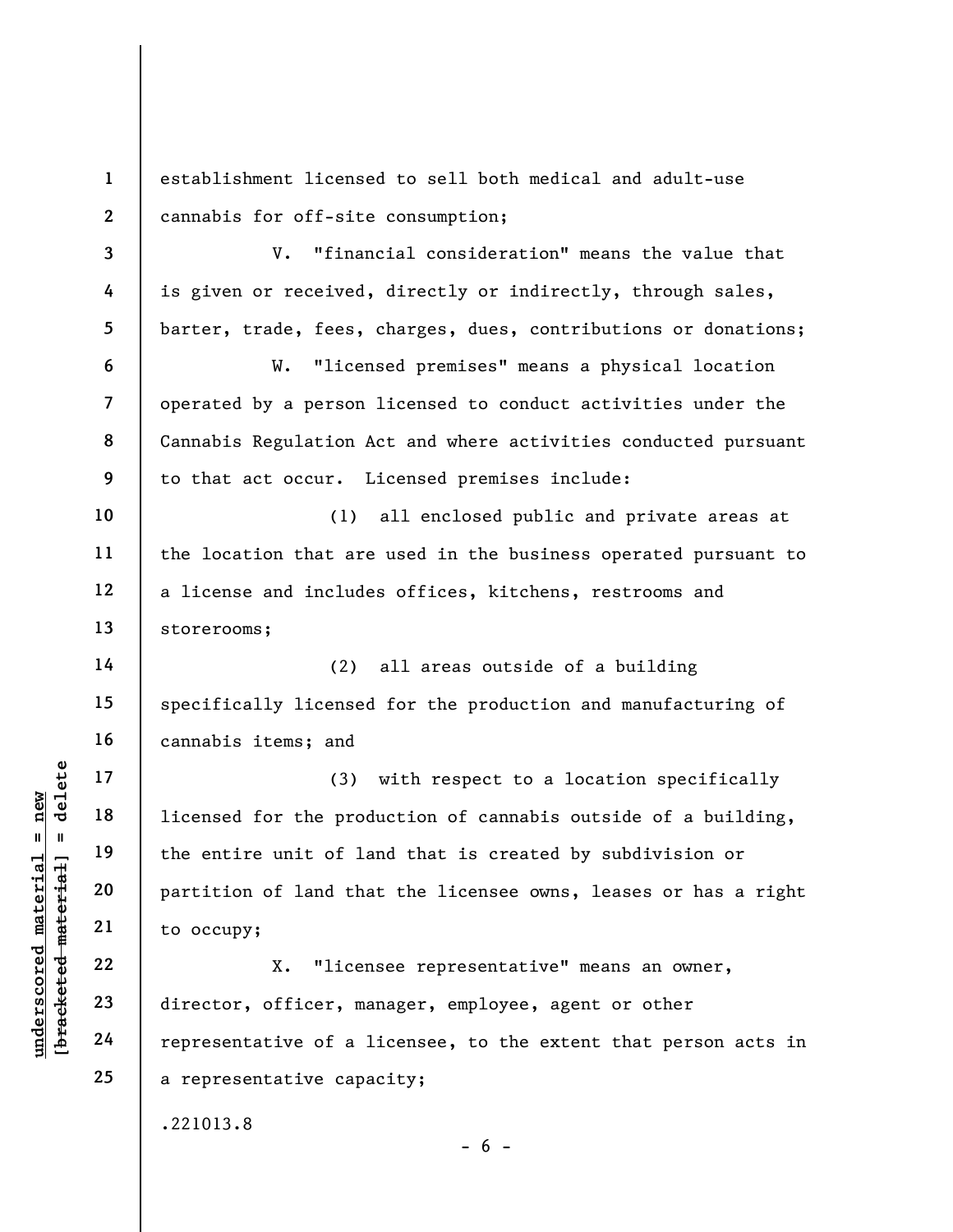UN DD. "medi<br>
allowing for purchase<br>
individuals suffering<br>
established by the Ly<br>
established by the Ly<br>
established by the Ly<br>
EE. "medi<br>
cannabis registry", a<br>
Compassionate Use Act<br>
The 24<br>
FF. "pers 1 2 3 4 5 6 7 8 9 10 11 12 13 14 15 16 17 18 19 20 21 22 23 24 25 Y. "local jurisdiction" means a municipality or a county; Z. "lounge" means a facility licensed by the division to sell cannabis items only for on-site consumption; AA. "manufacture": (1) means to compound, blend, extract, infuse, package or otherwise prepare a cannabis item; and (2) does not include cultivating the cannabis contained in a cannabis item; BB. "medical cannabis" means cannabis items used by a qualified patient or reciprocal participant in accordance with the Lynn and Erin Compassionate Use Act; CC. "medical cannabis collective" means a group of not more than five qualified patients licensed by the board through the New Mexico department of agriculture to cultivate and sell certain medical cannabis items pursuant to rule; DD. "medical cannabis program" means the system allowing for purchase and consumption of cannabis by individuals suffering from debilitating medical conditions as established by the Lynn and Erin Compassionate Use Act; EE. "medical cannabis registry" means "medical cannabis registry", as defined in the Lynn and Erin Compassionate Use Act; FF. "person" means an individual or a firm, partnership, joint venture, association, corporation, limited .221013.8 - 7 -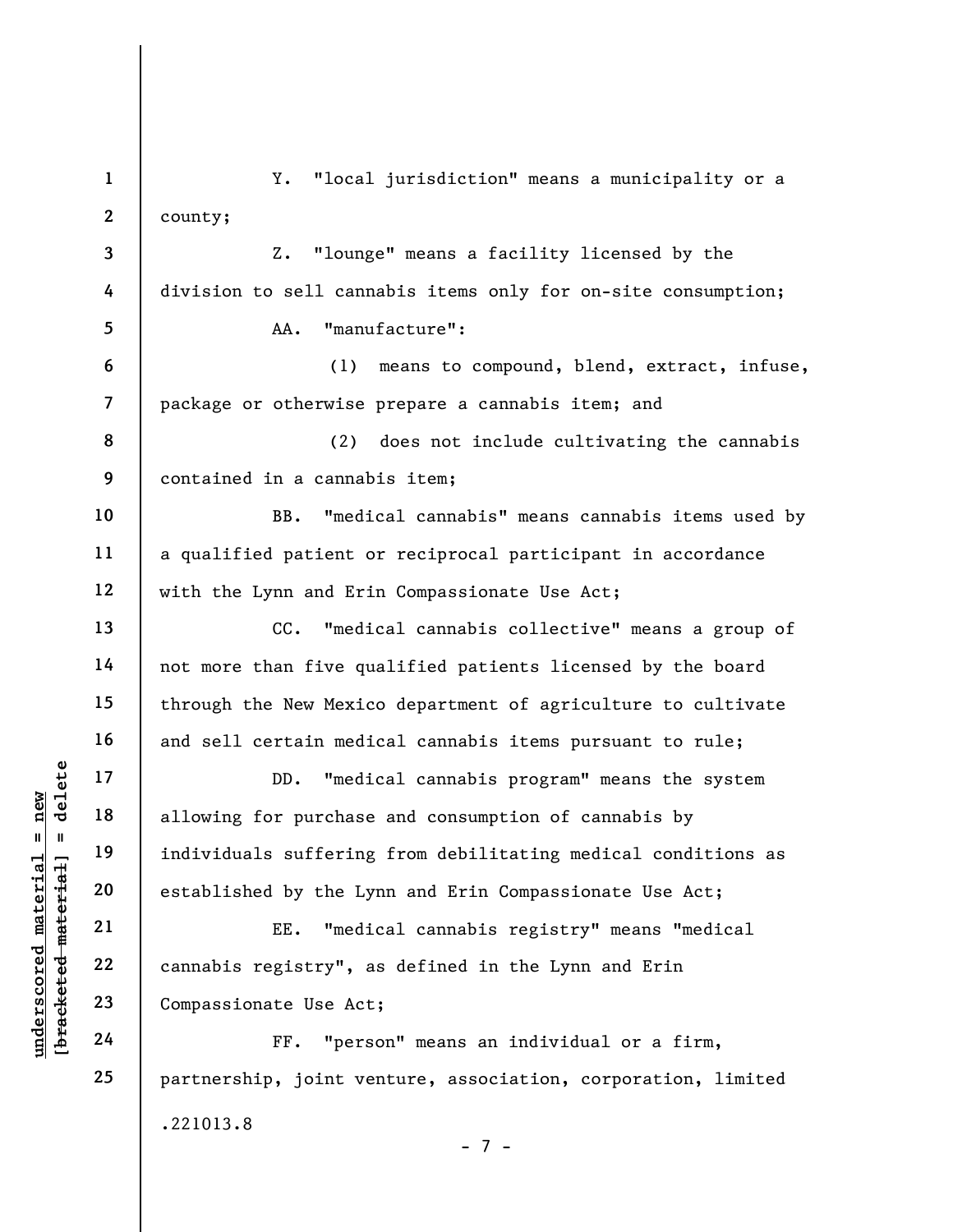1 2 liability company, estate, trust, business trust, receiver or any other legal or commercial entity;

3 4 5 6 7 8 9 GG. "public place" means a place to which the general public has access and includes hallways, lobbies and other parts of apartment houses and hotels that do not constitute rooms or apartments designed for actual residence; highways; streets; schools; places of amusement; parks; playgrounds; and places used in connection with public passenger transportation;

HH. "qualified patient" means "qualified patient", as defined in the Lynn and Erin Compassionate Use Act;

II. "safety-sensitive position" means a position in which performance by a person under the influence of drugs or alcohol would constitute an immediate and direct threat of injury or death to that person or to another;

JJ. "usable cannabis" means dried cannabis flowers and dried cannabis leaves and any mixture or preparation of those flowers or leaves; and

underscored material = new [bracketed material] = delete KK. "volatile solvent" means a solvent that is or produces a flammable gas or vapor that, when present in the air in sufficient quantities, will create explosive or ignitable mixtures.

SECTION 3. [NEW MATERIAL] CANNABIS CONTROL DIVISION-- DUTIES--RULEMAKING.--

A. The "cannabis control division" is created in .221013.8

- 8 -

10

11

12

13

14

15

16

17

18

19

20

21

22

23

24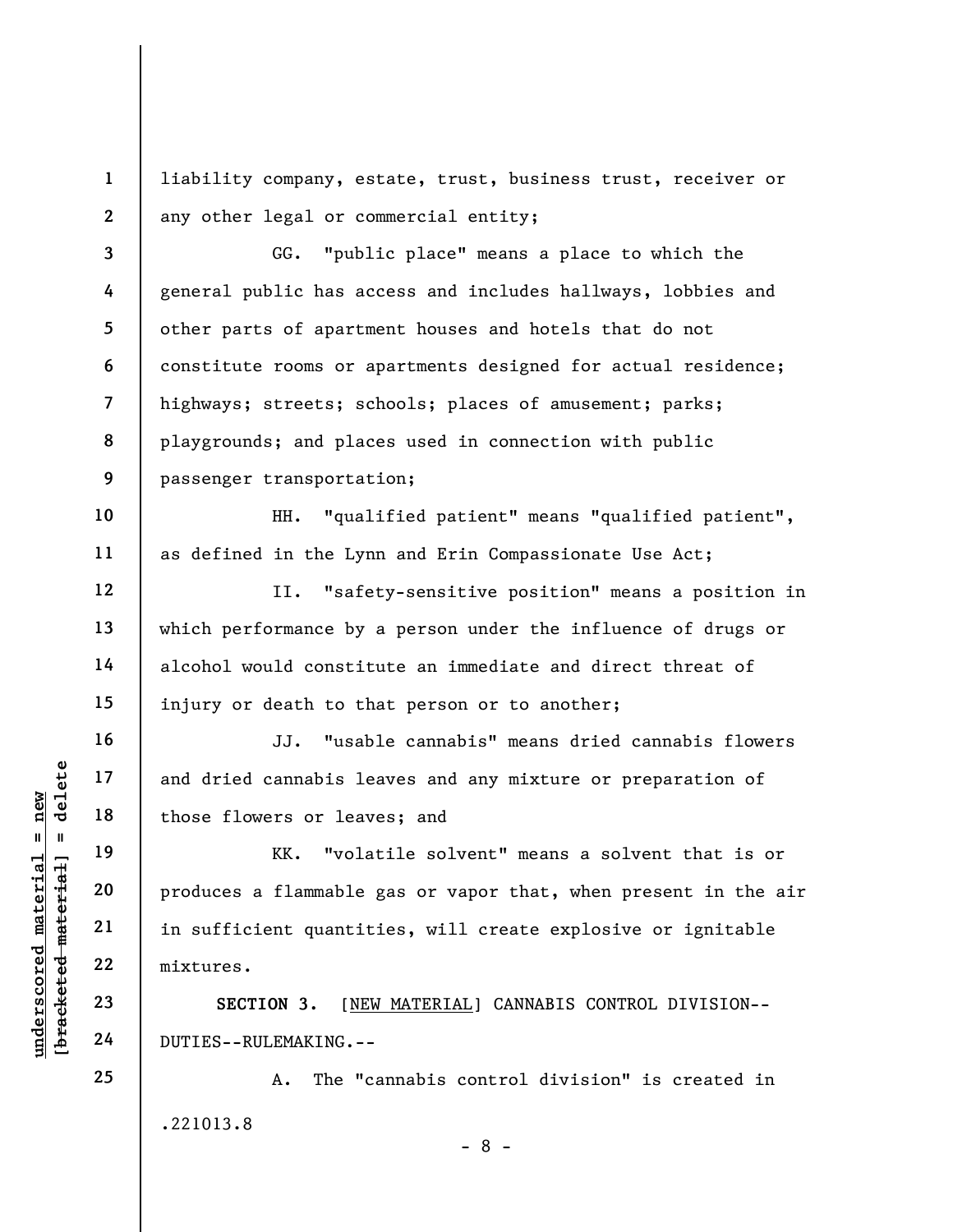1 the regulation and licensing department.

B. The division, the board and the department of environment shall execute the provisions delegated to them under the Cannabis Regulation Act and administer and enforce rules adopted pursuant to that act.

C. The division shall employ such personnel and hire such consultants as are required to carry out its duties pursuant to the Cannabis Regulation Act; provided that the division shall not employ or hire a person who has a direct or indirect financial interest in a cannabis establishment or cannabis cultivation.

D. Not later than July 1, 2021, the division, the board and the department of environment, in compliance with the State Rules Act, shall promulgate rules necessary to carry out the division's, the board's and the department of environment's duties as provided in the Cannabis Regulation Act, and those rules shall include:

underscored material material end of the department of enveloped material and demonstrated material and demonstrated material cannabis establishment of enveloped material cannabis establishment of enveloped material cannab (1) procedures for the issuance, renewal, suspension or revocation of licenses issued by the division, the department of environment and the New Mexico department of agriculture;

(2) qualifications for licensure that are directly and demonstrably related to the operation of a cannabis establishment;

(3) security requirements for a cannabis .221013.8

 $-9 -$ 

24 25

2

3

4

5

6

7

8

9

10

11

12

13

14

15

16

17

18

19

20

21

22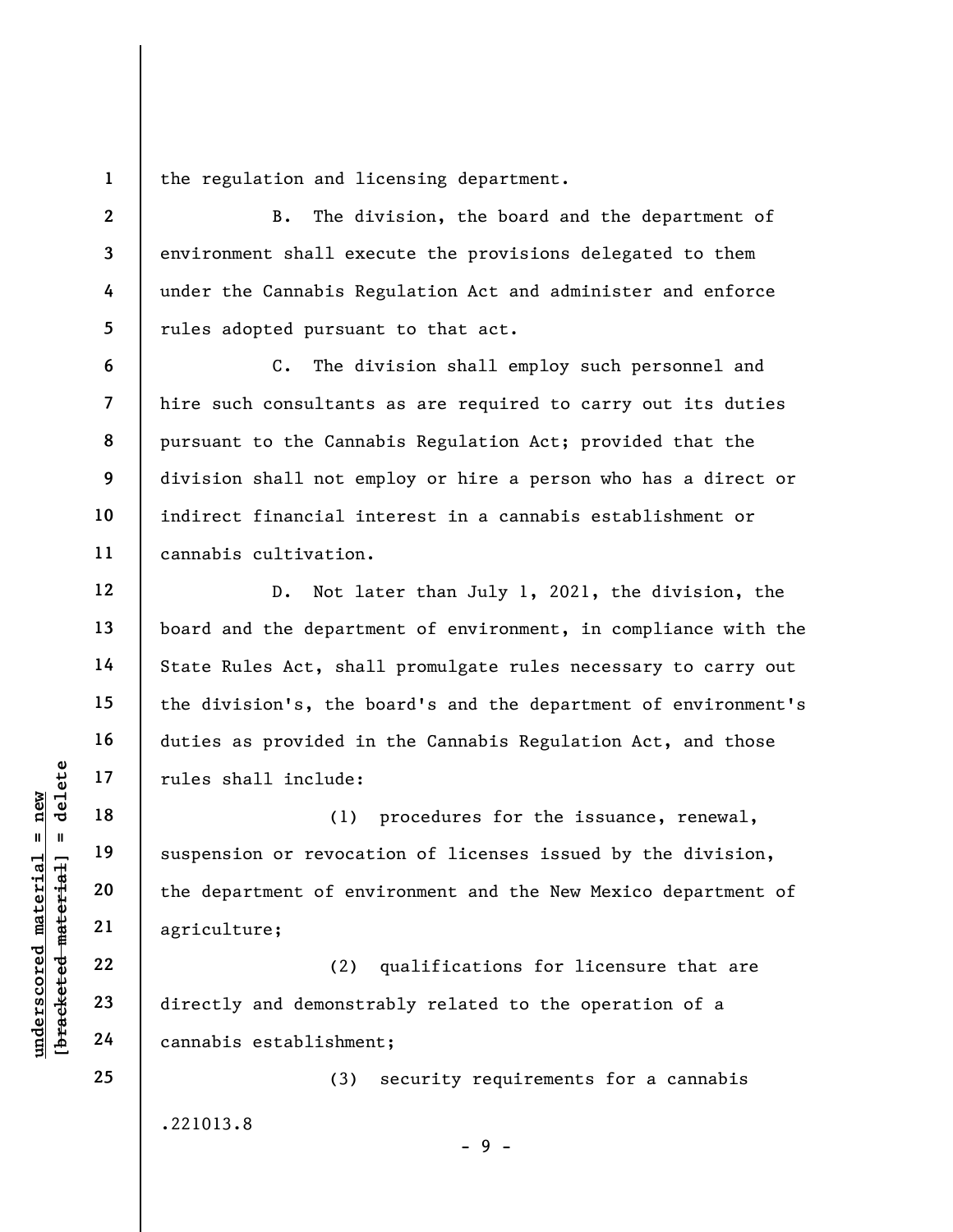understand material extending to the cul<br>  $\begin{bmatrix}\n\frac{1}{2} & \frac{1}{2} & \frac{1}{2} \\
\frac{1}{2} & \frac{1}{2} & \frac{1}{2} \\
\frac{1}{2} & \frac{1}{2} & \frac{1}{2} \\
\frac{1}{2} & \frac{1}{2} & \frac{1}{2} \\
\frac{1}{2} & \frac{1}{2} & \frac{1}{2} \\
\frac{1}{2} & \frac{1}{2} & \frac{1}{2} \\
\frac{1}{2} & \frac{1}{2} & \frac{1}{2} \\
\frac{1$ 1 2 3 4 5 6 7 8 9 10 11 12 13 14 15 16 17 18 19 20 21 22 23 24 25 establishment; (4) requirements related to: (a) inspection and monitoring of a cannabis establishment; (b) a cannabis establishment's recordkeeping and tracking of cannabis items; (c) prevention of the unauthorized sale or diversion of cannabis items in commercial cannabis activity; (d) labeling of cannabis items; and (e) language for labels of cannabis items related to potential adverse effects; (5) rules on a licensee's advertisement and marketing of cannabis products and on how a licensee may display cannabis products for sale; and (6) rules to establish: (a) health and safety standards applicable to the cultivation of cannabis and the manufacture of cannabis items; (b) standards for quality control, inspection and testing of cannabis items; (c) standards for food and product safety applicable to cannabis items; and (d) which additives and ingredients are approved for and prohibited from inclusion in cannabis items. E. Except as provided in Subsection H of this .221013.8  $- 10 -$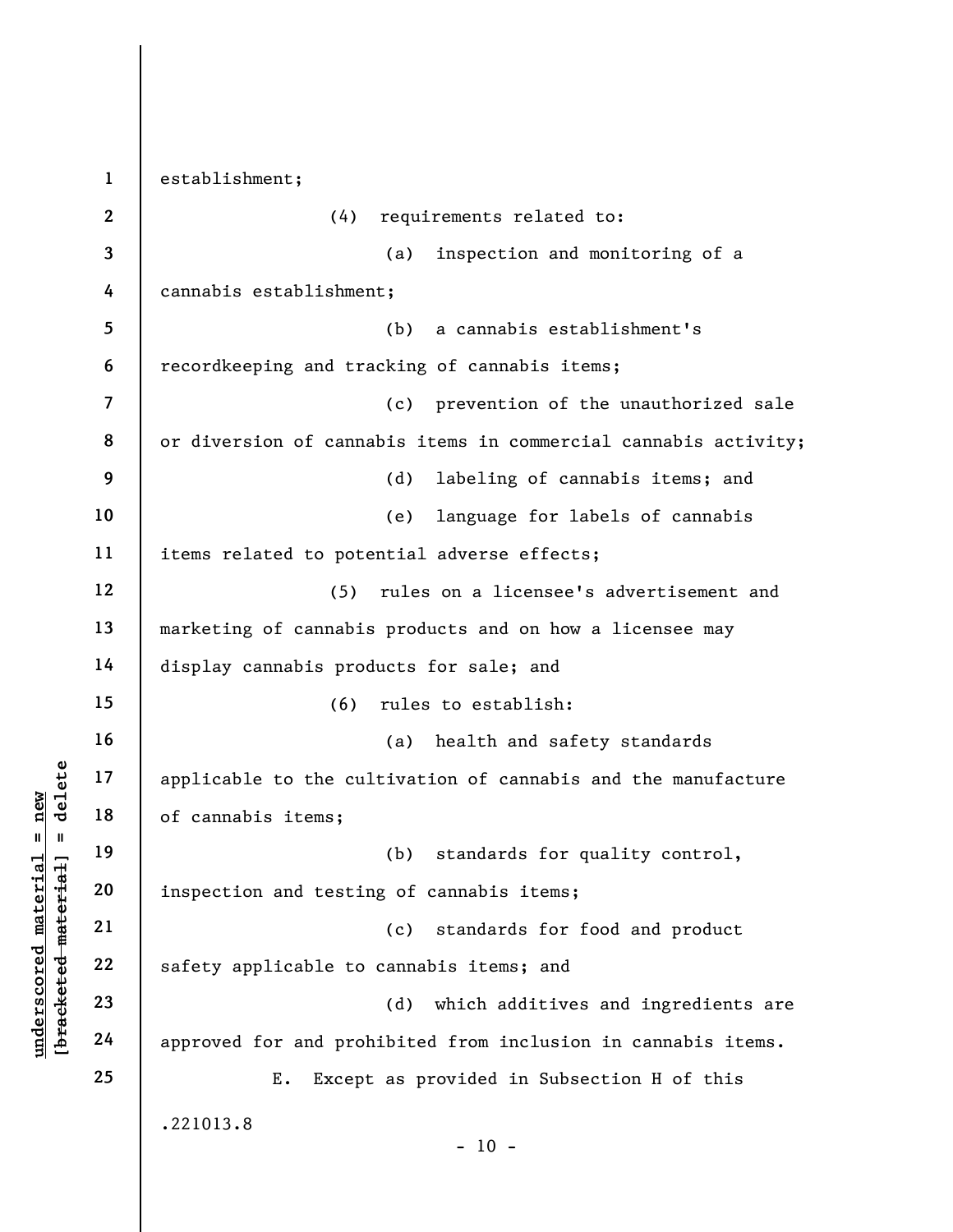section and Section 9 of the Cannabis Regulation Act, the division may license dispensaries or lounges at any location in the state. Any person employed to sell retail cannabis items under the provisions of the Cannabis Regulation Act shall not sell cannabis items except as may be legally obtained under the provisions of the Cannabis Regulation Act.

F. Regarding cannabis activity, no state agency or entity may limit the number of plants a cannabis establishment may possess, cultivate or manufacture.

G. A state agency or entity shall not limit the type or number of licenses issued pursuant to the Cannabis Regulation Act or the type or number of licenses that a licensee may be issued pursuant to the Cannabis Regulation Act. A state agency or entity shall not limit the number of licensed premises operated by a licensee pursuant to the Cannabis Regulation Act.

understand material material is located within the dividend material of the school grounds on white<br>dividend 20 from kindergarten through 22 vas in existence at the 23 that location.<br>1. The dividend 24 I. The dividend and H. The division shall not license a dispensary that is located within three hundred feet from the perimeter of school grounds on which instruction is provided at any level from kindergarten through twelfth grade, a playground, a child care center, a youth center, a public park or a library that was in existence at the time the dispensary was established at that location.

I. The division shall issue a license to a dispensary applicant at a discount if the dispensary applicant .221013.8 - 11 -

1

2

3

4

5

6

7

8

9

10

11

12

13

14

15

16

17

18

19

20

21

22

23

24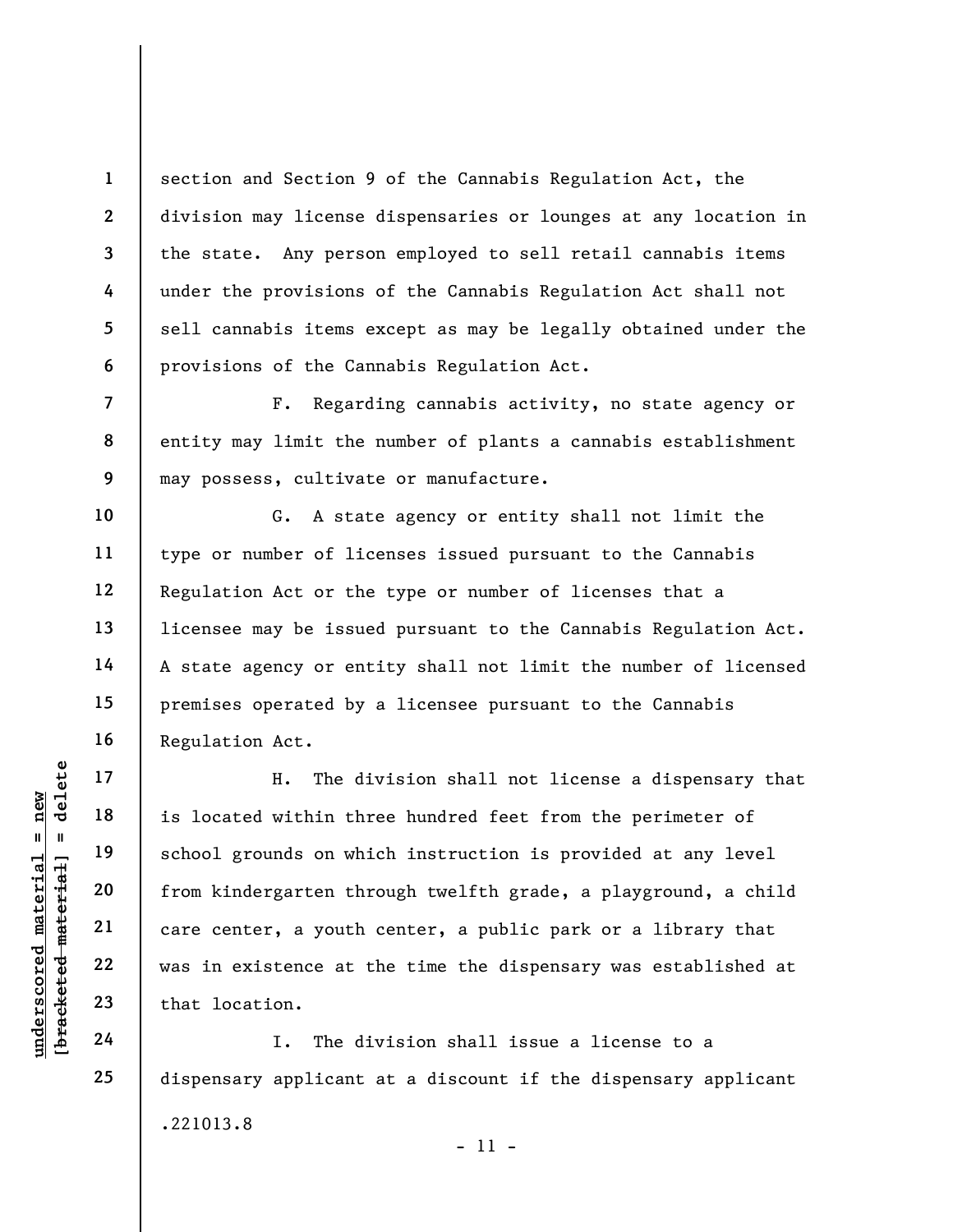8 provides documentation of an agreement to accept cannabis items on consignment for resale from any cannabis producer licensed pursuant to Section 6 of the Cannabis Regulation Act growing five thousand or fewer cannabis plants or if the dispensary applicant demonstrates that the applicant has formed a lawful cooperative that allows for sale of cannabis items on consignment from any licensed cannabis manufacturer or cannabis producer growing five thousand or fewer cannabis plants.

SECTION 4. [NEW MATERIAL] DEPARTMENT OF HEALTH--DUTIES-- PUBLIC HEALTH AND SAFETY ADVISORY COMMITTEE.--

A. The department of health shall monitor emerging scientific and medical information relevant to the health effects associated with cannabis use and shall monitor changes in cannabis use patterns for children and adults within the state, broken down by county, race and ethnicity.

understand material safety adv<br>
with expertise relate<br>
with expertise relate<br>
research in public he<br>
toxicology, poison co<br>
environmental safety,<br>
22<br>
wedget and in public he<br>
c. The public safety,<br>
23<br>
24<br>
shall provide t B. The secretary of health shall appoint a "public health and safety advisory committee" composed of professionals with expertise related to cannabis through work, training or research in public health, epidemiology, medicine, medical toxicology, poison control, road safety, occupational safety, environmental safety, laboratory testing and emergency medicine.

C. The public health and safety advisory committee shall provide to the legislature and the department of health shall publish on its website an annual report on the health .221013.8  $- 12 -$ 

1

2

3

4

5

6

7

9

10

11

12

13

14

15

16

17

18

19

20

21

22

23

24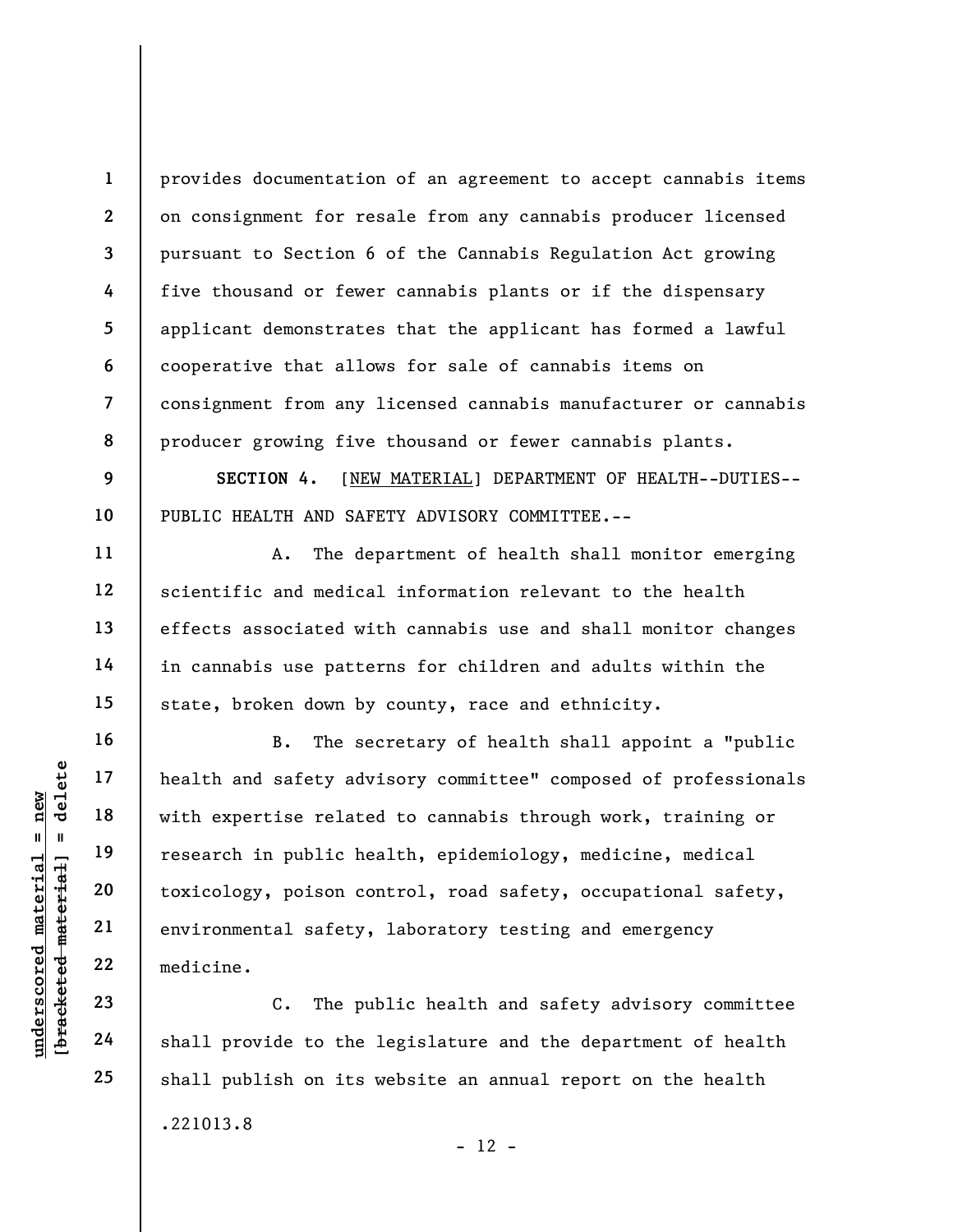|                                                | $\mathbf{1}$             | effects of legalizing cannabis for adult use. The report shall  |
|------------------------------------------------|--------------------------|-----------------------------------------------------------------|
|                                                | $\boldsymbol{2}$         | include the following elements relating to cannabis use:        |
|                                                | $\mathbf{3}$             | child access;<br>(1)                                            |
|                                                | 4                        | (2)<br>road safety and driving while impaired;                  |
|                                                | 5                        | workplace safety;<br>(3)                                        |
|                                                | 6                        | (4)<br>percentage of emergency room visits and                  |
|                                                | $\overline{\mathcal{L}}$ | outcomes;                                                       |
|                                                | 8                        | (5)<br>educational needs for children and adults;               |
|                                                | 9                        | (6)<br>consumer and product safety; and                         |
|                                                | 10                       | (7)<br>percentage of poison control center calls.               |
|                                                | 11                       | Public members of the committee are entitled to<br>$D$ .        |
|                                                | 12                       | per diem and mileage as provided for state employees in the Per |
|                                                | 13                       | Diem and Mileage Act.                                           |
|                                                | 14                       | SECTION 5.<br>[NEW MATERIAL] DEPARTMENT OF PUBLIC SAFETY--      |
|                                                | 15                       | REPORTING REQUIREMENTS.--                                       |
|                                                | 16                       | Within sixty days following the end of each<br>A.               |
| delete                                         | 17                       | fiscal year, every police and sheriff's department shall report |
| new                                            | 18                       | on a form approved by the department of public safety:          |
| $\mathbf{II}$<br>- II                          | 19                       | (1) the total number of arrests and citations                   |
| materia                                        | 20                       | for cannabis-related violations broken down by:                 |
|                                                | 21                       | category and penalty level; and<br>(a)                          |
| [bracketed material<br>$\bm{{\rm underscore}}$ | 22                       | (b)<br>race, ethnicity, age and gender; and                     |
|                                                | 23                       | the number of motor vehicle accidents in<br>(2)                 |
|                                                | 24                       | which the driver of one of the vehicles tested positive for     |
|                                                | 25                       | cannabis.                                                       |
|                                                |                          | .221013.8<br>$-13 -$                                            |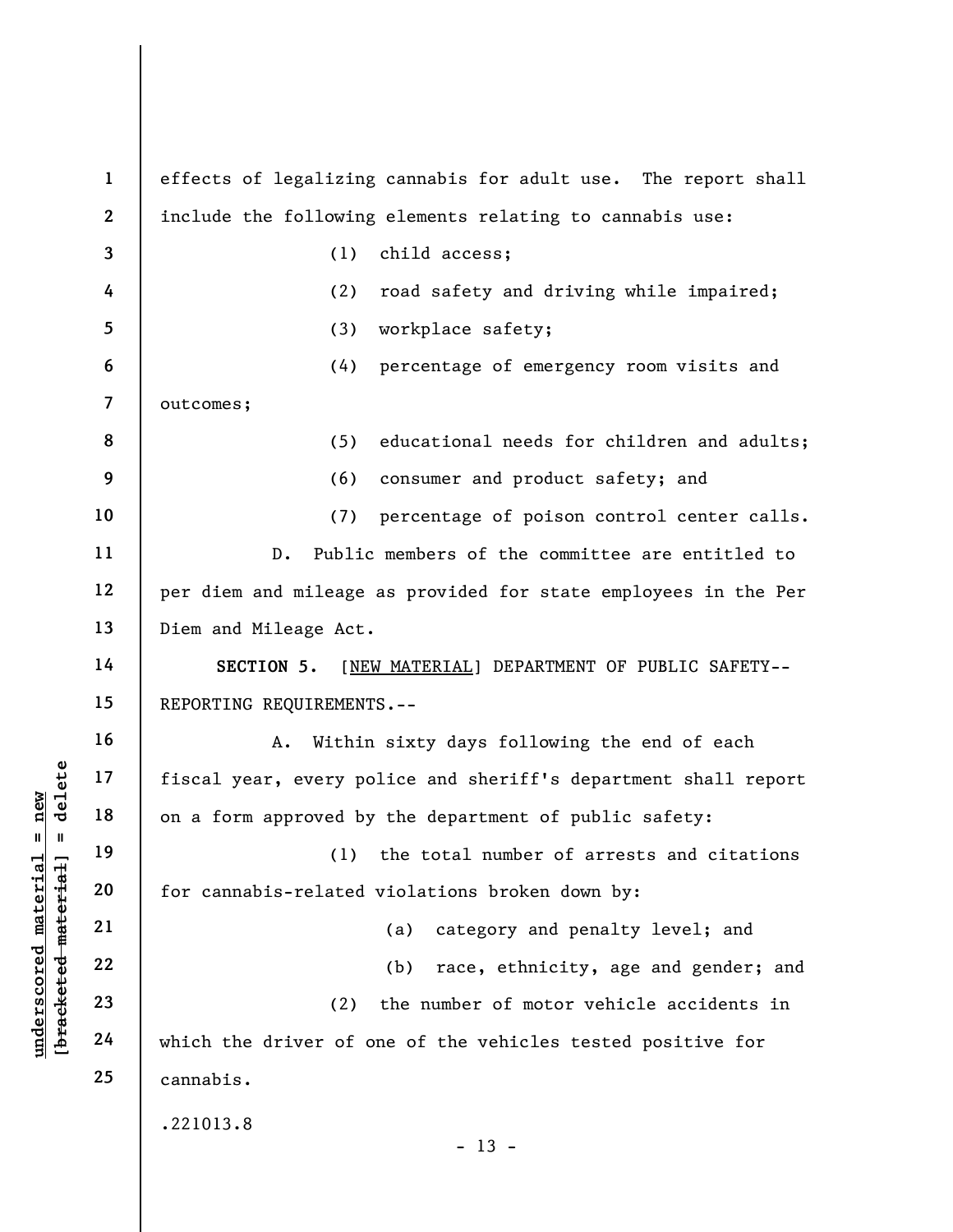B. Each law enforcement agency shall submit its annual report to the department of public safety. A law enforcement agency that does not issue a citation or make an arrest for a cannabis law violation shall report that fact in its annual report.

6 7 8 9 10 11 12 13 C. The department of public safety shall compile the reports submitted and shall issue by November 1 of each year an annual report of all cannabis law violations in the state. The report shall aggregate the data for the state and shall disaggregate the data by agency, race, ethnicity, age and gender. The department of public safety shall make all annual reports submitted for previous fiscal years available on the department's website.

14

15

16

17

18

19

20

21

22

23

24

25

1

2

3

4

5

SECTION 6. [NEW MATERIAL] LICENSING--LIMITATIONS.--

A. The division shall regulate and license dispensaries and lounges pursuant to rules promulgated by the director.

underscored material = new [bracketed material] = delete B. The division shall begin issuing licenses pursuant to the Cannabis Regulation Act for dispensaries and lounges no sooner than October 1, 2021, except to persons who possess valid dual licenses to whom the division shall begin issuing licenses no later than July 1, 2021.

C. The department of environment shall regulate and license cannabis manufacturers and cannabis testing laboratories pursuant to rules promulgated by the department of .221013.8

 $- 14 -$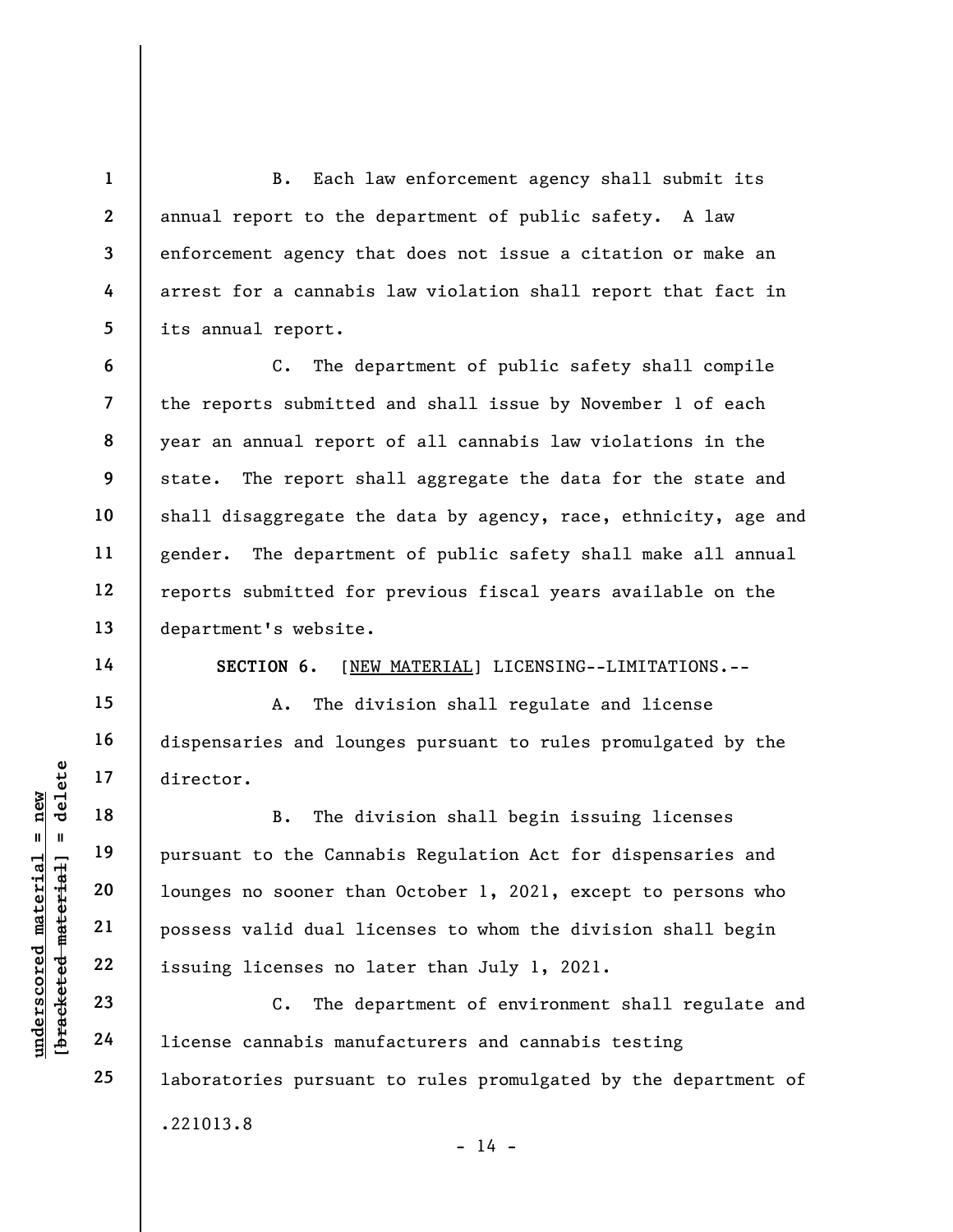1 environment.

2 3 4 5 6 7 D. The department of environment shall begin issuing licenses pursuant to the Cannabis Regulation Act for cannabis manufacturers and cannabis testing laboratories no sooner than October 1, 2021, except to persons who possess valid dual licenses to whom the division shall begin issuing licenses no later than July 1, 2021.

E. The New Mexico department of agriculture shall regulate and license cannabis producers pursuant to rules promulgated by the board and shall begin issuing licenses no sooner than July 15, 2021 and shall regulate and issue licenses to persons who possess a valid dual license on the later of:

13

14

15

16

17

18

19

20

21

22

23

24

25

8

9

10

11

12

(1) May 15, 2021; or

(2) fifteen days after the effective date of this 2021 act.

understand material material of the on-site consumed and the set of the set of the on-site consumed material material of the set of the discussed material conservation of the discussed material conservation of the discusse F. The division shall regulate and license lounges for the on-site consumption of cannabis items in conjunction with a cannabis producer or manufacturer license and shall begin issuing licenses for lounges except to persons who possess valid dual licenses no sooner than October 1, 2021.

G. The division shall assume all responsibilities for licensing and regulation under the Lynn and Erin Compassionate Use Act except for licenses for cannabis producers, cannabis manufacturers and cannabis testing laboratories as defined in the Cannabis Regulation Act no later .221013.8

 $- 15 -$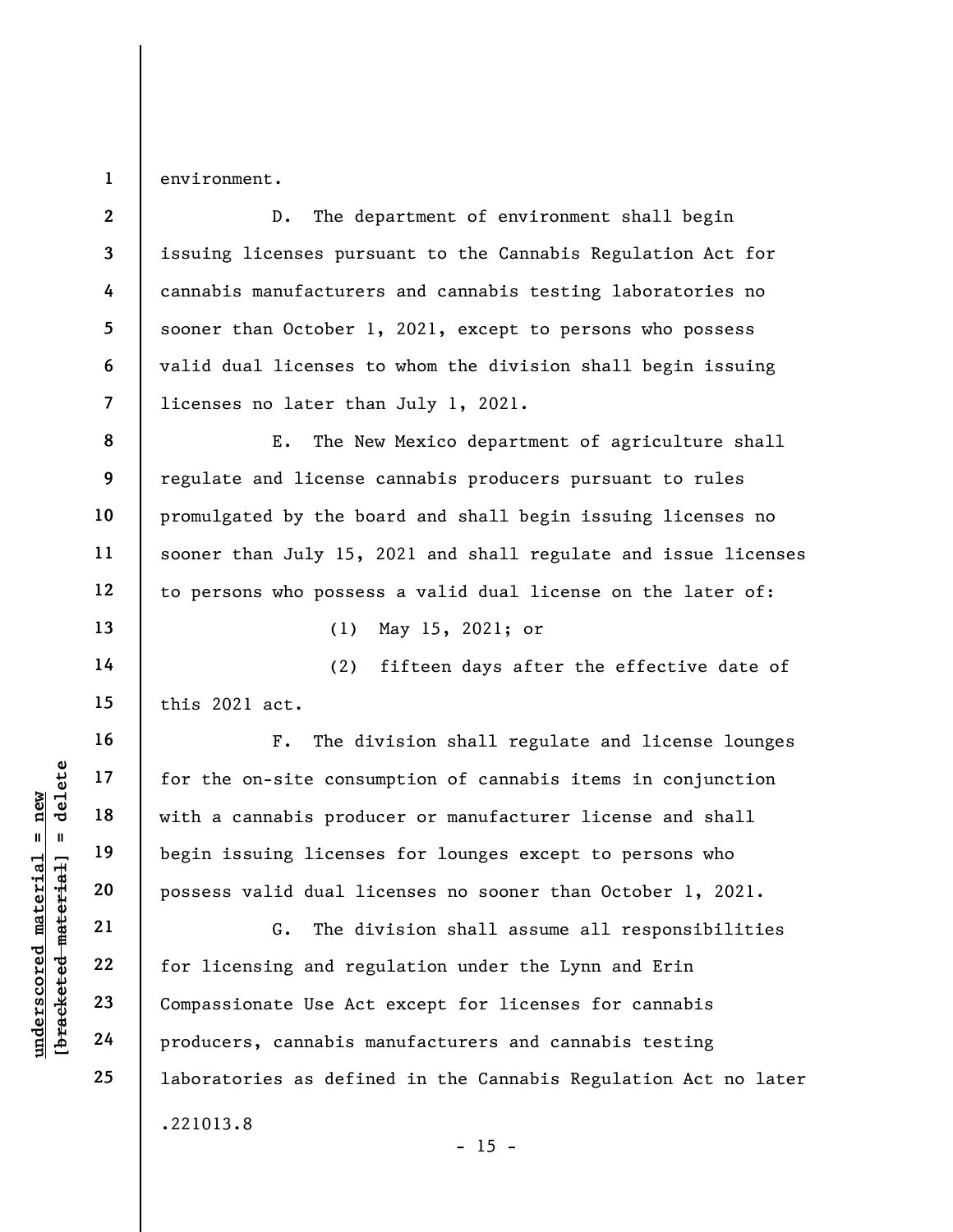1 2 3 4 5 6 7 8 9 10 11 12 13 14 15 than July 1, 2021. Any nonprofit corporation licensed under the Lynn and Erin Compassionate Use Act that is then licensed under the Cannabis Regulation Act shall be converted into a corporation by the secretary of state upon the filing of articles of organization by the nonprofit corporation, which shall be approved pursuant to an agreement of conversion in the manner provided for the conversion of a limited liability company in Section 53-19-60.1 NMSA 1978. To be valid, the agreement of conversion must be approved by all directors of the nonprofit corporation. Upon conversion, all licenses and property owned by the converting entity remain in the newly converted entity. All obligations of the converting entity continue as obligations of the newly converted entity. Any action or proceeding pending against the converting entity may be continued as if the conversion had not occurred.

underscored material = new [bracketed material] = delete H. The division and the department of environment shall begin issuing dual licenses that provide for the manufacturing and sale of on-site and off-site consumption of adult-use cannabis to a person that holds a valid medical cannabis producer license no later than July 1, 2021; provided that the person shall sell a minimum quantity of medical cannabis products as provided in Subsection B of this section and shall meet quality standards promulgated by the division.

I. The division shall issue a dispensary license to a person who holds a valid adult-use cannabis manufacturer or .221013.8

16

17

18

19

20

21

22

23

24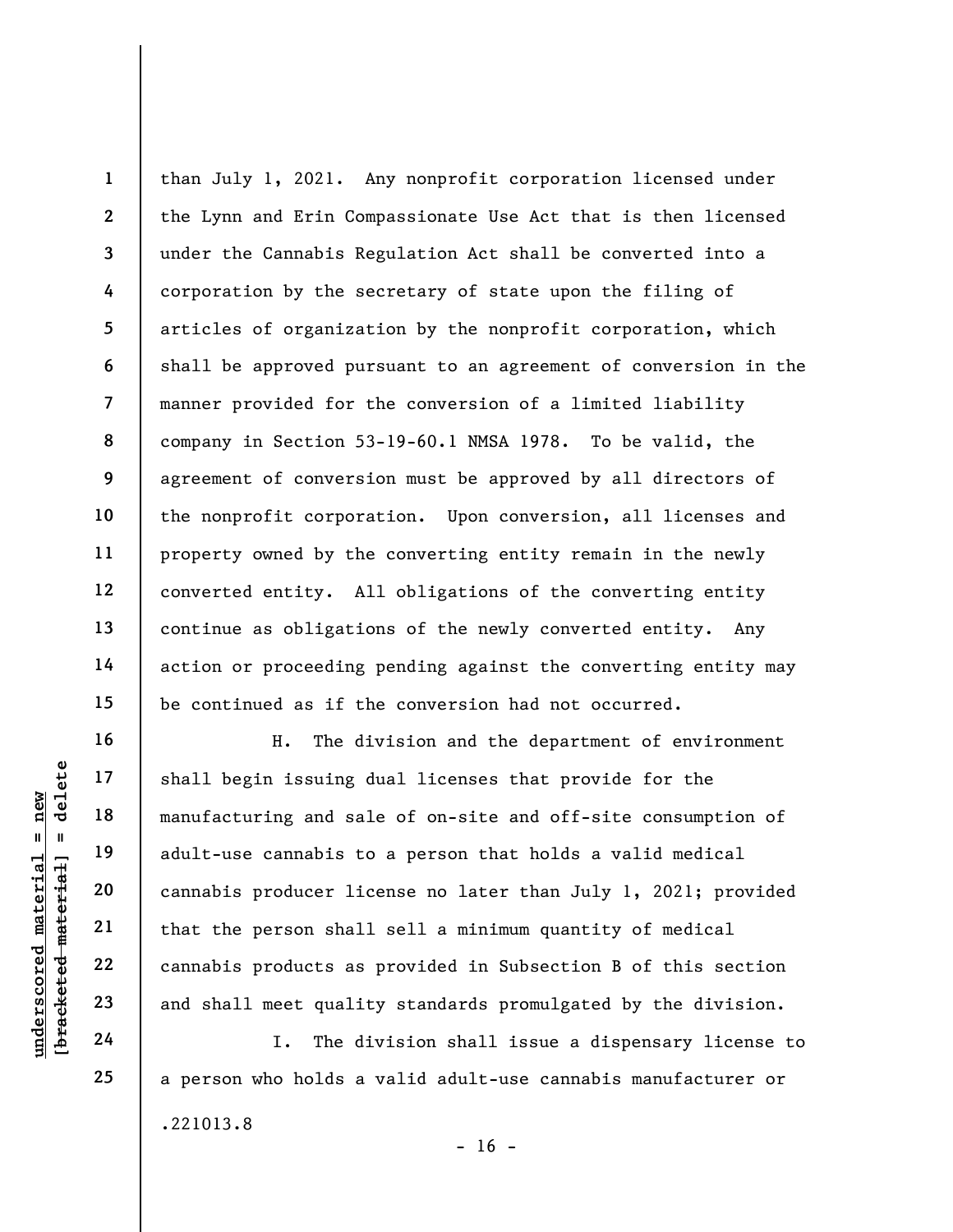producer license or a valid dual license; provided that the dispensary shall meet quality standards promulgated by the director for a dispensary.

J. The director may propose rules to the board for adoption regarding the regulating and licensing of cannabis producers as provided for in the Cannabis Regulation Act.

K. A license issued pursuant to the Cannabis Regulation Act is valid for twelve months from the date the license is issued and may be renewed annually or as provided for in the rules promulgated by the division.

L. An application shall be denied if an applicant, a controlling person in an applicant's entity or the premises for which a license is sought does not qualify for licensure under the Cannabis Regulation Act or the Lynn and Erin Compassionate Use Act.

M. The division shall regulate and license cannabis couriers. The division shall begin issuing licenses for cannabis couriers no sooner than July 1, 2021.

SECTION 7. [NEW MATERIAL] LICENSING FEES.--

underscored material = new [bracketed material] = delete A. The division shall establish application and licensing fees applicable to licenses for dispensaries, lounges and activity related to medical cannabis. The fees shall be reasonably calculated to cover the cost of administering and enforcing the programs established in the Cannabis Regulation Act; provided that:

.221013.8

1

2

3

4

5

6

7

8

9

10

11

12

13

14

15

16

17

18

19

20

21

22

23

24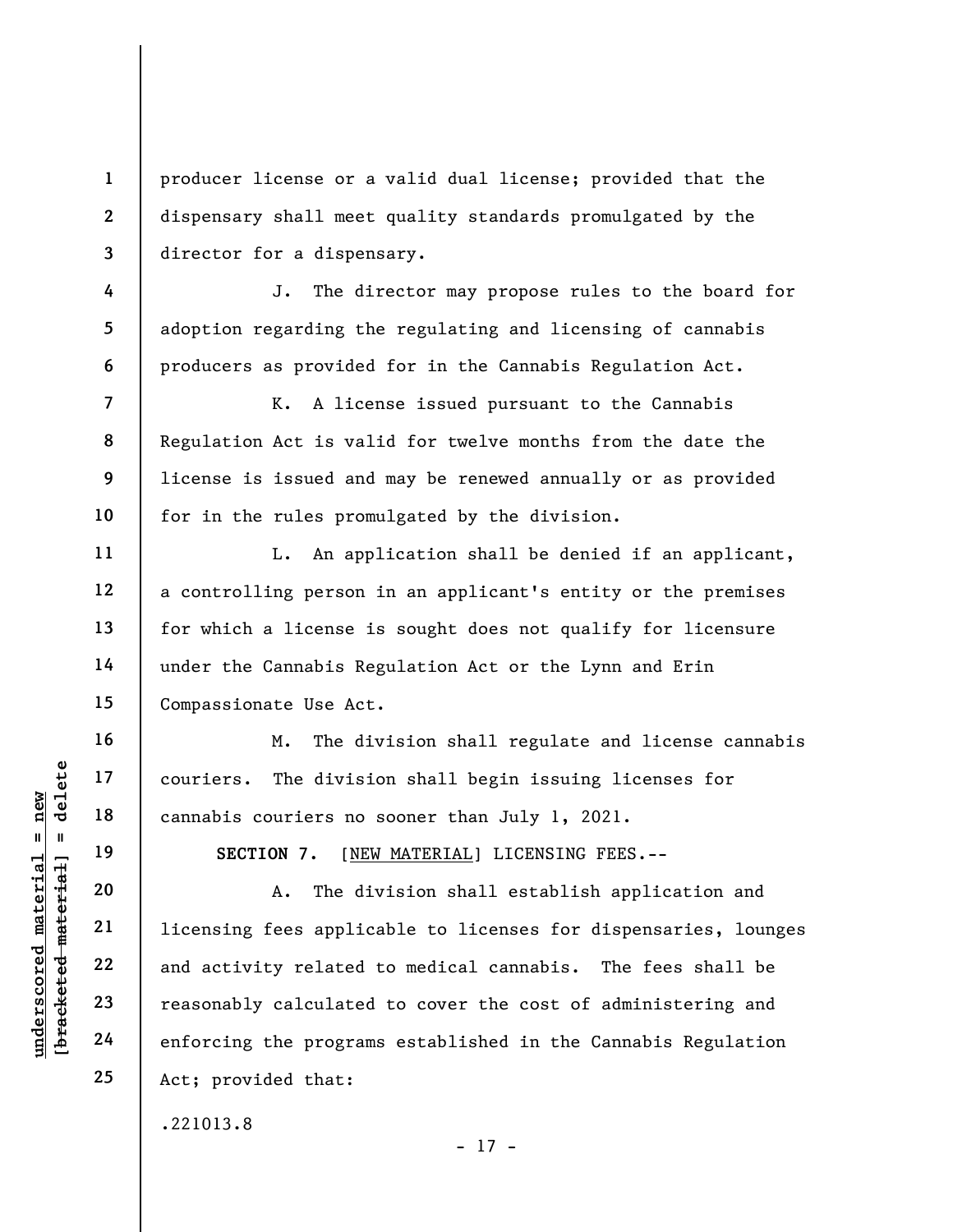(1) the fees shall be scaled to reflect the amount of cannabis activity the licensee or applicant seeks to conduct or renew; and

(2) for a license or renewal of a license that authorizes only medical cannabis activity, the fee shall not exceed one-half of the fee charged for a license or renewal of a license for a similarly sized business that authorizes both commercial and medical cannabis activities.

B. The division and the New Mexico department of agriculture shall deposit all fees collected pursuant to the Cannabis Regulation Act in the cannabis regulation fund.

C. The board, on behalf of the New Mexico department of agriculture, shall establish application and licensing fees applicable to licenses for cannabis cultivation. The fees shall be reasonably calculated to cover the cost of administering and enforcing the programs established pursuant to the Cannabis Regulation Act.

underscored material material end application and licential end application and licential end application and licential manufacturing and test<br>manufacturing and test<br>alcoulated to cover the calculated to cover the<br>defender D. The department of environment shall establish application and licensing fees applicable to licenses for manufacturing and testing laboratories for commercial and medical cannabis activity. The fees shall be reasonably calculated to cover the cost of administering and enforcing the programs established in the Cannabis Regulation Act; provided that:

(1) the fees shall be scaled to reflect the

.221013.8

1

2

3

4

5

6

7

8

9

10

11

12

13

14

15

16

17

18

19

20

21

22

23

24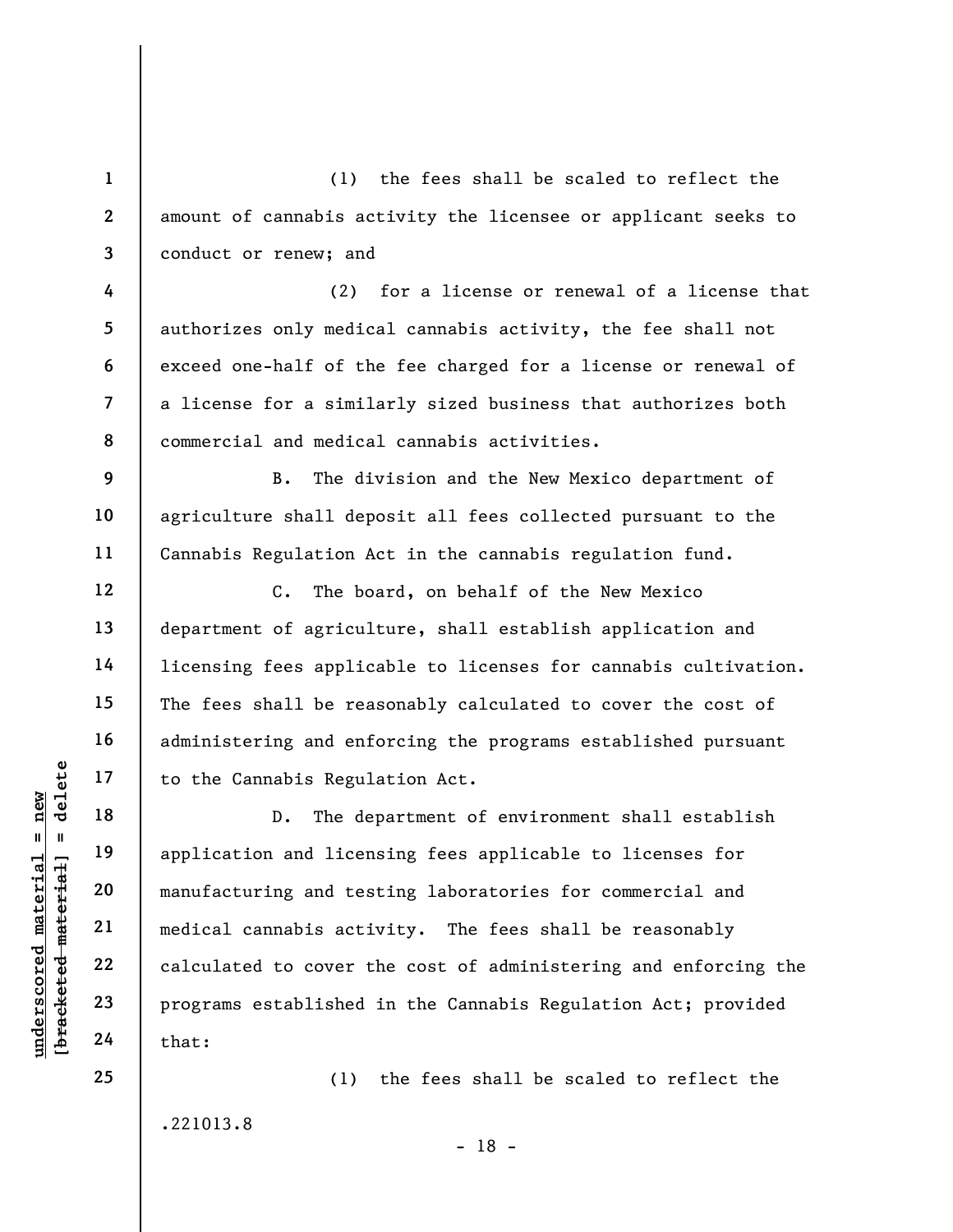1 2

3

4

5

6

16

17

18

19

20

21

22

23

24

25

size of a business seeking or renewing a license; and

(2) for a license or renewal of a license that authorizes only medical cannabis activity, the fee shall not exceed one half of the fee charged for a license or renewal of a license for a similarly sized business that authorizes both commercial and medical cannabis activities.

7 8 9 10 11 12 13 14 15 SECTION 8. [NEW MATERIAL] DISCIPLINARY PROCEEDINGS-- APPLICATION OF UNIFORM LICENSING ACT.--In accordance with the procedures contained in the Uniform Licensing Act, the division, the department of environment or the New Mexico department of agriculture may refuse to issue, revoke or suspend any permanent or temporary license that is administered by the division, the New Mexico department of agriculture or the department of environment pursuant to the Cannabis Regulation Act upon findings that the licensee or applicant:

A. engaged in fraud or deceit in procuring or attempting to procure a license;

underscored material material of the<br>
exidence of such convenience of such convenience of such convenience<br>
widence of such convenience of such convenience<br>
21 C. is guined and 22 Substances Act; or<br>
23 D. has vi<br>
24 Regul B. has been convicted of a felony; provided that a certified copy of the record of conviction shall be conclusive evidence of such conviction;

C. is guilty of any violation of the Controlled Substances Act; or

D. has violated any provision of the Cannabis Regulation Act or rules promulgated by the director or the board, on behalf of the New Mexico department of agriculture. .221013.8

- 19 -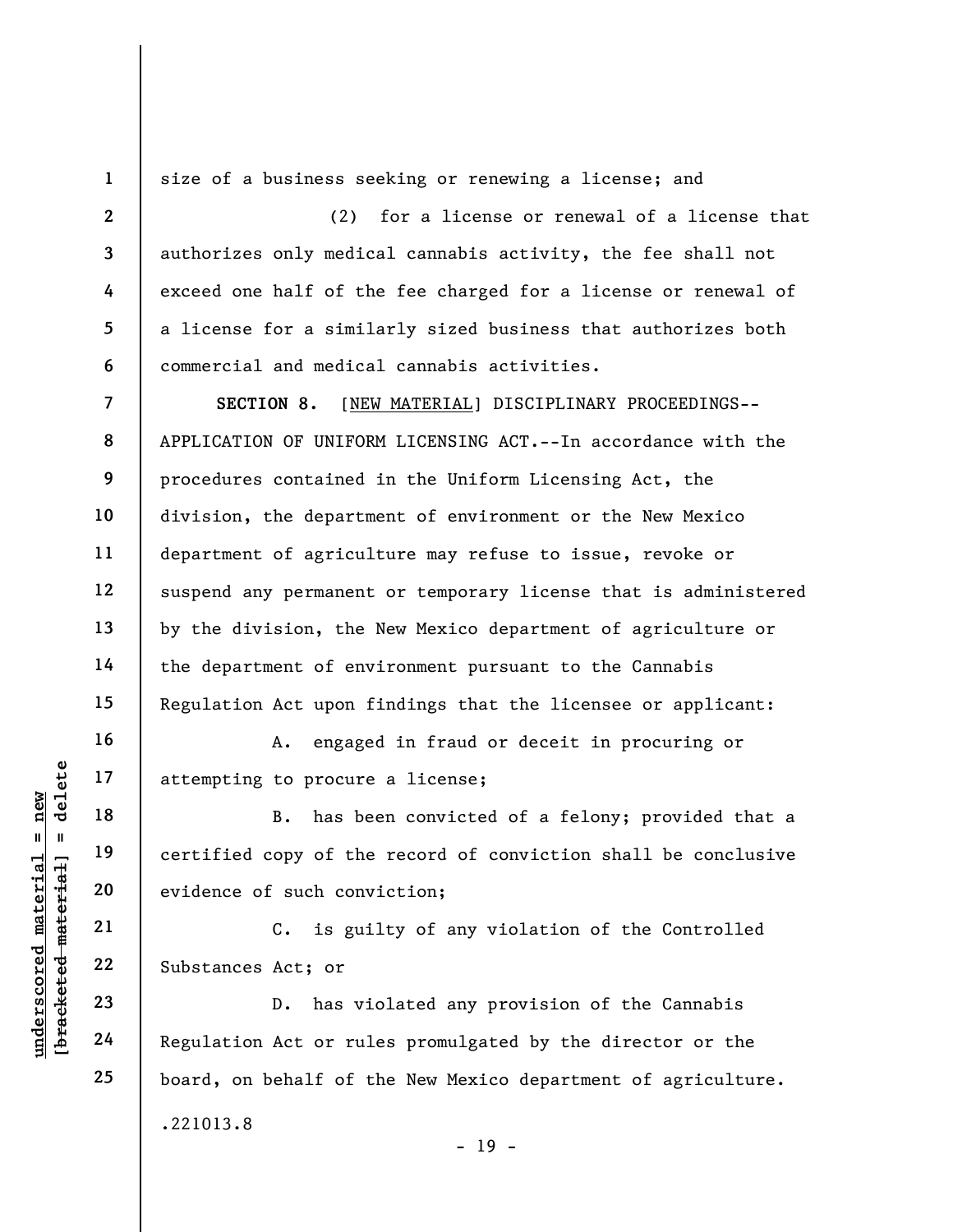underscores and the solvents of cannabis of cannabis solvents for personal<br>definition act or the solvents for personal<br>definition act or the solvents for personal<br>examples 21<br>23<br>definition is sales of c<br>section 10. [N]<br>def 1 2 3 4 5 6 7 8 9 10 11 12 13 14 15 16 17 18 19 20 21 22 23 24 25 SECTION 9. [NEW MATERIAL] LOCAL CONTROL.--A. Except as provided in Subsection B of this section, a local jurisdiction may: (1) prohibit, in accordance with the Cannabis Regulation Act, the operation of a cannabis establishment; and (2) limit the location of a cannabis establishment, which distance shall be three hundred feet or more from the perimeter of school grounds on which instruction is provided at any level from kindergarten through twelfth grade, a playground, a child care center, a youth center, a public park or a library that was in existence at the time the cannabis establishment was licensed. B. A local jurisdiction shall not: (1) prevent transportation of cannabis products on public roads by a licensee that transports cannabis products in compliance with the Cannabis Regulation Act; (2) prohibit the personal production of cannabis or cannabis products made without the use of volatile solvents for personal use provided for in the Cannabis Regulation Act or the Lynn and Erin Compassionate Use Act; or (3) prohibit the operation of a business that limits its sales of cannabis to medical cannabis. SECTION 10. [NEW MATERIAL] LICENSEE PROTECTIONS.-- A. Conduct by a licensee or a licensee representative that is allowed pursuant to a license and .221013.8  $- 20 -$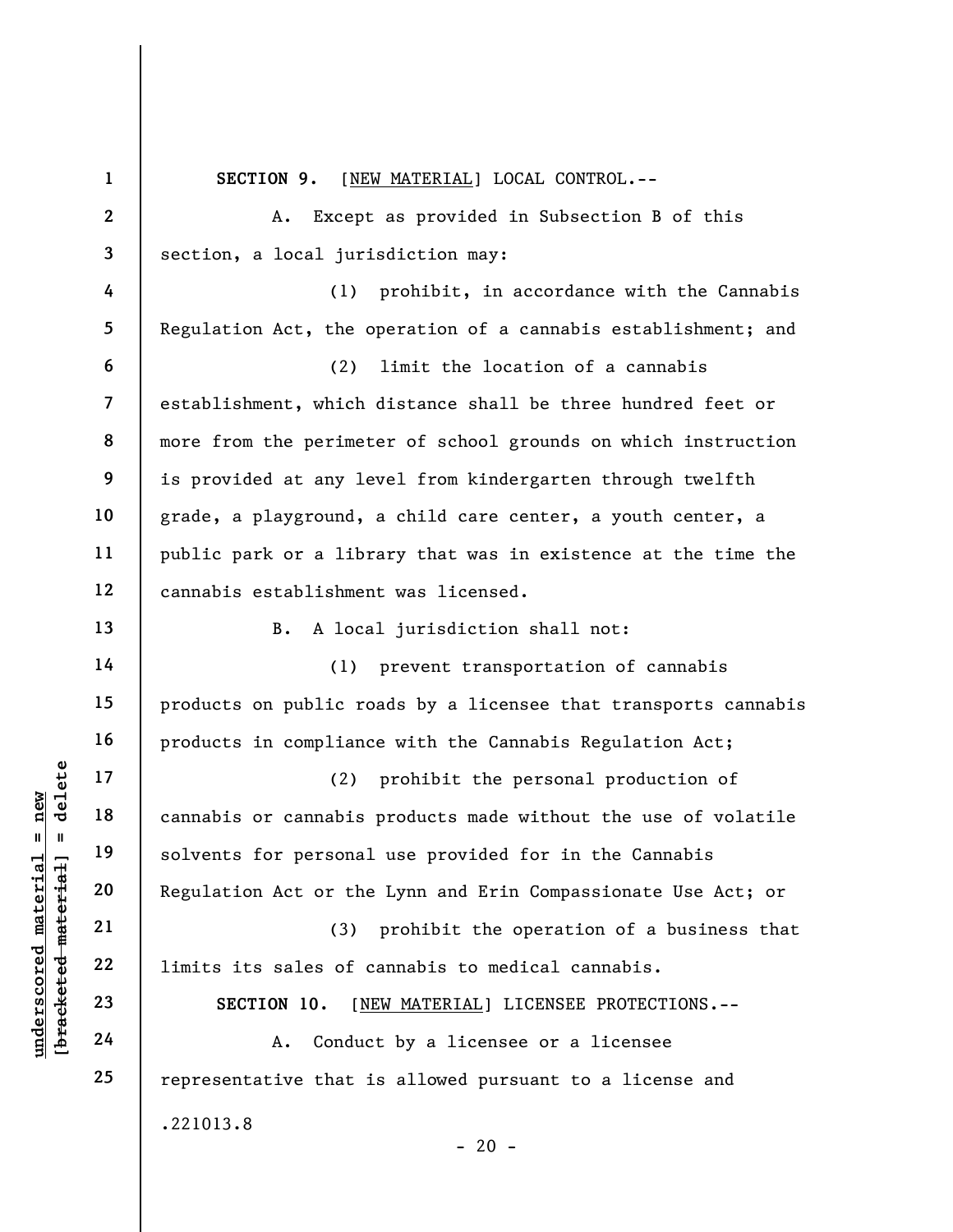conduct by a person who allows property to be used by a licensee or a licensee representative for conduct allowed pursuant to a license is lawful and is not a basis for seizure or forfeiture of any property or assets.

B. A local jurisdiction shall not impose a criminal, civil or administrative penalty on a licensee or a licensee representative or on a person who allows property to be used by a licensee or a licensee representative pursuant to a license, solely for conduct allowed pursuant to a license.

SECTION 11. [NEW MATERIAL] TRANSPORT VIA COURIER.--

A. Only a cannabis courier may courier cannabis products.

UN EXECTION 12. [N]<br>
19 18 1 19 18 1 1 19 18 1 1 19 10 12.<br>
19 10 19 11 19 12.<br>
19 12 12 14 12 12 14 12 13<br>
19 12 13 12 14 12 12 14 12 13<br>
19 12 14 12 13 12 14 12 12 14 12 13<br>
19 12 14 12 14 12 13 12 14 12 13 14 12 14 13 1 B. A consumer who requests courier service shall maintain a physical or electronic copy of the courier request for the duration of time that the consumer possesses the cannabis product that was purchased and received by courier and shall make the copy available upon request by the division or a law enforcement officer.

SECTION 12. [NEW MATERIAL] PROTECTION OF UNDERAGE PERSON--TRAFFICKING--PENALTIES.--

A. A licensee shall not employ a person younger than twenty-one years of age.

B. Except as allowed in the Cannabis Regulation Act or the Lynn and Erin Compassionate Use Act, a licensee shall not sell a cannabis product to a person younger than twenty-one .221013.8  $-21 -$ 

1

2

3

4

5

6

7

8

9

10

11

12

13

14

15

16

17

18

19

20

21

22

23

24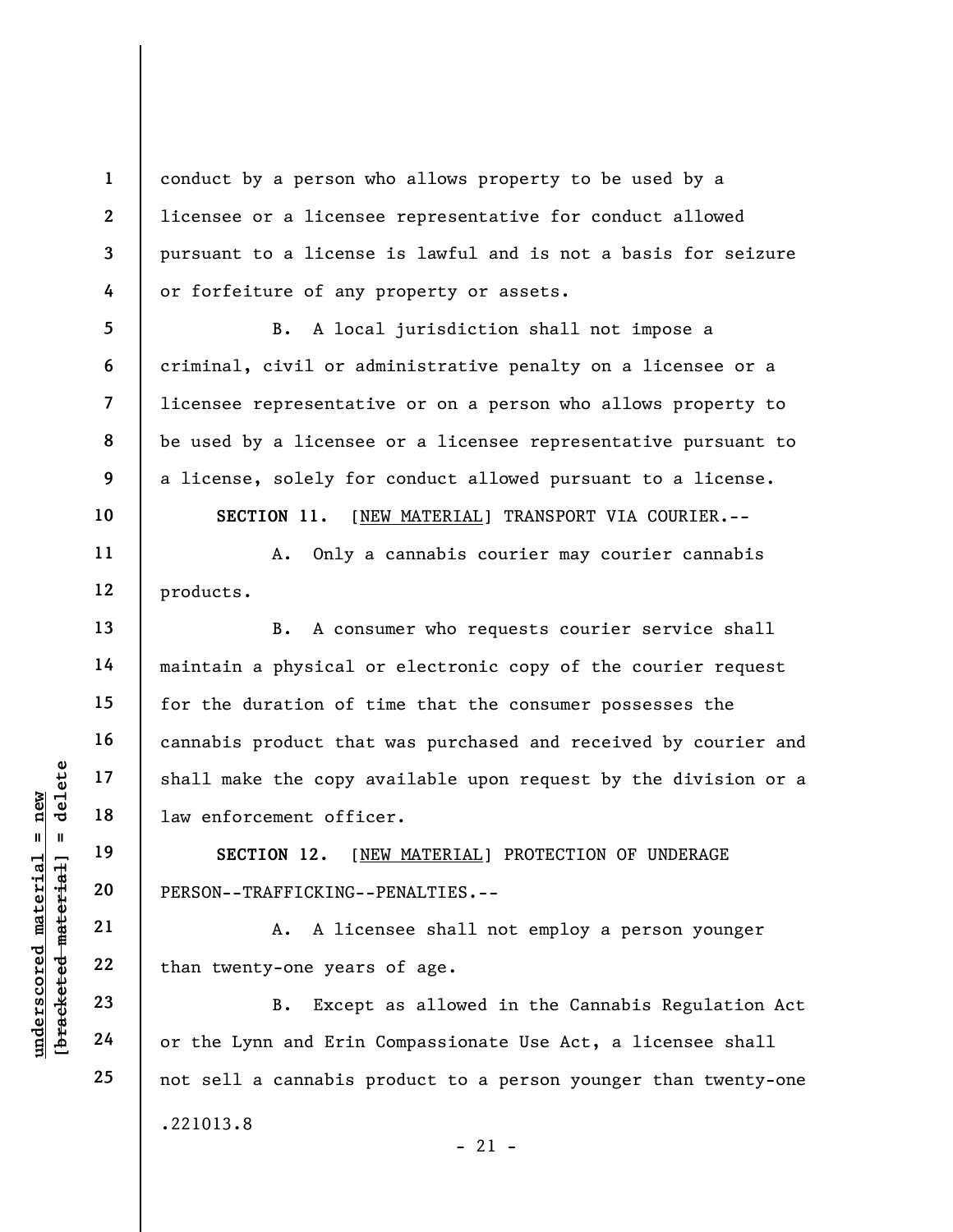years of age. The division shall suspend or revoke the license and may fine the licensee in an amount not to exceed ten thousand dollars (\$10,000), or both, when the division finds that any licensee or the licensee's employee or agent knowingly has sold, served or given any cannabis product to a minor on two separate occasions within any twelve-month period. C. The establishment of all of the following facts

by a licensee prosecuted for a violation of Subsection B of this section shall constitute a defense that:

(1) the purchaser falsely represented in writing; by producing a driver's license bearing the purchaser's photograph; by producing a photographic identification card issued by the motor vehicle division of the taxation and revenue department; or by producing a similar identification card issued pursuant to the laws of this state, another state, the federal government or the government of an Indian nation, tribe or pueblo that the person was twenty-one years of age or older;

(2) the purchaser's appearance was such that an ordinary, prudent person would believe that the purchaser was twenty-one years of age or older; and

underscored material = new [bracketed material] = delete (3) the sale was made in good faith, relying upon the purchaser's false written representation, driver's license or identification card produced as provided in Paragraph (1) of this subsection, and with the reasonable .221013.8

 $- 22 -$ 

1

2

3

4

5

6

7

8

9

10

11

12

13

14

15

16

17

18

19

20

21

22

23

24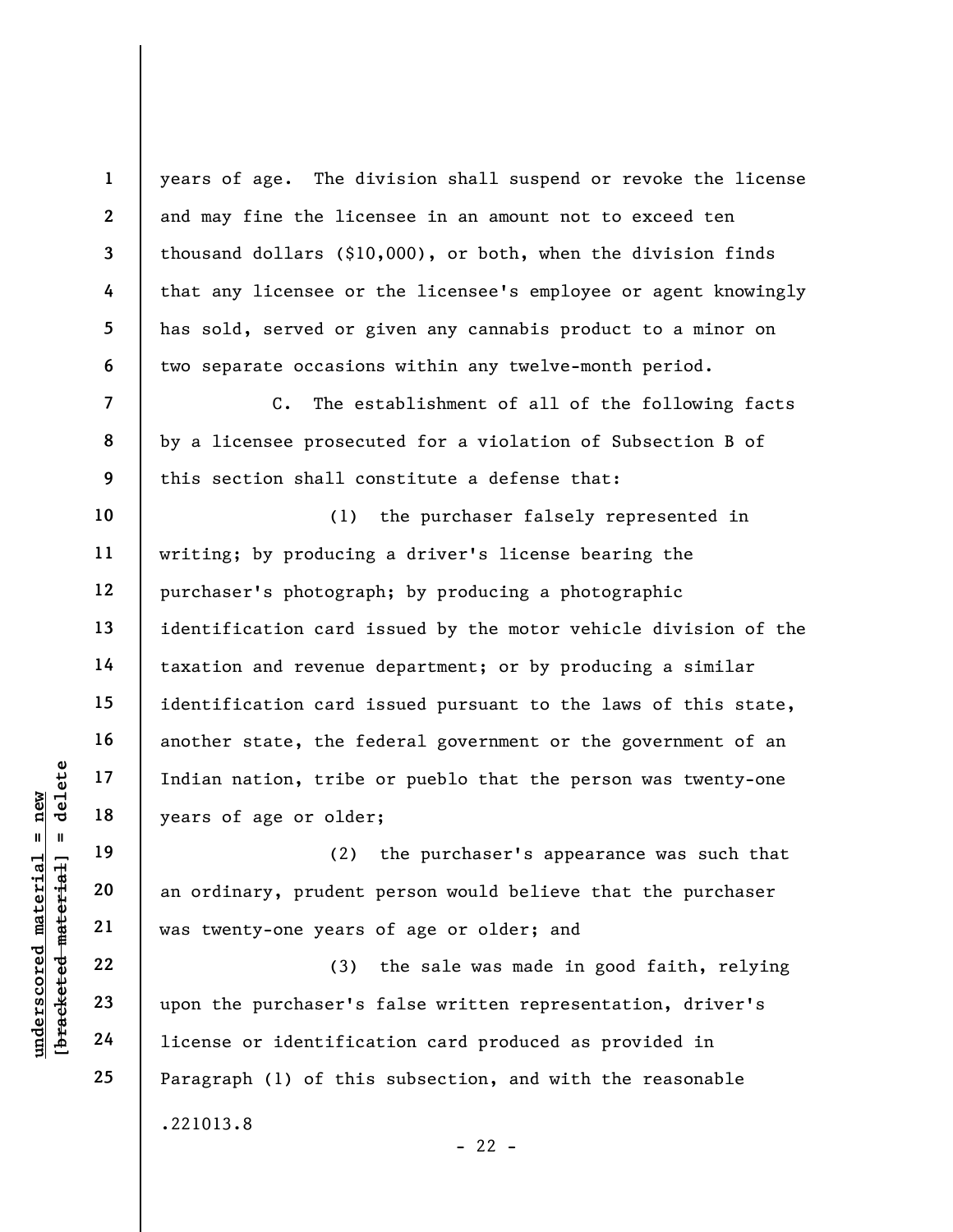1 2 belief that the purchaser was actually twenty-one years of age or older.

3 4 5 6 7 D. A person who is eighteen years of age or older shall not intentionally traffic cannabis to a minor. A person who violates this subsection is guilty of a fourth degree felony and shall be sentenced pursuant to Section 31-18-15 NMSA 1978.

8 9 E. For the purposes of this section, "traffic" means the:

10 11 (1) distribution, sale, barter or giving away of cannabis; or

12 13 (2) possession with intent to distribute, sell, barter or give away cannabis.

underscored material = new [bracketed material] = delete SECTION 13. [NEW MATERIAL] DISTRIBUTION AND TRANSPORT.--The Cannabis Regulation Act shall not be construed to authorize a licensee to transport or distribute, or cause to be transported or distributed, cannabis items outside the state, unless authorized by federal law.

SECTION 14. [NEW MATERIAL] PACKAGING AND LABELING.--

A. Before sale to the public, cannabis items shall be labeled and placed in a resealable, child-resistant package.

B. Packages and labels for cannabis items shall not be designed to be appealing to a child.

C. Labels shall include:

.221013.8

(1) total tetrahydrocannabinol concentration

 $- 23 -$ 

14

15

16

17

18

19

20

21

22

23

24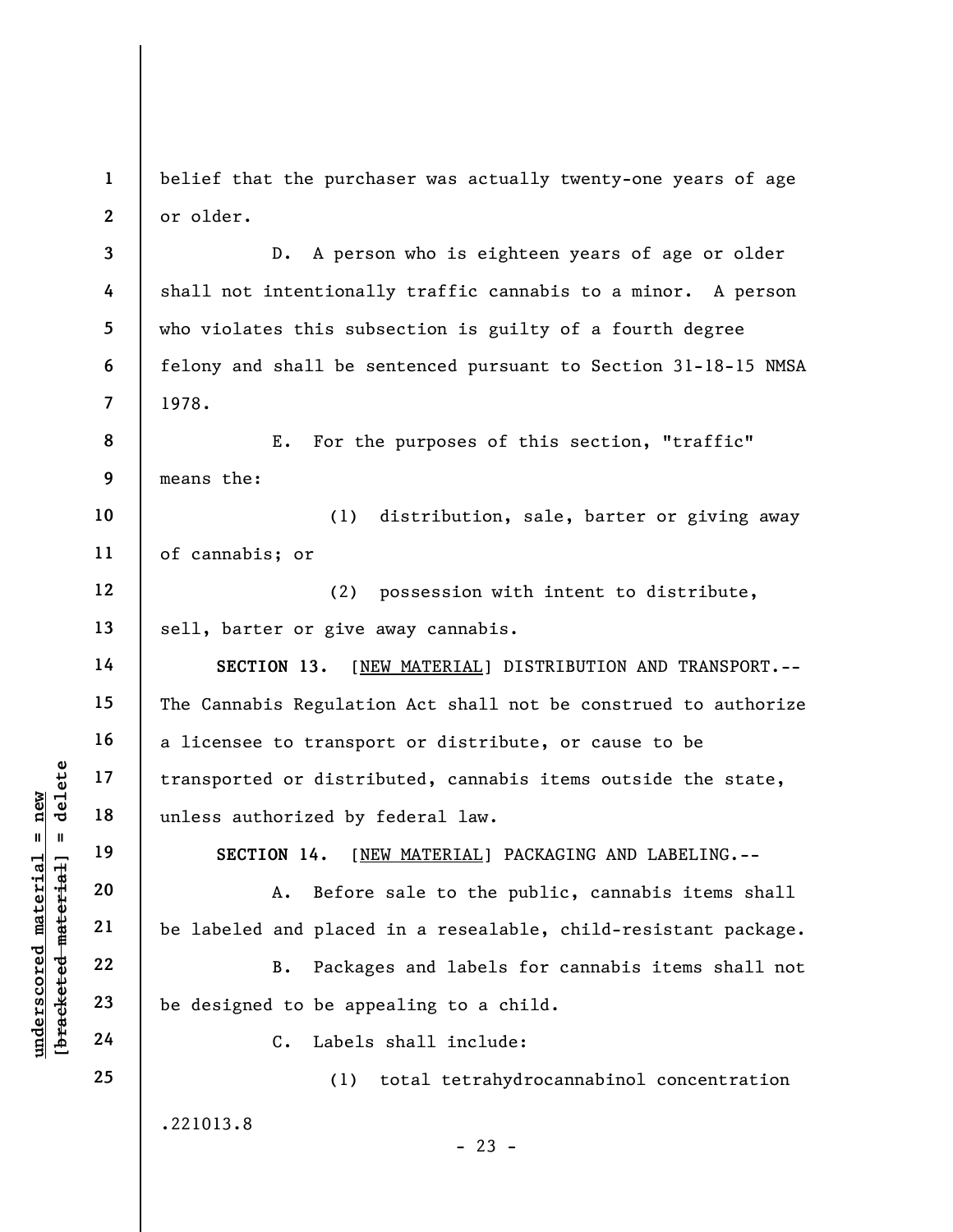UN ENTERT ON THE MANUSE OF THE MANUSE OF THE MANUSE OF THE MANUSE OF THE MANUSE OF THE MANUSE OF THE MANUSE OF THE MANUSE OF THE MANUSE OF THE MANUSE OF THE MANUSE OF THE MANUSE OF THE MANUSE OF THE MANUSE OF THE MANUSE OF 1 2 3 4 5 6 7 8 9 10 11 12 13 14 15 16 17 18 19 20 21 22 23 24 25 for the package; (2) for a package containing only cannabis flower, the net weight of cannabis in the package; (3) identification of the licensee or licensees that produced or manufactured the cannabis item, the date on which the cannabis was harvested, the type of cannabis item and the date on which the cannabis item was manufactured and packaged; (4) a list of pharmacologically active ingredients; (5) for cannabis products, a list of all ingredients, and for edibles, a disclosure of nutritional information for the product or cannabis extract; (6) a warning, if nuts or other known allergens are used in the item or in its manufacture; and (7) a warning of possible adverse effects of consumption and the New Mexico poison and drug information center phone number. SECTION 15. [NEW MATERIAL] CANNABIS PRODUCTS-- APPEARANCE.-- A. Cannabis products shall: (1) be delineated or scored into standardized serving sizes, if the cannabis product contains more than one serving and is an edible cannabis product in solid form; (2) be manufactured and sold under health and .221013.8  $- 24 -$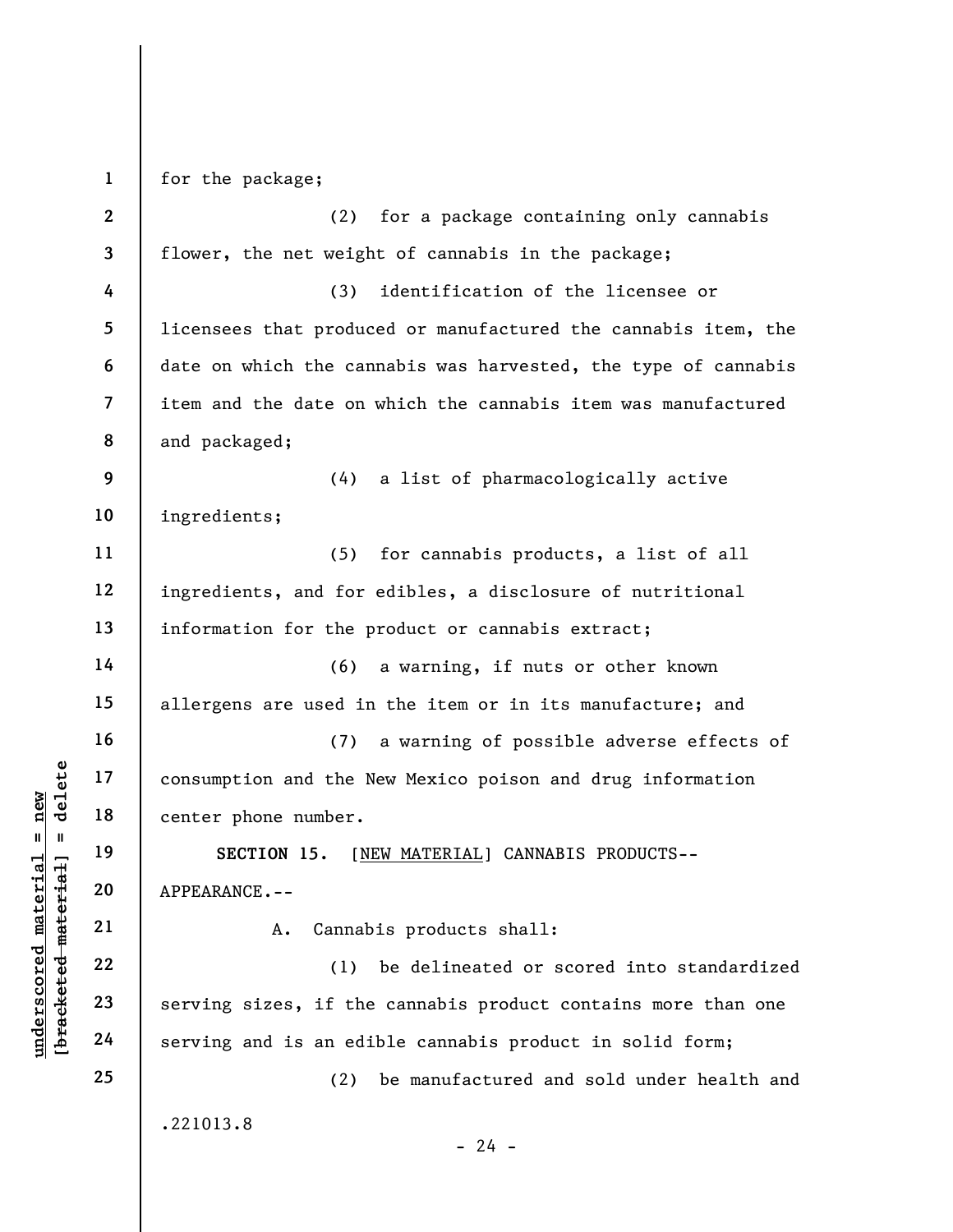underscore material material material and the solvents or no solven<br>
we were that manufacture<br>
we were the solvents or no solven<br>
21<br>
23<br>
23<br>
24<br>
24<br>
24<br>
24<br>
24<br>
23<br>
24<br>
24 1 2 3 4 5 6 7 8 9 10 11 12 13 14 15 16 17 18 19 20 21 22 23 24 25 sanitation standards established by the division, with the assistance of the department of environment, for the preparation, storage, handling and sale of food products; and (3) be sold with sufficient information to enable the informed consumption of the product, including information on the potential effects of the product and directions on how to consume the cannabis product. B. Cannabis or cannabis extracts included in a cannabis product that is manufactured in compliance with applicable law are not considered to be an adulterant under state law. SECTION 16. [NEW MATERIAL] CANNABIS MANUFACTURERS AND TESTING LABORATORIES--DEPARTMENT OF ENVIRONMENT--RULEMAKING.-- A. The department of environment shall promulgate rules to govern the licensing of a cannabis manufacturer and a cannabis testing laboratory. The department shall issue licenses as follows: (1) "cannabis manufacturing level 1" for a site that manufactures cannabis extracts using nonvolatile solvents or no solvents; (2) "cannabis manufacturing level 2" for a site that manufactures cannabis extracts using volatile solvents; and (3) "cannabis testing laboratory" for a licensee that tests cannabis products. .221013.8  $- 25 -$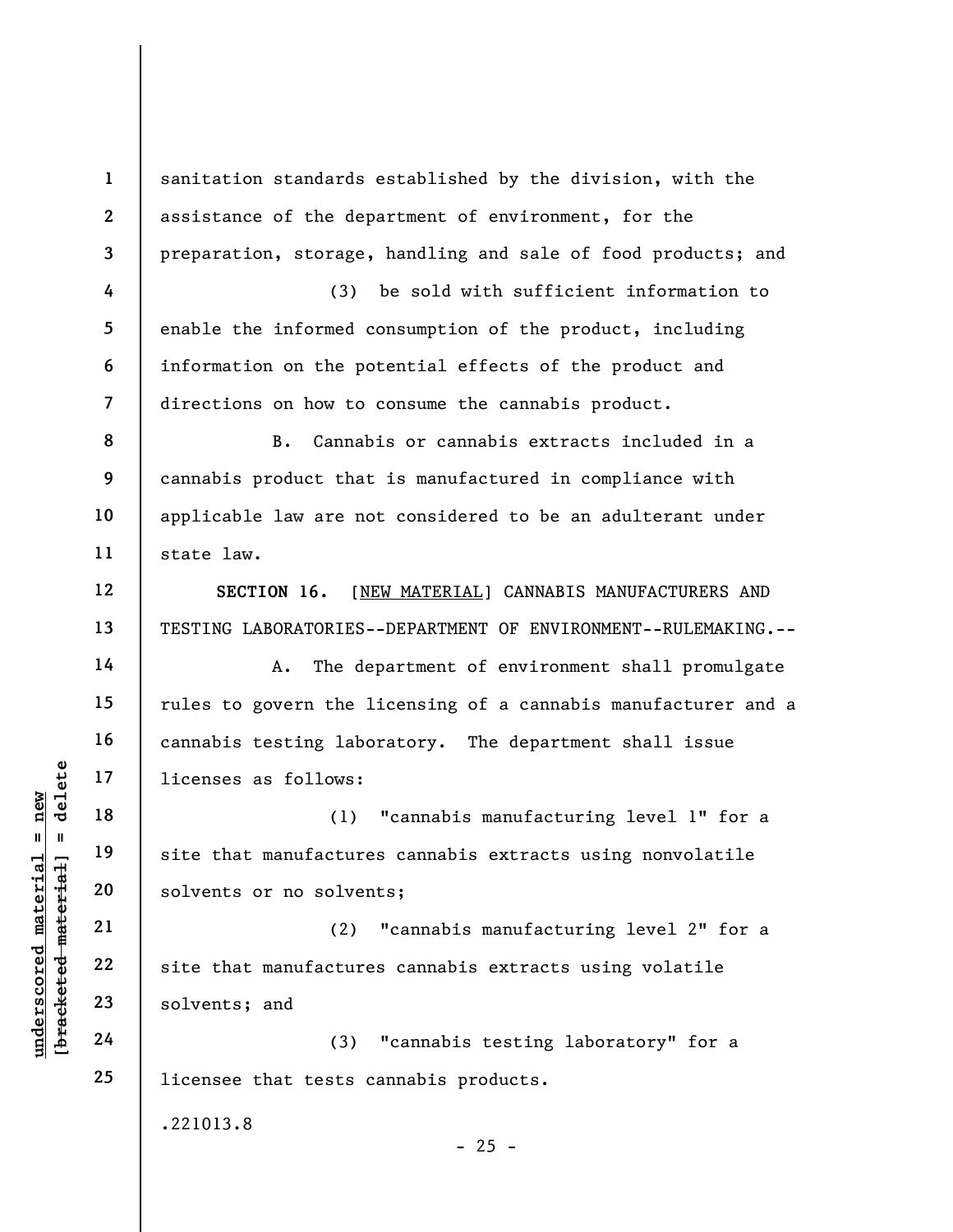underschieden material enganger and total aerobic microbic methods<br>
were the corrections of the species;<br>
as a spergillus species;<br>
gram-negative organis<br>
22<br>
underschieden material<br>
24<br>
24<br>
24<br>
24<br>
22<br>
24<br>
24<br>
29<br>
29<br>
24<br> 1 2 3 4 5 6 7 8 9 10 11 12 13 14 15 16 17 18 19 20 21 22 23 24 25 B. Except as otherwise provided by law, cannabis shall not be sold unless a representative sample from every five pounds of cannabis flower or each batch of cannabis has been tested by a cannabis testing laboratory to determine: (1) the chemical profile of the sample, including: (a) delta-9-tetrahydrocannabinol; (b) tetrahydrocannabinolic acid; (c) cannabidiol; (d) cannabidiolic acid; (e) cannabigerol; and (f) cannabinol; and (2) that the presence of the following contaminants does not exceed harmful levels: (a) residual solvents or chemicals, such as butane, propane, methanol, methylene chloride, acetone, benzene, toluene and trichloroethylene; and (b) microbiological impurity, including total aerobic microbial count; total yeast mold count; aspergillus species; E. coli; salmonella spp.; bile-tolerant gram-negative organisms; aflatoxin B1, B2, G1 or G2; or ochratoxin A. C. Residual levels of volatile organic compounds shall not exceed harmful levels. D. The testing required by this section shall be .221013.8  $- 26 -$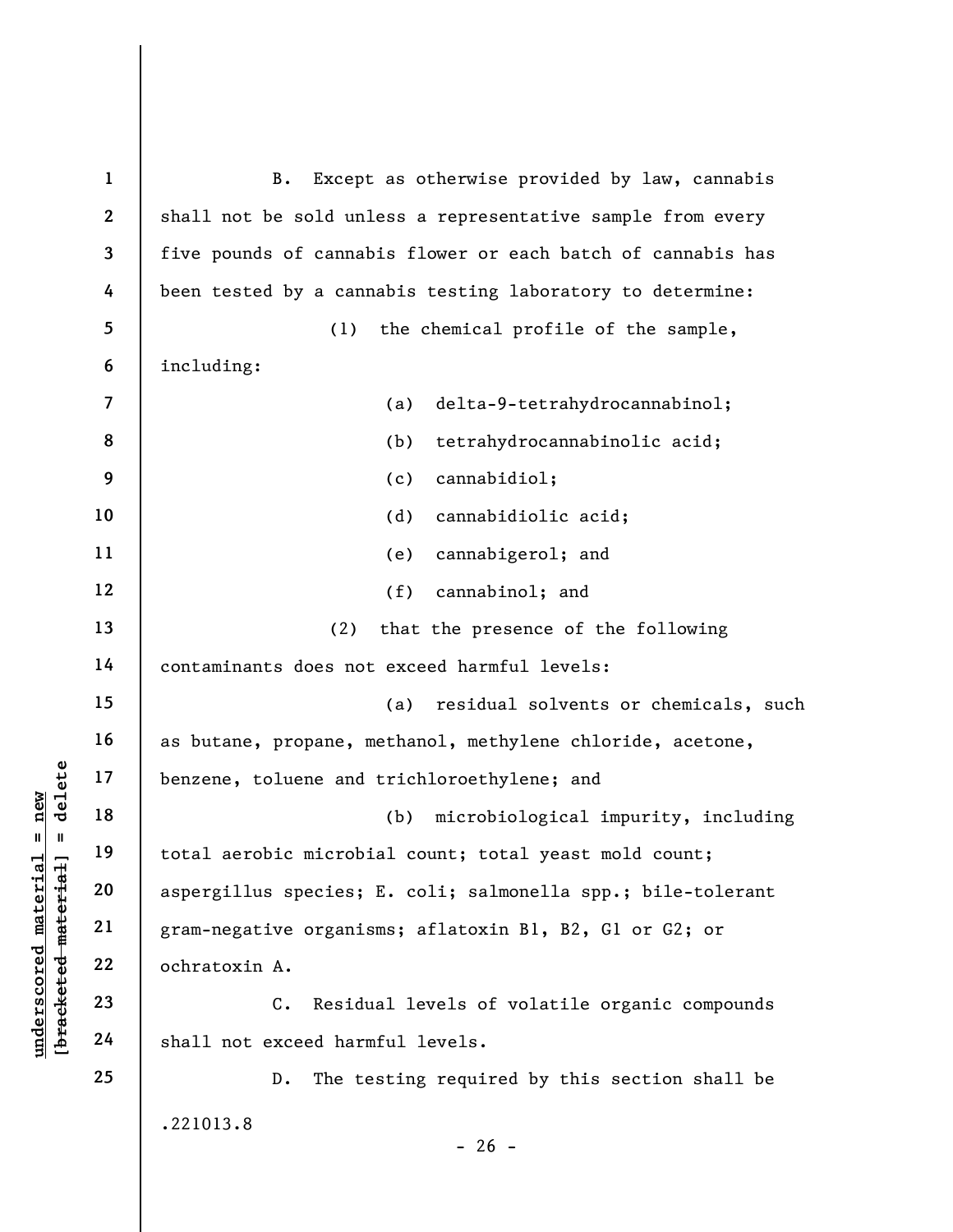1 2 3 4 performed in a manner consistent with general requirements for the competence of testing and calibration activities, including sampling, using validated methods to ensure conformity and competence to test cannabis products.

5 6 7 8 9 E. Any pre-sale inspection, testing transfer or transportation of cannabis products pursuant to this section shall conform to a chain of custody protocol and any other requirements imposed by the department of environment in accordance with the Cannabis Regulation Act.

10 11 SECTION 17. [NEW MATERIAL] TESTING CANNABIS PRODUCTS-- DEPARTMENT OF ENVIRONMENT.--

A. A cannabis testing laboratory's testing of cannabis products shall comply with the requirements set forth in applicable law and rules.

B. The department of environment shall develop rules and procedures to:

(1) ensure that testing of cannabis products occurs prior to distribution;

19 20 (2) specify how often licensees shall test cannabis products;

(3) specify which entities bear the cost of testing cannabis and medical cannabis;

underscored material material material and the set of the set of the set of the set of the set of the set of the set of the set of the set of the set of the set of the set of the set of the set of the set of the set of the (4) ensure that testing samples are transported and stored in a manner that prevents degradation, contamination and tampering;

.221013.8

- 27 -

12

13

14

15

16

17

18

21

22

23

24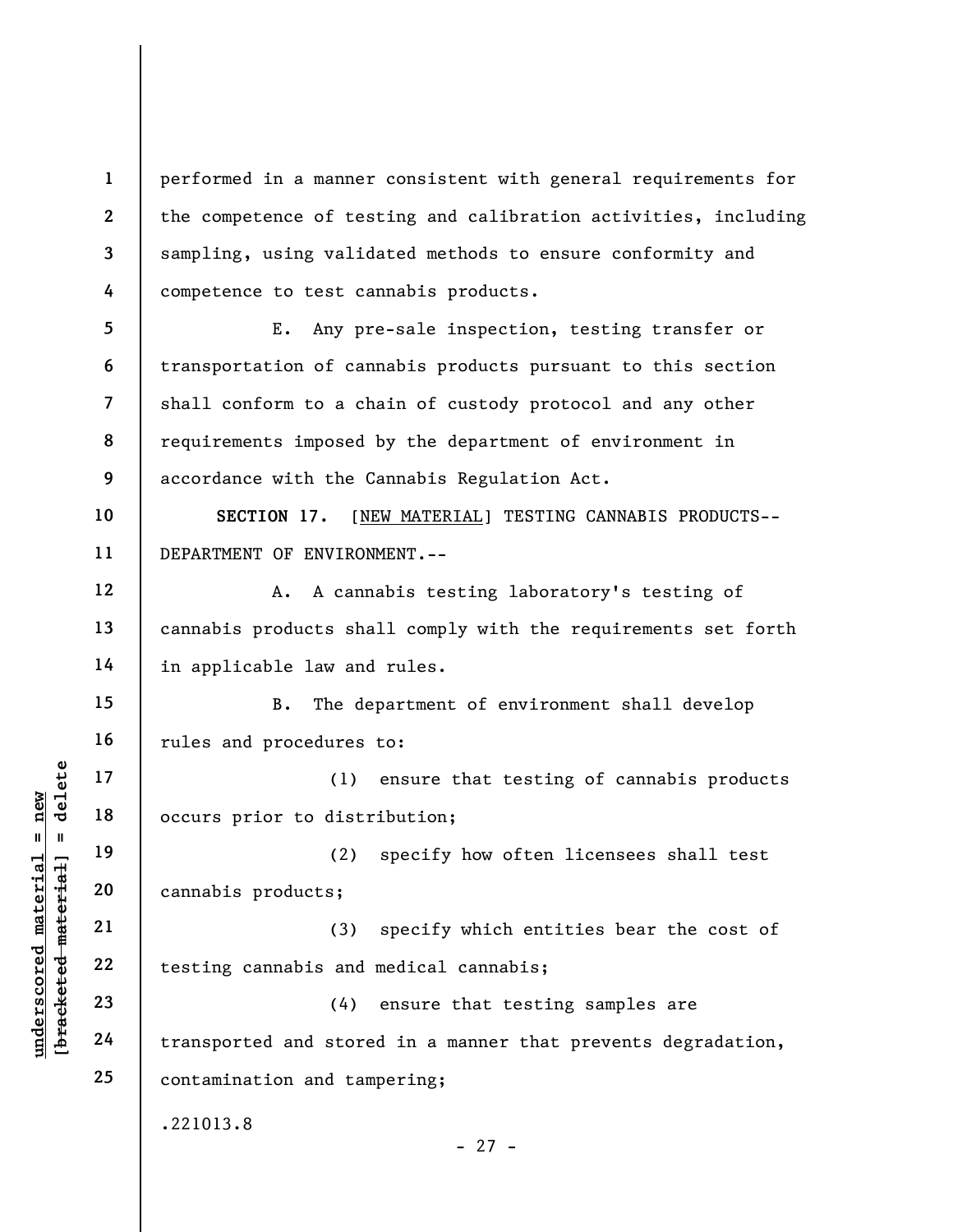understand material material material material and the set of the set of the set of the set of the set of the set of the set of the set of the set of the set of the set of the set of the set of the set of the set of the se 1 2 3 4 5 6 7 8 9 10 11 12 13 14 15 16 17 18 19 20 21 22 23 24 25 (5) specify protocols for sample collection that ensure that representative samples have been taken; and (6) require destruction of a harvested batch of cannabis or of cannabis products if the testing samples from the batch or items indicate noncompliance with applicable health and safety standards promulgated by the department of environment, unless remedial measures can bring the cannabis or cannabis products into compliance with the standards. C. Not later than July 1, 2021, the department of environment shall identify and designate standards where necessary to be used by cannabis testing laboratories. SECTION 18. [NEW MATERIAL] ADVERTISING AND MARKETING RESTRICTIONS.--The director shall promulgate rules that explicitly: A. prohibit the advertisement and marketing of cannabis products: (1) on a billboard, radio, television, newsprint, news website or other broadcast media; (2) that makes false, deceptive or misleading claims regarding the health benefits of cannabis products; (3) that depicts consumption by children or other persons younger than twenty-one years of age; (4) that is designed using cartoon characters or to mimic any other product brand; (5) within three hundred feet of a school, .221013.8 - 28 -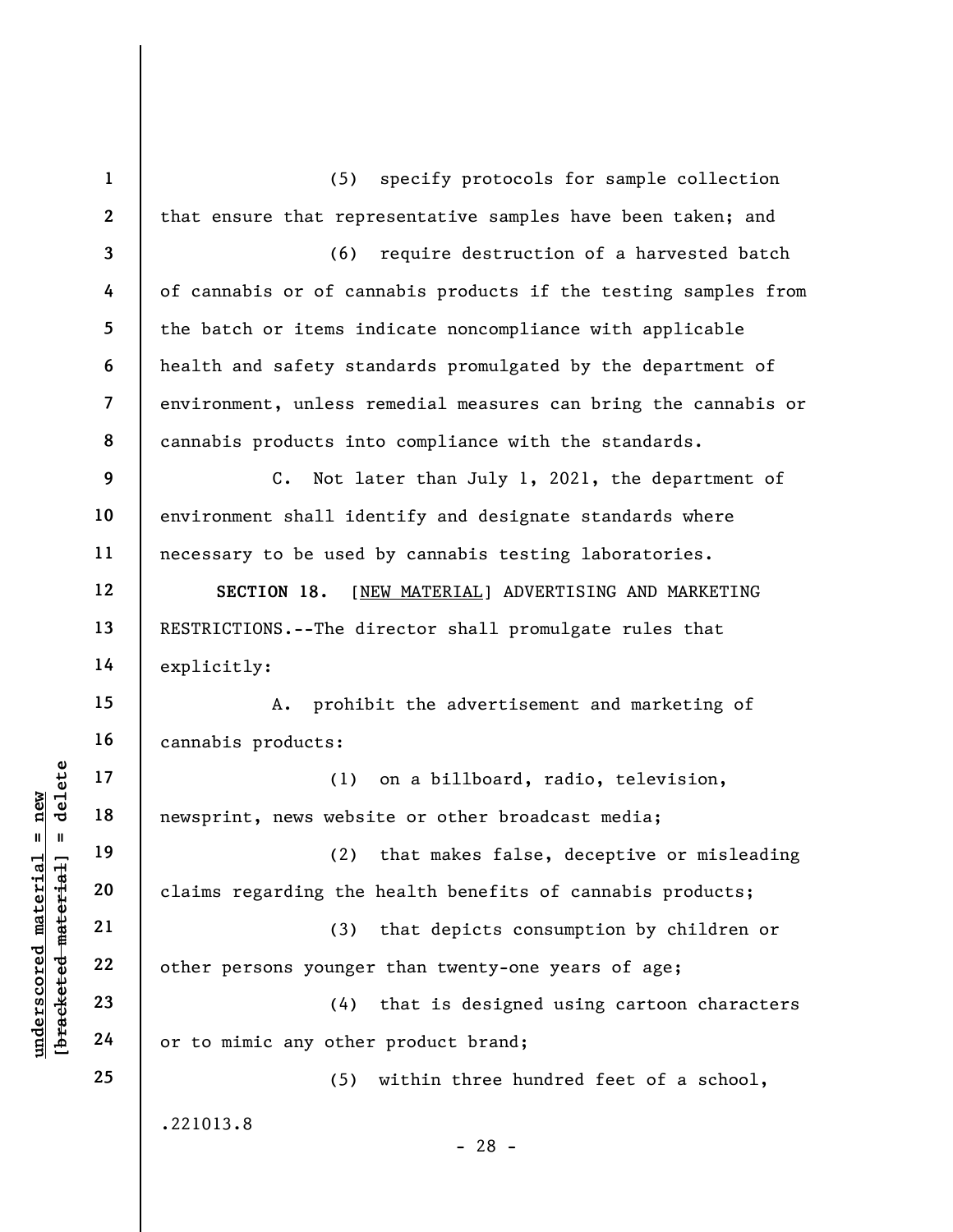understand material to operation of a lice<br>  $\begin{array}{c|c|c|c} \multicolumn{1}{c|}{\text{blue}} & \multicolumn{1}{c}{\text{blue}} & \multicolumn{1}{c}{\text{blue}} & \multicolumn{1}{c}{\text{blue}} & \multicolumn{1}{c}{\text{blue}} & \multicolumn{1}{c}{\text{blue}} & \multicolumn{1}{c}{\text{blue}} & \multicolumn{1}{c}{\text{blue}} & \multicolumn{1}{c}{\text{blue}} & \multicolumn{1}{c}{\text{blue}} & \multicolumn{1}{c}{\text{blue$ 1 2 3 4 5 6 7 8 9 10 11 12 13 14 15 16 17 18 19 20 21 22 23 24 25 church or daycare center; (6) that is in public transit vehicles or stations; (7) that is in the form of an unsolicited internet pop-up; or (8) that is on publicly owned or operated property; and B. require: (1) all advertisements and marketing to accurately and legibly identify the licensee responsible for its content; and (2) print and digital communications advertisements to be placed only where the audience is reasonably expected to be twenty-one years of age or older, as determined by reliable, current audience composition data. SECTION 19. [NEW MATERIAL] CONTRACTS.--A contract related to operation of a license issued pursuant to the Cannabis Regulation Act is enforceable, and a contract entered into by a licensee or a licensee representative for conduct allowed pursuant to a license or entered into by a person who allows property to be used by a licensee or a licensee representative for conduct allowed pursuant to a license shall not be deemed unenforceable on the basis that the conduct allowed pursuant to the license is prohibited by federal law. SECTION 20. [NEW MATERIAL] PROVISION OF PROFESSIONAL

.221013.8

- 29 -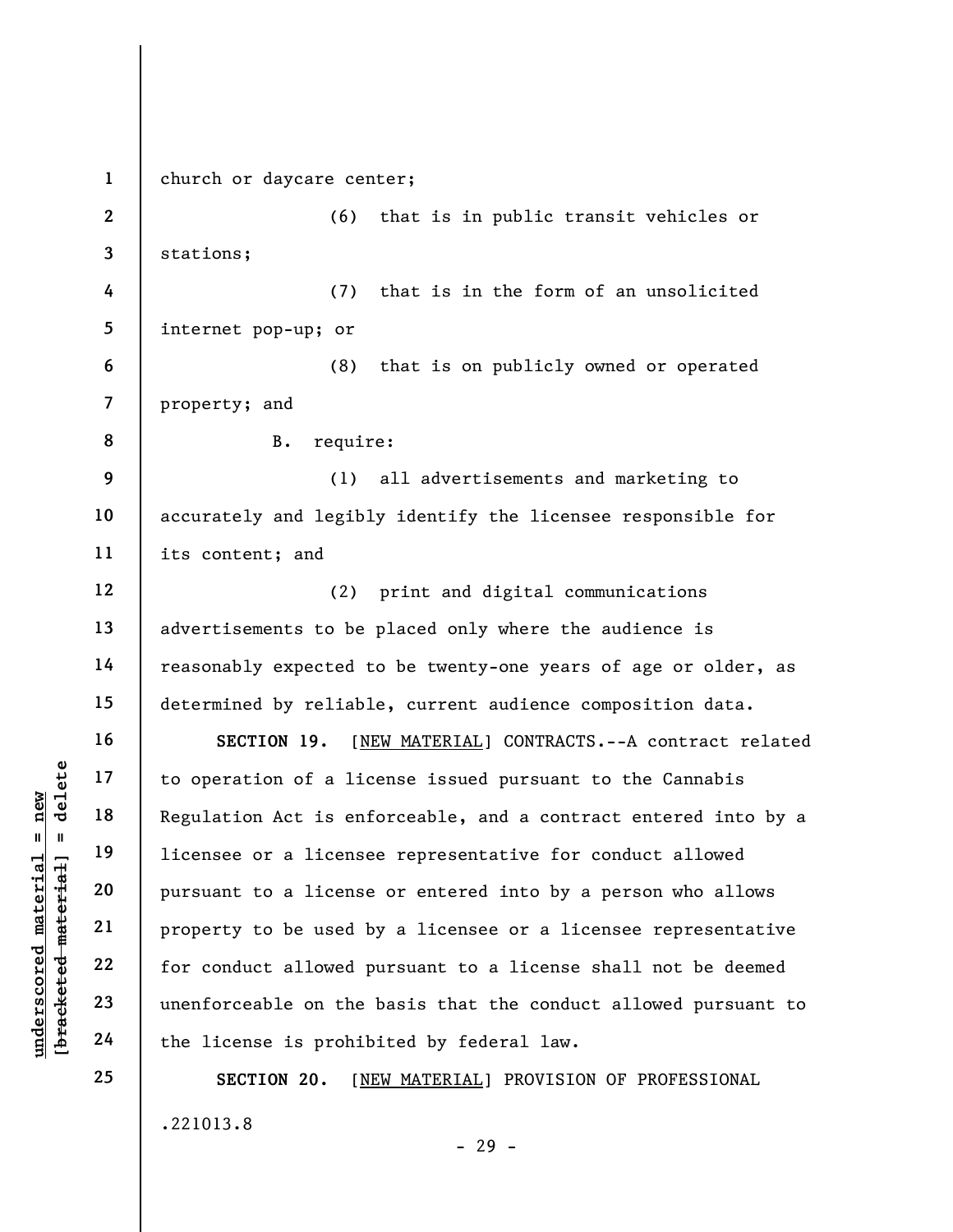2 3 8 9 SERVICES.--A person engaged in a profession subject to state licensure shall not be subject to disciplinary action because the person provides professional services or assistance to prospective or licensed cannabis establishments or another person in connection with activity that the person reasonably believes complies with the Cannabis Regulation Act and rules promulgated pursuant to that act. The provisions of this section shall not apply to an attorney licensed to practice law in this state.

understand fitting and the particle of this<br>
with the Canadian policies with the Canadian policies with the Canadian<br>
with the Canadian policies with the Canadian<br>
with the Canadian policies with the Canadian<br>
with the Can 10 11 12 13 14 15 16 17 18 19 20 21 22 23 24 SECTION 21. [NEW MATERIAL] PROTECTIONS FOR THE USE OF CANNABIS.--A person or a licensee shall not be subject to arrest, prosecution, penalty, civil liability or disciplinary action by a business or professional licensing entity and shall not be denied any right or privilege solely for conduct allowed pursuant to the Cannabis Regulation Act. Except by court order, state and local law enforcement agencies shall not cooperate with or provide assistance to the United States government, or any federal agency thereof, in enforcing the federal Controlled Substances Act solely for conduct that complies with the Cannabis Regulation Act or the Lynn and Erin Compassionate Use Act. The supreme court and any disciplinary or character and fitness committees established by that court are considered business or professional licensing entities for the purposes of this section.

> SECTION 22. [NEW MATERIAL] PROTECTIONS FROM .221013.8  $-30 -$

1

4

5

6

7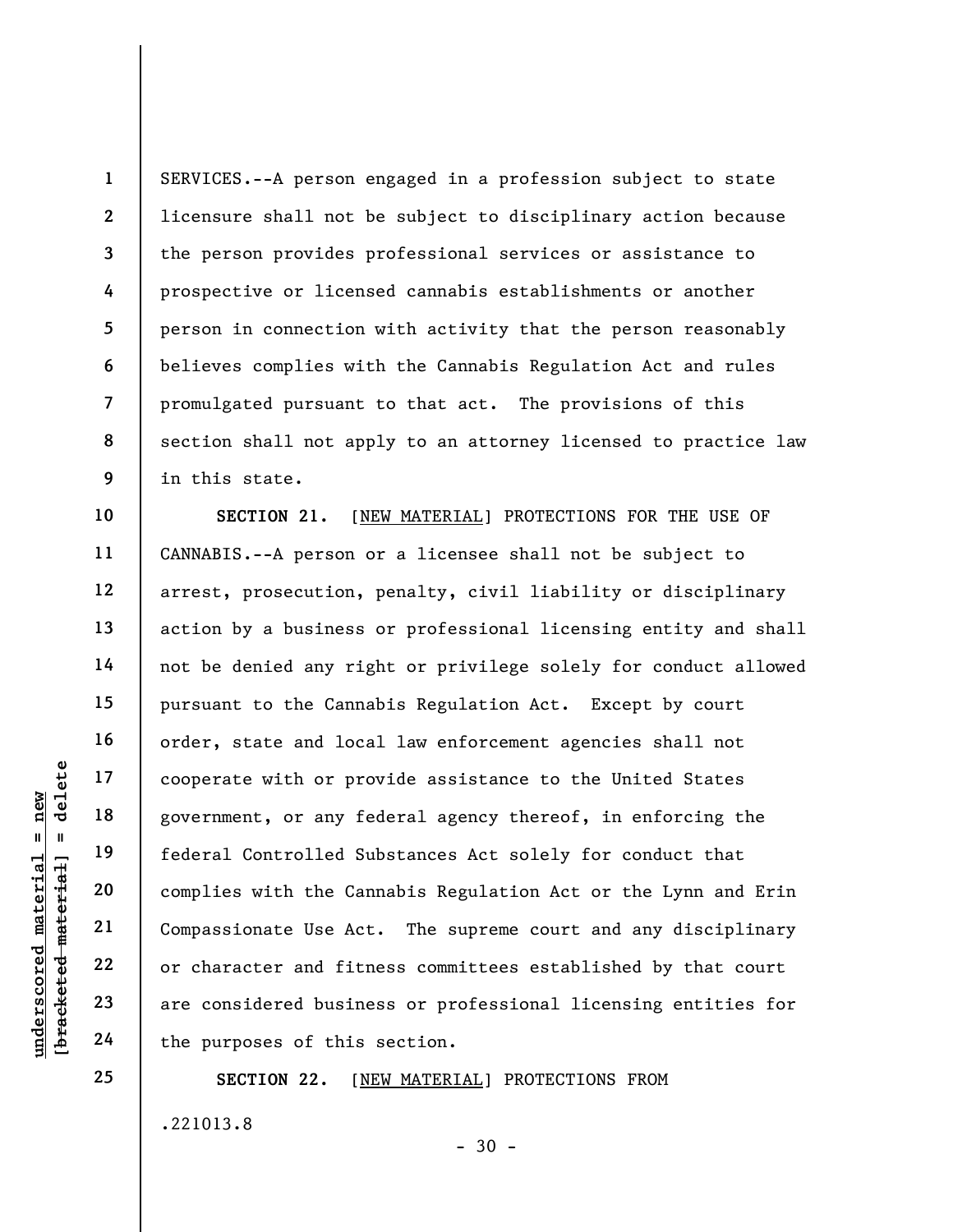1 DISCRIMINATION FOR THE USE OF CANNABIS OR MEDICAL CANNABIS.--

A. No educational institution shall refuse to enroll or otherwise penalize a person for conduct allowed pursuant to the Cannabis Regulation Act or the Lynn and Erin Compassionate Use Act, unless failing to do so would cause the educational institution to lose a monetary or licensing-related benefit under federal law or regulation.

8 9 10 11 B. A person may prohibit or restrict any of the actions or conduct otherwise allowed under Section 24 of the Cannabis Regulation Act on that person's privately owned property.

C. A person shall not be denied custody of or visitation or parenting time with a child for conduct allowed under Section 24 of the Cannabis Regulation Act or under the Lynn and Erin Compassionate Use Act, unless the court determines that the person's behavior is contrary to the best interests of the child pursuant to Sections 40-4-9 and 40-4-9.1 NMSA 1978.

SECTION 23. [NEW MATERIAL] EMPLOYMENT PROTECTIONS.--

A. Nothing in the Cannabis Regulation Act shall:

underscored material material material material material material material material material control of the chi<br>
and 19 SECTION 23. [M]<br>
and 19 SECTION 23. [M]<br>
and 19 SECTION 23. [M]<br>
21 (1)<br>
22 or take adverse employed p (1) restrict an employer's ability to prohibit or take adverse employment action against an employee for the possession or use of intoxicating substances at work during work hours;

 $-31 -$ 

.221013.8

(2) require an employer to commit any act that

2

3

4

5

6

7

12

13

14

15

16

17

18

19

20

21

22

23

24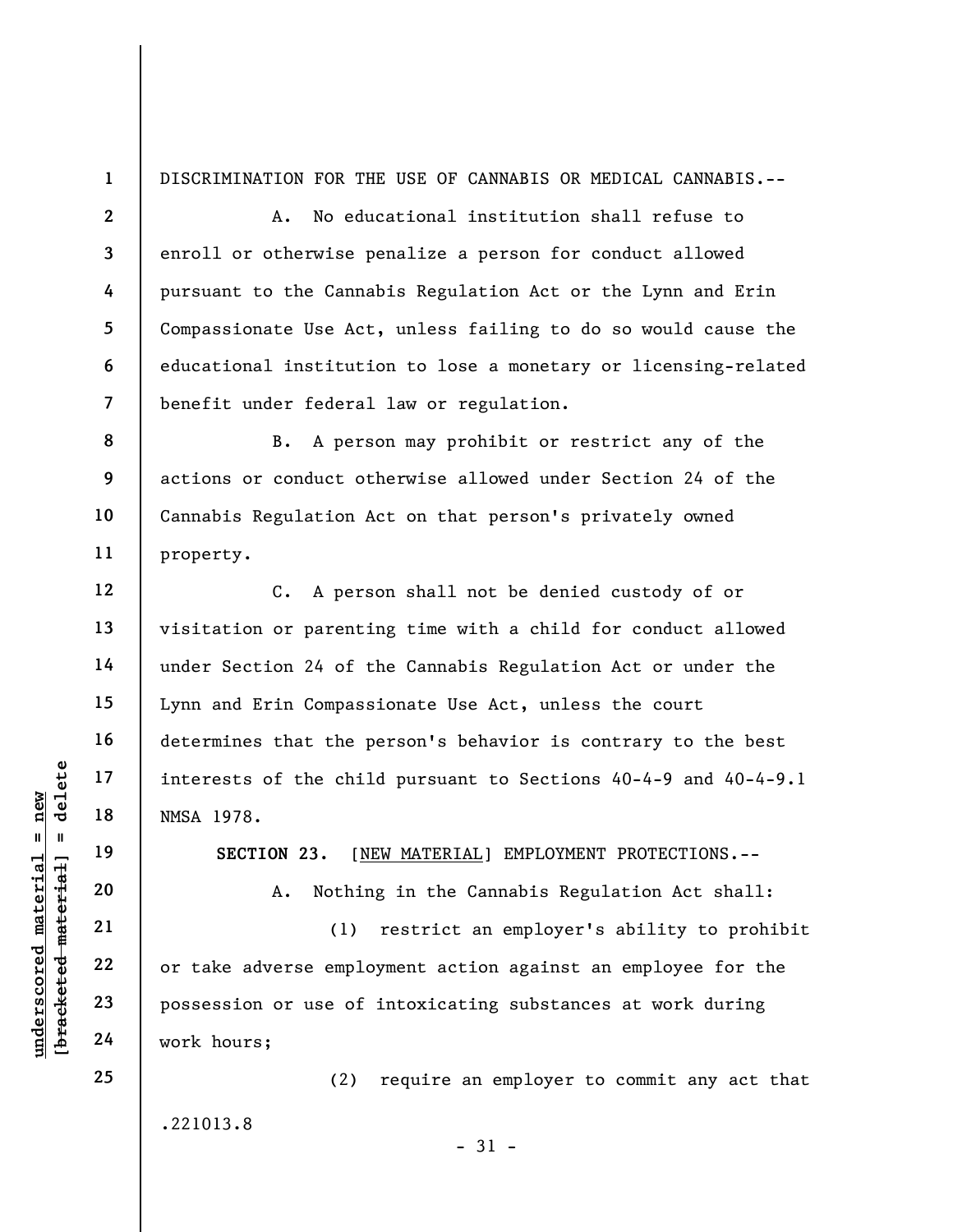would cause the employer to be in violation of federal law or that would result in the loss of a federal contract or federal funding; or

4 5 6 7 8 9 10 (3) prevent or infringe upon the rights of an employer to adopt and implement a written zero-tolerance policy regarding the use of cannabis. A zero-tolerance policy may permit the discipline or termination of an employee on the basis of a positive drug test that indicates any amount of delta-9-tetrahydrocannabinol or delta-9-tetrahydrocannabinol metabolite.

B. Every workplace shall post signs warning of the potential impairment effects of cannabis, any discipline or penalty an employee may receive for using cannabis while at work or for coming to work impaired and a statement that possession or use of cannabis is prohibited pursuant to federal law.

understand material material end of the set of the set of the set of the set of the set of the set of the set of the set of the set of the set of the set of the set of the set of the set of the set of the set of the set of C. As used in this section, "adverse employment action" means refusing to hire or employ a person; barring or discharging a person from employment; requiring a person to retire from employment; or discriminating against an employee in compensation or in terms, conditions or privileges of employment.

SECTION 24. [NEW MATERIAL] PERSONAL USE OF CANNABIS.--

 A. The following conduct is lawful for a person who is twenty-one years of age or older and shall not constitute .221013.8 - 32 -

1

2

3

11

12

13

14

15

16

17

18

19

20

21

22

23

24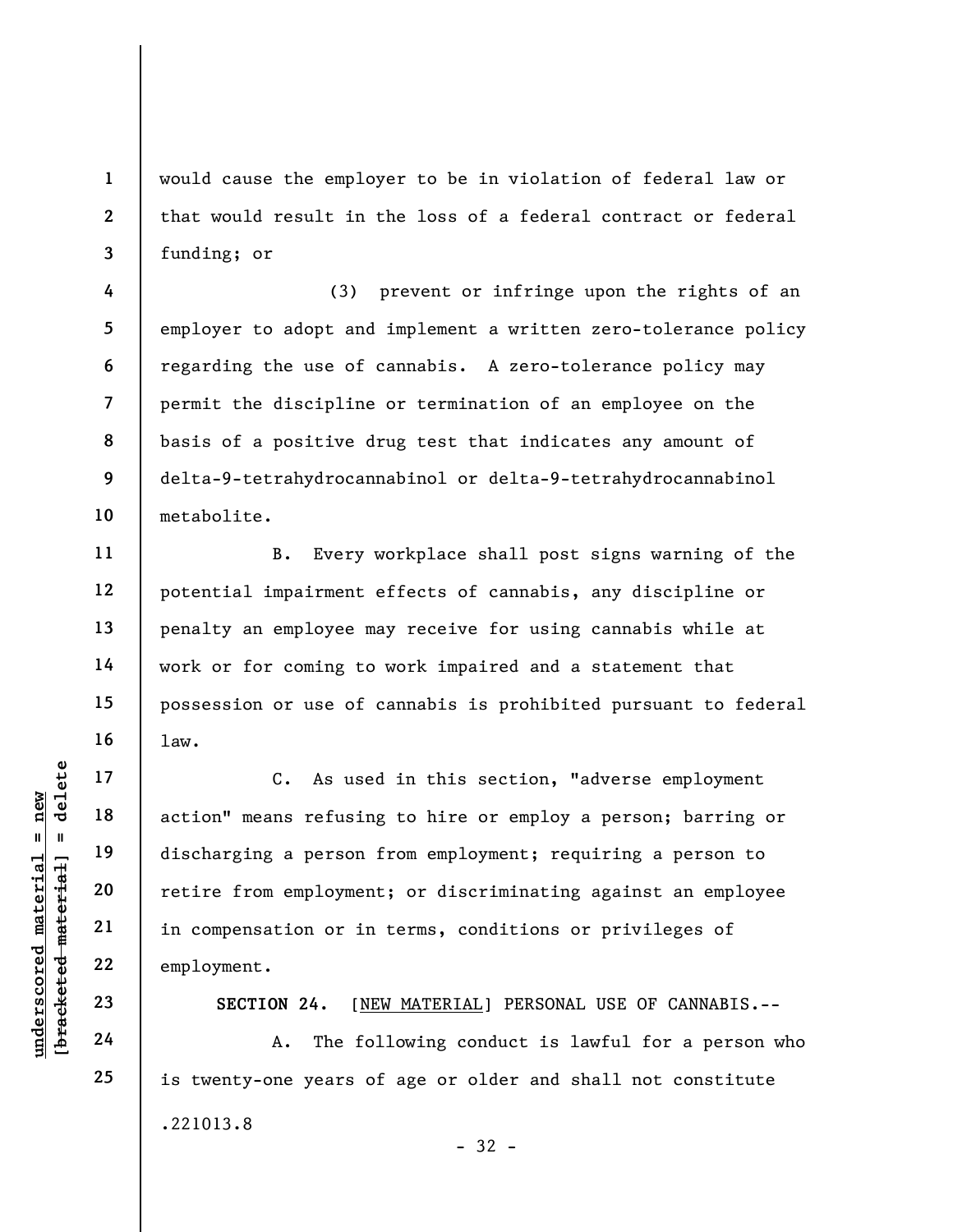underscored material = new [bracketed material] = delete 1 2 3 4 5 6 7 8 9 10 11 12 13 14 15 16 17 18 19 20 21 22 23 24 25 grounds for detention, search or arrest of a person, and cannabis items that relate to the conduct are not contraband or subject to seizure or forfeiture pursuant to the Controlled Substances Act or the Forfeiture Act: (1) purchasing at one time, possessing, using, being under the influence of, displaying, purchasing, obtaining or transporting not more than two ounces of cannabis and sixteen grams of cannabis extracts; (2) transferring, without financial consideration, to a person who is twenty-one years of age or older not more than two ounces of cannabis and sixteen grams of cannabis extracts; (3) possessing not more than two ounces of cannabis and sixteen grams of cannabis extracts outside the person's private residence; (4) transporting cannabis as described in Paragraph (2) of this subsection when the person is moving the person's residence to another location and for purposes of testing or manufacturing; (5) smoking, ingesting or otherwise consuming cannabis or cannabis items; (6) possessing, using, displaying, purchasing, obtaining, manufacturing, transporting or giving away to a person twenty-one years of age or older cannabis paraphernalia; (7) assisting another person who is twenty-one .221013.8 - 33 -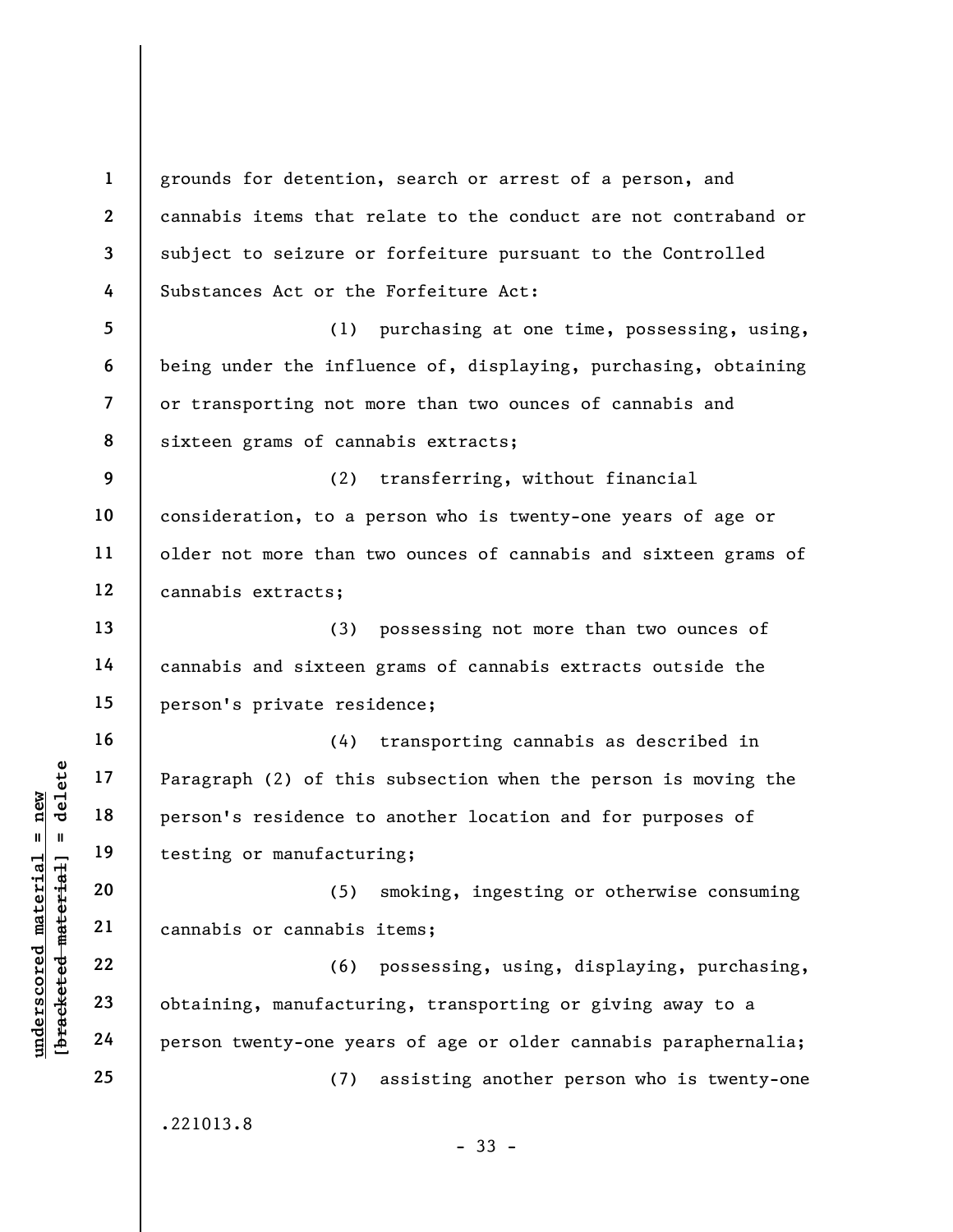years of age or older in, or allowing property to be used in, any of the acts described in Paragraphs (1) through (6) of this subsection;

4 5 6 7 8 9 10 11 (8) possessing, planting, cultivating, harvesting, drying, or manufacturing cannabis extracts using nonvolatile solvents, alcohol or carbon dioxide or no solvents or transporting not more than three mature cannabis plants per person and a maximum of six per household and possessing the cannabis produced by the plants; provided that the production of cannabis is permitted in writing by the owner of the residence; and

12 13 14 15 (9) transporting homegrown cannabis or mature cannabis plants when the person is moving the person's residence to another location or for purposes of testing or manufacturing.

underscored material = new [bracketed material] = delete B. Paragraphs (6) and (7) of Subsection A of this section meet the requirements of 21 U.S.C. Section 863(f) by authorizing, under state law, any person in compliance with this section to manufacture, possess or distribute cannabis paraphernalia.

SECTION 25. [NEW MATERIAL] LIMITS ON PERSONAL CONSUMPTION--PENALTY.--

A. Nothing in Section 24 of the Cannabis Regulation Act shall be construed to restrict the ability of an individual or private entity to prohibit conduct otherwise allowed in

- 34 -

16

17

18

19

20

21

22

23

24

25

1

2

3

.221013.8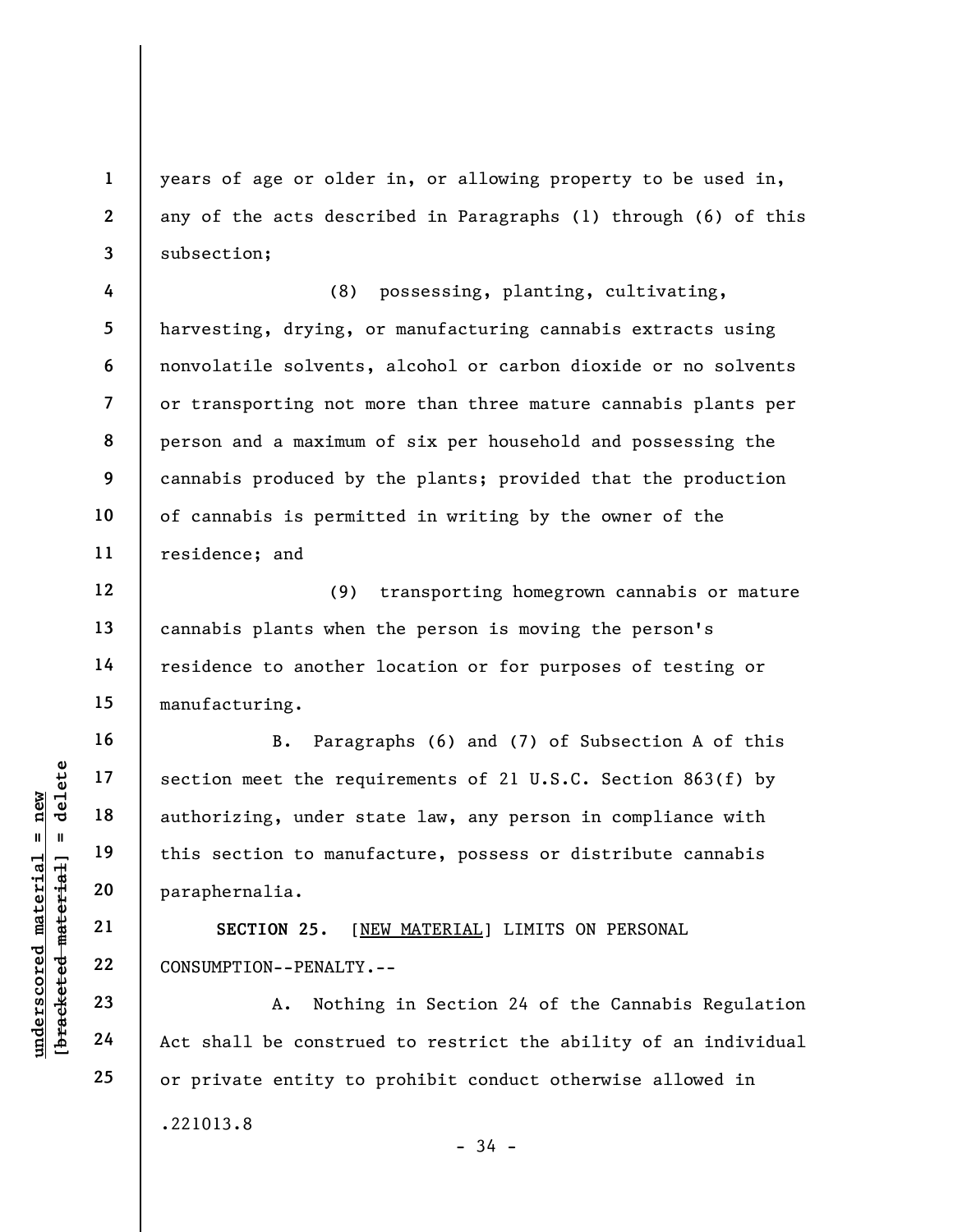underscored material material of a fourth degree for the provisions of Second 24 (\$50.00); and (2)<br>
we will be issue (\$50.00); and (2)<br>
we will be issue (\$50.00); and (2)<br>
we will be issue in the state of the provisions of 1 2 3 4 5 6 7 8 9 10 11 12 13 14 15 16 17 18 19 20 21 22 23 24 25 Section 24 of the Cannabis Regulation Act on the individual's or private entity's privately owned property. B. No person shall smoke cannabis or consume cannabis items in a public place. C. A person who violates Subsection B of this section shall be subject to a civil penalty of fifty dollars (\$50.00). SECTION 26. [NEW MATERIAL] PERSONAL PRODUCTION OF CANNABIS PROHIBITED--PENALTIES.-- A. Except as provided in the Lynn and Erin Compassionate Use Act and the Cannabis Regulation Act, it is unlawful for a person intentionally to produce cannabis products. B. Notwithstanding the provisions of Subsection A of this section, a person twenty-one years of age or older who intentionally produces: (1) more than six and up to twelve cannabis plants shall be issued a penalty assessment pursuant to Section 31-19A-1 NMSA 1978 and is subject to a fine of fifty dollars (\$50.00); and (2) more than twelve cannabis plants is guilty of a fourth degree felony and shall be sentenced pursuant to the provisions of Section 31-18-15 NMSA 1978. SECTION 27. [NEW MATERIAL] UNLICENSED SALES OF CANNABIS--PENALTIES.-- .221013.8  $-35 -$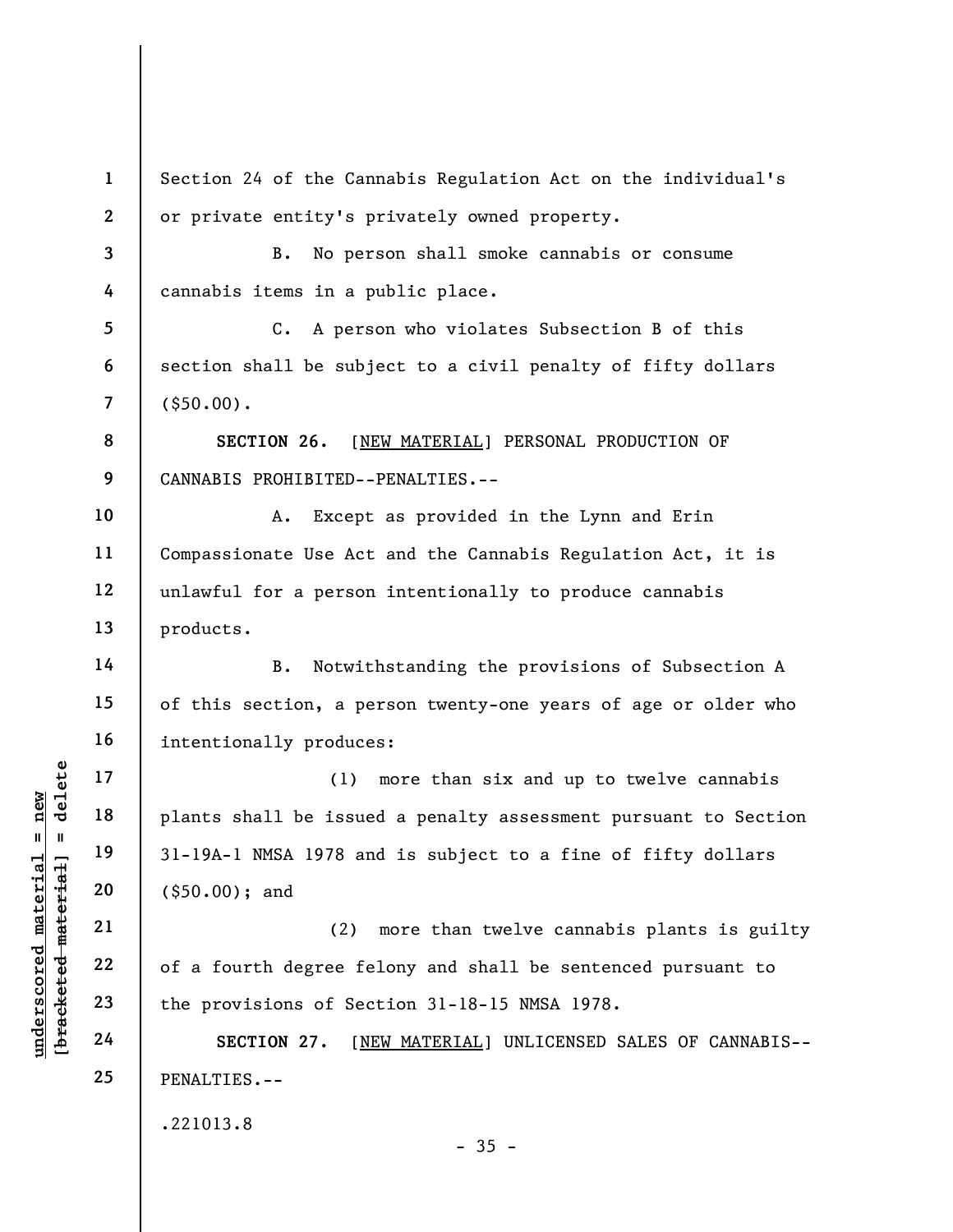underscored material = new [bracketed material] = delete 1 2 3 4 5 6 7 8 9 10 11 12 13 14 15 16 17 18 19 20 21 22 23 24 25 A. Except as allowed in the Cannabis Regulation Act, the Lynn and Erin Compassionate Use Act or Chapter 76, Article 24 NMSA 1978, it is unlawful for a person without a license to intentionally distribute cannabis items. It is unlawful for a person to sell or deliver cannabis items from a drive-up window. B. A person under eighteen years of age who violates Subsection A of this section shall: (1) for a first violation, be subject to: (a) a fine of one hundred dollars (\$100); (b) attendance at a four-hour drug education program; and (c) four hours of community service; (2) for a second violation, be subject to: (a) a fine of two hundred fifty dollars (\$250); (b) attendance at a four-hour drug education program; and (c) four hours of community service; and (3) for a third or subsequent violation, be subject to: (a) a fine of one thousand dollars (\$1,000); (b) attendance at a four-hour drug .221013.8  $-36 -$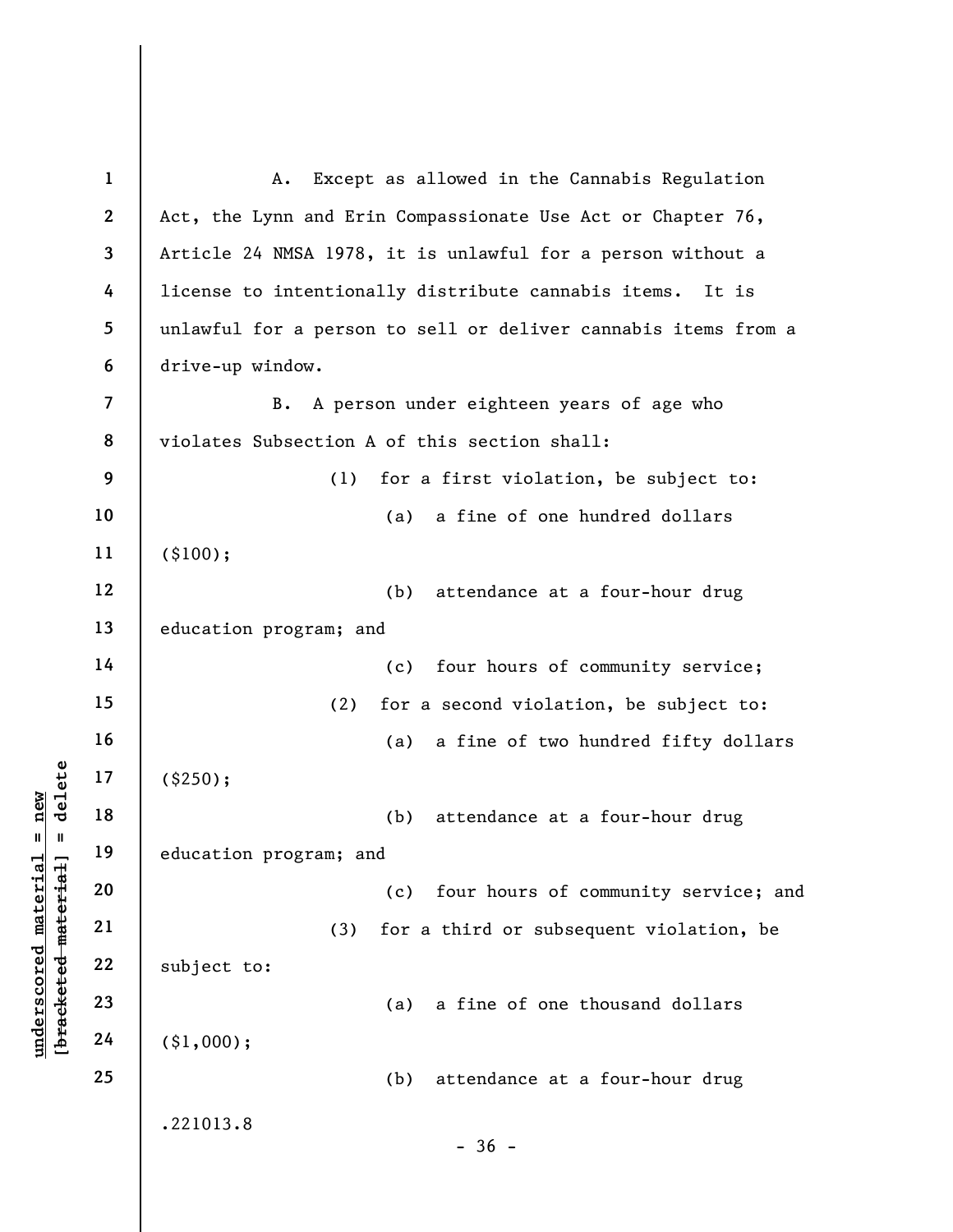1 education program; and

2 3 (c) not less than one hundred hours of community service.

4 5 6 7 C. A person eighteen years of age or older who violates Subsection A of this section is guilty of a misdemeanor and shall be sentenced pursuant to the provisions of Section 31-19-1 NMSA 1978.

understand material end material end material material end material of Section 31-19-1 NM<br>
windows and shall<br>
windows and shall<br>
windows and shall<br>
windows and shall<br>
windows are shall<br>
windows are shall<br>
compassion to Use 8 9 10 11 12 13 14 15 16 17 18 19 20 SECTION 28. [NEW MATERIAL] CANNABIS WITHIN RESTRICTED AREA--PENALTY.--Except as allowed in the Cannabis Regulation Act or the Lynn and Erin Compassionate Use Act, a person shall not possess or intentionally distribute any amount of a cannabis item within three hundred feet of the perimeter of school grounds on which instruction is provided at any level from kindergarten through twelfth grade, a playground, a child care center, a youth center, a public park or a library unless the person is a qualified patient or is in or upon or traveling to or from the grounds of a private residence, as an invitee or resident. A person who violates this section is guilty of a misdemeanor and shall be sentenced pursuant to the provisions of Section 31-19-1 NMSA 1978.

SECTION 29. [NEW MATERIAL] UNLAWFUL POSSESSION OF CANNABIS--PENALTIES.--Except as allowed in the Lynn and Erin Compassionate Use Act:

A. a person eighteen years of age or older and younger than twenty-one years of age shall not possess cannabis .221013.8 - 37 -

21

22

23

24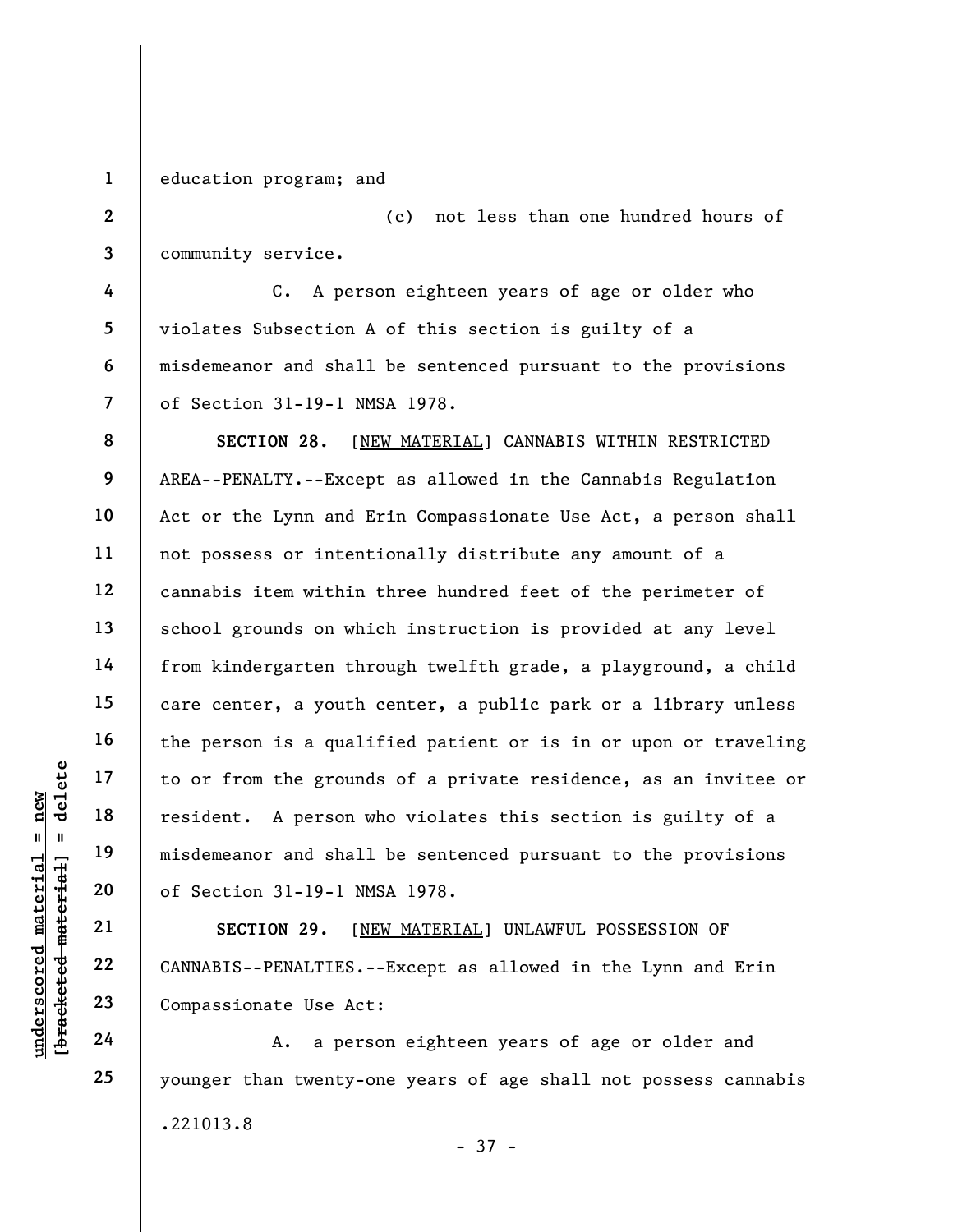underscored material = new [bracketed material] = delete 1 2 3 4 5 6 7 8 9 10 11 12 13 14 15 16 17 18 19 20 21 22 23 24 25 items. A person who violates this subsection shall be subject to: (1) a fine of seventy-five dollars (\$75.00); (2) attendance at a four-hour drug education program; and (3) four hours of community service; B. a person younger than eighteen years of age shall not possess cannabis items. A person who violates this subsection shall be subject to: (1) a fine of fifty dollars (\$50.00); (2) attendance at a four-hour drug education program; and (3) four hours of community service; and C. except as allowed in the Cannabis Regulation Act, a person twenty-one years of age or older shall not possess cannabis containing more than three-tenths percent tetrahydrocannabinol except pursuant to a certificate of purchase issued by a licensed dispensary. A person who violates this subsection, if the amount is: (1) one ounce of cannabis or eight grams of cannabis extracts or less, shall be subject to a civil penalty of five hundred dollars (\$500); (2) more than one ounce of cannabis or eight grams of cannabis extracts but not more than sixteen ounces of cannabis or one hundred twenty-eight grams of cannabis .221013.8 - 38 -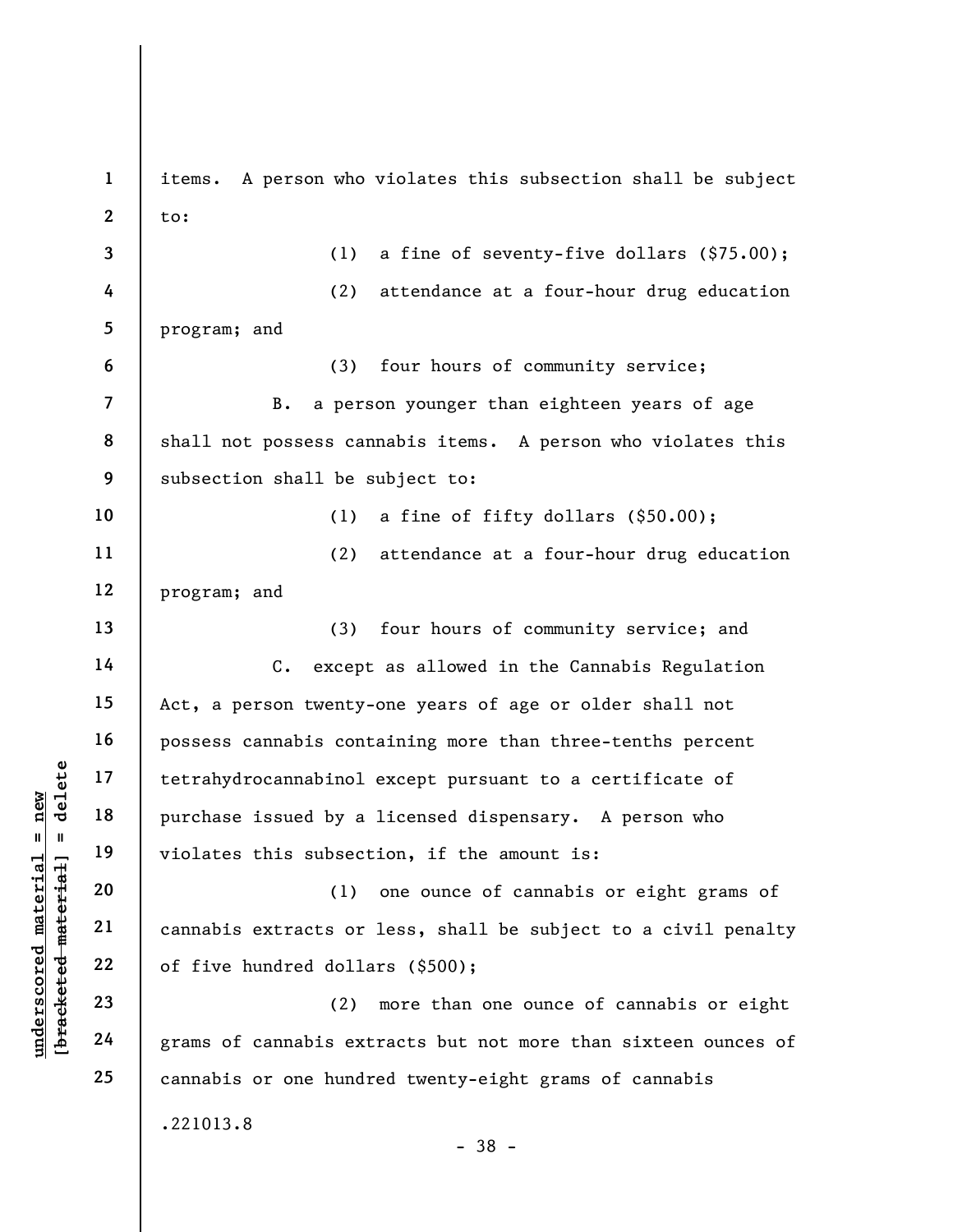extracts, is guilty of a petty misdemeanor and shall be subject to a fine in an amount not more than five hundred dollars (\$500); or

4 5 6 7 8 (3) more than sixteen ounces of cannabis or one hundred twenty-eight grams of cannabis extracts, is guilty of a fourth degree felony and shall be sentenced to twelve months imprisonment and subject to a fine of not more than five thousand dollars (\$5,000).

9 10 11 12 13 14 15 16 SECTION 30. [NEW MATERIAL] UNLICENSED MANUFACTURING OF CANNABIS EXTRACTS--PENALTY.--Except as permitted by the Lynn and Erin Compassionate Use Act, it is unlawful for any person to use volatile solvents to manufacture cannabis extracts without a license issued pursuant to the Cannabis Regulation Act or the Lynn and Erin Compassionate Use Act. A person who violates this section shall be subject to a civil penalty of four hundred fifty dollars (\$450).

17

18

1

2

3

SECTION 31. [NEW MATERIAL] IMPORTS AND EXPORTS.--

underscored material = new [bracketed material] = delete A. The governor shall enter into agreements with other jurisdictions within or outside of the United States for the purposes of cross-jurisdictional delivery of cannabis items between this state and other jurisdictions on the earlier of:

(1) federal law being amended to allow for the interstate or international transfer of cannabis items between authorized cannabis-related businesses; or

(2) the United States department of justice .221013.8 - 39 -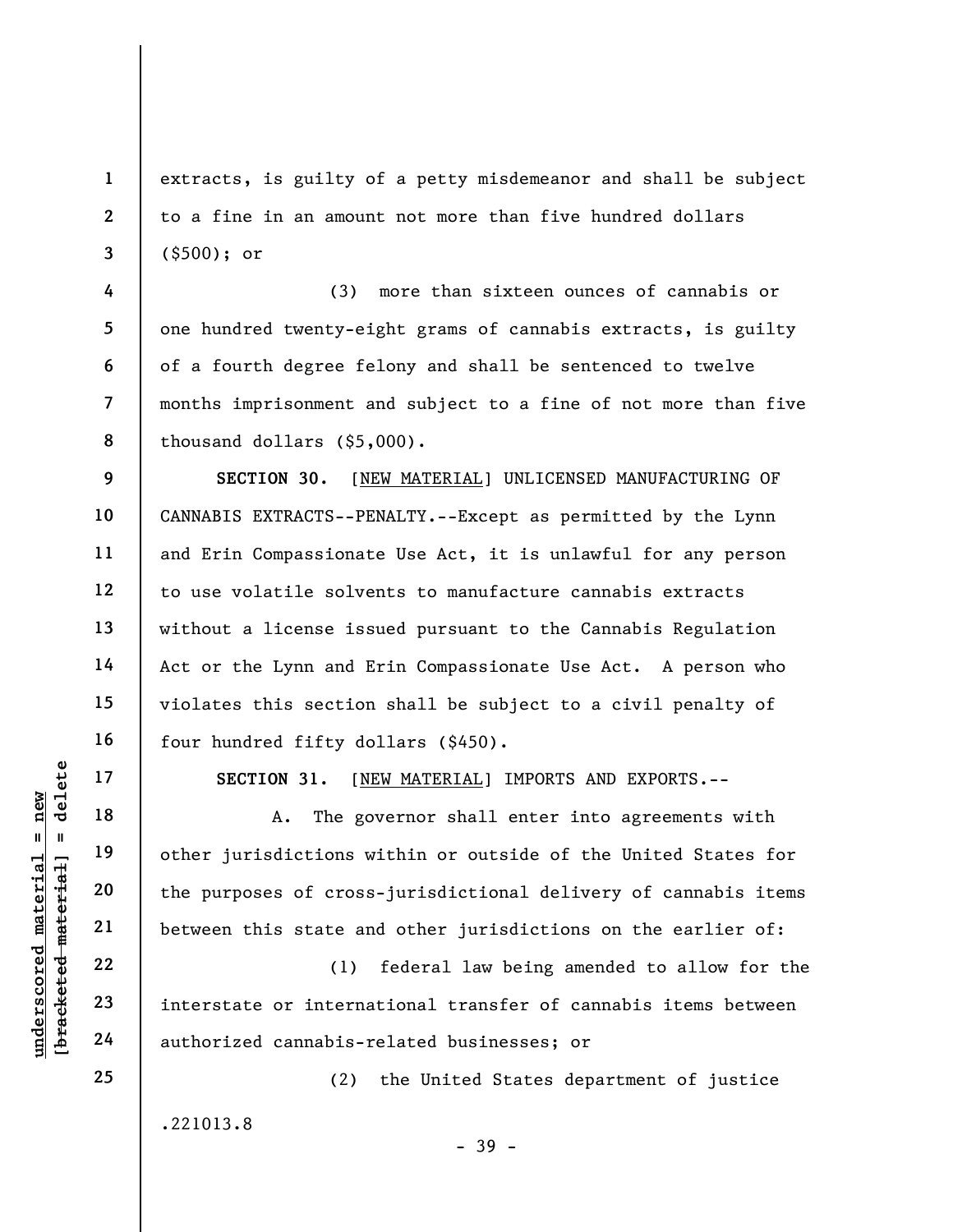underscored material = new [bracketed material] = delete 1 2 3 4 5 6 7 8 9 10 11 12 13 14 15 16 17 18 19 20 21 22 23 24 25 issuing an opinion or memorandum allowing or tolerating the interstate or international transfer of cannabis items between cannabis-related businesses as authorized by state law. Such agreements shall: (a) ensure enforceable public health and safety standards; (b) include a system to regulate and track the interstate or international delivery of cannabis items; and (c) ensure that any cannabis items delivered into this state, prior to sale to a consumer, are tested, packaged and labeled pursuant to New Mexico statutes and rules. B. Notwithstanding any other provision of law and in accordance with the agreement as described in Subsection A of this section: (1) a licensee permitted to courier cannabis items may deliver cannabis items to a person located in, and authorized to receive cannabis items by, another jurisdiction in the United States or internationally; and (2) a licensee permitted to receive cannabis items may receive cannabis items from a person located in, and authorized to export cannabis items by, another jurisdiction in the United States or internationally. SECTION 32. [NEW MATERIAL] INDIAN NATIONS, TRIBES AND .221013.8  $- 40 -$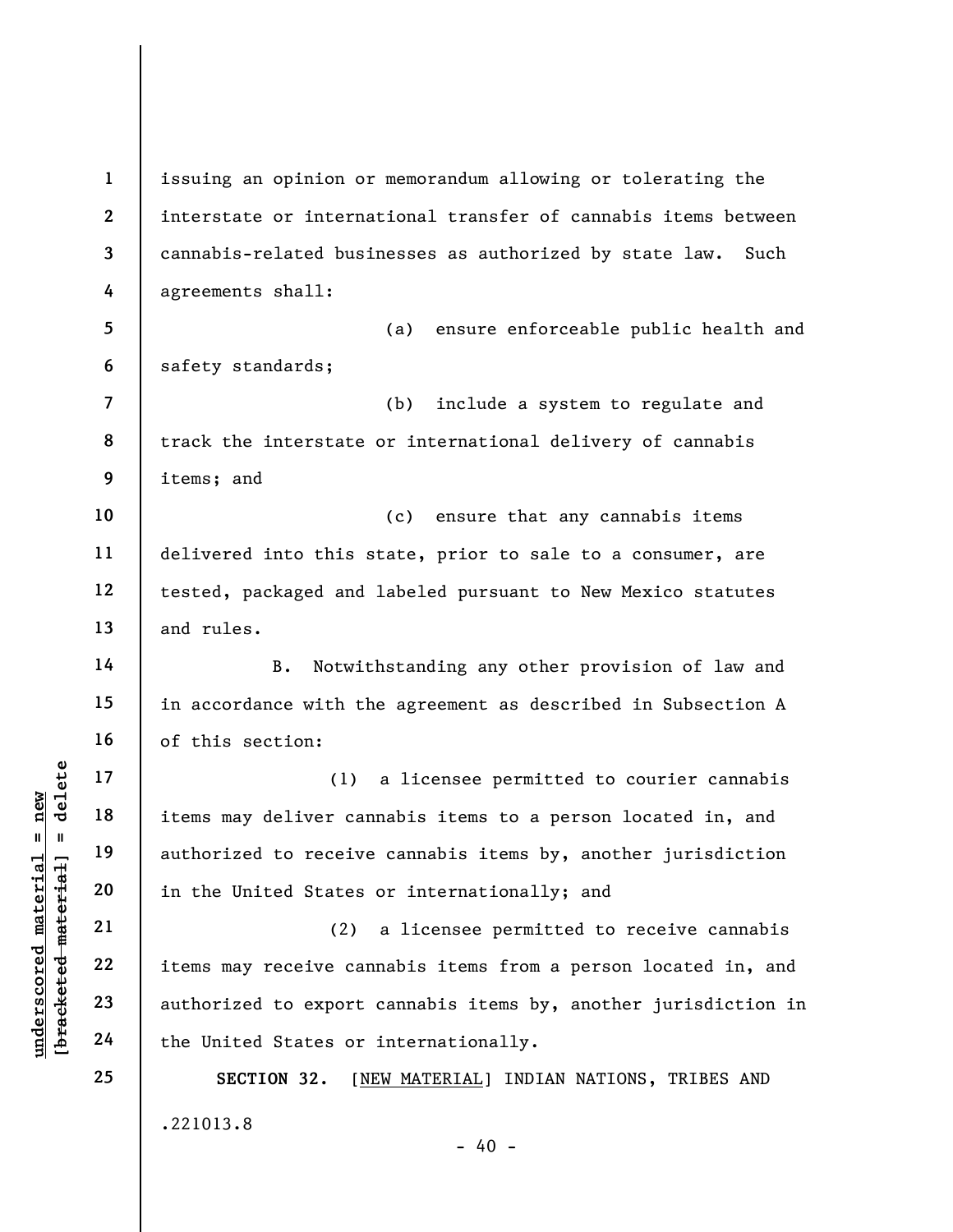PUEBLOS--INTERGOVERNMENTAL AGREEMENTS.--

|                                             | $\overline{2}$          | The division may enter into one or more<br>Α.                   |
|---------------------------------------------|-------------------------|-----------------------------------------------------------------|
|                                             | $\overline{\mathbf{3}}$ | intergovernmental agreements with any tribal government to      |
|                                             | 4                       | efficiently coordinate the cross-jurisdictional administration  |
|                                             | 5                       | of the laws of this state and the laws of tribal governments    |
|                                             | 6                       | relating to the use of cannabis items set forth in the Lynn and |
|                                             | $\overline{7}$          | Erin Compassionate Use Act and the Cannabis Regulation Act.     |
|                                             | 8                       | The agreements may include, without limitation, provisions      |
|                                             | 9                       | relating to:                                                    |
|                                             | 10                      | (1)<br>criminal and civil law enforcement;                      |
|                                             | 11                      | regulatory issues relating to the<br>(2)                        |
|                                             | 12                      | possession, delivery, production, processing or use of cannabis |
|                                             | 13                      | items;                                                          |
|                                             | 14                      | (3)<br>the administration of laws relating to                   |
|                                             | 15                      | taxation;                                                       |
|                                             | 16                      | (4)<br>any immunity, preemption or conflict of                  |
| delete                                      | 17                      | law relating to the possession, delivery, production,           |
| new<br>$\sf II$<br>- II                     | 18                      | processing or use of cannabis items; and                        |
| rial                                        | 19                      | the resolution of any disputes between a<br>(5)                 |
| $H^1$                                       | 20                      | tribal government and the state, which may include, without     |
| mate                                        | 21                      | limitation, the use of mediation or other nonjudicial           |
|                                             | 22                      | processes.                                                      |
| [bracketed mater<br>$\bm{{\rm underscore}}$ | 23                      | An agreement entered into pursuant to this<br>B.                |
|                                             | 24                      | section shall:                                                  |
|                                             | 25                      | (1) provide for the preservation of public                      |
|                                             |                         | .221013.8<br>$-41 -$                                            |
|                                             |                         |                                                                 |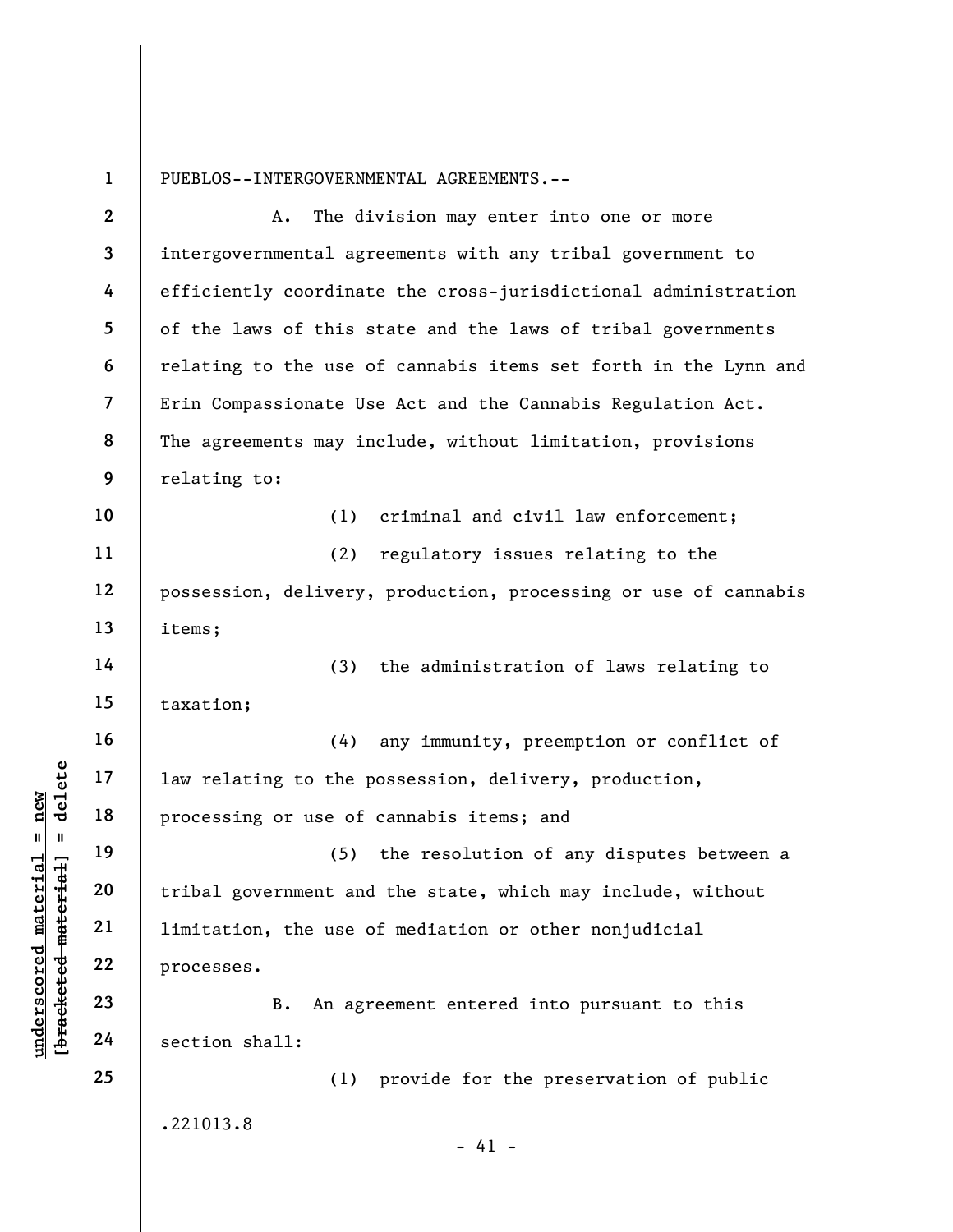1 health and safety;

understand material material state treasury. The<br>
state treasury. The<br>
grants, donations and<br>
state treasury. The<br>
grants, donations and<br>
state treasury. The<br>
grants, donations and<br>
Regulation Act. Any<br>
remaining at the en 2 3 4 5 6 7 8 9 10 11 12 13 14 15 16 17 18 19 20 21 (2) ensure the security of cannabis establishments and the corresponding facilities on tribal land; (3) establish provisions regulating business involving cannabis that passes between tribal land and nontribal land in New Mexico; and (4) be negotiated in good faith, which shall respect and protect state and tribal sovereign immunity. C. As used in this section, "tribal government" means a federally recognized Indian nation, tribe or pueblo located wholly or partially in the state. SECTION 33. [NEW MATERIAL] WRIT OF MANDAMUS.--Any person may commence a legal action for a writ of mandamus to compel the division to perform its duties pursuant to the Cannabis Regulation Act. SECTION 34. [NEW MATERIAL] CANNABIS REGULATION FUND.-- A. The "cannabis regulation fund" is created in the state treasury. The fund consists of appropriations, gifts, grants, donations and fees collected pursuant to the Cannabis Regulation Act. Any unexpended or unencumbered balance remaining at the end of a fiscal year shall revert to the

general fund.

22

23

24

25

B. The division shall administer the fund, and money in the fund is appropriated to the division to support the division in its duties established in the Cannabis

.221013.8

 $- 42 -$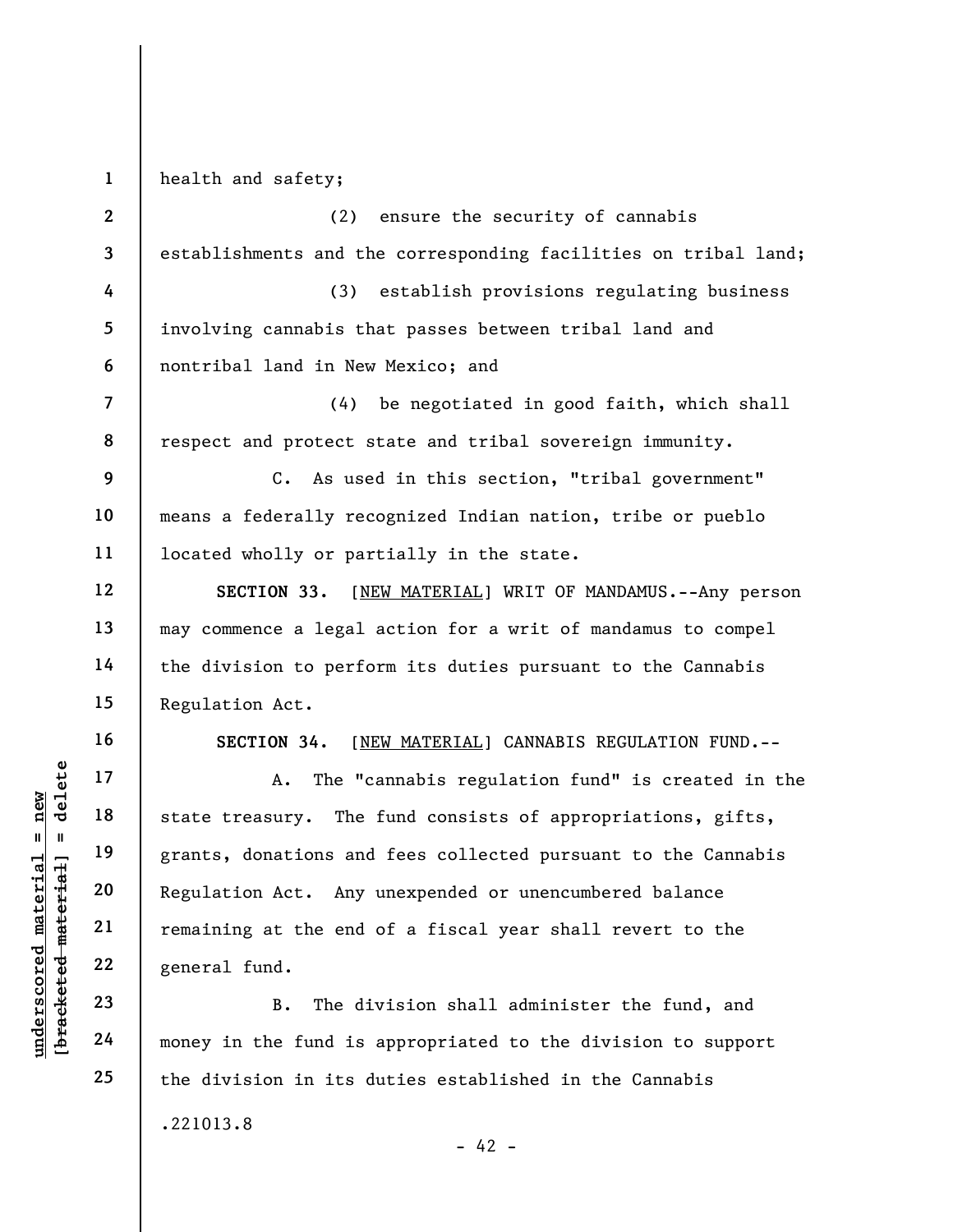1 2 Regulation Act. Money from the fund shall not be used for capital expenditures.

3 C. Money in the fund shall be disbursed on warrants signed by the secretary of finance and administration pursuant to vouchers signed by the director or the director's authorized representative.

7 8 9 10 11 12 13 14 15 16 17 SECTION 35. [NEW MATERIAL] EXEMPTION FROM CRIMINAL AND CIVIL PENALTIES--RESEARCHERS.--A person shall not be subject to arrest or prosecution, penalized in any manner or denied any right or privilege solely because the person produced, possessed, distributed, dispensed or purchased cannabis from a person licensed pursuant to the Lynn and Erin Compassionate Use Act or the Cannabis Regulation Act if the person produced, possessed, distributed, dispensed or purchased the cannabis solely for the purpose of research conducted pursuant to the Lynn and Erin Compassionate Use Act or the Cannabis Regulation Act.

SECTION 36. [NEW MATERIAL] ROAD SAFETY FUND.--

underscored material and money in the fund is<br>
with the material of the section of public<br>
with the fund and money of<br>
department of public<br>
24 money in the fund is A. The "road safety fund" is created in the state treasury. The fund consists of money transferred from the cannabis excise tax, appropriations, other money deposited in the fund and money otherwise accruing to the fund. The department of public safety shall administer the fund, and money in the fund is subject to appropriation to the department of public safety for the purposes described in this section. .221013.8

- 43 -

18

19

20

21

22

23

24

25

4

5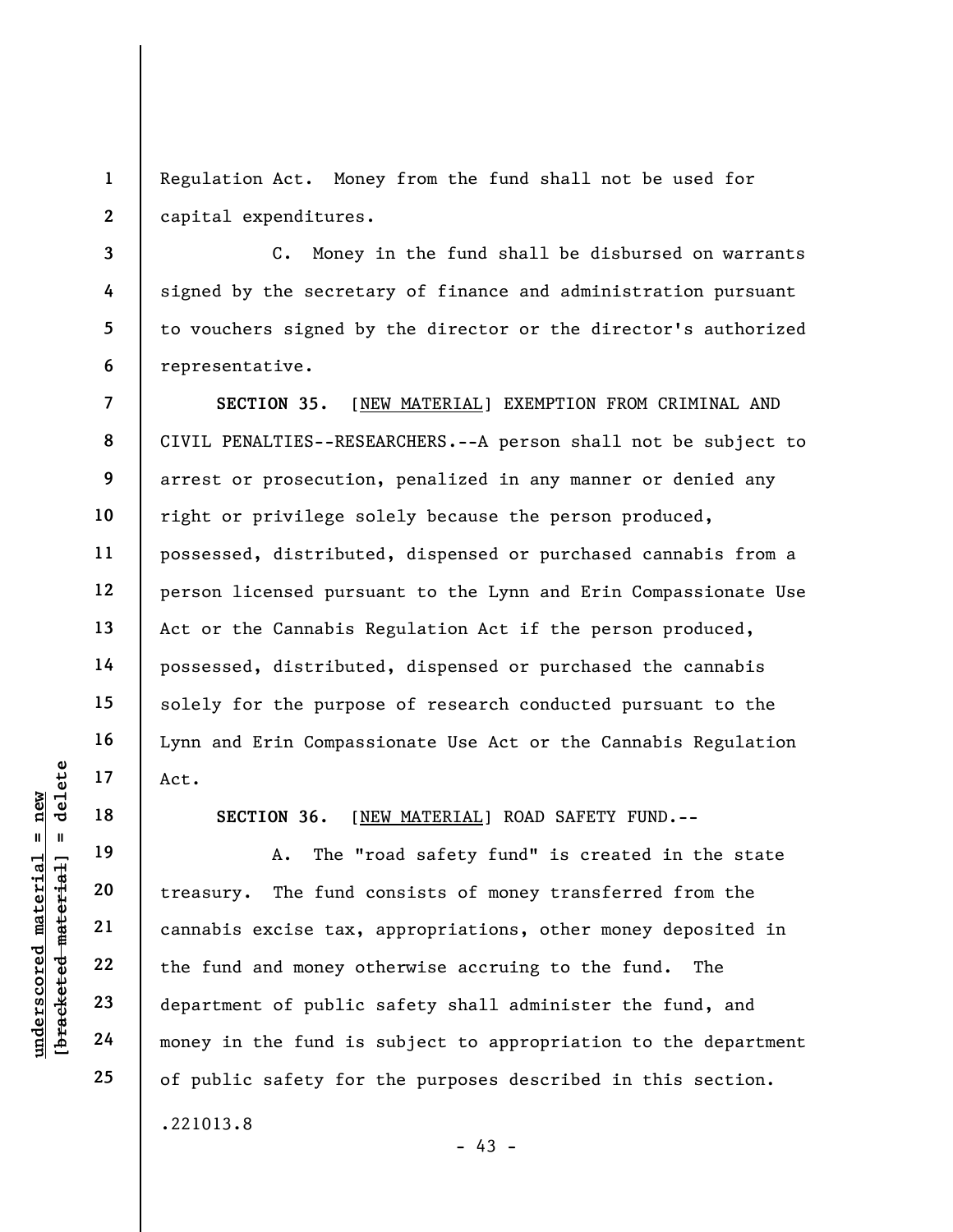Any unexpended or unencumbered balance remaining at the end of a fiscal year shall not revert to the general fund. Money in the fund shall be disbursed on warrants signed by the secretary of finance and administration pursuant to vouchers signed by the secretary of public safety or the secretary's authorized representative.

B. Money in the fund is subject to appropriation by the department of public safety for:

9 10 11 (1) research to determine whether a driver is operating a vehicle while impaired, including impairment by the use of cannabis items;

12 13 14 (2) implementing best practices in law enforcement agencies regarding impairment by the use of cannabis items; and

(3) drug recognition expert field certification training for law enforcement officers and for purchasing roadside impairment tests that are validated for testing cannabis impairment.

SECTION 37. Section 9-16-4 NMSA 1978 (being Laws 1983, Chapter 297, Section 20, as amended) is amended to read:

under 17<br>
= 18<br>
= 18<br>
= 19<br>
= 19<br>
= 19<br>
= 19<br>
= 19<br>
= 19<br>
= 16-4. DEPAR<br>
= 22<br>
= 10<br>
= 16-4. DEPAR<br>
= 19-16-4. DEPAR<br>
= 10<br>
= 16-4. DEPAR<br>
= 10<br>
= 16-4. DEPAR<br>
= 10<br>
= 16-4. DEPAR<br>
= 10<br>
= 10<br>
= 16-4. DEPAR<br>
= 10<br>
= 16-4. "9-16-4. DEPARTMENT ESTABLISHED.--The "regulation and licensing department" is created in the executive branch. The department shall not be a cabinet department. The department shall consist of but not be limited to the following divisions:

.221013.8

A. the administrative services division;

- 44 -

1

2

3

4

5

6

7

8

15

16

17

18

19

20

21

22

23

24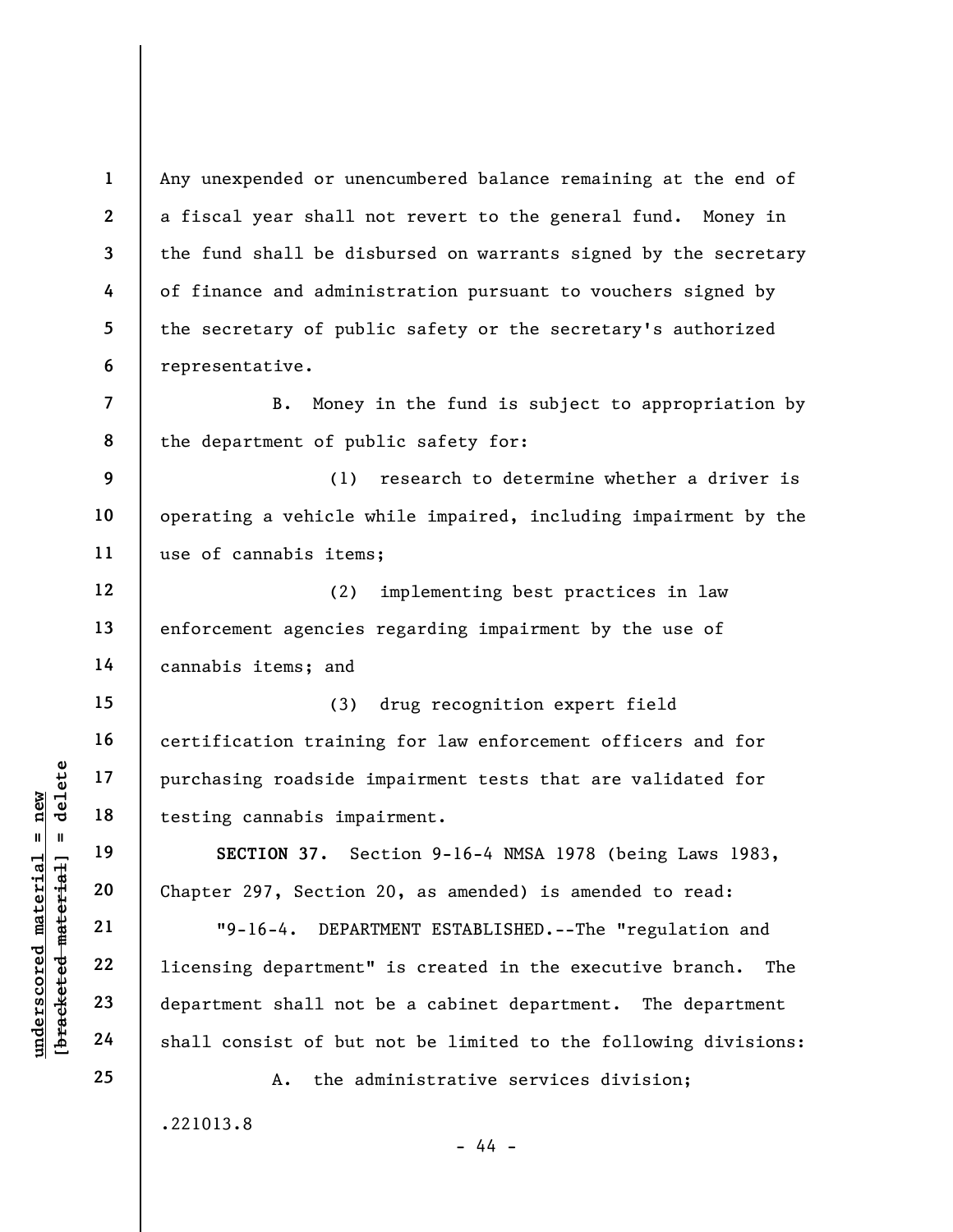underscored material material material experience of the plant; any other produced from the corresponding the plant of the plant; any other derivative, mixture corresponding the corresponding to the space of germinate  $\begin{$ 1 2 3 4 5 6 7 8 9 10 11 12 13 14 15 16 17 18 19 20 21 22 23 24 25 B. the construction industries division; C. the financial institutions division; D. the securities division; E. the manufactured housing division; [and] F. the alcoholic beverage control division; and G. the cannabis control division." SECTION 38. [NEW MATERIAL] SHORT TITLE.--Sections 38 through 44 of this act may be cited as the "Cannabis Tax Act". SECTION 39. [NEW MATERIAL] DEFINITIONS.--As used in the Cannabis Tax Act: A. "cannabis": (1) means all parts of the plant Cannabis sativa Linnaeus, whether growing or not; the seeds of the plant; the resin extracted from any part of the plant; and every compound, manufacture, salt, derivative, mixture or preparation of the plant, its seeds or its resin; and (2) does not include: (a) the mature stalks of the plant; fiber produced from the stalks; oil or cake made from the seeds of the plant; any other compound, manufacture, salt, derivative, mixture or preparation of the mature stalks, fiber, oil or cake; or the sterilized seed of the plant that is incapable of germination; or (b) the weight of any other ingredient combined with cannabis to prepare topical or oral .221013.8

- 45 -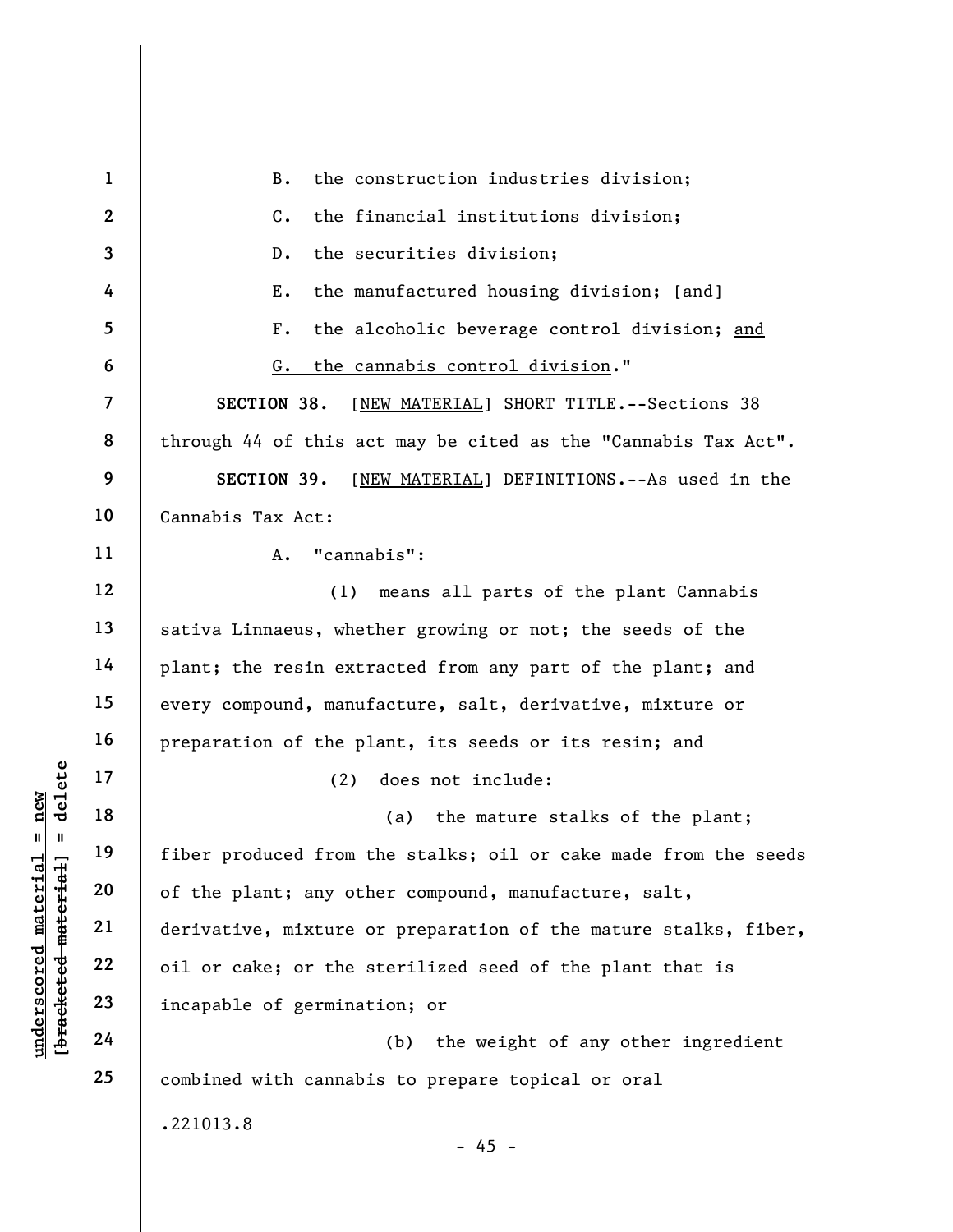understand<br>
understand<br>
understand<br>
understand<br>
understand<br>
20<br>
understand<br>
21<br>
understand<br>
22<br>
understand<br>
23<br>
24<br>
24<br>
understand<br>
24<br>
24<br>
22<br>
24<br>
22<br>
24<br>
22<br>
24<br>
22<br>
24<br>
22<br>
24<br>
22<br>
24<br>
22<br>
23<br>
24<br>
22<br>
24<br>
22<br>
23<br>
24<br>
22 1 2 3 4 5 6 7 8 9 10 11 12 13 14 15 16 17 18 19 20 21 22 23 24 25 administrations, food, drink or another product; B. "cannabis extract": (1) means a product obtained by separating resins from cannabis by solvent extraction using solvents other than vegetable glycerin, such as butane, hexane, isopropyl alcohol, ethanol or carbon dioxide; and (2) does not include the weight of any other ingredient combined with cannabis extract to prepare topical or oral administrations, food, drink or another product; C. "cannabis items" means cannabis, cannabis products and cannabis extracts; D. "cannabis product": (1) means a product that contains cannabis or cannabis extracts, including edible or topical products that may also contain other ingredients; and (2) does not include the weight of any other ingredient combined with cannabis or cannabis extracts to prepare topical or oral administrations, food, drink or another product; and E. "department" means the taxation and revenue department. SECTION 40. [NEW MATERIAL] CANNABIS EXCISE TAX.-- A. An excise tax is imposed upon retailers on the sale of cannabis items in this state on which the tax imposed by this section has not been paid. The tax imposed by this .221013.8  $- 46 -$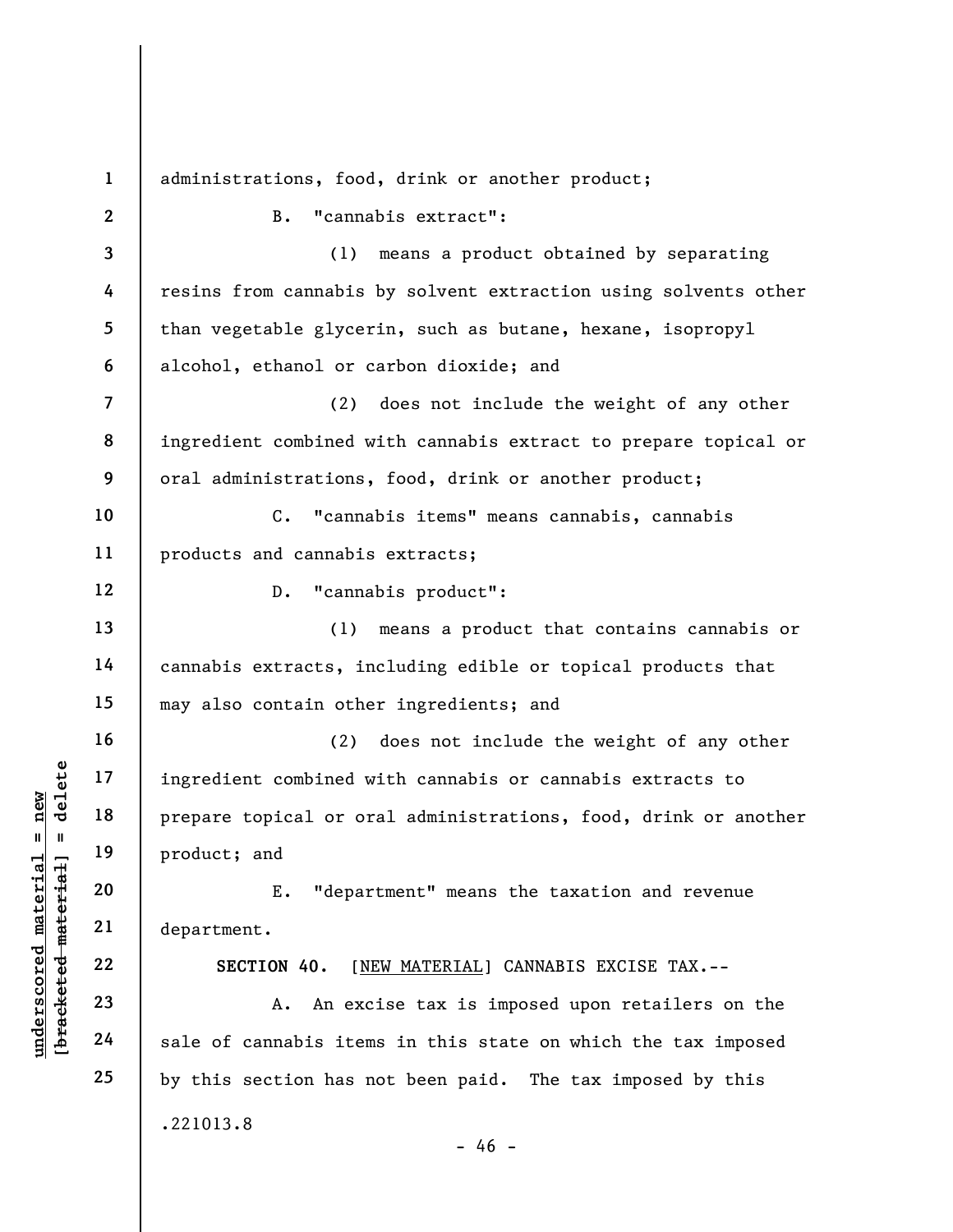section may be referred to as the "cannabis excise tax". If the price paid does not represent the value of the cannabis item, the tax rate shall be applied to the reasonable value of the cannabis item at the time the item was purchased.

B. The rate of the cannabis excise tax is four percent and is applied to the price paid for the cannabis item.

7

1

2

3

4

5

6

8

9

10

11

12

13

15

16

17

18

19

20

21

22

23

24

25

C. The cannabis excise tax shall not apply to:

(1) retail sales of medical cannabis products sold to a qualified patient or to a primary caregiver who presents a registry identification card issued pursuant to the Lynn and Erin Compassionate Use Act at the time of the sale; or

(2) receipts of cannabis producers from selling cannabis wholesale.

14

SECTION 41. [NEW MATERIAL] MUNICIPAL CANNABIS TAX.--

underscored material = new [bracketed material] = delete A. There is imposed upon retailers an excise tax at a rate of two percent on the sale of cannabis items in the municipality on which the tax imposed by this section has not been paid. The tax imposed pursuant to this section may be referred to as the "municipal cannabis tax".

B. The governing body of the municipality may dedicate the revenue for any municipal purpose.

C. The municipal cannabis tax shall not apply to:

(1) retail sales of medical cannabis products sold to a qualified patient or to a primary caregiver who presents a registry identification card issued pursuant to the .221013.8

- 47 -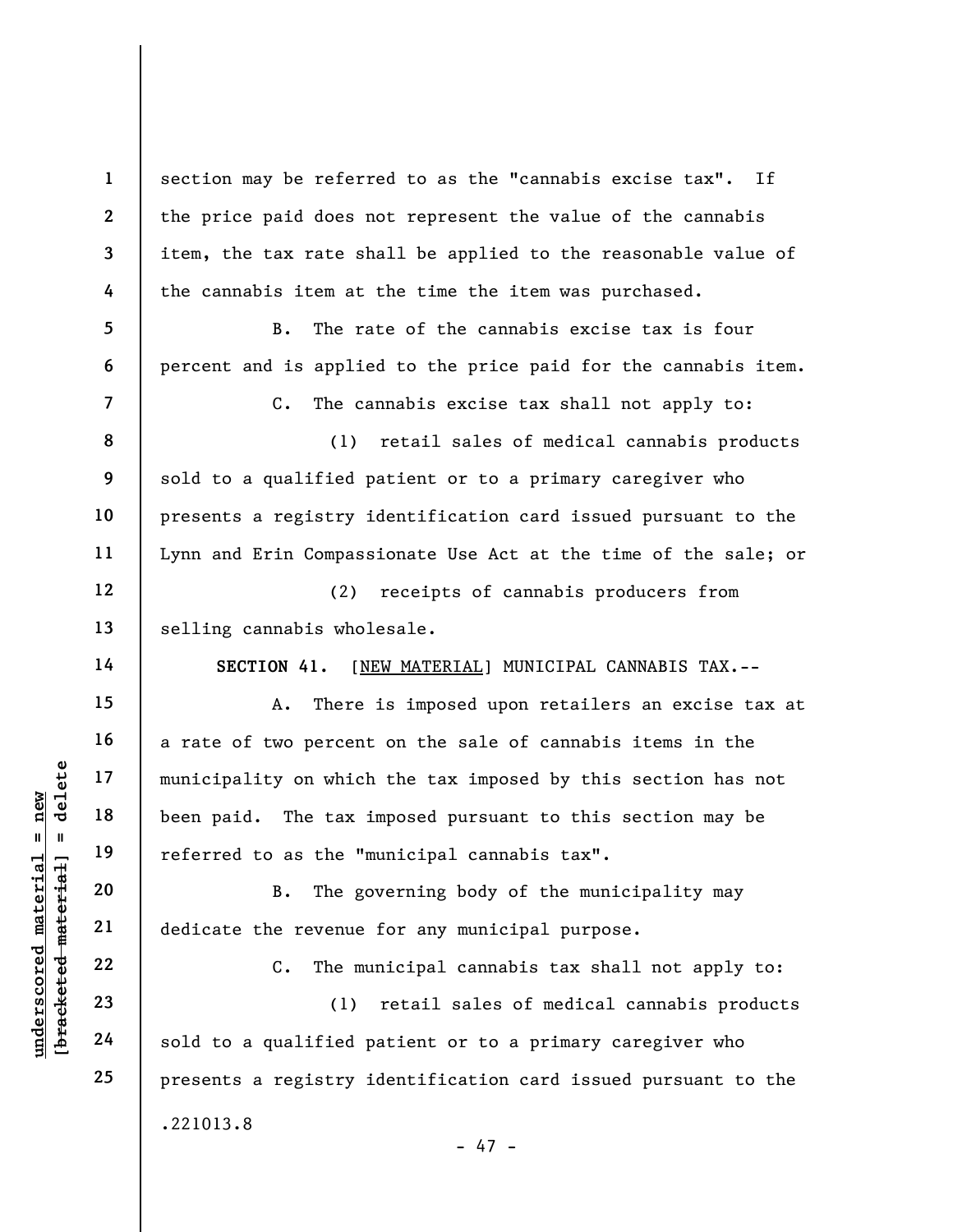UN EXECTION 43. [N]<br>
Welling cannabis whol<br>
selling cannabis whol<br>
selling cannabis whol<br>
selling cannabis whol<br>
selling cannabis whol<br>
section 43. [N]<br>
imposed pursuant to t<br>
dependence material<br>
22<br>
which the taxable eve 1 2 3 4 5 6 7 8 9 10 11 12 13 14 15 16 17 18 19 20 21 22 23 24 25 Lynn and Erin Compassionate Use Act at the time of the sale; or (2) receipts of cannabis producers from selling cannabis wholesale. SECTION 42. [NEW MATERIAL] COUNTY CANNABIS TAX.-- A. There is imposed upon retailers an excise tax at a rate of two percent on the sale of cannabis items in the county on which the tax imposed by this section has not been paid. The tax imposed pursuant to this section may be referred to as the "county cannabis tax". B. The governing body of the county may dedicate the revenue for any county purpose. C. The county cannabis tax shall not apply to: (1) retail sales of medical cannabis products sold to a qualified patient or to a primary caregiver who presents a registry identification card issued pursuant to the Lynn and Erin Compassionate Use Act at the time of the sale; or (2) receipts of cannabis producers from selling cannabis wholesale. SECTION 43. [NEW MATERIAL] DATE PAYMENT DUE.--The taxes imposed pursuant to the Cannabis Tax Act are to be paid on or before the twenty-fifth day of the month following the month in which the taxable event occurs. SECTION 44. [NEW MATERIAL] INTERPRETATION OF ACT-- ADMINISTRATION AND ENFORCEMENT OF TAX.--The department shall administer and enforce the collection of the cannabis excise .221013.8 - 48 -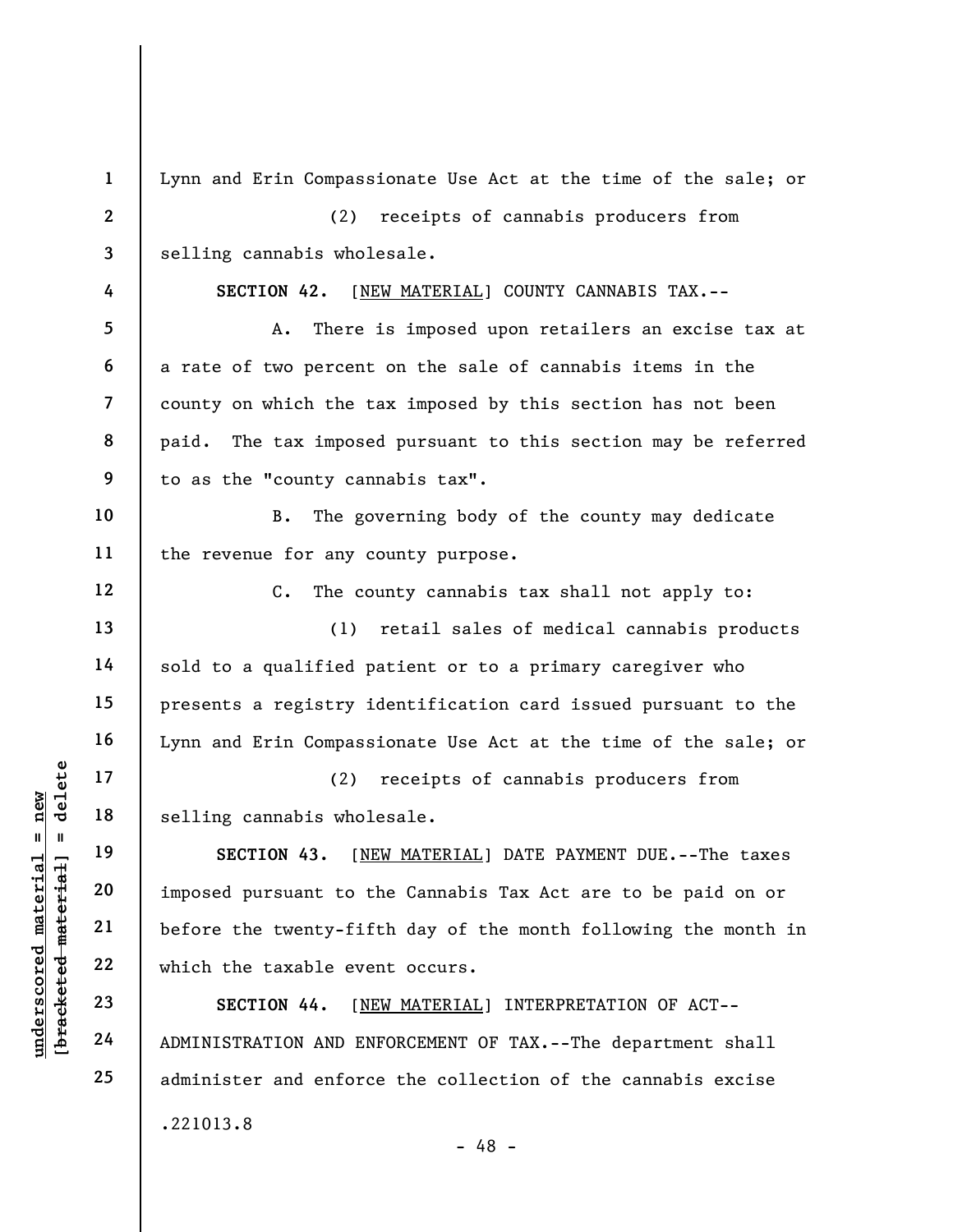underscored material = new [bracketed material] = delete 1 2 3 4 5 6 7 8 9 10 11 12 13 14 15 16 17 18 19 20 21 22 23 24 25 tax, municipal cannabis tax and county cannabis tax pursuant to the Tax Administration Act. SECTION 45. A new section of the Tax Administration Act is enacted to read: "[NEW MATERIAL] DISTRIBUTION--CANNABIS EXCISE TAX.-- A. A distribution pursuant to Section 7-1-6.1 NMSA 1978 shall be made to the local DWI grant fund in an amount equal to six percent of the net receipts attributable to the cannabis excise tax. B. A distribution pursuant to Section 7-1-6.1 NMSA 1978 shall be made to the road safety fund in an amount equal to two percent of the net receipts attributable to the cannabis excise tax." SECTION 46. A new section of the Tax Administration Act is enacted to read: "[NEW MATERIAL] TRANSFER--REVENUES FROM MUNICIPAL CANNABIS TAX AND COUNTY CANNABIS TAX.-- A. A transfer pursuant to Section 7-1-6.1 NMSA 1978 shall be made to each municipality for which the department is collecting a municipal cannabis tax imposed by that municipality in an amount, subject to any increase or decrease made pursuant to Section 7-1-6.15 NMSA 1978, equal to the net receipts attributable to the municipal cannabis tax. B. A transfer pursuant to Section 7-1-6.1 NMSA 1978 shall be made to each county for which the department is

.221013.8

- 49 -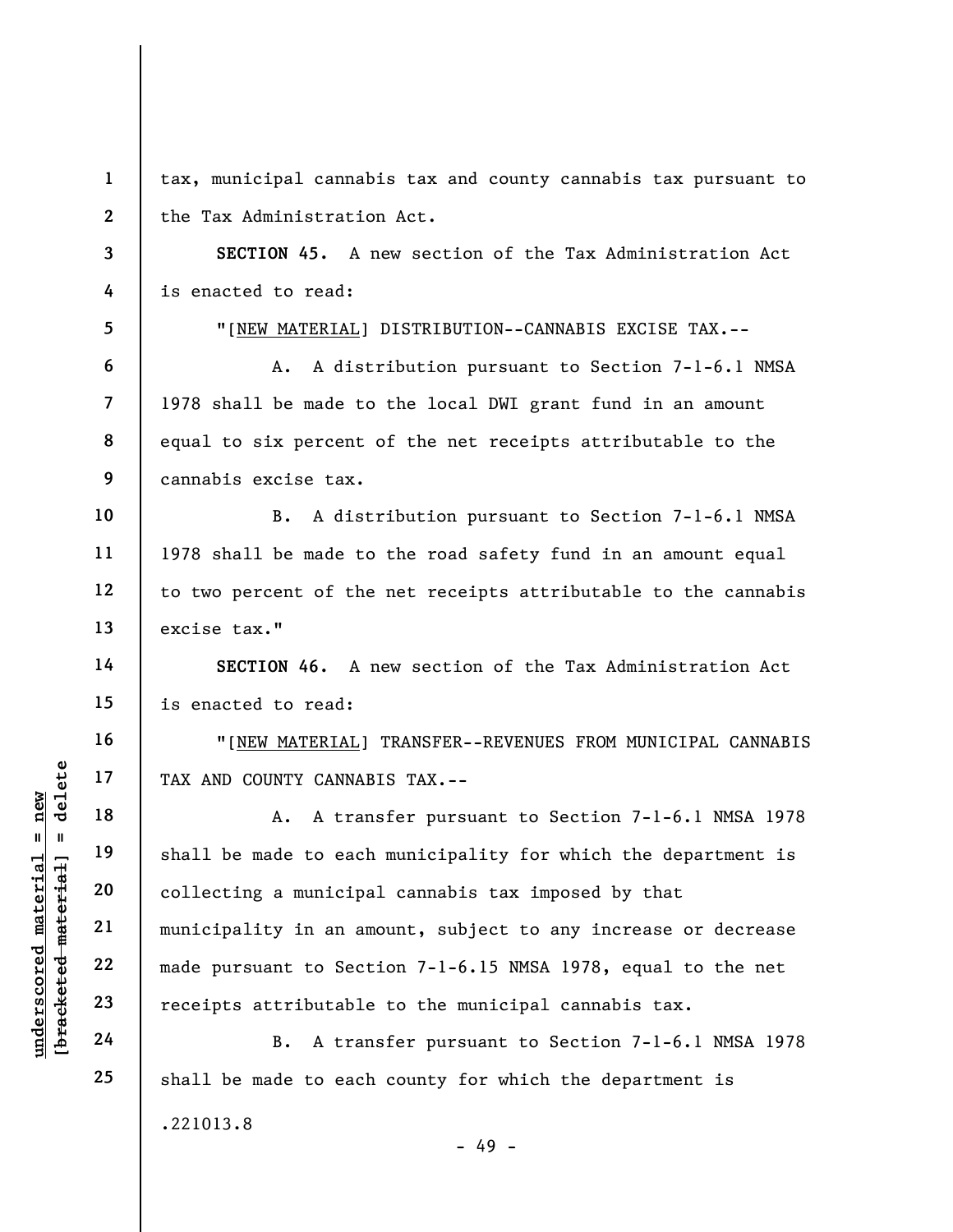underscored material end of the set of the set of the set of the set of the set of the set of the set of the set of the set of the set of the set of the set of the set of the set of the set of the set of the set of the set 1 2 3 4 5 6 7 8 9 10 11 12 13 14 15 16 17 18 19 20 21 22 23 24 25 collecting a county cannabis tax imposed by that county in an amount, subject to any increase or decrease made pursuant to Section 7-1-6.15 NMSA 1978, equal to the net receipts attributable to the county cannabis tax." SECTION 47. Section 7-1-2 NMSA 1978 (being Laws 1965, Chapter 248, Section 2, as amended by Laws 2019, Chapter 47, Section 1 and by Laws 2019, Chapter 53, Section 10 and also by Laws 2019, Chapter 270, Section 1) is amended to read: "7-1-2. APPLICABILITY.--The Tax Administration Act applies to and governs: A. the administration and enforcement of the following taxes or tax acts as they now exist or may hereafter be amended: (1) Income Tax Act; (2) Withholding Tax Act; (3) Oil and Gas Proceeds and Pass-Through Entity Withholding Tax Act; (4) Gross Receipts and Compensating Tax Act, Interstate Telecommunications Gross Receipts Tax Act and Leased Vehicle Gross Receipts Tax Act; (5) Liquor Excise Tax Act; (6) Local Liquor Excise Tax Act; (7) any municipal local option gross receipts tax or municipal compensating tax; (8) any county local option gross receipts tax .221013.8  $-50 -$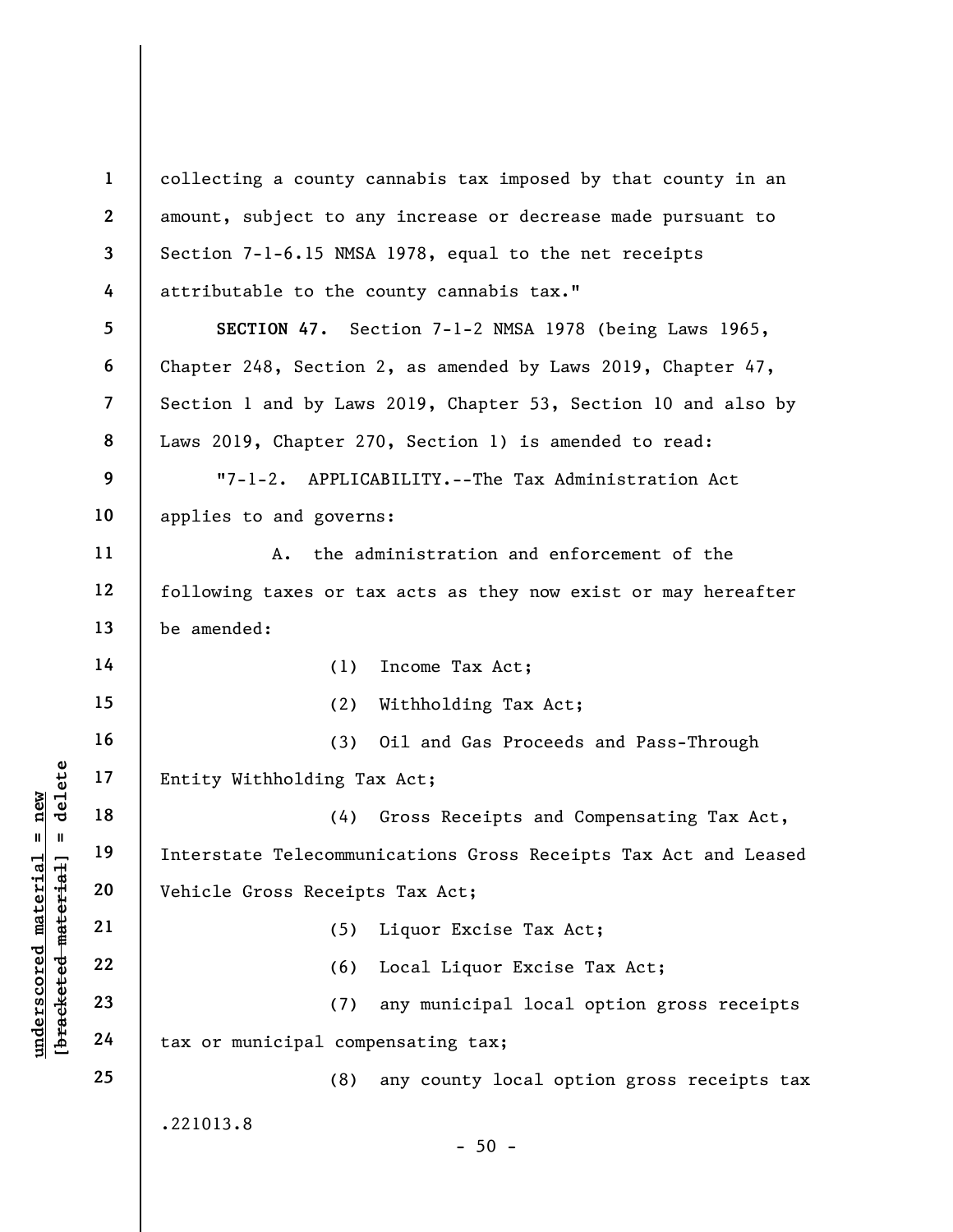underscored material material material material material material (18)<br>
and 19 (19)<br>
and 19 (20)<br>
and 19 (20)<br>
and 19 (20)<br>
21 (21)<br>
23 surcharge imposed by<br>
24 Administration Act; [ 1 2 3 4 5 6 7 8 9 10 11 12 13 14 15 16 17 18 19 20 21 22 23 24 25 or county compensating tax; (9) Special Fuels Supplier Tax Act; (10) Gasoline Tax Act; (11) petroleum products loading fee, which fee shall be considered a tax for the purpose of the Tax Administration Act; (12) Alternative Fuel Tax Act; (13) Cigarette Tax Act; (14) Estate Tax Act; (15) Railroad Car Company Tax Act; (16) Investment Credit Act, rural job tax credit, Laboratory Partnership with Small Business Tax Credit Act, Technology Jobs and Research and Development Tax Credit Act, Film Production Tax Credit Act, Affordable Housing Tax Credit Act and high-wage jobs tax credit; (17) Corporate Income and Franchise Tax Act; (18) Uniform Division of Income for Tax Purposes Act; (19) Multistate Tax Compact; (20) Tobacco Products Tax Act; (21) the telecommunications relay service surcharge imposed by Section 63-9F-11 NMSA 1978, which surcharge shall be considered a tax for the purposes of the Tax Administration Act; [and] (22) the Insurance Premium Tax Act; .221013.8  $-51 -$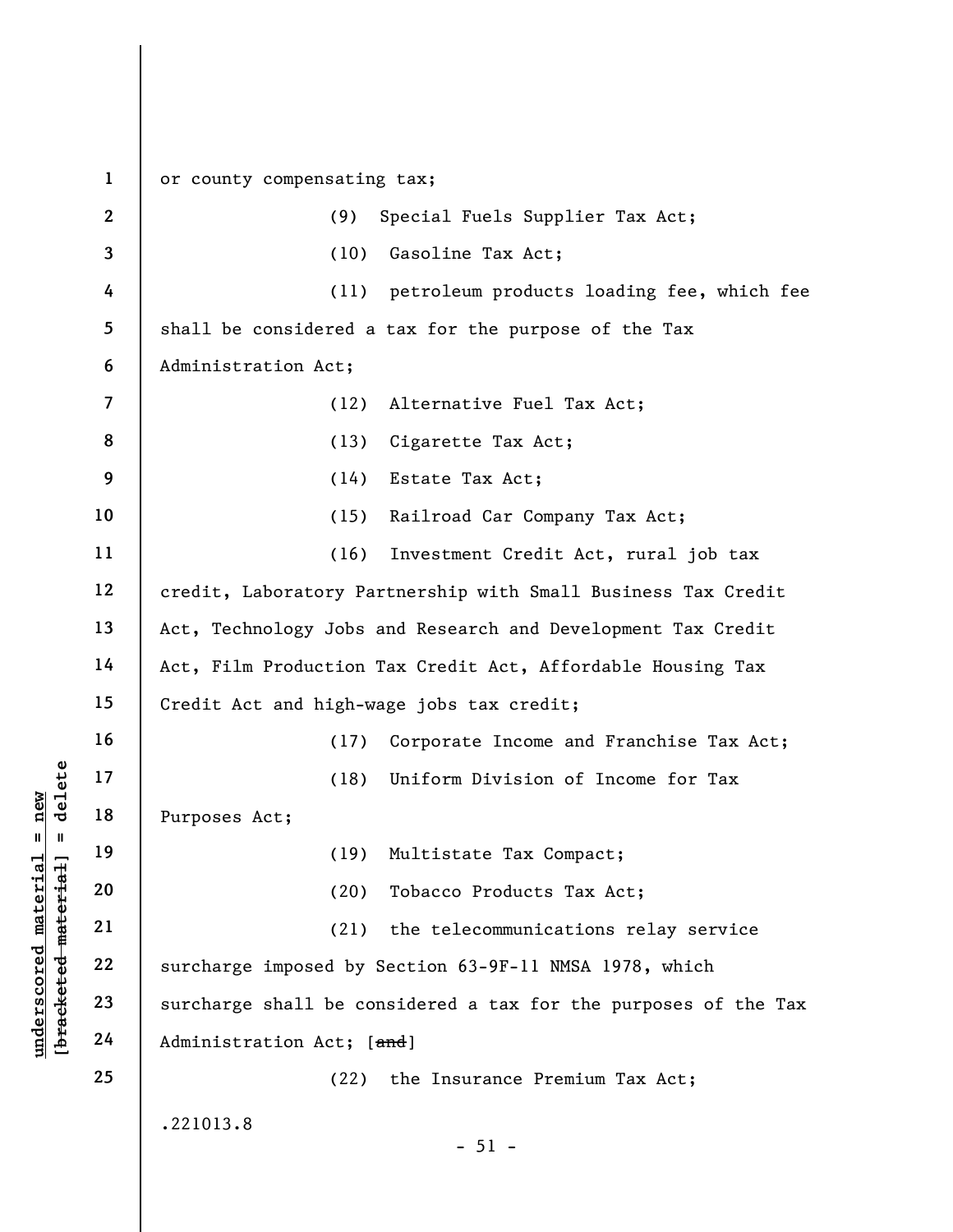|                                             | $\mathbf{1}$             | (23)<br>the Health Care Quality Surcharge Act;                 |
|---------------------------------------------|--------------------------|----------------------------------------------------------------|
|                                             | $\boldsymbol{2}$         | <u>and</u>                                                     |
|                                             | 3                        | the Cannabis Tax Act;<br>(24)                                  |
|                                             | 4                        | the administration and enforcement of the<br>В.                |
|                                             | 5                        | following taxes, surtaxes, advanced payments or tax acts as    |
|                                             | 6                        | they now exist or may hereafter be amended:                    |
|                                             | $\overline{\mathcal{L}}$ | (1)<br>Resources Excise Tax Act;                               |
|                                             | 8                        | (2)<br>Severance Tax Act;                                      |
|                                             | 9                        | (3)<br>any severance surtax;                                   |
|                                             | 10                       | (4)<br>Oil and Gas Severance Tax Act;                          |
|                                             | 11                       | (5)<br>Oil and Gas Conservation Tax Act;                       |
|                                             | 12                       | (6)<br>Oil and Gas Emergency School Tax Act;                   |
|                                             | 13                       | Oil and Gas Ad Valorem Production Tax Act;<br>(7)              |
|                                             | 14                       | (8)<br>Natural Gas Processors Tax Act;                         |
|                                             | 15                       | (9)<br>Oil and Gas Production Equipment Ad                     |
|                                             | 16                       | Valorem Tax Act;                                               |
| delete                                      | 17                       | Copper Production Ad Valorem Tax Act;<br>(10)                  |
| new<br>H                                    | 18                       | any advance payment required to be made<br>(11)                |
| Ш                                           | 19                       | by any act specified in this subsection, which advance payment |
|                                             | 20                       | shall be considered a tax for the purposes of the Tax          |
|                                             | 21                       | Administration Act;                                            |
|                                             | 22                       | (12)<br>Enhanced Oil Recovery Act;                             |
| underscored material<br>[bracketed material | 23                       | (13)<br>Natural Gas and Crude Oil Production                   |
|                                             | 24                       | Incentive Act; and                                             |
|                                             | 25                       | intergovernmental production tax credit<br>(14)                |
|                                             |                          | .221013.8                                                      |
|                                             |                          | $-52 -$                                                        |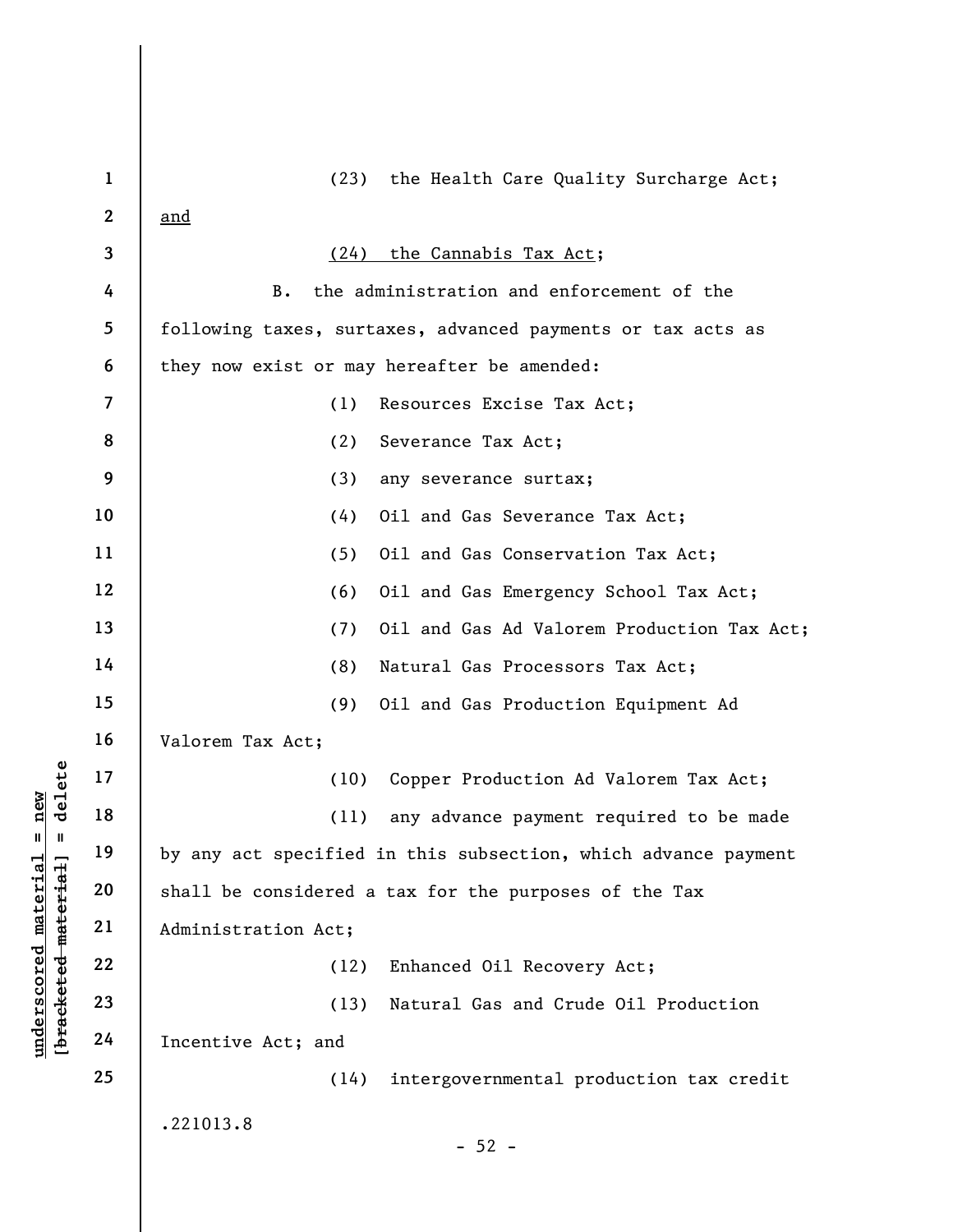UNDERETRIES ONLY 18 Section 74-1-13 NMSA<br>
for the purposes of t<br>
and 19 (7)<br>
derived the purposes of t<br>
21 D. the ad<br>
22 D. the ad<br>
23 Pesponsibilities purs<br>
24 only to the extent the<br>
24 Only to the extent the 1 2 3 4 5 6 7 8 9 10 11 12 13 14 15 16 17 18 19 20 21 22 23 24 25 and intergovernmental production equipment tax credit; C. the administration and enforcement of the following taxes, surcharges, fees or acts as they now exist or may hereafter be amended: (1) Weight Distance Tax Act; (2) the workers' compensation fee authorized by Section 52-5-19 NMSA 1978, which fee shall be considered a tax for purposes of the Tax Administration Act; (3) Uniform Unclaimed Property Act (1995); (4) 911 emergency surcharge and the network and database surcharge, which surcharges shall be considered taxes for purposes of the Tax Administration Act; (5) the solid waste assessment fee authorized by the Solid Waste Act, which fee shall be considered a tax for purposes of the Tax Administration Act; (6) the water conservation fee imposed by Section 74-1-13 NMSA 1978, which fee shall be considered a tax for the purposes of the Tax Administration Act; and (7) the gaming tax imposed pursuant to the Gaming Control Act; and D. the administration and enforcement of all other laws, with respect to which the department is charged with responsibilities pursuant to the Tax Administration Act, but only to the extent that the other laws do not conflict with the Tax Administration Act." .221013.8  $- 53 -$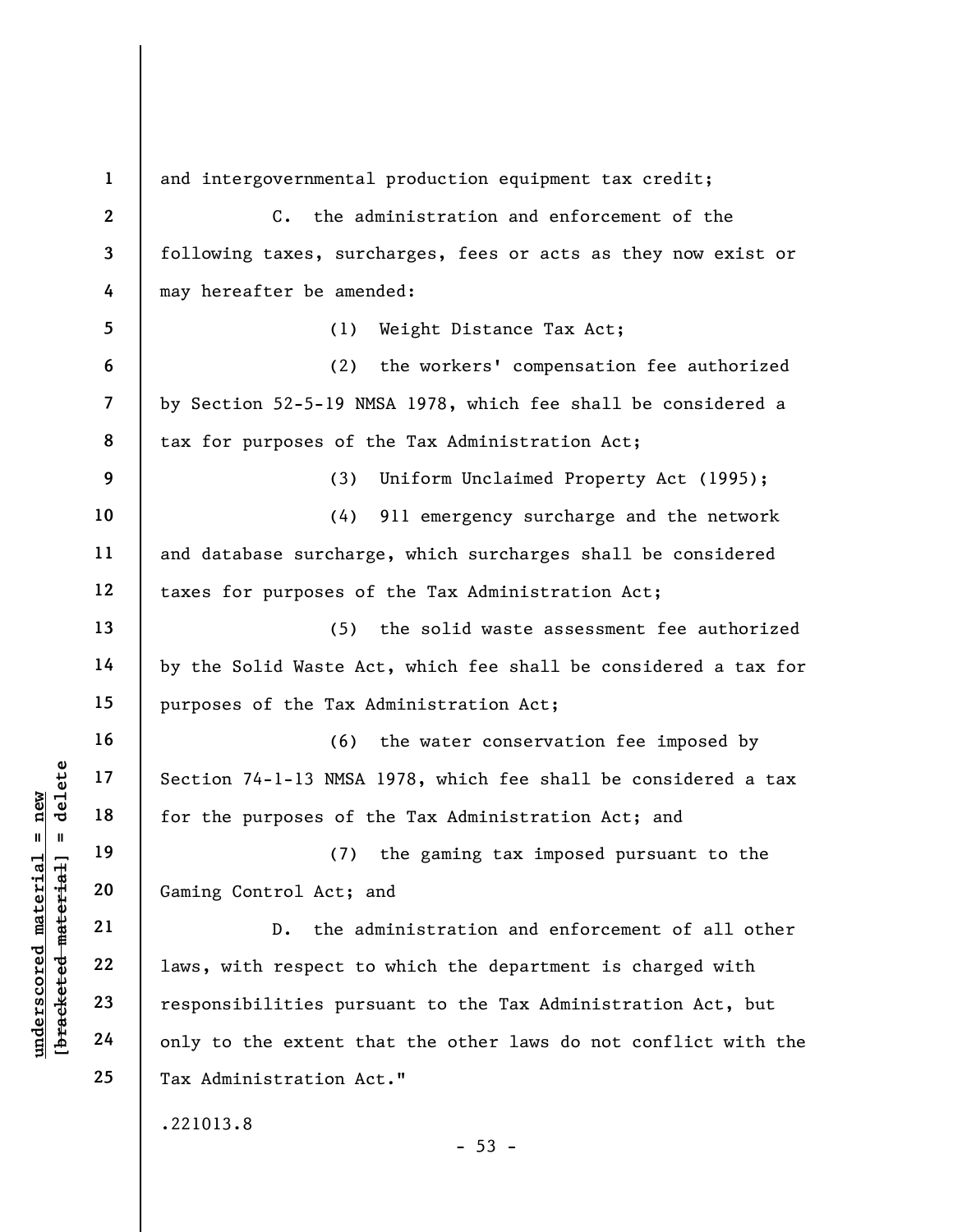$\begin{array}{c|c|c|c|c} \n 0 & 17 & 18 & 19 & 19 & 19 & 19 & 19 & 19 & 19 & 19 & 19 & 19 & 19 & 19 & 19 & 19 & 19 & 19 & 19 & 19 & 19 & 19 & 19 & 19 & 19 & 19 & 19 & 19 & 19 & 19 & 19 & 19 & 19 &$ 1 2 3 4 5 6 7 8 9 10 11 12 13 14 15 16 17 18 19 20 21 22 23 24 25 SECTION 48. Section 7-1-6.15 NMSA 1978 (being Laws 1983, Chapter 211, Section 20, as amended by Laws 2015, Chapter 89, Section 1 and by Laws 2015, Chapter 100, Section 1) is amended to read: "7-1-6.15. ADJUSTMENTS OF DISTRIBUTIONS OR TRANSFERS TO MUNICIPALITIES OR COUNTIES.-- A. The provisions of this section apply to: (1) any distribution to a municipality pursuant to Section 7-1-6.4, 7-1-6.36 or 7-1-6.46 NMSA 1978; (2) any transfer to a municipality with respect to any local option gross receipts tax or municipal cannabis tax imposed by that municipality; (3) any transfer to a county with respect to any local option gross receipts tax or county cannabis tax imposed by that county; (4) any distribution to a county pursuant to Section 7-1-6.16 or 7-1-6.47 NMSA 1978; (5) any distribution to a municipality or a county of gasoline taxes pursuant to Section 7-1-6.9 NMSA 1978; (6) any transfer to a county with respect to any tax imposed in accordance with the Local Liquor Excise Tax Act; (7) any distribution to a county from the county government road fund pursuant to Section 7-1-6.26 NMSA 1978; .221013.8  $-54 -$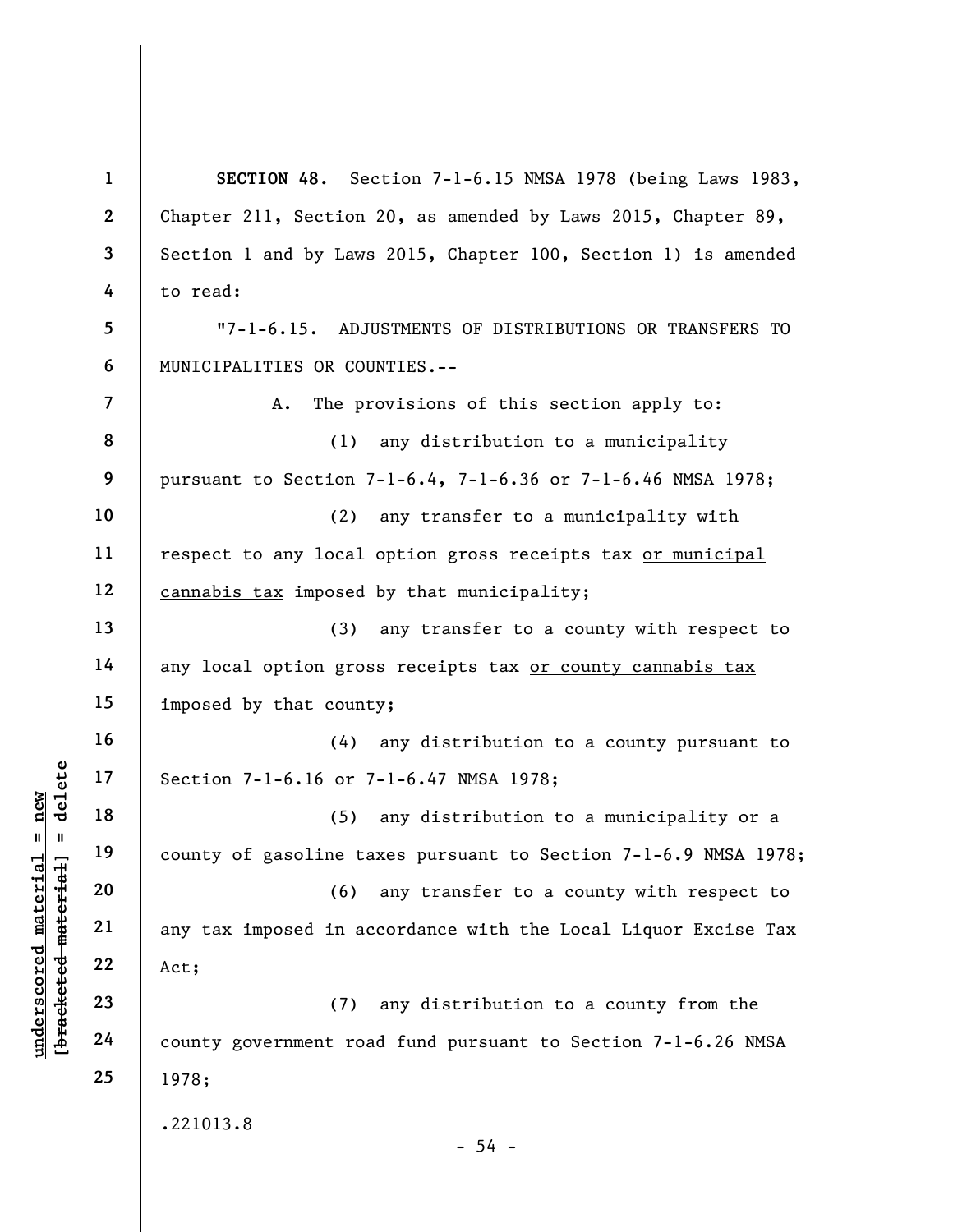1 2 3 4 5 6 7 8 9 10 11 12 13 14 15 16 17 18 19 (8) any distribution to a municipality of gasoline taxes pursuant to Section 7-1-6.27 NMSA 1978; and (9) any distribution to a municipality of compensating taxes pursuant to Section 7-1-6.55 NMSA 1978. B. Before making a distribution or transfer specified in Subsection A of this section to a municipality or county for the month, amounts comprising the net receipts shall be segregated into two mutually exclusive categories. One category shall be for amounts relating to the current month, and the other category shall be for amounts relating to prior periods. The total of each category for a municipality or county shall be reported each month to that municipality or county. If the total of the amounts relating to prior periods is less than zero and its absolute value exceeds the greater of one hundred dollars (\$100) or an amount equal to twenty percent of the average distribution or transfer amount for that municipality or county, then the following procedures shall be carried out:

underscored material = new [bracketed material] = delete (1) all negative amounts relating to any period prior to the three calendar years preceding the year of the current month, net of any positive amounts in that same time period for the same taxpayers to which the negative amounts pertain, shall be excluded from the total relating to prior periods. Except as provided in Paragraph (2) of this subsection, the net receipts to be distributed or transferred .221013.8

 $- 55 -$ 

20

21

22

23

24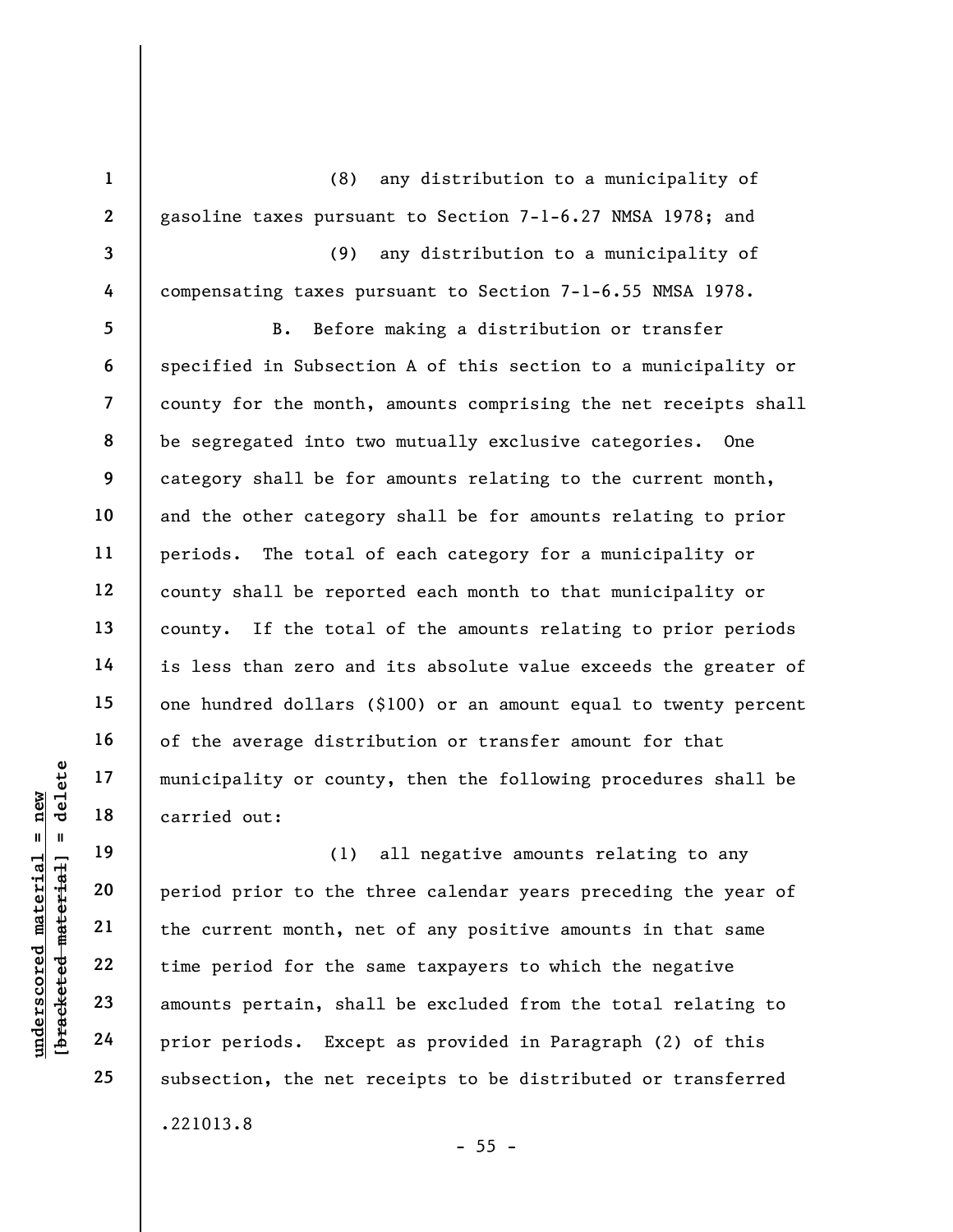to the municipality or county shall be adjusted to equal the amount for the current month plus the revised total for prior periods; and

4 5 6 7 8 9 10 11 12 13 (2) if the revised total for prior periods determined pursuant to Paragraph (1) of this subsection is negative and its absolute value exceeds the greater of one hundred dollars (\$100) or an amount equal to twenty percent of the average distribution or transfer amount for that municipality or county, the revised total for prior periods shall be excluded from the distribution or transfers and the net receipts to be distributed or transferred to the municipality or county shall be equal to the amount for the current month.

C. The department shall recover from a municipality or county the amount excluded by Paragraph (2) of Subsection B of this section. This amount may be referred to as the "recoverable amount".

understand or transfer to the municipal experience of the material or transfer to the municipal or transfer to the municipal or transfer to the municipal or transfer to the municipal or transfer to the municipal or transfe D. Prior to or concurrently with the distribution or transfer to the municipality or county of the adjusted net receipts, the department shall notify the municipality or county whose distribution or transfer has been adjusted pursuant to Paragraph (2) of Subsection B of this section:

(1) that the department has made such an adjustment, that the department has determined that a specified amount is recoverable from the municipality or county and that

 $-56 -$ 

.221013.8

1

2

3

14

15

16

17

18

19

20

21

22

23

24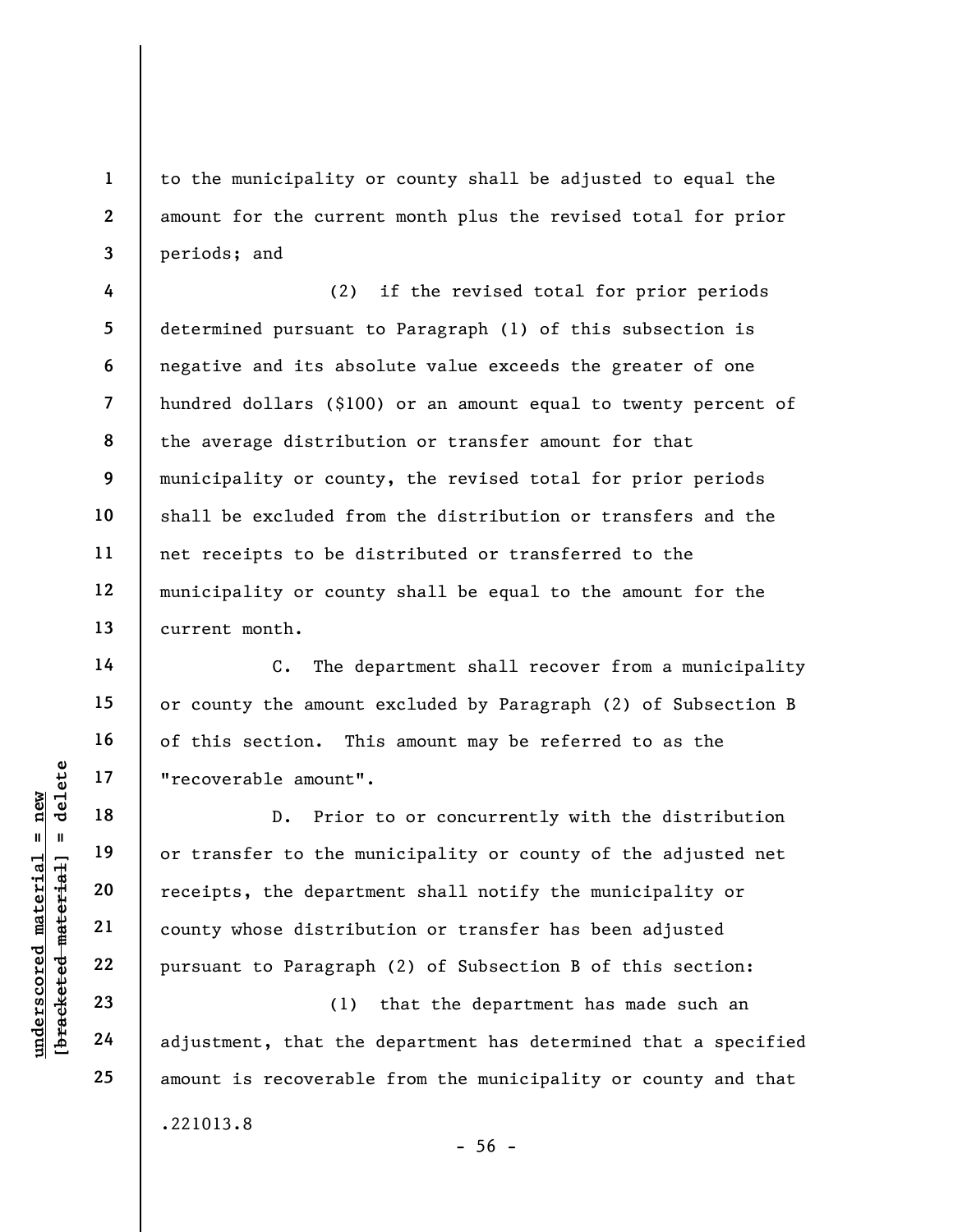underscored material = new [bracketed material] = delete 1 2 3 4 5 6 7 8 9 10 11 12 13 14 15 16 17 18 19 20 21 22 23 24 25 the department intends to recover that amount from future distributions or transfers to the municipality or county; (2) that the municipality or county has ninety days from the date notice is made to enter into a mutually agreeable repayment agreement with the department; (3) that if the municipality or county takes no action within the ninety-day period, the department will recover the amount from the next six distributions or transfers following the expiration of the ninety days; and (4) that the municipality or county may inspect, pursuant to Section 7-1-8.9 NMSA 1978, an application for a claim for refund that gave rise to the recoverable amount, exclusive of any amended returns that may be attached to the application. E. No earlier than ninety days from the date notice pursuant to Subsection D of this section is given, the department shall begin recovering the recoverable amount from a municipality or county as follows: (1) the department may collect the recoverable amount by: (a) decreasing distributions or transfers to the municipality or county in accordance with a repayment agreement entered into with the municipality or county; or (b) except as provided in Paragraphs (2) .221013.8  $- 57 -$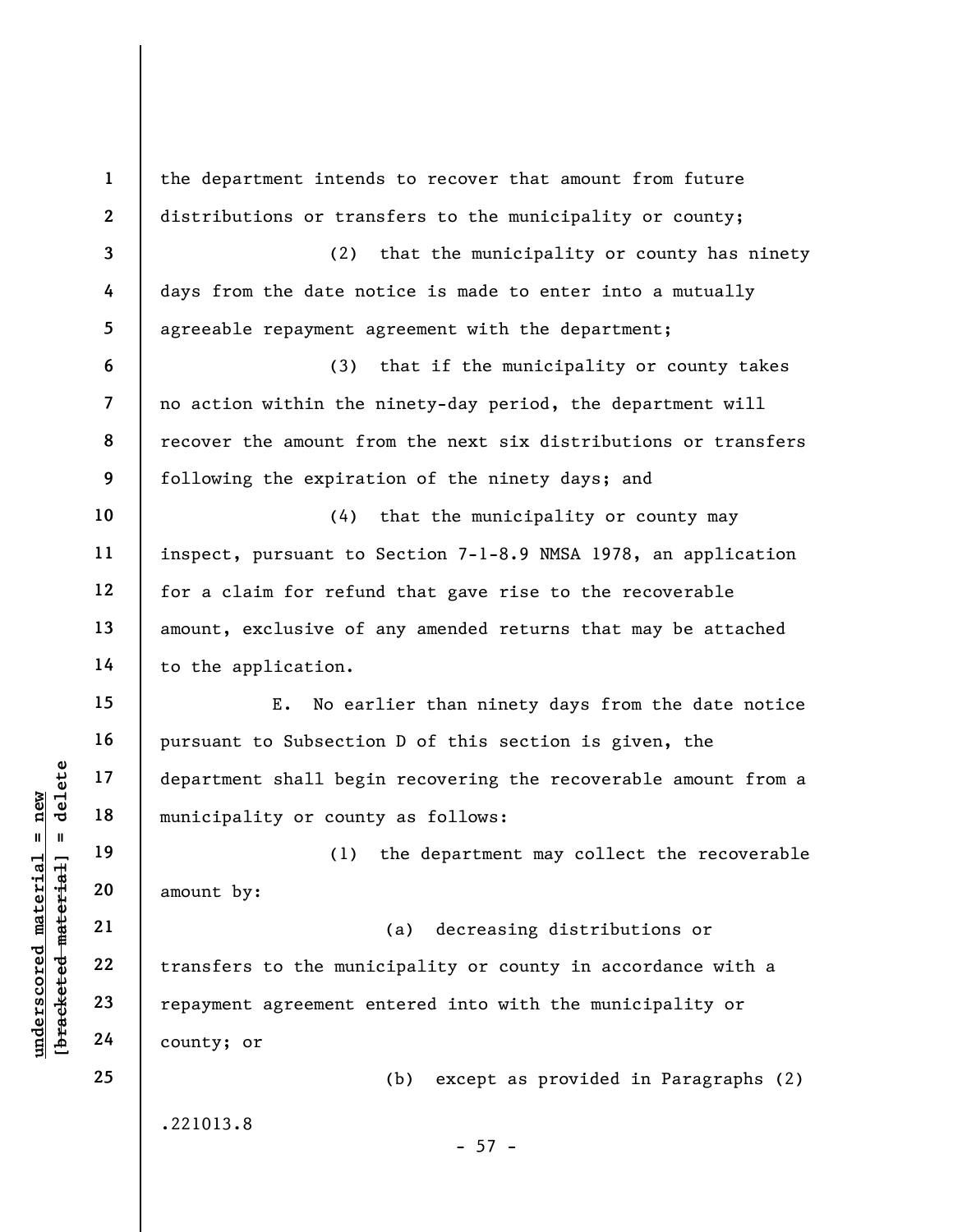under 17<br>
= 18<br>
= 18<br>
= 19<br>
= 19<br>
= 19<br>
= 19<br>
= 19<br>
= 19<br>
= 19<br>
= 19<br>
= 19<br>
= 19<br>
= 19<br>
= 19<br>
= 19<br>
= 19<br>
= 19<br>
= 19<br>
21<br>
= 19<br>
= 19<br>
= 19<br>
= 19<br>
= 19<br>
= 19<br>
= 19<br>
= 19<br>
= 19<br>
= 19<br>
= 19<br>
= 19<br>
= 19<br>
= 19<br>
= 19<br>
= 19<br>
= 19 1 2 3 4 5 6 7 8 9 10 11 12 13 14 15 16 17 18 19 20 21 22 23 24 25 and (3) of this subsection, if the municipality or county fails to act within the ninety days, decreasing the amount of the next six distributions or transfers to the municipality or county following expiration of the ninety-day period in increments as nearly equal as practicable and sufficient to recover the amount; (2) if, pursuant to Subsection B of this section, the secretary determines that the recoverable amount is more than fifty percent of the average distribution or transfer of net receipts for that municipality or county, the secretary: (a) shall recover only up to fifty percent of the average distribution or transfer of net receipts for that municipality or county; and (b) may, in the secretary's discretion, waive recovery of any portion of the recoverable amount, subject to approval by the state board of finance; and (3) if, after application of a refund claim, audit adjustment, correction of a mistake by the department or other adjustment of a prior period, but prior to any recovery of the department pursuant to this section, the total net receipts of a municipality or county for the twelve-month period beginning with the current month are reduced or are projected to be reduced to less than fifty percent of the average distribution or transfer of net receipts, the secretary .221013.8 - 58 -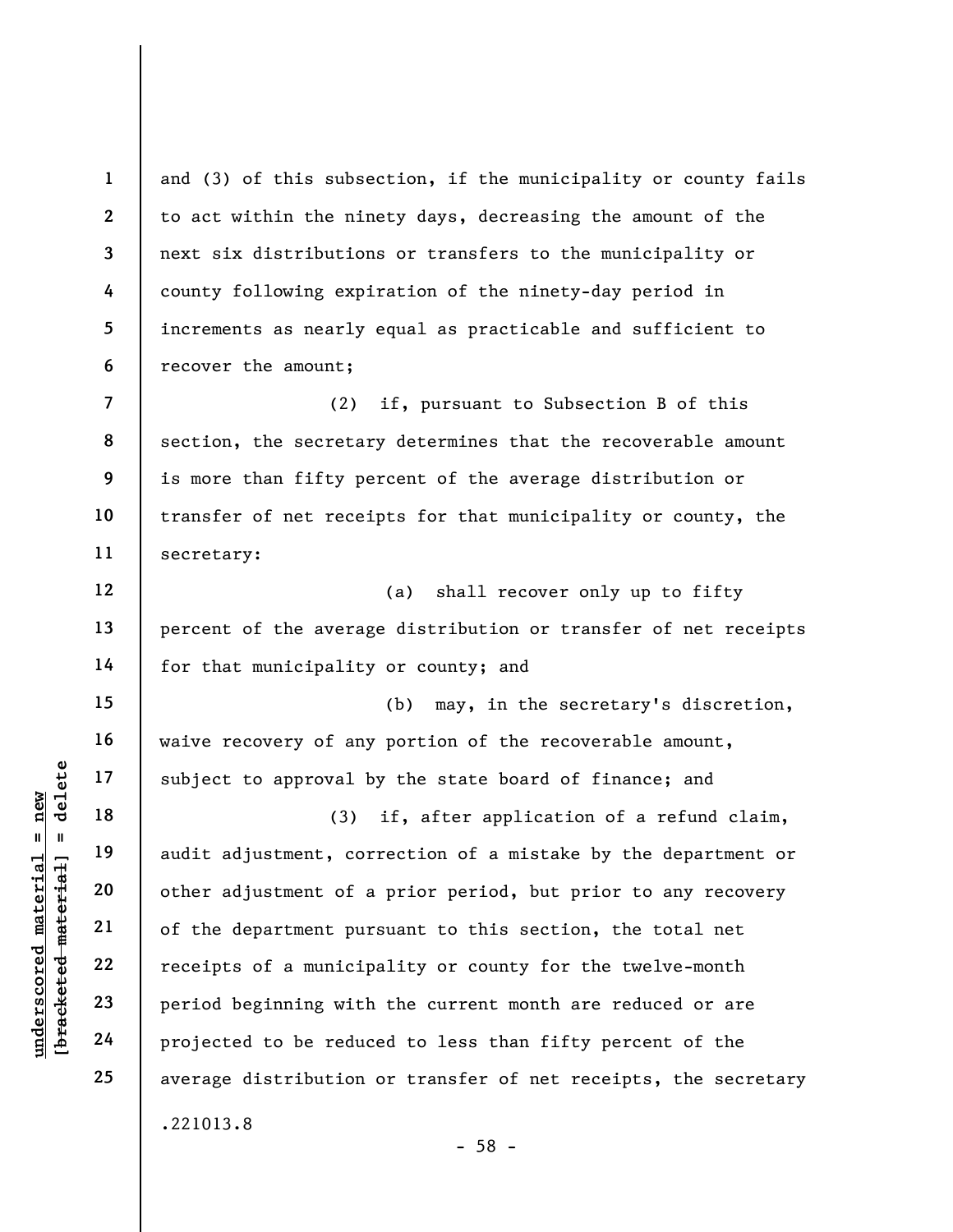may waive recovery of any portion of the recoverable amount, subject to approval by the state board of finance.

3 7 8 9 F. No later than ninety days from the date notice pursuant to Subsection D of this section is given, the department shall provide the municipality or county adequate opportunity to review an application for a claim for refund that gave rise to the recoverable amount, exclusive of any amended returns that may be attached to the application, pursuant to Section 7-1-8.9 NMSA 1978.

G. On or before September 1 of each year beginning in 2016, the secretary shall report to the state board of finance and the legislative finance committee the total recoverable amount waived pursuant to Subparagraph (b) of Paragraph (2) and Paragraph (3) of Subsection E of this section for each municipality and county in the prior fiscal year.

underscored material = new [bracketed material] = delete H. The secretary is authorized to decrease a distribution or transfer to a municipality or county upon being directed to do so by the secretary of finance and administration pursuant to the State Aid Intercept Act or to redirect a distribution or transfer to the New Mexico finance authority pursuant to an ordinance or a resolution passed by the county or municipality and a written agreement of the municipality or county and the New Mexico finance authority. Upon direction to decrease a distribution or transfer or notice to redirect a distribution or transfer to a municipality or .221013.8

- 59 -

1

2

4

5

6

10

11

12

13

14

15

16

17

18

19

20

21

22

23

24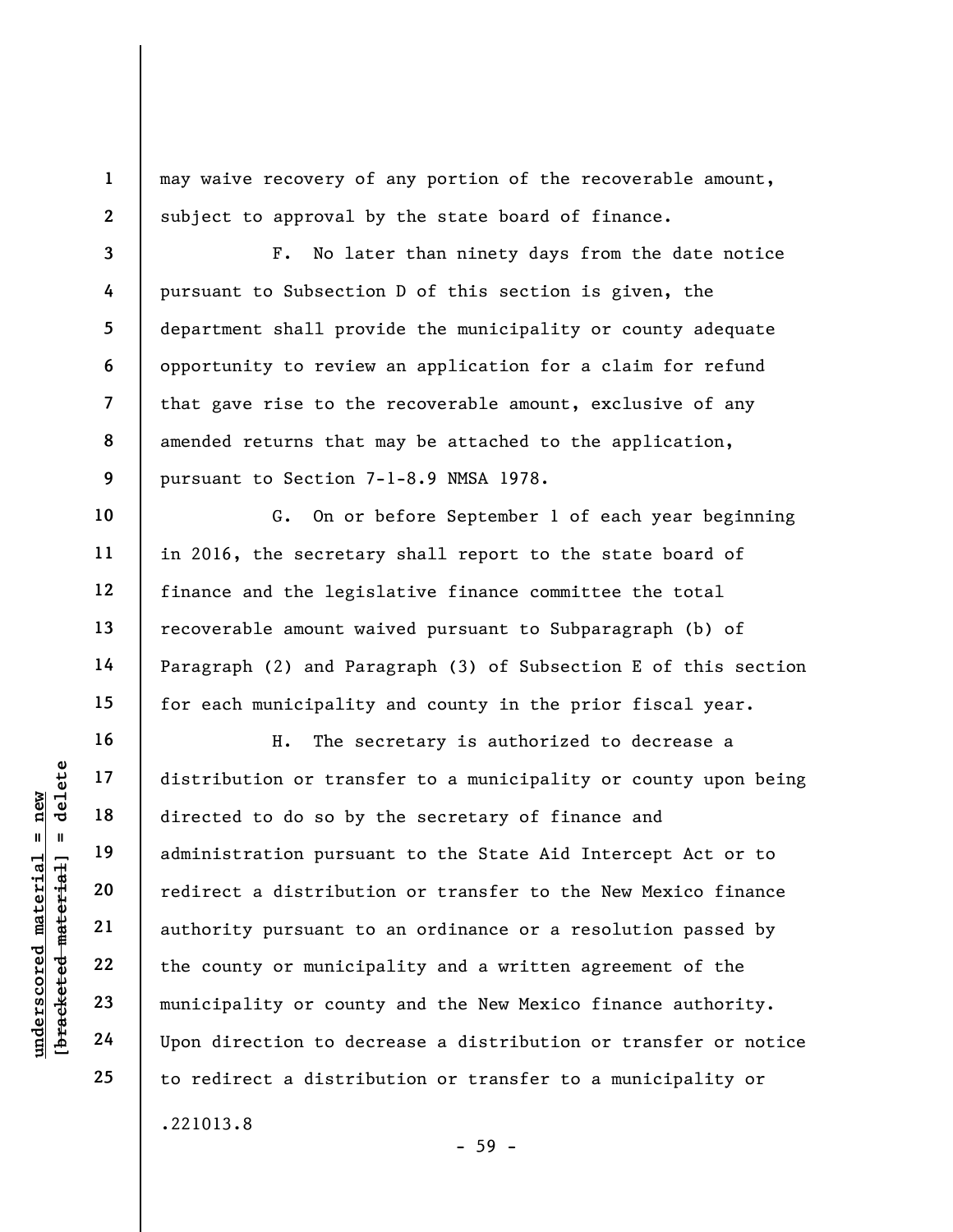1 2 3 4 5 6 7 8 9 10 11 12 13 14 15 16 17 18 county, the secretary shall decrease or redirect the next designated distribution or transfer, and succeeding distributions or transfers as necessary, by the amount of the state distributions intercept authorized by the secretary of finance and administration pursuant to the State Aid Intercept Act or by the amount of the state distribution intercept authorized pursuant to an ordinance or a resolution passed by the county or municipality and a written agreement with the New Mexico finance authority. The secretary shall transfer the state distributions intercept amount to the municipal or county treasurer or other person designated by the secretary of finance and administration or to the New Mexico finance authority pursuant to written agreement to pay the debt service to avoid default on qualified local revenue bonds or meet other local revenue bond, loan or other debt obligations of the municipality or county to the New Mexico finance authority. A decrease to or redirection of a distribution or transfer pursuant to this subsection that arose:

underscored in the same of redirections of the subset of net redirections of the department take the department take the department take the department take the department take the department take the department take the d (1) prior to an adjustment of a distribution or transfer of net receipts creating a recoverable amount owed to the department takes precedence over any collection of any recoverable amount pursuant to Paragraph (2) of Subsection B of this section, which may be made only from the net amount of the distribution or transfer remaining after application of the decrease or redirection pursuant to this subsection; and .221013.8

19

20

21

22

23

24

25

 $- 60 -$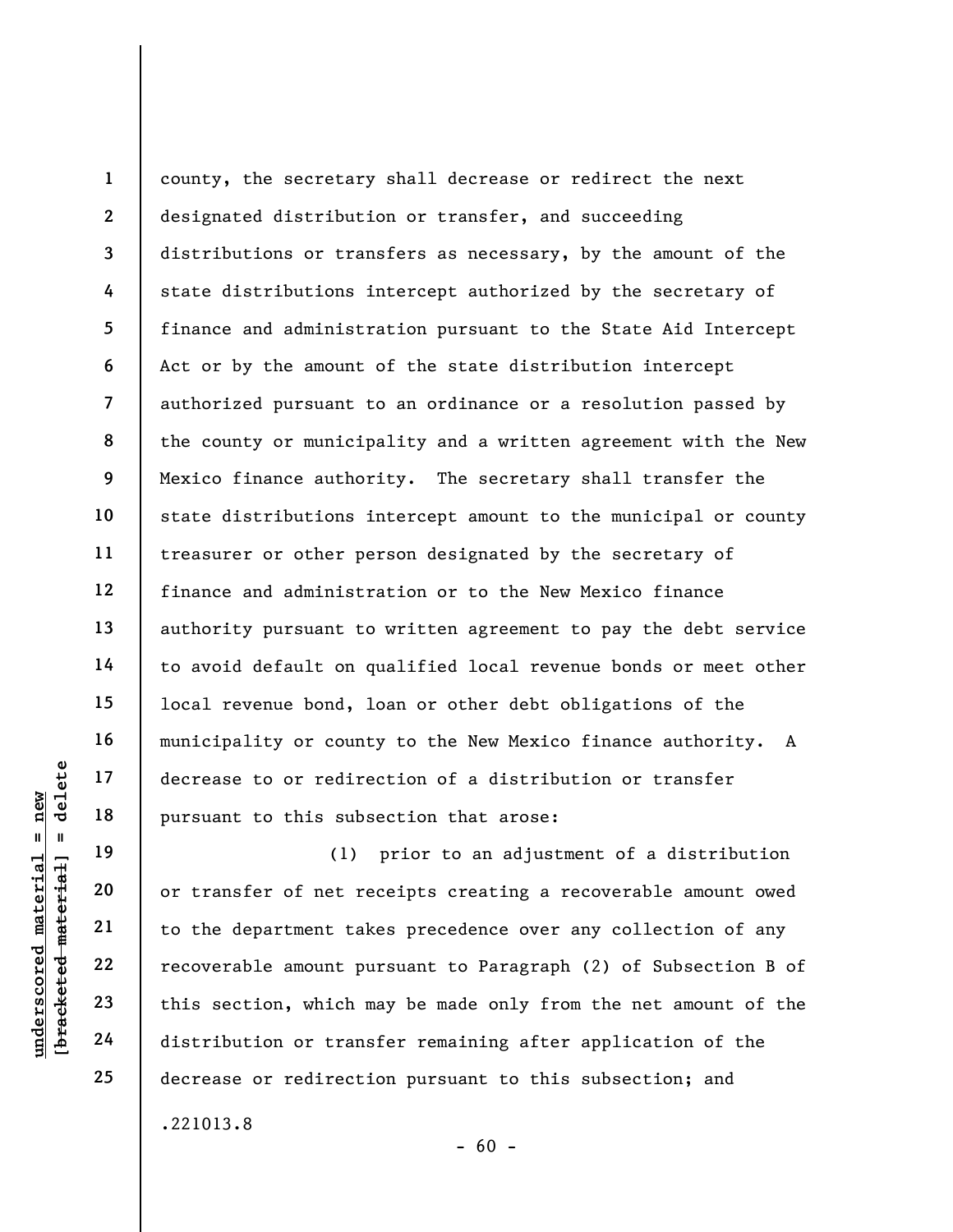(2) after an adjustment of a distribution or transfer of net receipts creating a recoverable amount owed to the department shall be subordinate to any collection of any recoverable amount pursuant to Paragraph (2) of Subsection B of this section.

underscored material = new [bracketed material] = delete 8 9 12 I. Upon the direction of the secretary of finance and administration pursuant to Section 9-6-5.2 NMSA 1978, the secretary shall temporarily withhold the balance of a distribution to a municipality or county, net of any decrease or redirected amount pursuant to Subsection H of this section and any recoverable amount pursuant to Paragraph (2) of Subsection B of this section, that has failed to submit an audit report required by the Audit Act or a financial report required by Subsection F of Section 6-6-2 NMSA 1978. The amount to be withheld, the source of the withheld distribution and the number of months that the distribution is to be withheld shall be as directed by the secretary of finance and administration. A distribution withheld pursuant to this subsection shall remain in the tax administration suspense fund until distributed to the municipality or county and shall not be distributed to the general fund. An amount withheld pursuant to this subsection shall be distributed to the municipality or county upon direction of the secretary of finance and administration.

J. As used in this section:

.221013.8

 $- 61 -$ 

1

2

3

4

5

6

7

10

11

13

14

15

16

17

18

19

20

21

22

23

24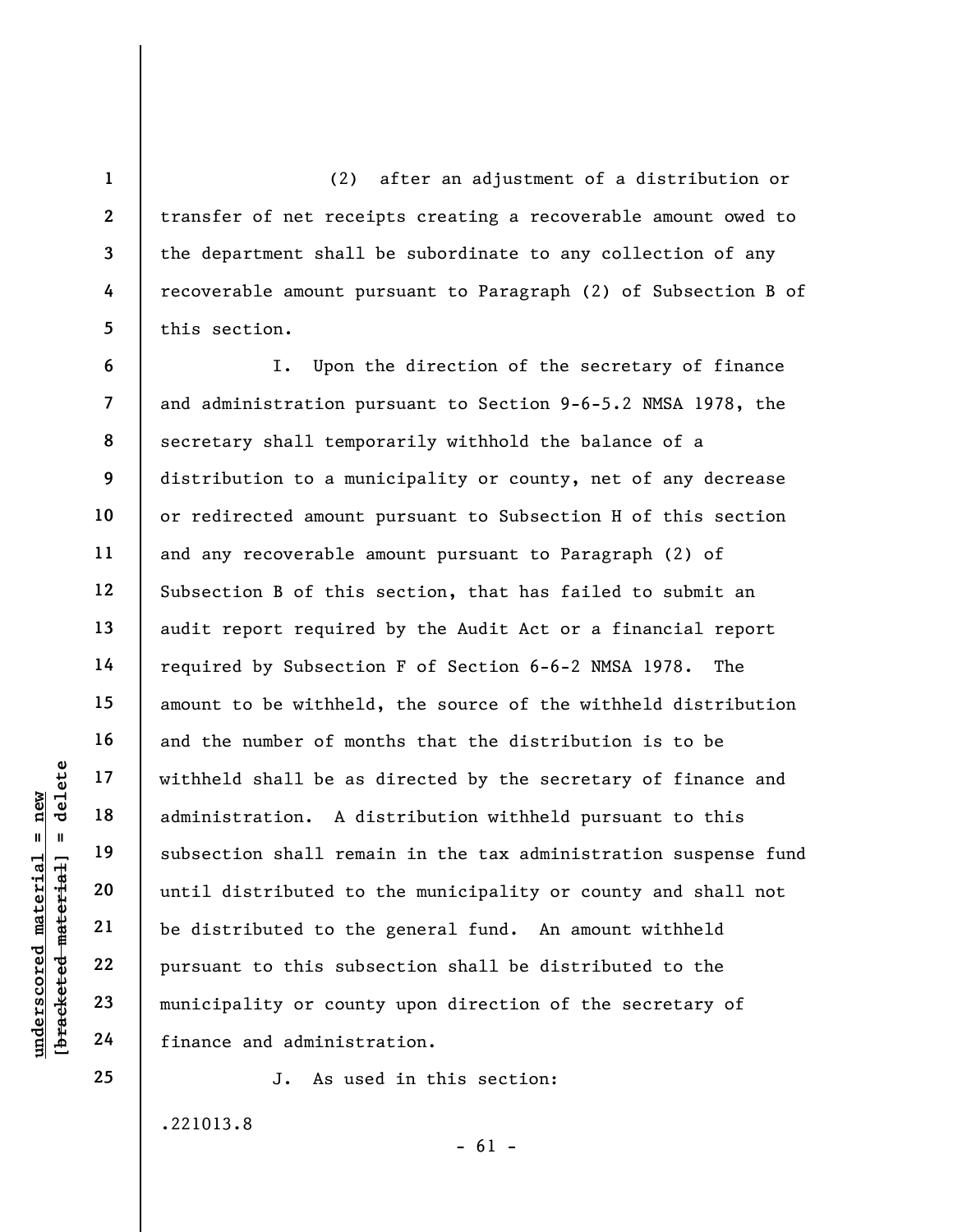1 2 3 4 5 6 (1) "amounts relating to the current month" means any amounts included in the net receipts of the current month that represent payment of tax due for the current month, correction of amounts processed in the current month that relate to the current month or that otherwise relate to obligations due for the current month;

7 8 9 10 11 12 13 (2) "amounts relating to prior periods" means any amounts processed during the current month that adjust amounts processed in a period or periods prior to the current month regardless of whether the adjustment is a correction of a department error or due to the filing of amended returns, payment of department-issued assessments, filing or approval of claims for refund, audit adjustments or other cause;

(3) "average distribution or transfer amount" means the following amounts; provided that a distribution or transfer that is negative shall not be used in calculating the amounts:

under 17<br>
amounts:<br>
amount distributed or<br>
amount distributed or<br>
in each of the three<br>
21<br>
which,<br>
22<br>
23<br>
municipality or count<br>
the total amount dist (a) the annual average of the total amount distributed or transferred to a municipality or county in each of the three twelve-month periods preceding the current month;

(b) if a distribution or transfer to a municipality or county has been made for less than three years, the total amount distributed or transferred in the year preceding the current month; or

 $- 62 -$ 

.221013.8

14

15

16

17

18

19

20

21

22

23

24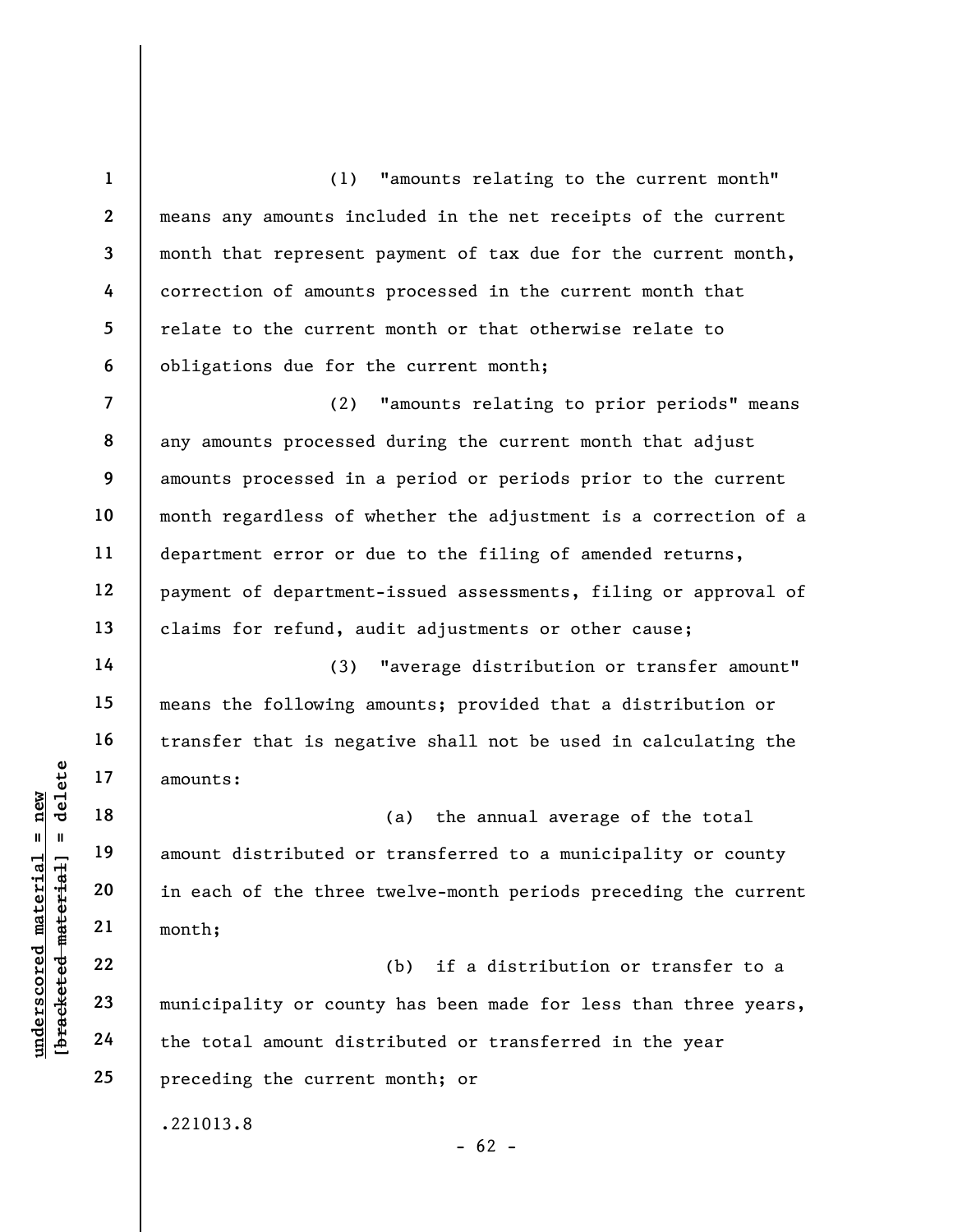underscored material = new [bracketed material] = delete 1 2 3 4 5 6 7 8 9 10 11 12 13 14 15 16 17 18 19 20 21 22 23 24 25 (c) if a municipality or county has not received distributions or transfers of net receipts for twelve or more months, the monthly average of net receipts distributed or transferred to the municipality or county preceding the current month multiplied by twelve; (4) "current month" means the month for which the distribution or transfer is being prepared; and (5) "repayment agreement" means an agreement between the department and a municipality or county under which the municipality or county agrees to allow the department to recover an amount determined pursuant to Paragraph (2) of Subsection B of this section by decreasing distributions or transfers to the municipality or county for one or more months beginning with the distribution or transfer to be made with respect to a designated month. No interest shall be charged." SECTION 49. Section 7-2-2 NMSA 1978 (being Laws 1986, Chapter 20, Section 26, as amended) is amended to read: "7-2-2. DEFINITIONS.--For the purpose of the Income Tax Act and unless the context requires otherwise: A. "adjusted gross income" means adjusted gross income as defined in Section 62 of the Internal Revenue Code, as that section may be amended or renumbered; B. "base income": (1) means, for estates and trusts, that part of the estate's or trust's income defined as taxable income and .221013.8

 $- 63 -$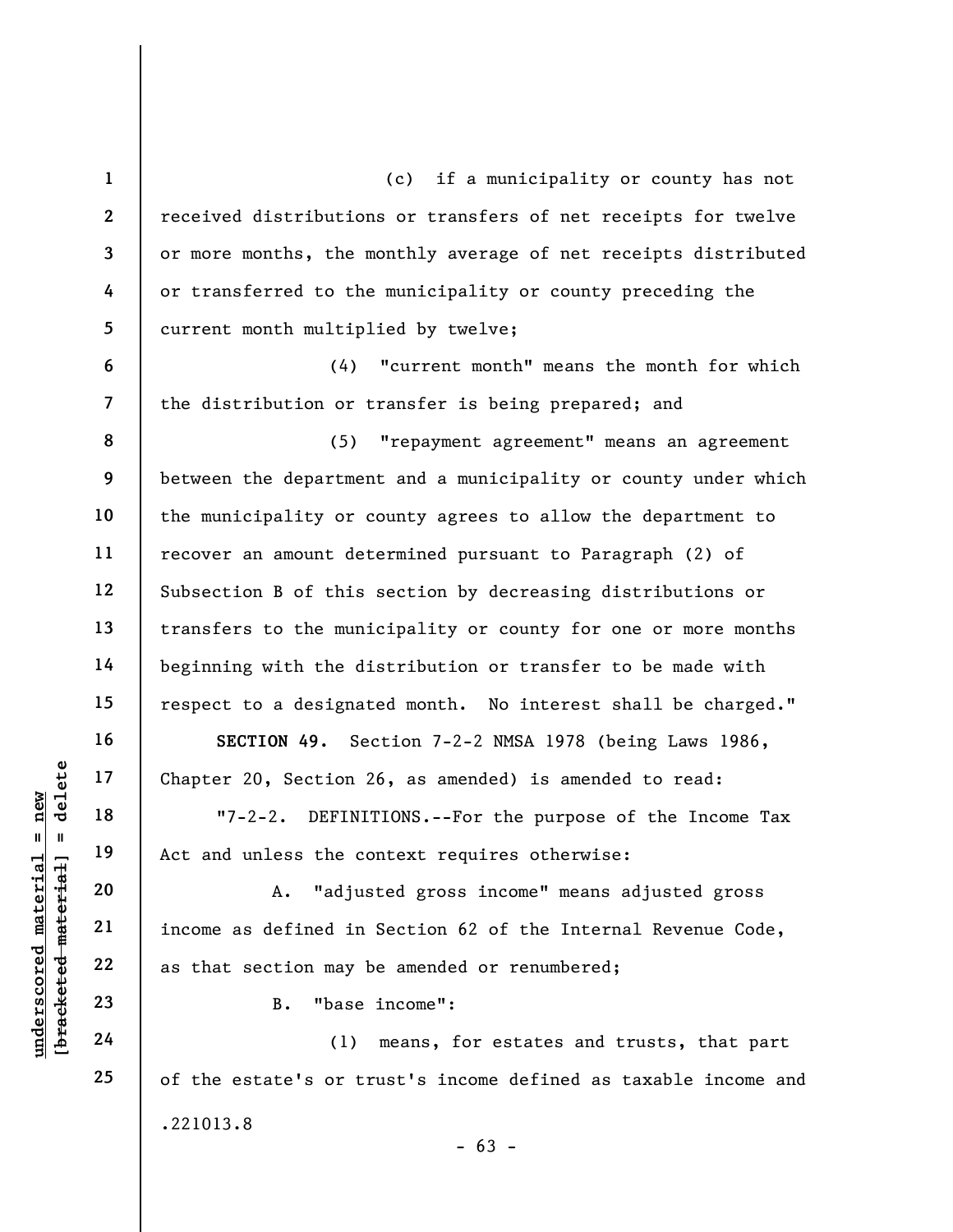upon which the federal income tax is calculated in the Internal Revenue Code for income tax purposes plus, for taxable years beginning on or after January 1, 1991, the amount of the net operating loss deduction allowed by Section 172(a) of the Internal Revenue Code, as that section may be amended or renumbered, and taken by the taxpayer for that year;

(2) means, for taxpayers other than estates or trusts, that part of the taxpayer's income defined as adjusted gross income plus, for taxable years beginning on or after January 1, 1991, the amount of the net operating loss deduction allowed by Section 172(a) of the Internal Revenue Code, as that section may be amended or renumbered, and taken by the taxpayer for that year;

underschied material Revenue Code<br>
internal Revenue Code<br>
for which a calculaties<br>
of the Internal Revenue<br>
renumbered; "base inc<br>
state or local bond;<br>
22<br>
23<br>
deducted pursuant to<br>
24<br>
taxable year if: (3) includes, for all taxpayers, any other income of the taxpayer not included in adjusted gross income but upon which a federal tax is calculated pursuant to the Internal Revenue Code for income tax purposes, except amounts for which a calculation of tax is made pursuant to Section 55 of the Internal Revenue Code, as that section may be amended or renumbered; "base income" also includes interest received on a state or local bond; [and]

(4) includes, for all taxpayers, an amount deducted pursuant to Section 7-2-32 NMSA 1978 in a prior taxable year if:

(a) such amount is transferred to

.221013.8

1

2

3

4

5

6

7

8

9

10

11

12

13

14

15

16

17

18

19

20

21

22

23

24

25

 $- 64 -$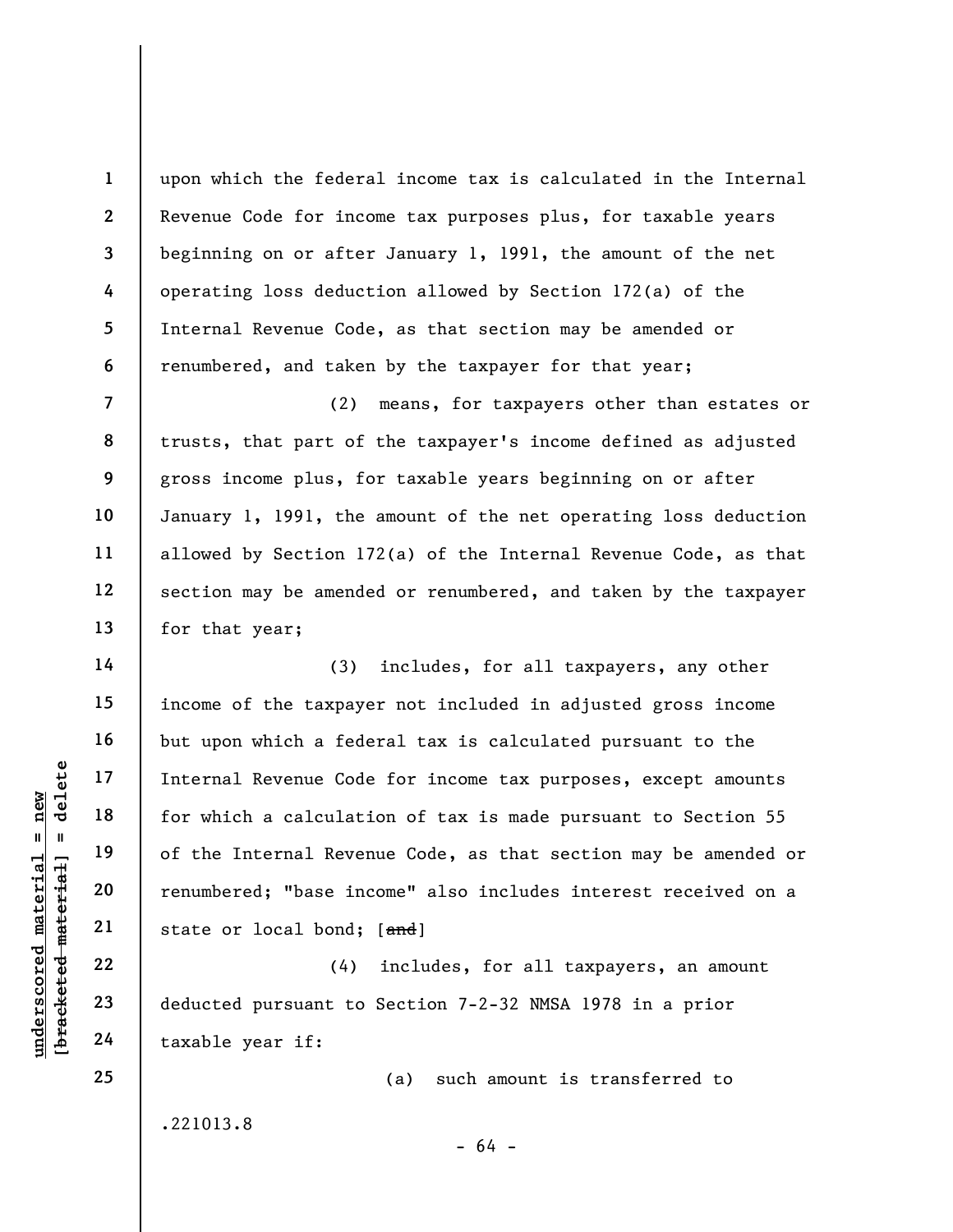understand material employees for persona<br>  $\begin{array}{c|c|c|c} \hline \text{u} & \text{u} & \text{u} & \text{u} \\ \hline \text{u} & \text{u} & \text{u} & \text{u} \\ \hline \text{u} & \text{u} & \text{u} & \text{u} \\ \hline \text{u} & \text{u} & \text{u} & \text{u} \\ \hline \text{u} & \text{u} & \text{u} & \text{u} \\ \hline \text{u} & \text{u} & \text{u} & \text{u} \\ \hline$ 1 2 3 4 5 6 7 8 9 10 11 12 13 14 15 16 17 18 19 20 21 22 23 24 25 another qualified tuition program, as defined in Section 529 of the Internal Revenue Code, not authorized in the Education Trust Act; or (b) a distribution or refund is made for any reason other than: 1) to pay for qualified higher education expenses, as defined pursuant to Section 529 of the Internal Revenue Code; or 2) upon the beneficiary's death, disability or receipt of a scholarship; and (5) excludes, for taxpayers who conduct lawful businesses pursuant to the laws of the state, subtracting an amount equal to any expenditure that is eligible to be claimed as a federal income tax deduction but is disallowed by Section 280E of the Internal Revenue Code, as that section may be amended or renumbered; C. "compensation" means wages, salaries, commissions and any other form of remuneration paid to employees for personal services; D. "department" means the taxation and revenue department, the secretary or any employee of the department exercising authority lawfully delegated to that employee by the secretary; E. "fiduciary" means a guardian, trustee, executor, administrator, committee, conservator, receiver, individual or corporation acting in any fiduciary capacity; F. "filing status" means "married filing joint

.221013.8

 $- 65 -$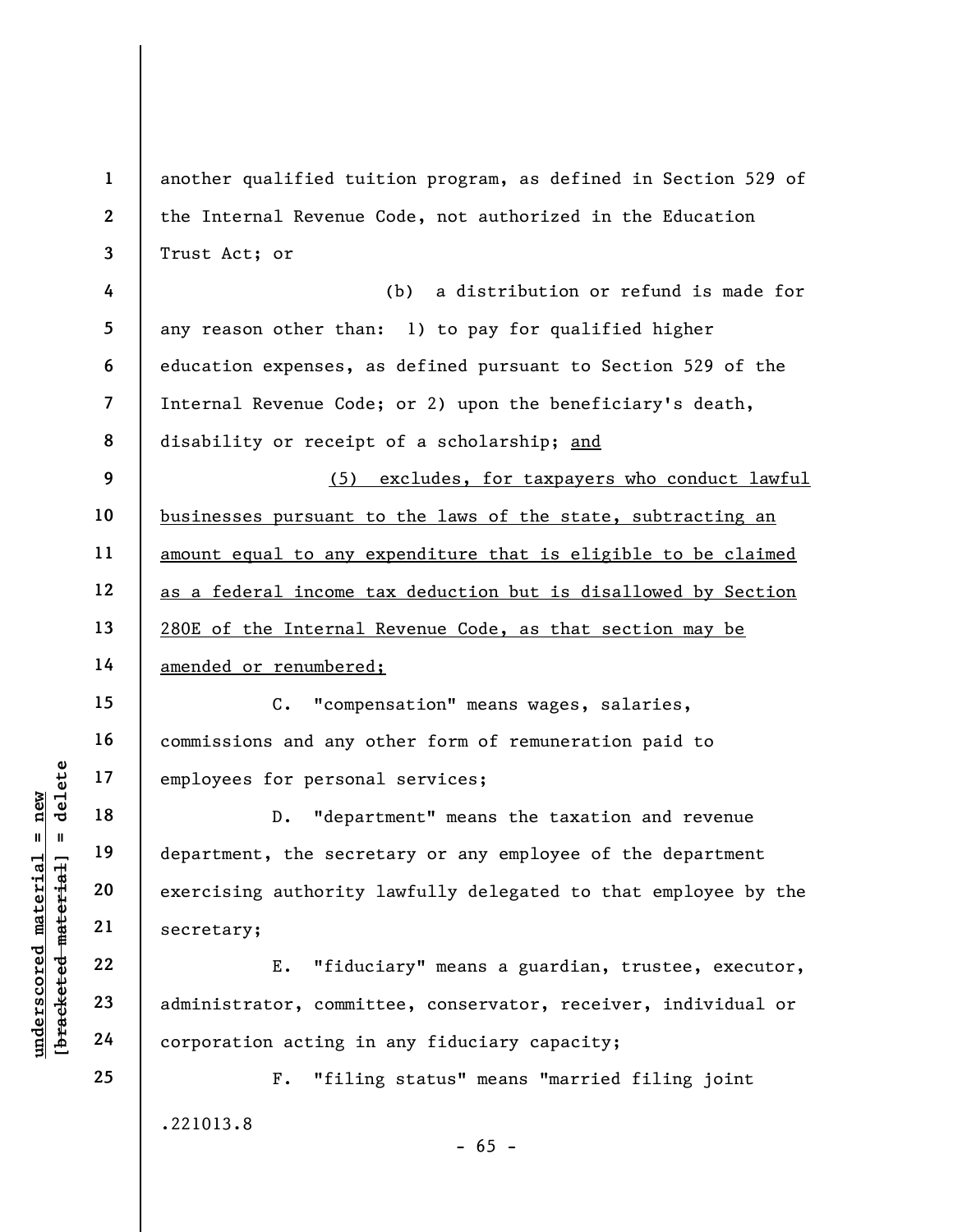underscored material = new [bracketed material] = delete 1 2 3 4 5 6 7 8 9 10 11 12 13 14 15 16 17 18 19 20 21 22 23 24 25 returns", "married filing separate returns", "head of household", "surviving spouse" and "single", as those terms are generally defined for federal tax purposes; G. "fiscal year" means any accounting period of twelve months ending on the last day of any month other than December; H. "head of household" means "head of household" as generally defined for federal income tax purposes; I. "individual" means a natural person, an estate, a trust or a fiduciary acting for a natural person, trust or estate; J. "Internal Revenue Code" means the United States Internal Revenue Code of 1986, as amended; K. "lump-sum amount" means, for the purpose of determining liability for federal income tax, an amount that was not included in adjusted gross income but upon which the five-year-averaging or the ten-year-averaging method of tax computation provided in Section 402 of the Internal Revenue Code, as that section may be amended or renumbered, was applied; L. "modified gross income" means all income of the taxpayer and, if any, the taxpayer's spouse and dependents, undiminished by losses and from whatever source, including: (1) compensation; (2) net profit from business;

.221013.8

- 66 -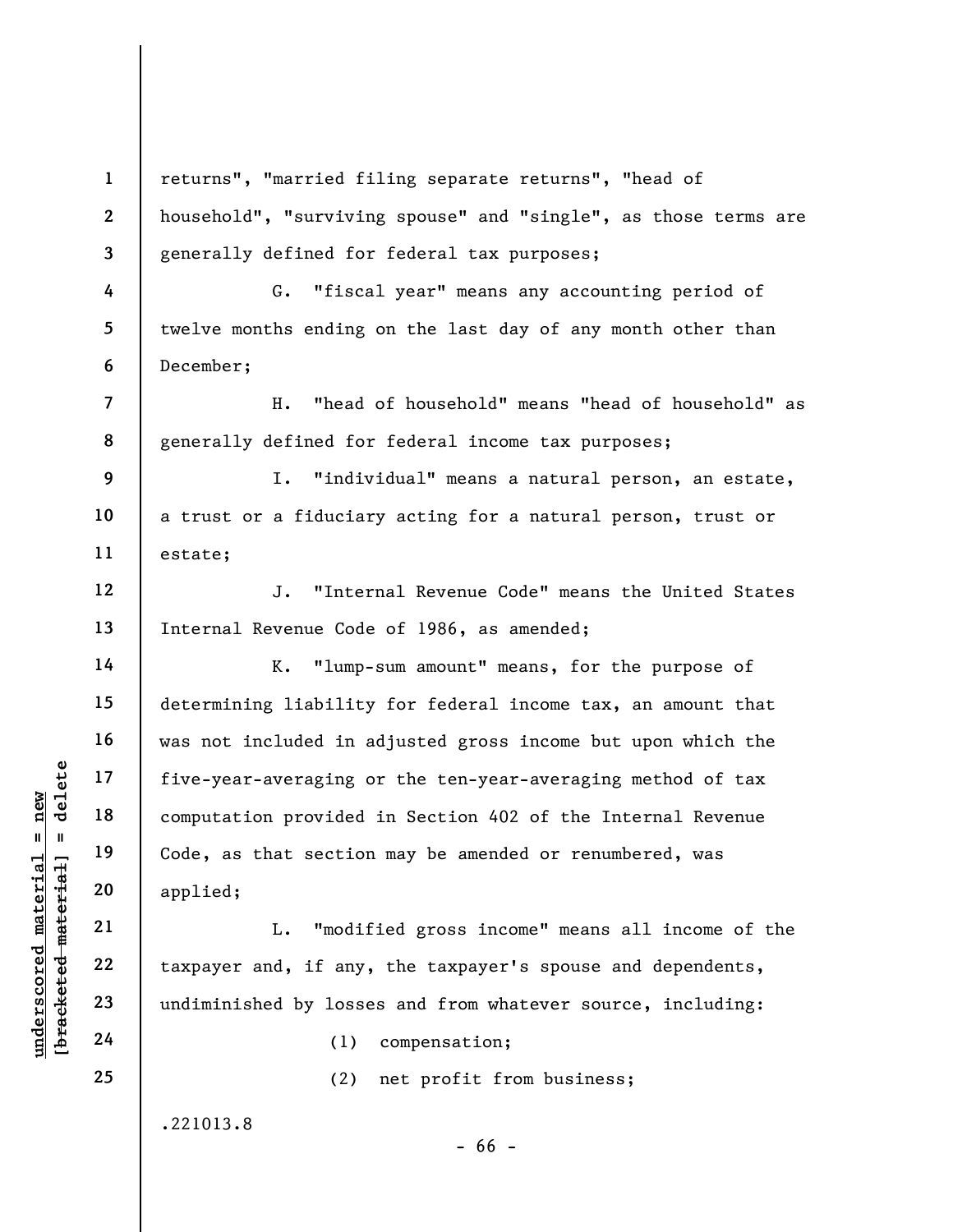|                                  | $\mathbf{1}$   | gains from dealings in property;<br>(3)           |
|----------------------------------|----------------|---------------------------------------------------|
|                                  | $\mathbf{2}$   | (4)<br>interest;                                  |
|                                  | 3              | (5)<br>net rents;                                 |
|                                  | 4              | (6)<br>royalties;                                 |
|                                  | 5              | dividends;<br>(7)                                 |
|                                  | 6              | (8)<br>alimony and separate maintenance payments; |
|                                  | $\overline{7}$ | (9)<br>annuities;                                 |
|                                  | 8              | (10)<br>income from life insurance and endowment  |
|                                  | 9              | contracts;                                        |
|                                  | 10             | (11)<br>pensions;                                 |
|                                  | 11             | (12)<br>discharge of indebtedness;                |
|                                  | 12             | (13)<br>distributive share of partnership income; |
|                                  | 13             | income in respect of a decedent;<br>(14)          |
|                                  | 14             | (15)<br>income from an interest in an estate or a |
|                                  | 15             | trust;                                            |
|                                  | 16             | (16)<br>social security benefits;                 |
| delete                           | 17             | unemployment compensation benefits;<br>(17)       |
| new                              | 18             | workers' compensation benefits;<br>(18)           |
| Ш.<br>Ш                          | 19             | public assistance and welfare benefits;<br>(19)   |
|                                  | 20             | (20)<br>cost-of-living allowances; and            |
| underscored material<br>material | 21             | gifts;<br>(21)                                    |
|                                  | 22             | "modified gross income" excludes:<br>М.           |
| [bracketed                       | 23             | (1)<br>payments for hospital, dental, medical or  |
|                                  | 24             | drug expenses to or on behalf of the taxpayer;    |
|                                  | 25             | (2)<br>the value of room and board provided by    |
|                                  |                | .221013.8                                         |
|                                  |                | $-67 -$                                           |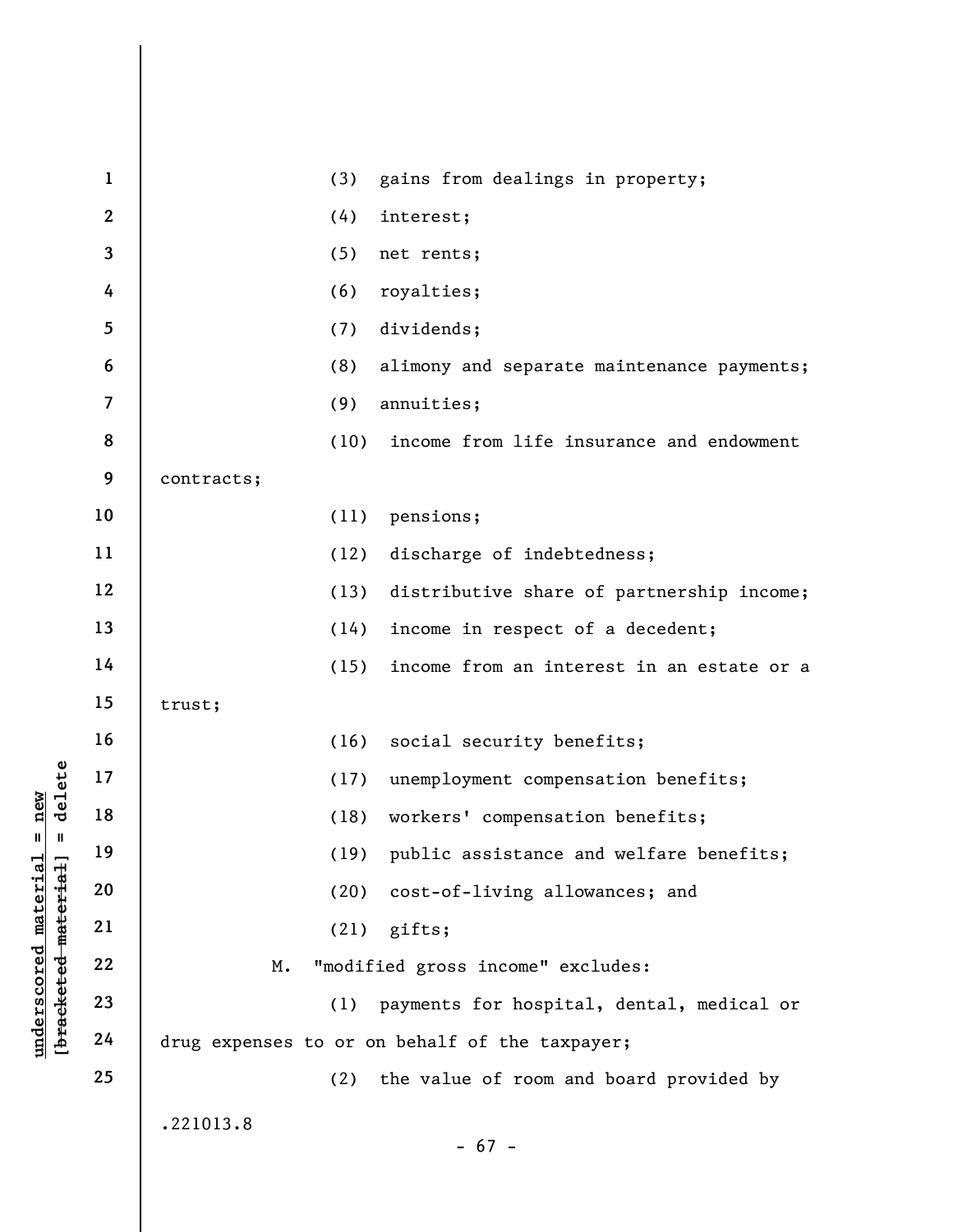1 2 3 federal, state or local governments or by private individuals or agencies based upon financial need and not as a form of compensation;

4 5 6 7 (3) payments pursuant to a federal, state or local government program directly or indirectly to a third party on behalf of the taxpayer when identified to a particular use or invoice by the payer; or

8 9 10 (4) payments for credits and rebates pursuant to the Income Tax Act and made for a credit pursuant to Section 7-3-9 NMSA 1978;

N. "net income" means, for estates and trusts, base income adjusted to exclude amounts that the state is prohibited from taxing because of the laws or constitution of this state or the United States and means, for taxpayers other than estates or trusts, base income adjusted to exclude:

(1) an amount equal to the standard deduction allowed the taxpayer for the taxpayer's taxable year by Section 63 of the Internal Revenue Code, as that section may be amended or renumbered;

underscored material material material expansion of the Internal Report of 19<br>
understand material material material material of the Internal Report of 19<br>
understand 22<br>
understand 23<br>
understand the taxpayer's taxable<br>
t (2) an amount equal to the itemized deductions defined in Section 63 of the Internal Revenue Code, as that section may be amended or renumbered, allowed the taxpayer for the taxpayer's taxable year less the amount excluded pursuant to Paragraph (1) of this subsection and less the amount of state and local income and sales taxes included in the .221013.8

- 68 -

11

12

13

14

15

16

17

18

19

20

21

22

23

24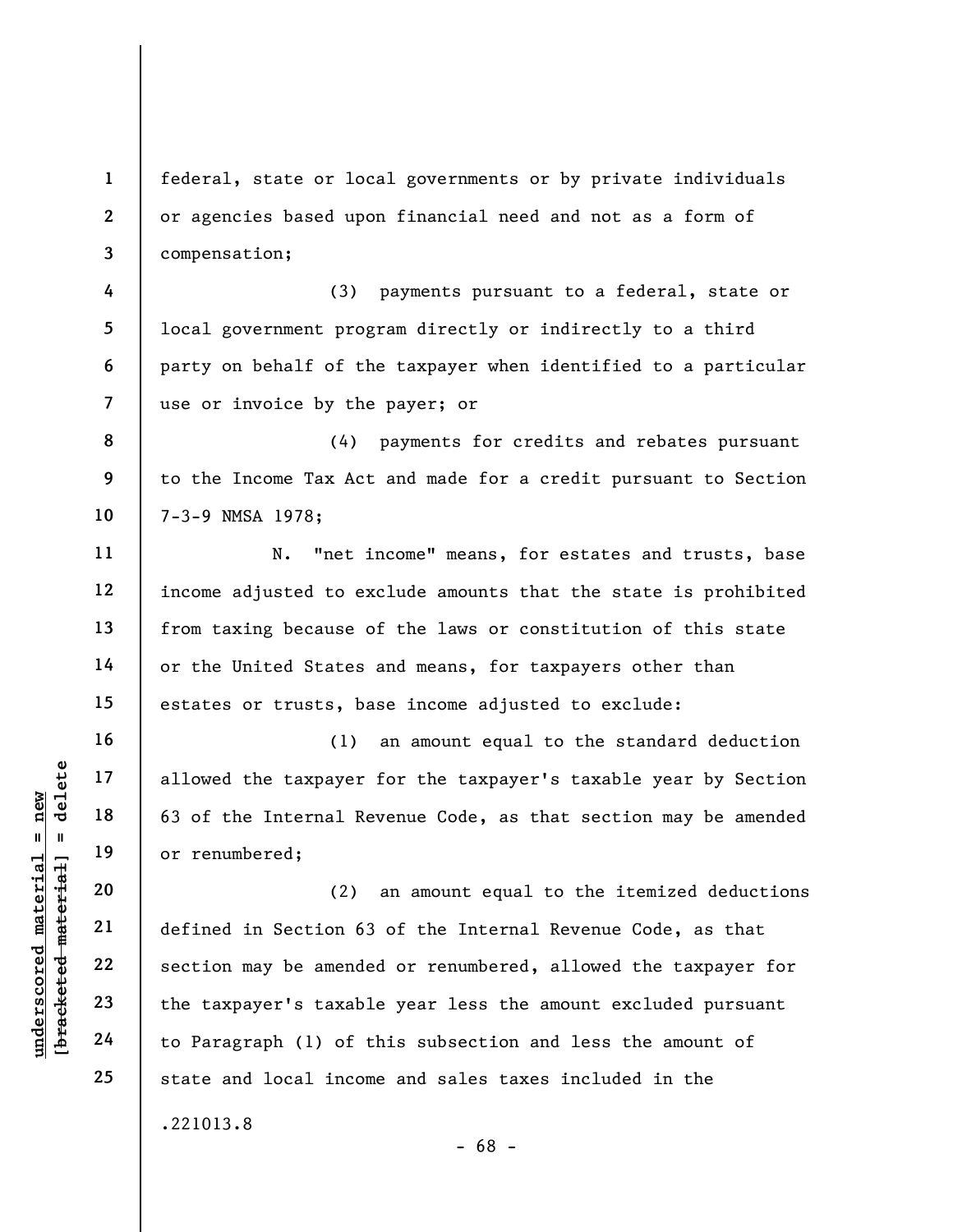1 taxpayer's itemized deductions;

|                                       | $\mathbf{2}$            | an amount equal to the product of the<br>(3)                   |
|---------------------------------------|-------------------------|----------------------------------------------------------------|
|                                       | 3                       | exemption amount allowed for the taxpayer's taxable year by    |
|                                       | 4                       | Section 151 of the Internal Revenue Code, as that section may  |
|                                       | 5                       | be amended or renumbered, multiplied by the number of personal |
|                                       | 6                       | exemptions allowed for federal income tax purposes;            |
|                                       | $\overline{\mathbf{7}}$ | income from obligations of the United<br>(4)                   |
|                                       | 8                       | States of America less expenses incurred to earn that income;  |
|                                       | 9                       | (5)<br>other amounts that the state is prohibited              |
|                                       | 10                      | from taxing because of the laws or constitution of this state  |
|                                       | 11                      | or the United States;                                          |
|                                       | 12                      | for taxable years that began prior to<br>(6)                   |
|                                       | 13                      | January 1, 1991, an amount equal to the sum of:                |
|                                       | 14                      | net operating loss carryback<br>(a)                            |
|                                       | 15                      | deductions to that year from taxable years beginning prior to  |
|                                       | 16                      | January 1, 1991 claimed and allowed, as provided by the        |
| delete                                | 17                      | Internal Revenue Code; and                                     |
| new                                   | 18                      | (b)<br>net operating loss carryover                            |
| Ш<br>H                                | 19                      | deductions to that year claimed and allowed;                   |
| $_{\rm{flat}}$<br>material            | 20                      | for taxable years beginning on or after<br>(7)                 |
| mate;                                 | 21                      | January 1, 1991 and prior to January 1, 2013, an amount equal  |
|                                       | 22                      | to the sum of any net operating loss carryover deductions to   |
| $\bm{{\rm underscore}}$<br>[bracketed | 23                      | that year claimed and allowed, provided that the amount of any |
|                                       | 24                      | net operating loss carryover from a taxable year beginning on  |
|                                       | 25                      | or after January 1, 1991 and prior to January 1, 2013 may be   |
|                                       |                         | .221013.8                                                      |

- 69 -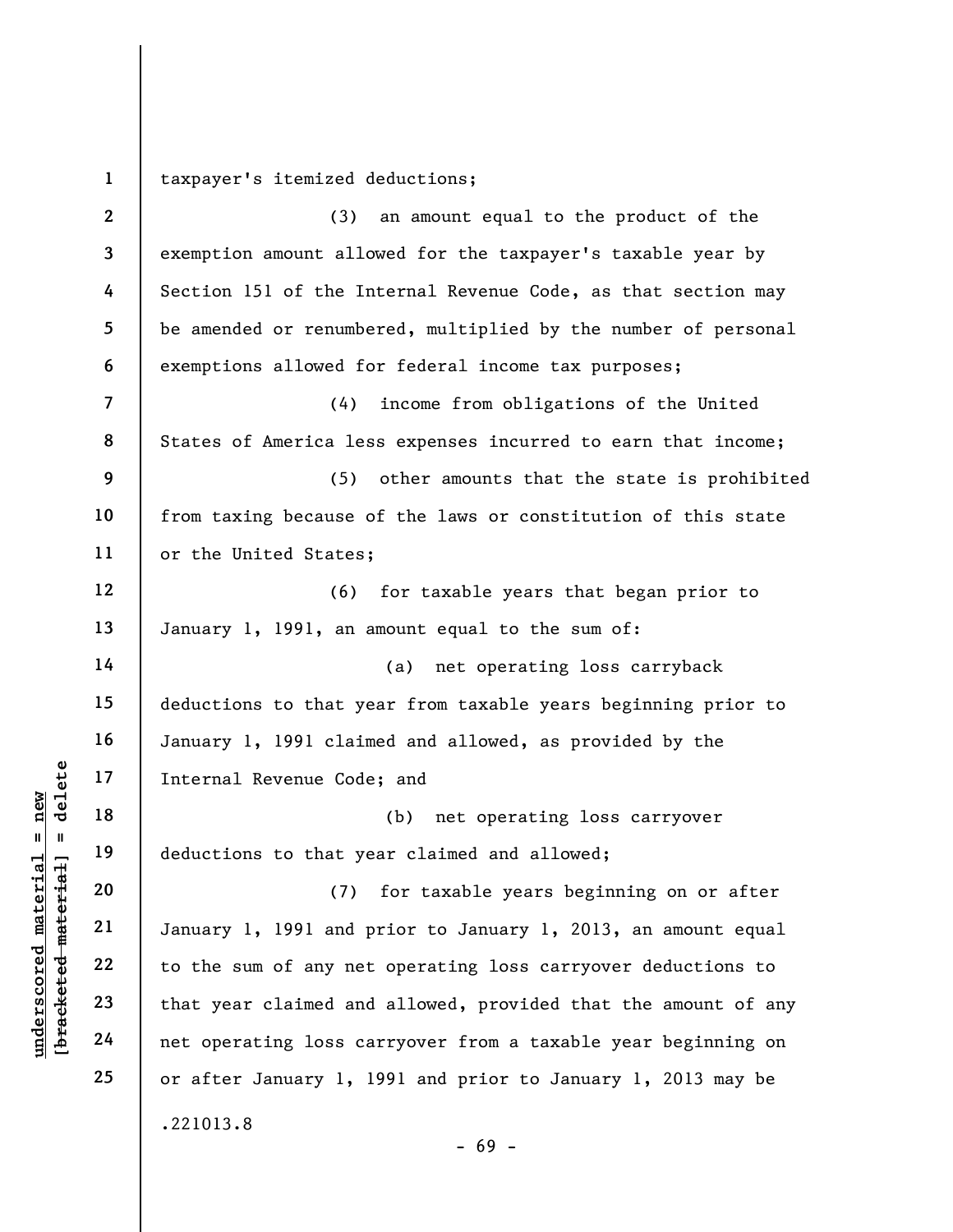UNE DENINSER 17<br>
UNE DENINSERTED MANUSES OF THE REVENUES ON THE PARTIA 20<br>
UNE DENINSERTED MANUSES OF THE REVENUES OF THE REVENUES OF THE PARTY OF THE PARTY OF THE PARTY OF THE PARTY OF THE PARTY OF THE PARTY OF THE PARTY 1 2 3 4 5 6 7 8 9 10 11 12 13 14 15 16 17 18 19 20 excluded only as follows: (a) in the case of a timely filed return, in the taxable year immediately following the taxable year for which the return is filed; or (b) in the case of amended returns or original returns not timely filed, in the first taxable year beginning after the date on which the return or amended return establishing the net operating loss is filed; and (c) in either case, if the net operating loss carryover exceeds the amount of net income exclusive of the net operating loss carryover for the taxable year to which the exclusion first applies, in the next four succeeding taxable years in turn until the net operating loss carryover is exhausted for any net operating loss carryover from a taxable year prior to January 1, 2013; in no event shall a net operating loss carryover from a taxable year beginning prior to January 1, 2013 be excluded in any taxable year after the fourth taxable year beginning after the taxable year to which the exclusion first applies; (8) for taxable years beginning on or after

January 1, 2013, an amount equal to the sum of any net operating loss carryover deductions to that year claimed and allowed; provided that the amount of any net operating loss carryover may be excluded only as follows:

(a) in the case of a timely filed

.221013.8

21

22

23

24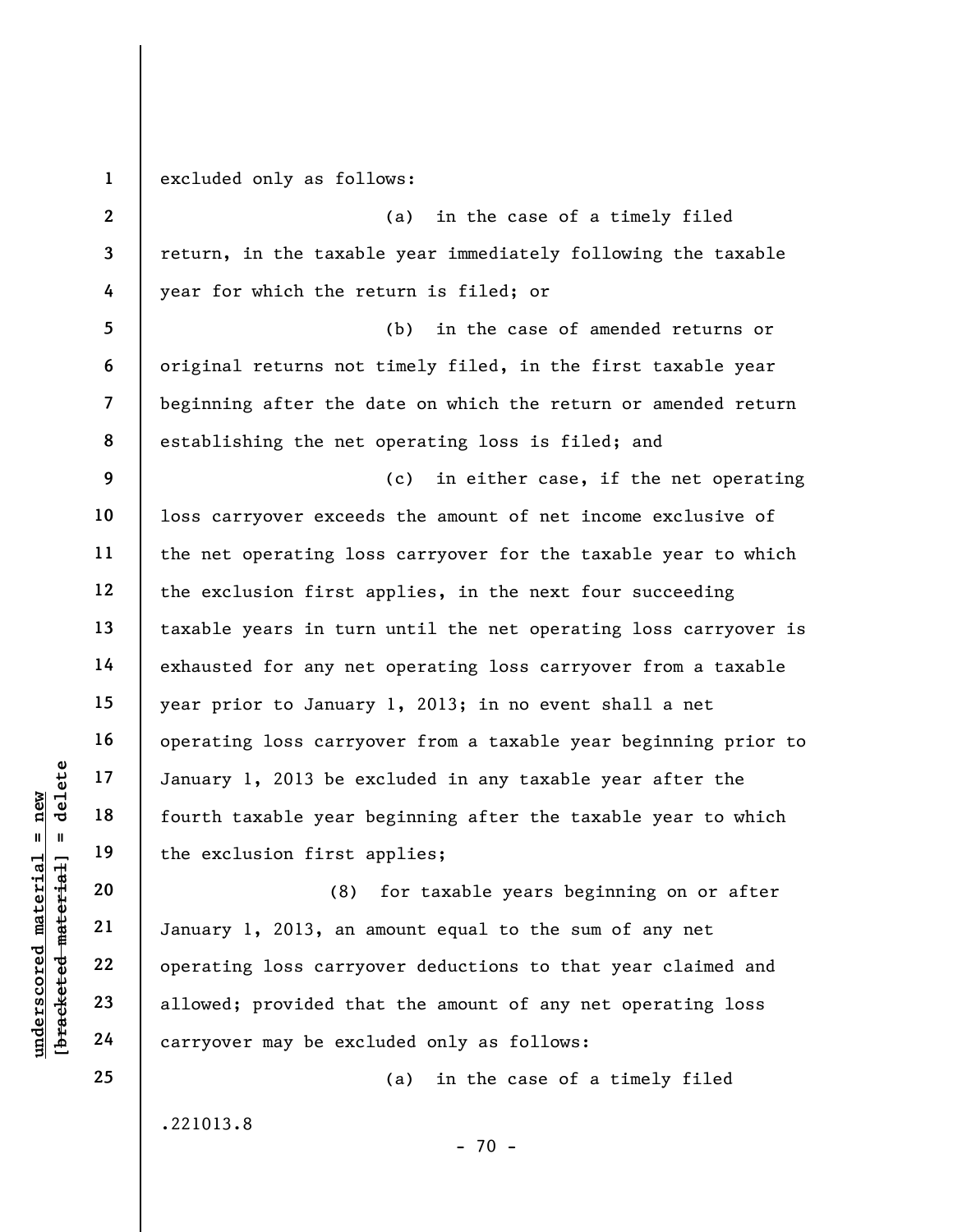underschied material material exclusion find the excluded in the excluded in the excluded in the second material of the second exclusion first applitude and set all the second material of the second material of the second 1 2 3 4 5 6 7 8 9 10 11 12 13 14 15 16 17 18 19 20 21 22 23 return, in the taxable year immediately following the taxable year for which the return is filed; or (b) in the case of amended returns or original returns not timely filed, in the first taxable year beginning after the date on which the return or amended return establishing the net operating loss is filed; and (c) in either case, if the net operating loss carryover exceeds the amount of net income exclusive of the net operating loss carryover for the taxable year to which the exclusion first applies, in the next nineteen succeeding taxable years in turn until the net operating loss carryover is exhausted for any net operating loss carryover from a taxable year beginning on or after January 1, 2013; in no event shall a net operating loss carryover from a taxable year beginning: 1) prior to January 1, 2013 be excluded in any taxable year after the fourth taxable year beginning after the taxable year to which the exclusion first applies; and 2) on or after January 1, 2013 be excluded in any taxable year after the nineteenth taxable year beginning after the taxable year to which the exclusion first applies; and (9) for taxable years beginning on or after January 1, 2011, an amount equal to the amount included in

adjusted gross income that represents a refund of state and local income and sales taxes that were deducted for federal tax purposes in taxable years beginning on or after January 1,

.221013.8

- 71 -

24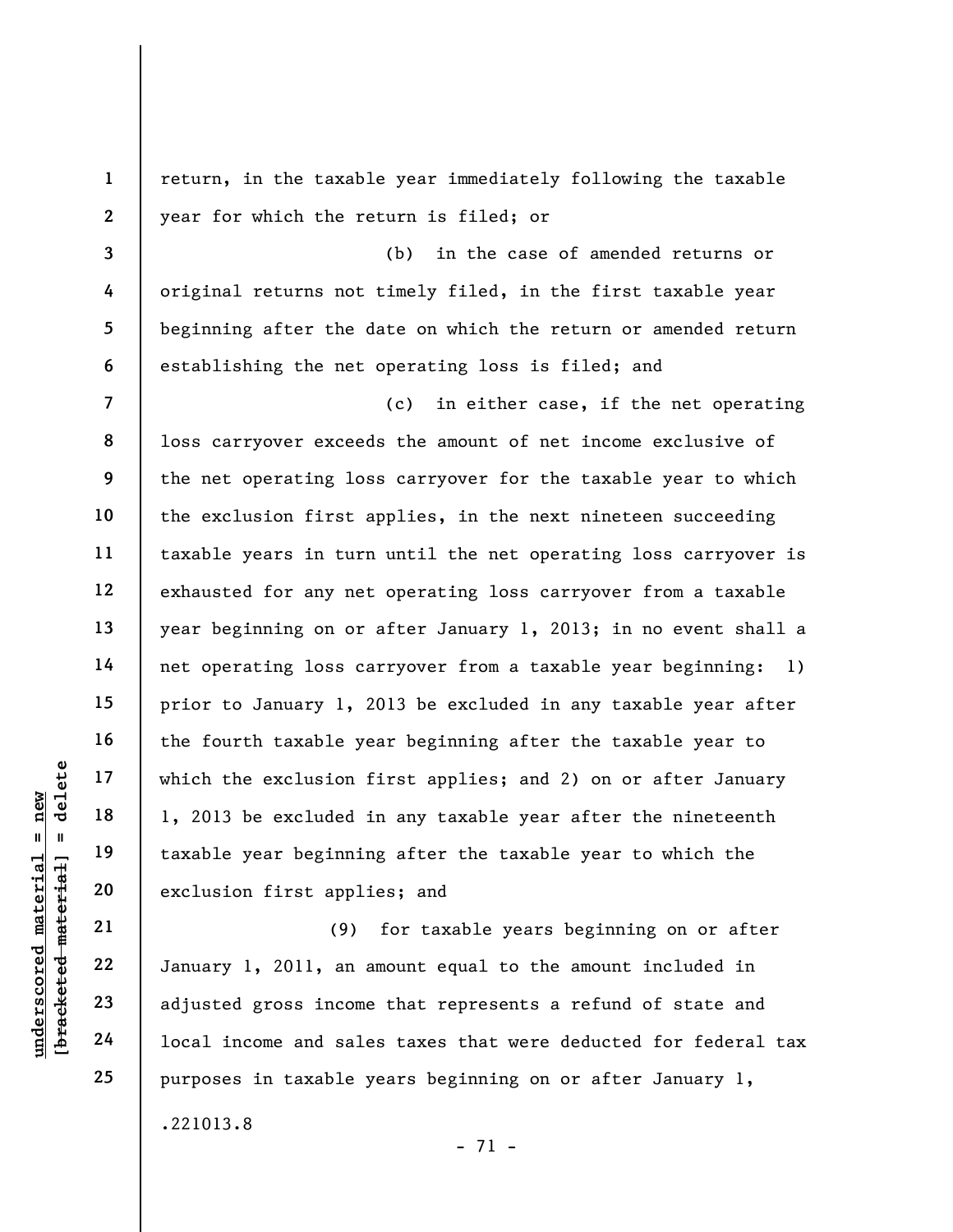2010;

1

2

3

4

5

6

7

8

9

10

11

12

13

14

15

16

17

18

19

20

21

22

23

24

25

O. "net operating loss" means any net operating loss, as defined by Section 172(c) of the Internal Revenue Code, as that section may be amended or renumbered, for a taxable year as further increased by the income, if any, from obligations of the United States for that year less related expenses;

P. "net operating loss carryover" means the amount, or any portion of the amount, of a net operating loss for any taxable year that, pursuant to Paragraph (6), (7) or (8) of Subsection N of this section, may be excluded from base income;

Q. "nonresident" means every individual not a resident of this state;

understand material syndicate or other as<br>
extent permitted by 1<br>
extent permitted by 1<br>
governmental unit or<br>
instrumentality there<br>
21<br>
22<br>
in this state during<br>
23<br>
individual who is phy<br>
24<br>
hundred eighty-five d R. "person" means any individual, estate, trust, receiver, cooperative association, club, corporation, company, firm, partnership, limited liability company, joint venture, syndicate or other association; "person" also means, to the extent permitted by law, any federal, state or other governmental unit or subdivision or agency, department or instrumentality thereof;

S. "resident" means an individual who is domiciled in this state during any part of the taxable year or an individual who is physically present in this state for one hundred eighty-five days or more during the taxable year; but any individual, other than someone who was physically present .221013.8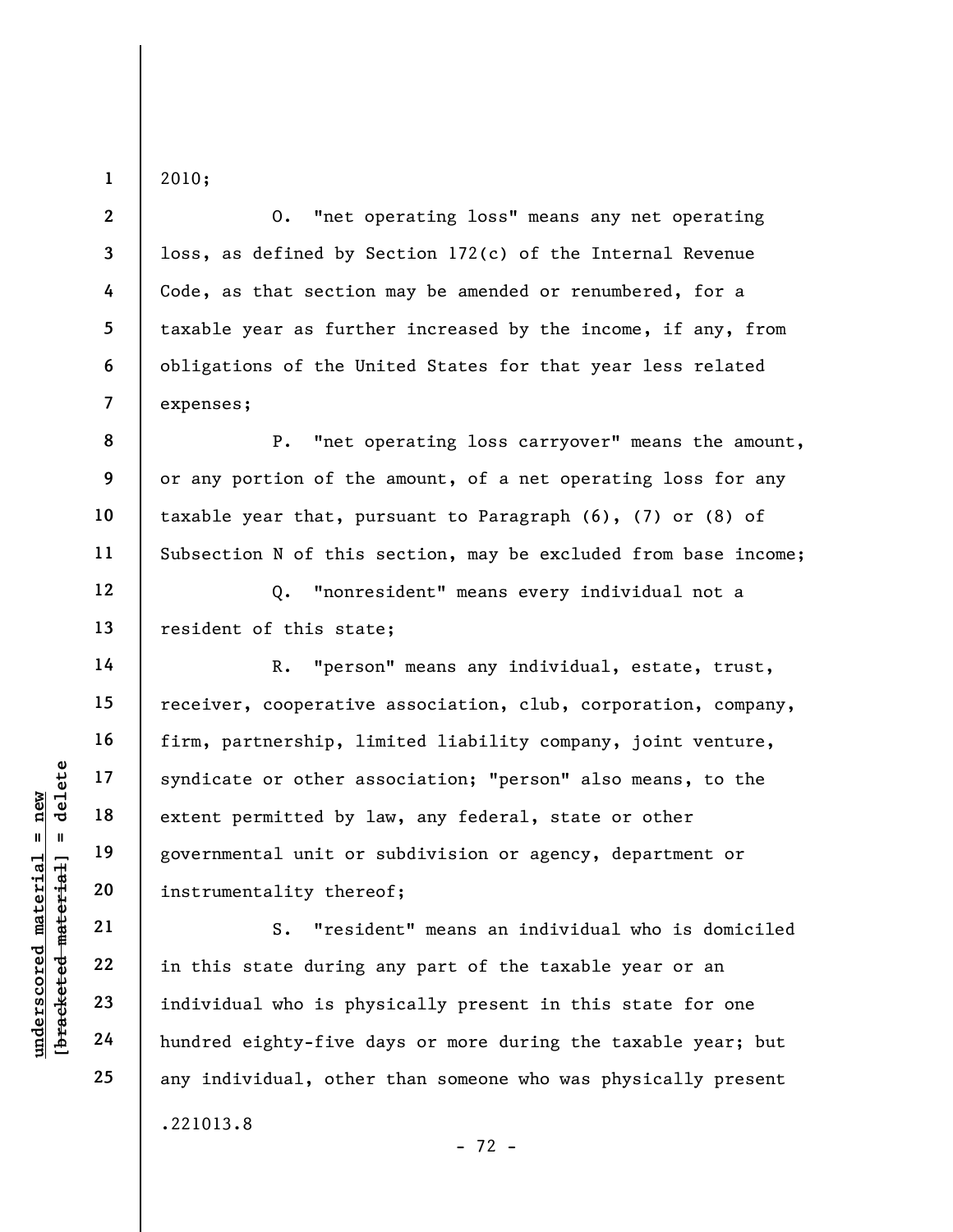1 2 3 4 5 6 7 in the state for one hundred eighty-five days or more during the taxable year, who, on or before the last day of the taxable year, changed the individual's place of abode to a place without this state with the bona fide intention of continuing actually to abide permanently without this state is not a resident for the purposes of the Income Tax Act for periods after that change of abode;

8 9 T. "secretary" means the secretary of taxation and revenue or the secretary's delegate;

10 11 12 13 U. "state" means any state of the United States, the District of Columbia, the commonwealth of Puerto Rico, any territory or possession of the United States or any political subdivision of a foreign country;

under Section 103 of<br>  $\begin{array}{c|c|c|c} \n \text{u} & \text{u} & \text{u} & \text{u} & \text{u} & \text{u} & \text{u} & \text{u} & \text{u} & \text{u} & \text{u} & \text{u} & \text{u} & \text{u} & \text{u} & \text{u} & \text{u} & \text{u} & \text{u} & \text{u} & \text{u} & \text{u} & \text{u} & \text{u} & \text{u} & \text{u} & \text{u} & \text{u} & \text{u} & \text{u} & \text{u$ V. "state or local bond" means a bond issued by a state other than New Mexico or by a local government other than one of New Mexico's political subdivisions, the interest from which is excluded from income for federal income tax purposes under Section 103 of the Internal Revenue Code, as that section may be amended or renumbered;

W. "surviving spouse" means "surviving spouse" as generally defined for federal income tax purposes;

X. "taxable income" means net income less any lumpsum amount;

Y. "taxable year" means the calendar year or fiscal year upon the basis of which the net income is computed under .221013.8 - 73 -

14

15

16

17

18

19

20

21

22

23

24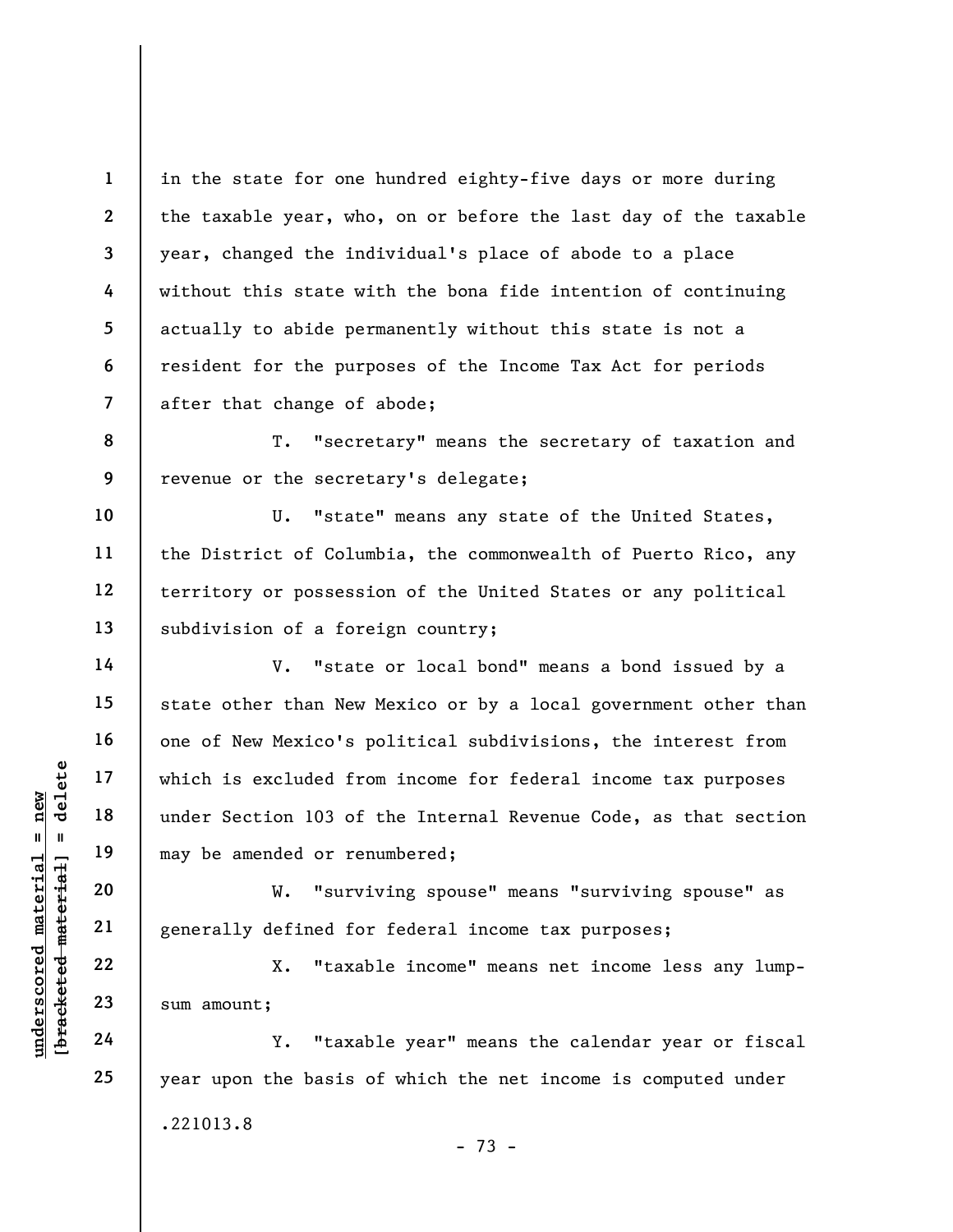the Income Tax Act and includes, in the case of the return made for a fractional part of a year under the provisions of the Income Tax Act, the period for which the return is made; and

Z. "taxpayer" means any individual subject to the tax imposed by the Income Tax Act."

SECTION 50. Section 7-2A-2 NMSA 1978 (being Laws 1986, Chapter 20, Section 33, as amended) is amended to read:

"7-2A-2. DEFINITIONS.--For the purpose of the Corporate Income and Franchise Tax Act and unless the context requires otherwise:

A. "bank" means any national bank, national banking association, state bank or bank holding company;

B. "apportioned net income" or "apportioned net loss" means net income allocated and apportioned to New Mexico pursuant to the provisions of the Corporate Income and Franchise Tax Act or the Uniform Division of Income for Tax Purposes Act, but excluding from the sales factor any sales that represent intercompany transactions between members of the filing group;

underscored material material eduction of the Internal Revenues of the Internal Revenues of the Internal Revenues of the Internal Revenues of the Internal Revenues of the Internal Revenues of the Internal Revenues of the I C. "base income" means the federal taxable income or the federal net operating loss of a corporation for the taxable year calculated pursuant to the Internal Revenue Code, after special deductions provided in Sections 241 through 249 of the Internal Revenue Code but without any deduction for net operating losses, as if the corporation filed a federal tax .221013.8

- 74 -

1

2

3

4

5

6

7

8

9

10

11

12

13

14

15

16

17

18

19

20

21

22

23

24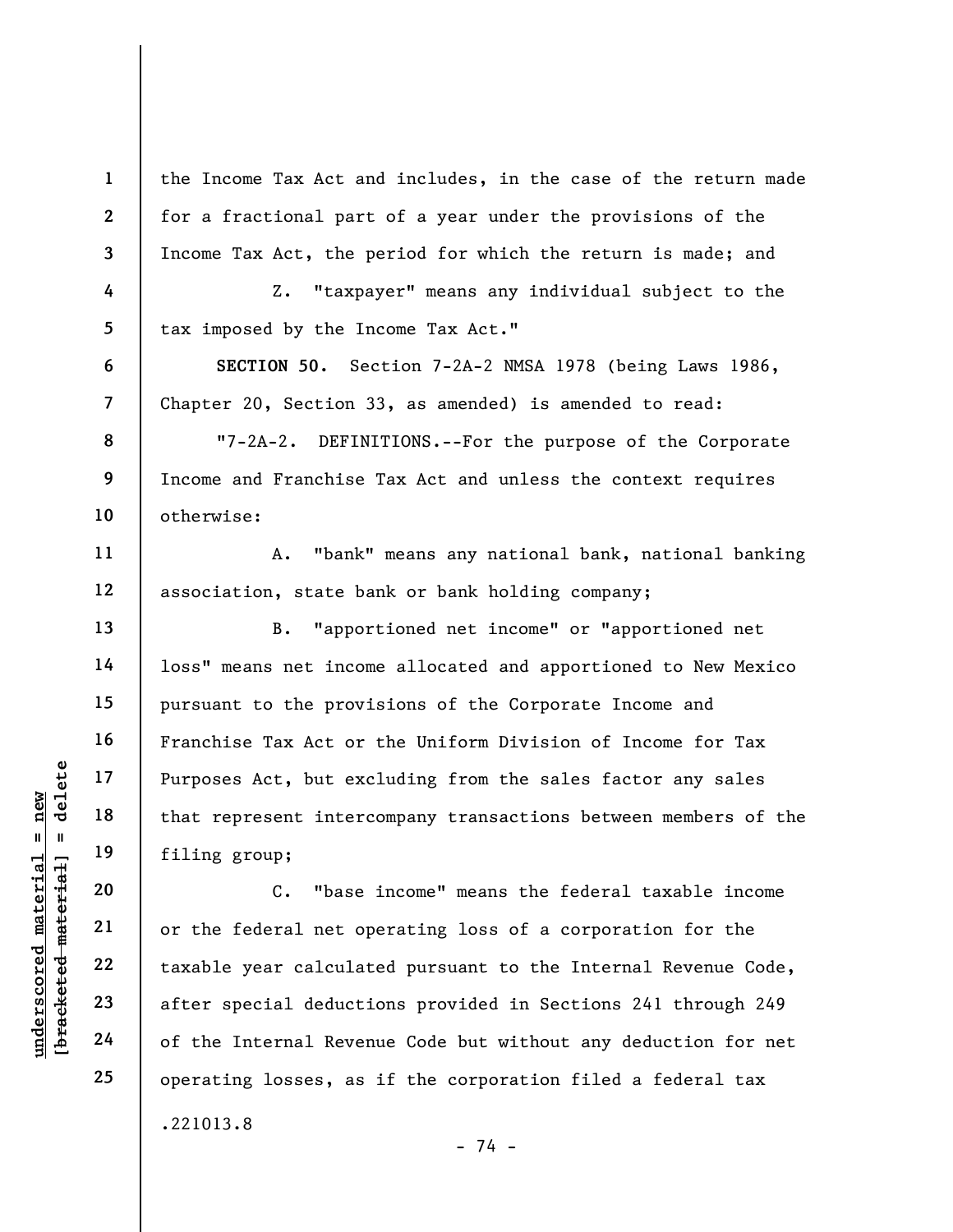understand material end of the subpart of the subpart of the subpart of the subpart of the subpart of the subpart of the subpart of the subpart of the subpart of the subpart of the subpart of the subpart of the subpart of 1 2 3 4 5 6 7 8 9 10 11 12 13 14 15 16 17 18 19 20 21 22 23 24 25 return as a separate domestic entity, modified as follows: (1) adding to that income: (a) interest received on a state or local bond exempt under the Internal Revenue Code; (b) the amount of any deduction claimed in calculating taxable income for all expenses and costs directly or indirectly paid, accrued or incurred to a captive real estate investment trust; and (c) the amount of any deduction, other than for premiums, for amounts paid directly or indirectly to a commonly controlled entity that is exempt from corporate income tax pursuant to Section 7-2A-4 NMSA 1978; (2) subtracting from that income: (a) income from obligations of the United States net of expenses incurred to earn that income; (b) other amounts that the state is prohibited from taxing because of the laws or constitution of this state or the United States net of any related expenses; (c) an amount equal to one hundred percent of the subpart F income, as that term is defined in Section 952 of the Internal Revenue Code, as that section may be amended or renumbered, included in the income of the corporation; and (d) an amount equal to one hundred percent of the income of the corporation under Section 951A of .221013.8  $- 75 -$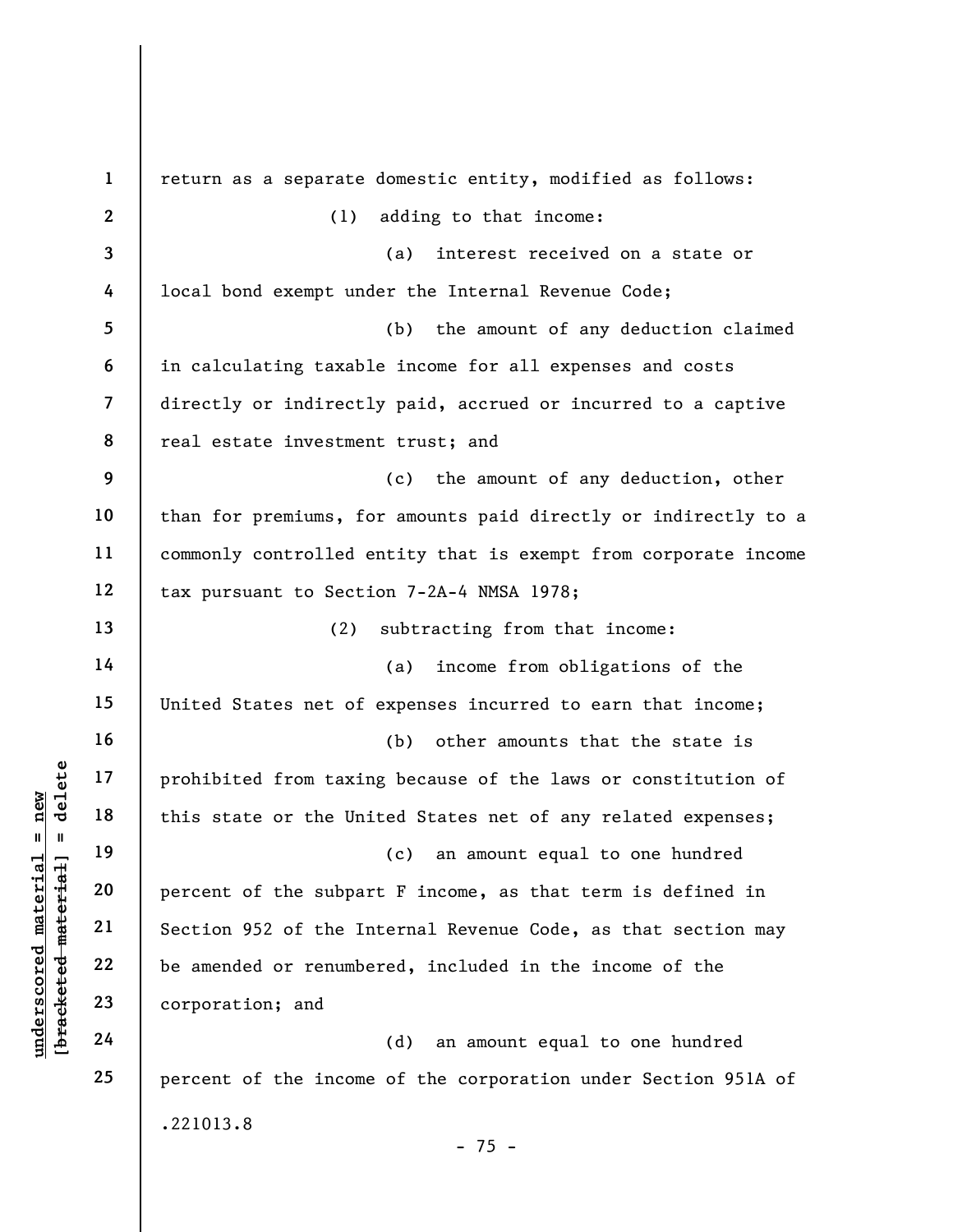understand material states of the sharp of the sharp of the sharp of the sharp of the sharp of the sharp of the sharp of the sharp of the sharp of the sharp of the sharp of the sharp of the sharp of the sharp of the sharp 1 2 3 4 5 6 7 8 9 10 11 12 13 14 15 16 17 18 19 20 21 22 the Internal Revenue Code, after allowing the deduction provided in Section 250 of the Internal Revenue Code; [and] (3) making other adjustments deemed necessary to properly reflect income of the unitary group, including attribution of income or expense related to unitary assets held by related corporations that are not part of the filing group; and (4) for taxpayers that conduct lawful businesses pursuant to the laws of the state, subtracting an amount equal to any expenditure that is eligible to be claimed as a federal income tax deduction but is disallowed by Section 280E of the Internal Revenue Code, as that section may be amended or renumbered; D. "captive real estate investment trust" means a corporation, trust or association taxed as a real estate investment trust pursuant to Section 857 of the Internal Revenue Code, the shares or beneficial interests of which are not regularly traded on an established securities market; provided that more than fifty percent of any class of beneficial interests or shares of the real estate investment trust are owned directly, indirectly or constructively by the taxpayer during all or a part of the taxpayer's taxable year;

E. "common ownership" means the direct or indirect control or ownership of more than fifty percent of the outstanding voting stock, ownership of which is determined .221013.8

23 24 25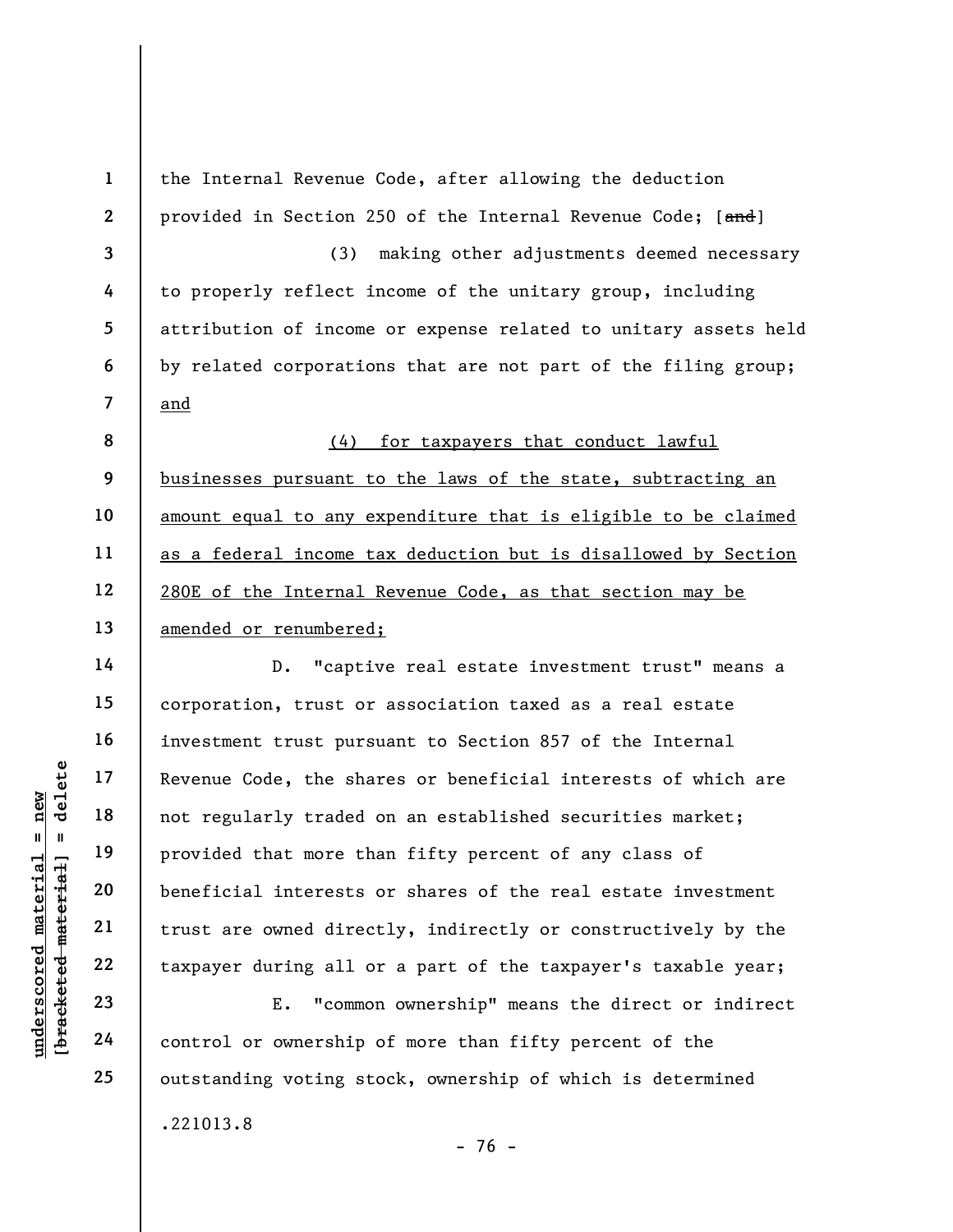|                                             | $\mathbf{1}$            | pursuant to Section 1563 of the Internal Revenue Code, as that |
|---------------------------------------------|-------------------------|----------------------------------------------------------------|
|                                             | $\mathbf{2}$            | section may be amended or renumbered, of:                      |
|                                             | $\overline{\mathbf{3}}$ | (1)<br>a parent-subsidiary controlled group as                 |
|                                             | 4                       | defined in Section 1563 of the Internal Revenue Code, except   |
|                                             | 5                       | that fifty percent shall be substituted for eighty percent;    |
|                                             | 6                       | (2)<br>a brother-sister controlled group as                    |
|                                             | $\overline{7}$          | defined in Section 1563 of the Internal Revenue Code; or       |
|                                             | 8                       | (3)<br>three or more corporations each of which                |
|                                             | 9                       | is a member of a group of corporations described in Paragraph  |
|                                             | 10                      | (1) or (2) of this subsection, and one of which is:            |
|                                             | 11                      | a common parent corporation included<br>(a)                    |
|                                             | 12                      | in a group of corporations described in Paragraph (1) of this  |
|                                             | 13                      | subsection; and                                                |
|                                             | 14                      | (b)<br>included in a group of corporations                     |
|                                             | 15                      | described in Paragraph (2) of this subsection;                 |
|                                             | 16                      | "consolidated group" means the group of entities<br>$F$ .      |
| delete                                      | 17                      | properly filing a federal consolidated return under the        |
| nev                                         | 18                      | Internal Revenue Code for the taxable year;                    |
| H<br>H                                      | 19                      | "corporation" means corporations, joint stock                  |
|                                             | 20                      | companies, real estate trusts organized and operated under the |
| underscored material<br>[bracketed material | 21                      | Real Estate Trust Act, financial corporations and banks, other |
|                                             | 22                      | business associations and, for corporate income tax purposes,  |
|                                             | 23                      | partnerships and limited liability companies taxed as          |
|                                             | 24                      | corporations under the Internal Revenue Code;                  |
|                                             | 25                      | "department" means the taxation and revenue<br>Η.              |
|                                             |                         | .221013.8                                                      |

- 77 -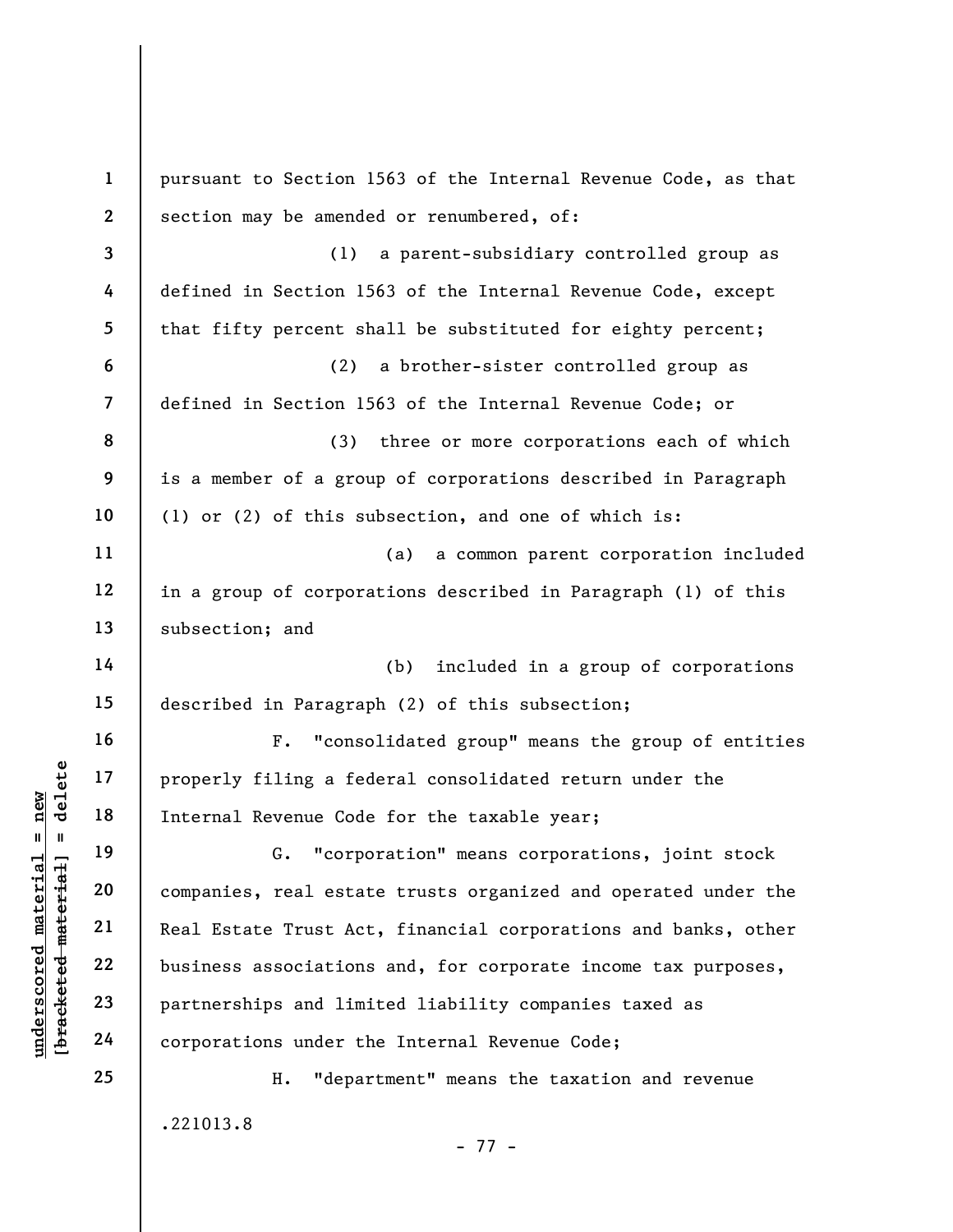underscored material = new [bracketed material] = delete 1 2 3 4 5 6 7 8 9 10 11 12 13 14 15 16 17 18 19 20 21 22 23 24 25 department, the secretary of taxation and revenue or any employee of the department exercising authority lawfully delegated to that employee by the secretary; I. "filing group" means a group of corporations properly included in a return pursuant to Section 7-2A-8.3 NMSA 1978 for a particular taxable year; J. "fiscal year" means any accounting period of twelve months ending on the last day of any month other than December; K. "grandfathered net operating loss carryover" means: (1) the amount of net loss properly reported to New Mexico for taxable years beginning January 1, 2013 and prior to January 1, 2020 as part of a timely filed original return, or an amended return for those taxable years filed prior to January 1, 2020, to the extent such loss can be attributed to one or more corporations that are properly included in the taxpayer's return for the first taxable year beginning on or after January 1, 2020; (2) reduced by: (a) adding back deductions that were taken by the corporation or corporations for royalties or interest paid to one or more related corporations, but only to the extent that such adjustment would not create a net loss for such related corporations; and .221013.8

- 78 -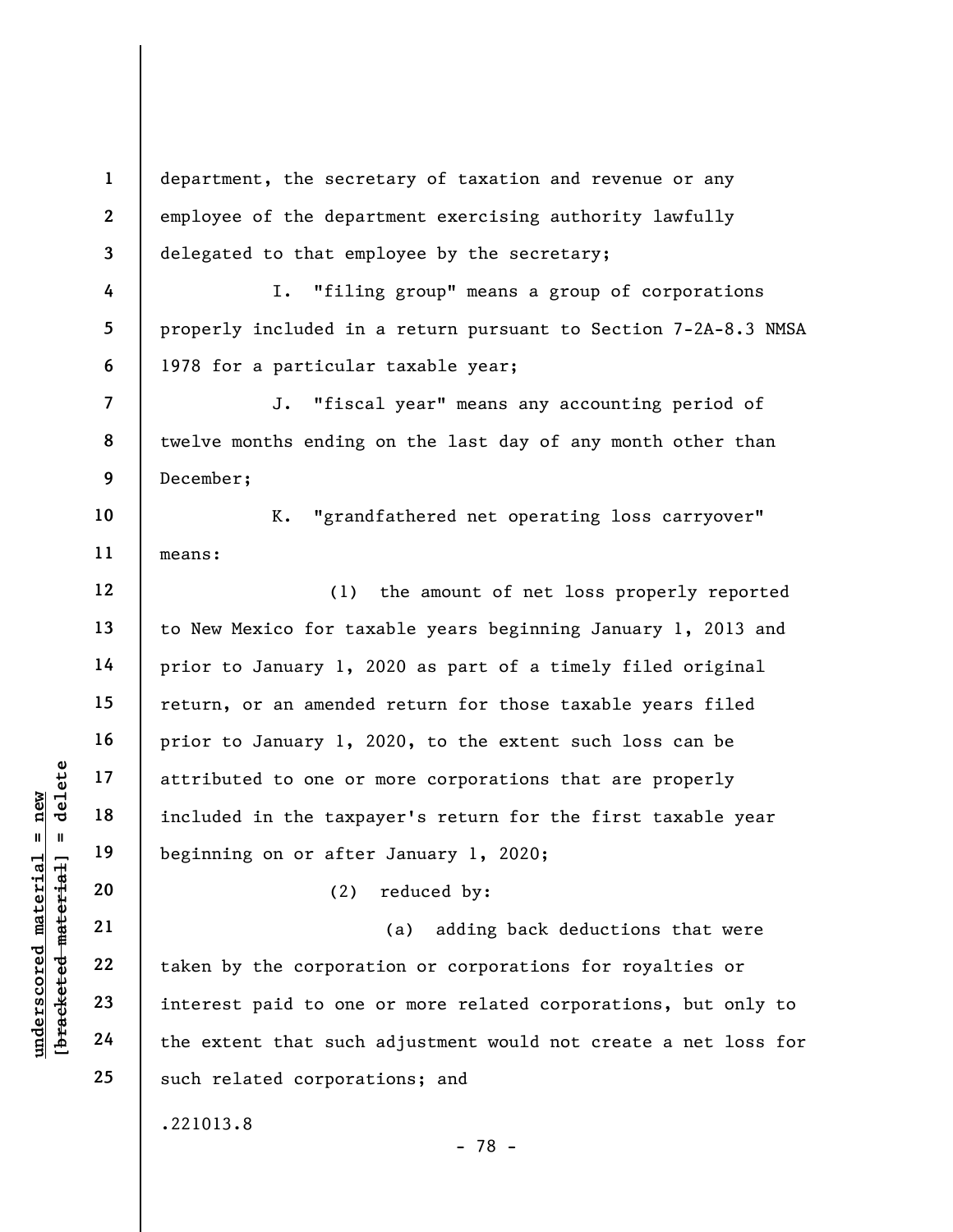underscore of the consistent with the consistent with the consistent with the consistent with the consistent with the consistent with the consistent with the consistent with the consistent with the consistent with the cons 1 2 3 4 5 6 7 8 9 10 11 12 13 14 15 16 17 18 19 20 21 22 23 24 25 (b) the amount of net operating loss deductions taken prior to January 1, 2020 that would be charged against those losses consistent with the Internal Revenue Code and provisions of the Corporate Income and Franchise Tax Act applicable to the year of the deduction; and (3) apportioned to New Mexico using the apportionment factors that can properly be attributed to the corporation or corporations for the year of the net loss; L. "Internal Revenue Code" means the United States Internal Revenue Code of 1986, as amended; M. "net income" means: (1) the base income of a corporation properly filing a tax return as a separate entity; or (2) the combined base income and losses of corporations that are part of a filing group that is computed after eliminating intercompany income and expense in a manner consistent with the consolidated filing requirements of the Internal Revenue Code and the Corporate Income and Franchise Tax Act; N. "net operating loss carryover" means the apportioned net loss properly reported on an original or amended tax return for taxable years beginning on or after January 1, 2020 by the taxpayer: (1) plus: (a) the portion of an apportioned net

.221013.8

- 79 -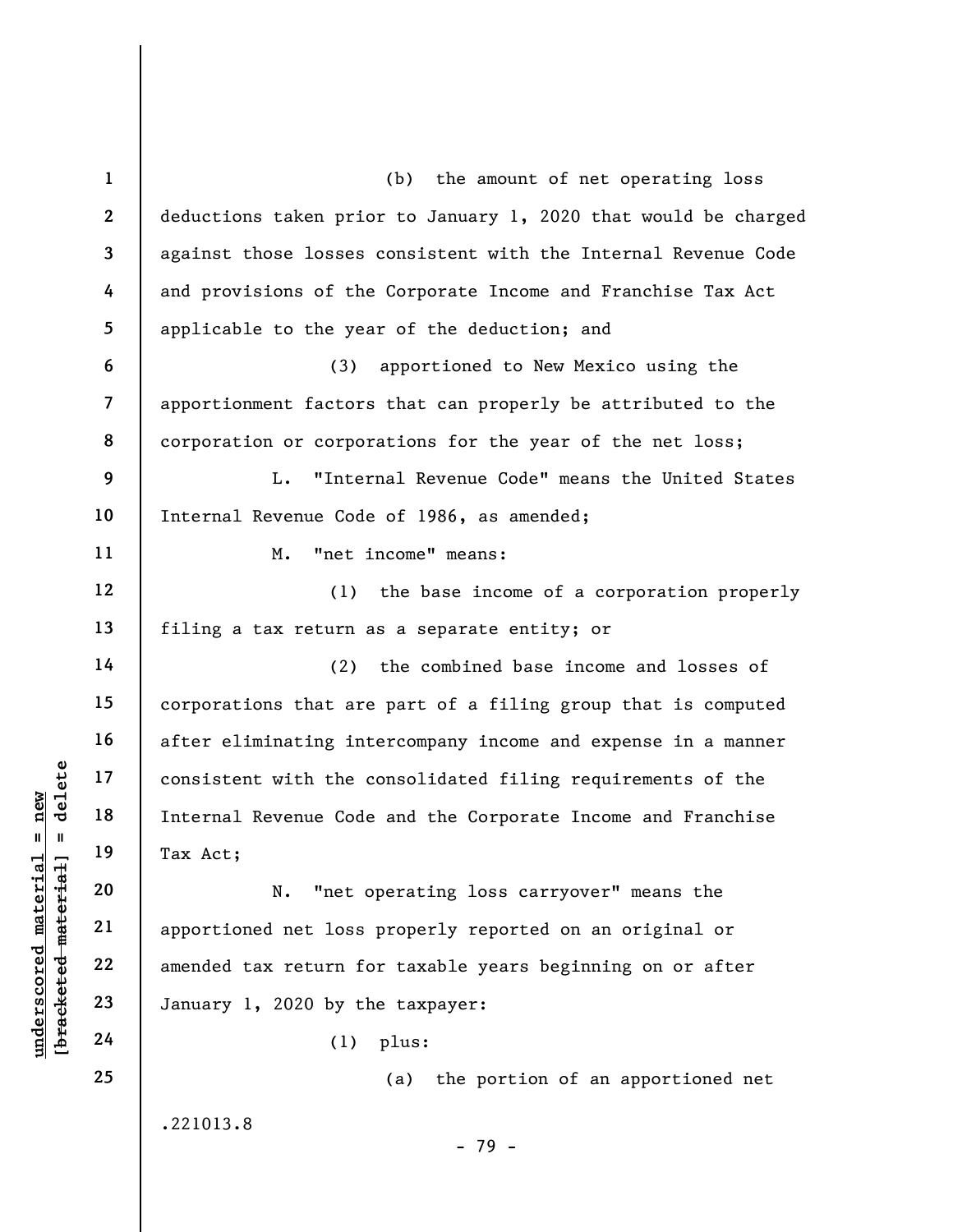understand material material deductions properly to the method of the net operating<br>deductions properly to the contraction of the net operating<br>deductions 21<br>and 22<br>and 22<br>and 24<br>imitation of Section 1 2 3 4 5 6 7 8 9 10 11 12 13 14 15 16 17 18 19 20 21 22 23 24 25 loss properly reported to New Mexico for a taxable year beginning on or after January 1, 2020, on a separate year return, to the extent the taxpayer would have been entitled to include the portion of such apportioned net loss in the taxpayer's consolidated net operating loss carryforward under the Internal Revenue Code if the taxpayer filed a consolidated federal return; and (b) the taxpayer's grandfathered net operating loss carryover; and (2) minus: (a) the amount of the net operating loss carryover attributed to an entity that has left the filing group, computed in a manner consistent with the consolidated filing requirements of the Internal Revenue Code and applicable regulations, as if the taxpayer were filing a consolidated return; and (b) the amount of net operating loss deductions properly taken by the taxpayer; O. "net operating loss deduction" means the portion of the net operating loss carryover that may be deducted from the taxpayer's apportioned net income under the Internal Revenue Code as of January 1, 2018 for the taxable year in which the deduction is taken, including the eighty percent limitation of Section 172(a) of the Internal Revenue Code as of January 1, 2018 calculated on the basis of the taxpayer's .221013.8 - 80 -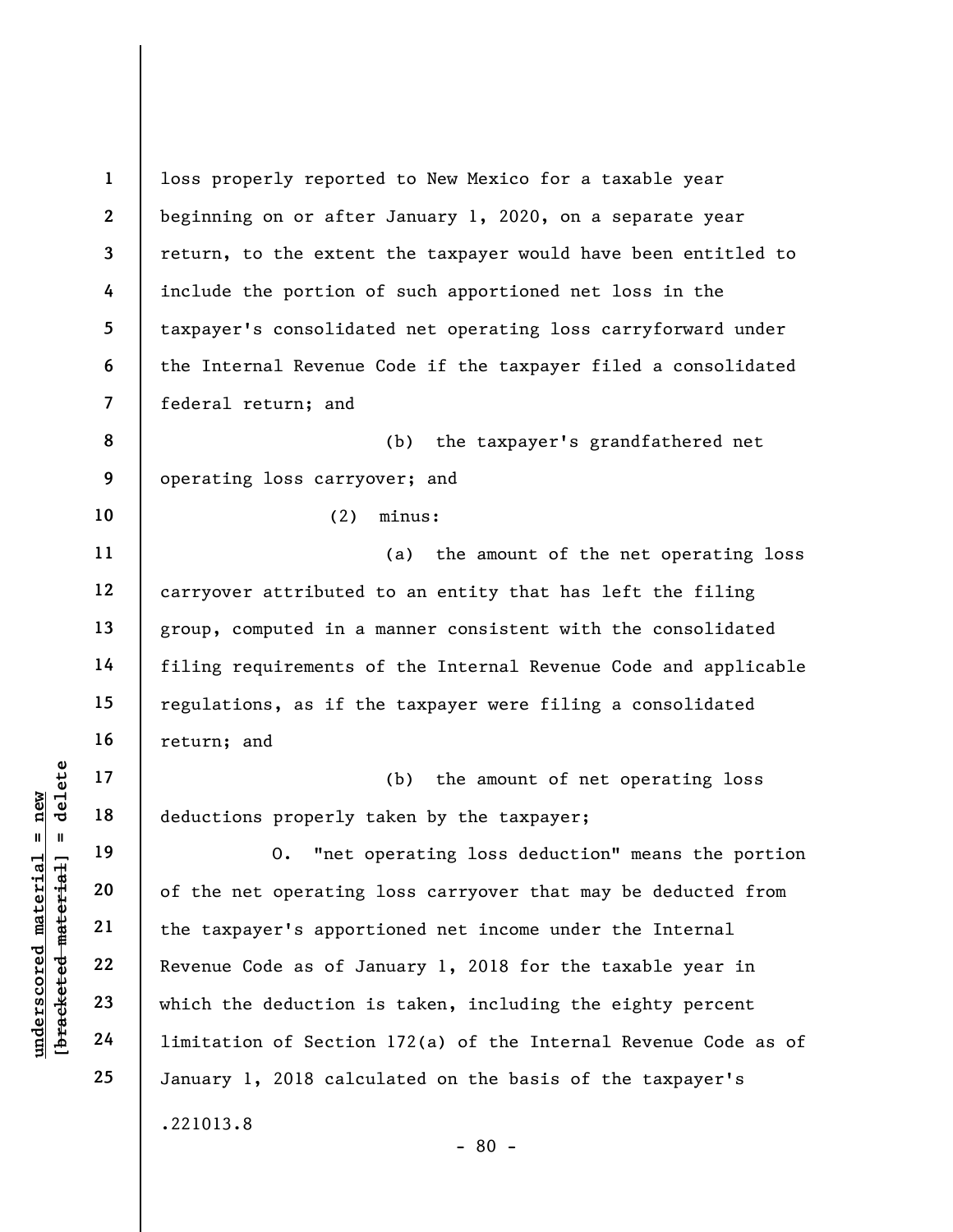1 apportioned net income;

2 3 4 5 6 7 8 P. "person" means any individual, estate, trust, receiver, cooperative association, club, corporation, company, firm, partnership, limited liability company, joint venture, syndicate or other association; "person" also means, to the extent permitted by law, any federal, state or other governmental unit or subdivision or agency, department or instrumentality thereof;

Q. "real estate investment trust" has the meaning ascribed to the term in Section 856 of the Internal Revenue Code, as that section may be amended or renumbered;

R. "related corporation" means a corporation that is under common ownership with one or more corporations but that is not included in the same tax return;

underscored material = new [bracketed material] = delete S. "return" means any tax or information return, including a water's-edge or worldwide combined return, a consolidated return, a declaration of estimated tax or a claim for refund, including any amendments or supplements to the return, required or permitted pursuant to a law subject to administration and enforcement pursuant to the Tax Administration Act and filed with the department by or on behalf of any person;

T. "secretary" means the secretary of taxation and revenue or the secretary's delegate;

U. "separate year return" means a properly filed .221013.8

9

10

11

12

13

14

15

16

17

18

19

20

21

22

23

24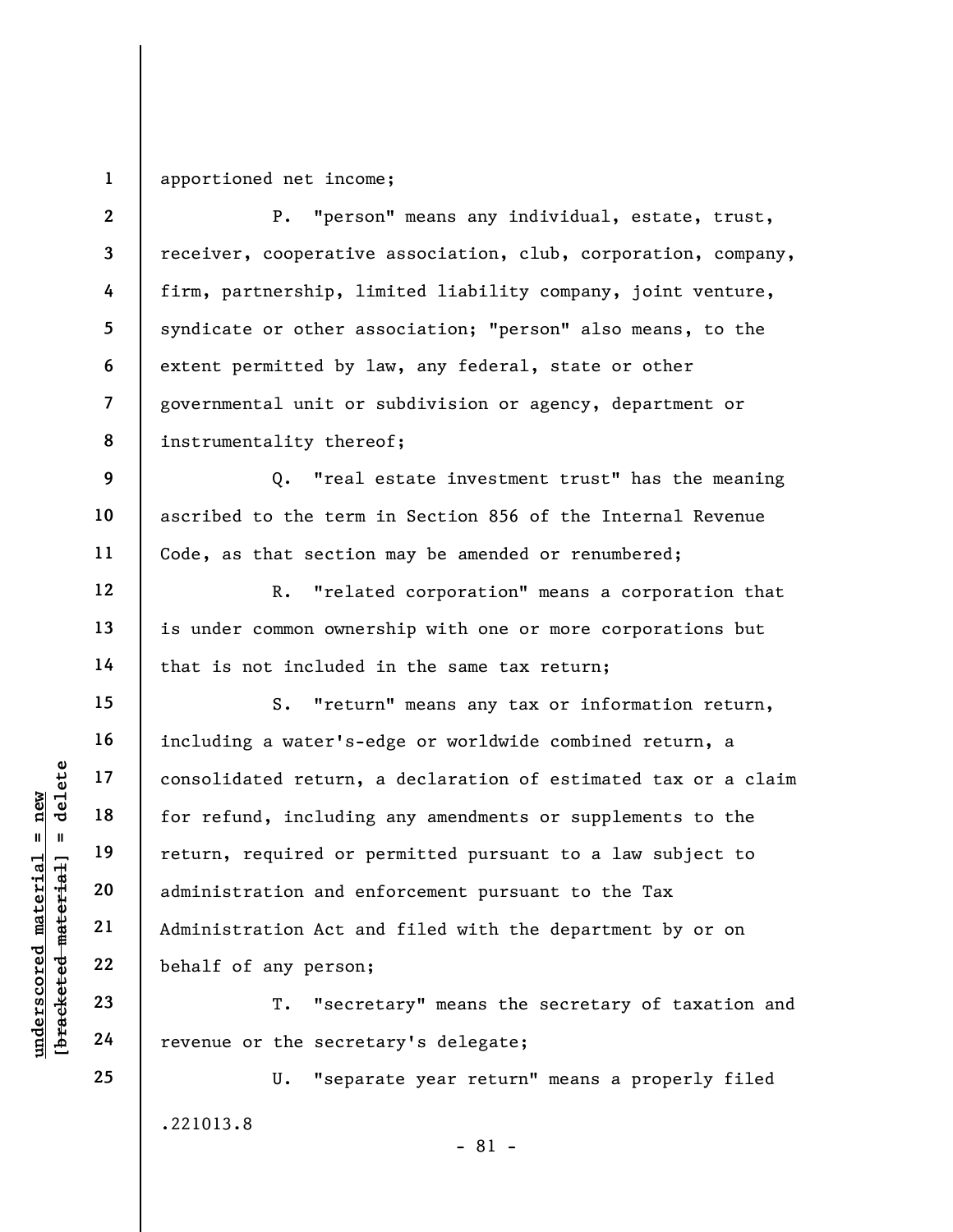original or amended return for a taxable year beginning on or after January 1, 2020 by a taxpayer reporting a loss, a portion of which is claimed as part of the net operating loss carryover by another taxpayer in a subsequent return period;

V. "state" means any state of the United States, the District of Columbia, the commonwealth of Puerto Rico, any territory or possession of the United States or political subdivision thereof or any political subdivision of a foreign country;

W. "state or local bond" means a bond issued by a state other than New Mexico or by a local government other than one of New Mexico's political subdivisions, the interest from which is excluded from income for federal income tax purposes under Section 103 of the Internal Revenue Code, as that section may be amended or renumbered;

X. "taxable income" means a taxpayer's apportioned net income minus the net operating loss deduction for the taxable year;

underscored material material example the taxable year;<br>  $\begin{array}{ccc} \n\text{u}^2 & \text{u}^2 & \text{u}^2 & \text{u}^2 & \text{u}^2 & \text{u}^2 & \text{u}^2 & \text{u}^2 & \text{u}^2 & \text{u}^2 & \text{u}^2 & \text{u}^2 & \text{u}^2 & \text{u}^2 & \text{u}^2 & \text{u}^2 & \text{u}^2 & \text{u}^2 & \text{u}^2 & \text{$ Y. "taxable year" means the calendar year or fiscal year upon the basis of which the net income is computed under the Corporate Income and Franchise Tax Act and includes, in the case of the return made for a fractional part of a year under the provisions of that act, the period for which the return is made;

> Z. "taxpayer" means any corporation or group of .221013.8 - 82 -

25

1

2

3

4

5

6

7

8

9

10

11

12

13

14

15

16

17

18

19

20

21

22

23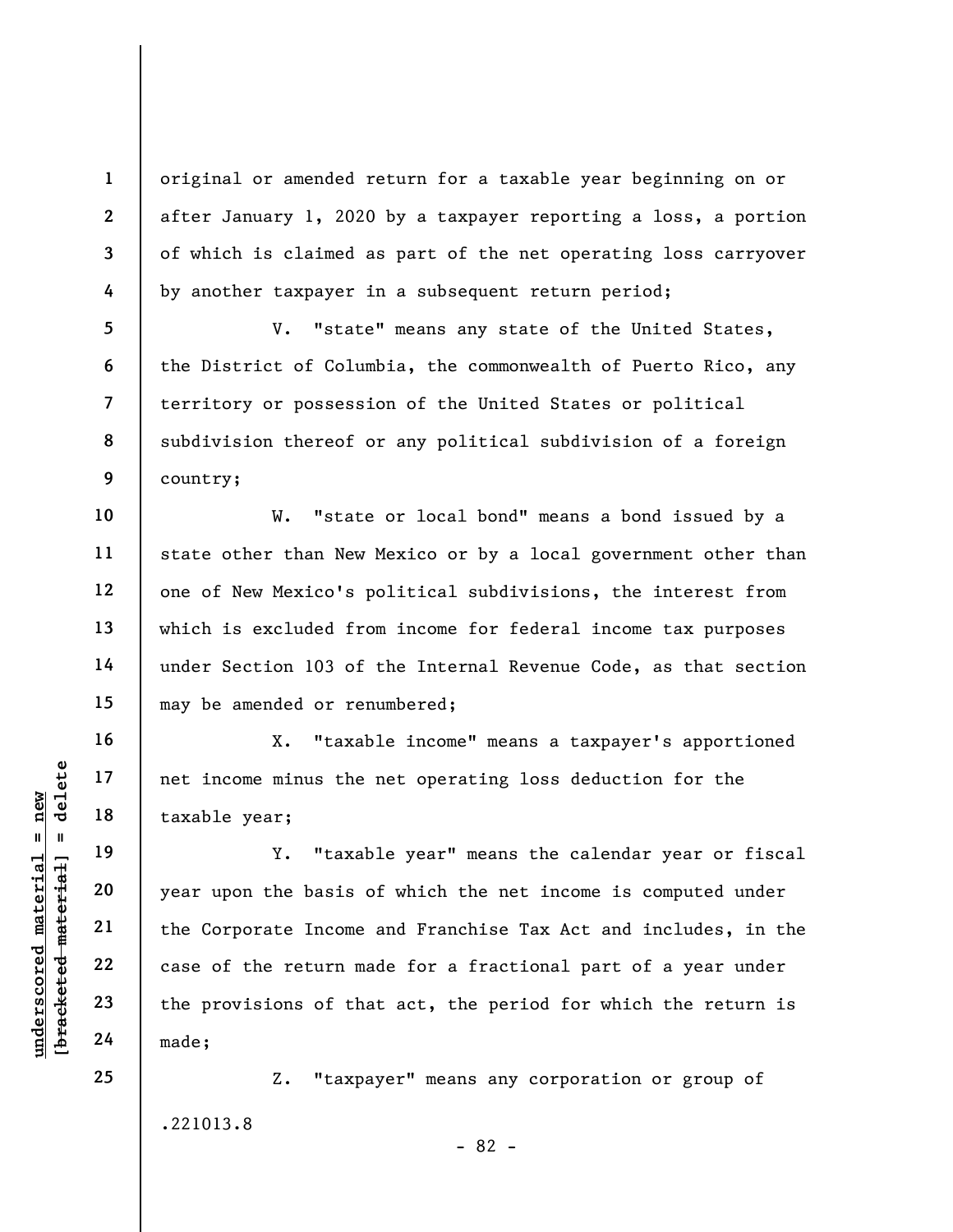corporations filing a return pursuant to Section 7-2A-8.3 NMSA 1978 subject to the taxes imposed by the Corporate Income and Franchise Tax Act;

understand material material of a unique that is a set of a unique that is a set of a unique that is a set of a unique that is a set of a unique that is a set of a unique that is a set of a unique that is a set of a unique 4 5 6 7 8 9 10 11 12 13 14 15 16 17 18 19 20 21 22 23 24 25 AA. "unitary group" means a group of two or more corporations, including a captive real estate investment trust, but not including an S corporation, an insurance company subject to the provisions of the New Mexico Insurance Code, an insurance company that would be subject to the New Mexico Insurance Code if the insurance company engaged in business in this state or a real estate investment trust that is not a captive real estate investment trust, that are: (1) related through common ownership; and (2) economically interdependent with one another as demonstrated by the following factors: (a) centralized management; (b) functional integration; and (c) economies of scale; BB. "water's-edge group" means all corporations that are part of a unitary group, except: (1) corporations that are exempt from corporate income tax pursuant to Section 7-2A-4 NMSA 1978; and (2) corporations wherever organized or incorporated that have less than twenty percent of their property, payroll and sales sourced to locations within the United States, following the sourcing rules of the Uniform .221013.8

- 83 -

1

2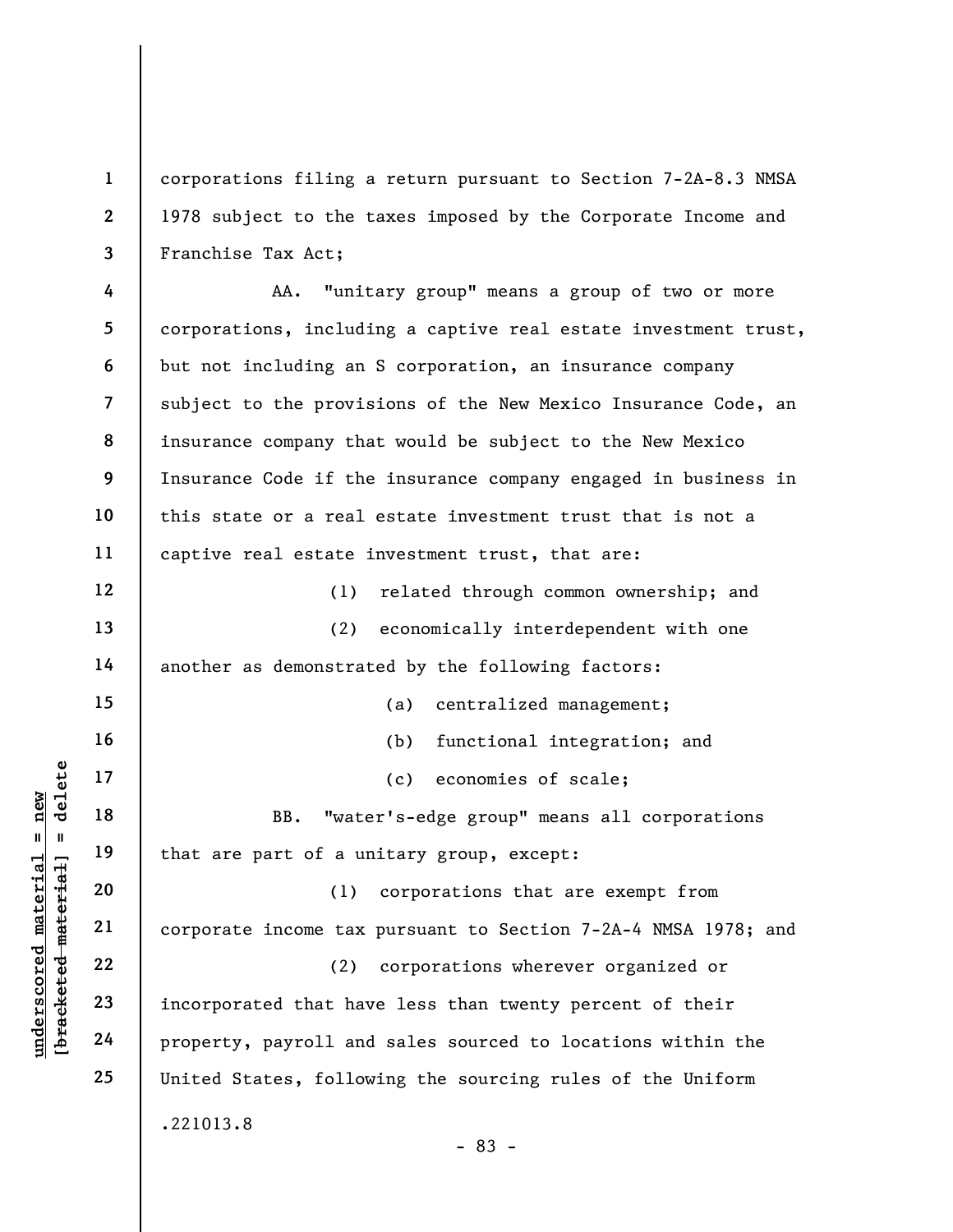1 Division of Income for Tax Purposes Act; and

underscores and the set of the set of the set of the set of the set of the set of the set of the set of the set of the set of the set of the set of the set of the set of the set of the set of the set of the set of the set 2 3 4 5 6 7 8 9 10 11 12 13 14 15 16 17 18 19 20 21 22 23 24 25 CC. "worldwide combined group" means all members of a unitary group, except members that are exempt from corporate income tax pursuant to Section 7-2A-4 NMSA 1978, irrespective of the country in which the corporations are incorporated or conduct business activity." SECTION 51. Section 7-9-13 NMSA 1978 (being Laws 1969, Chapter 144, Section 6, as amended) is amended to read: "7-9-13. EXEMPTION--GROSS RECEIPTS TAX--GOVERNMENTAL AGENCIES.-- A. Except as otherwise provided in this section, exempted from the gross receipts tax are receipts of: (1) the United States or any agency, department or instrumentality thereof; (2) the state of New Mexico or any political subdivision thereof; (3) any Indian nation, tribe or pueblo from activities or transactions occurring on its sovereign territory; [or] (4) any foreign nation or agency, instrumentality or political subdivision thereof, but only when required by a treaty in force to which the United States is a party; or (5) cannabis producers for the sale of cannabis wholesale. .221013.8 - 84 -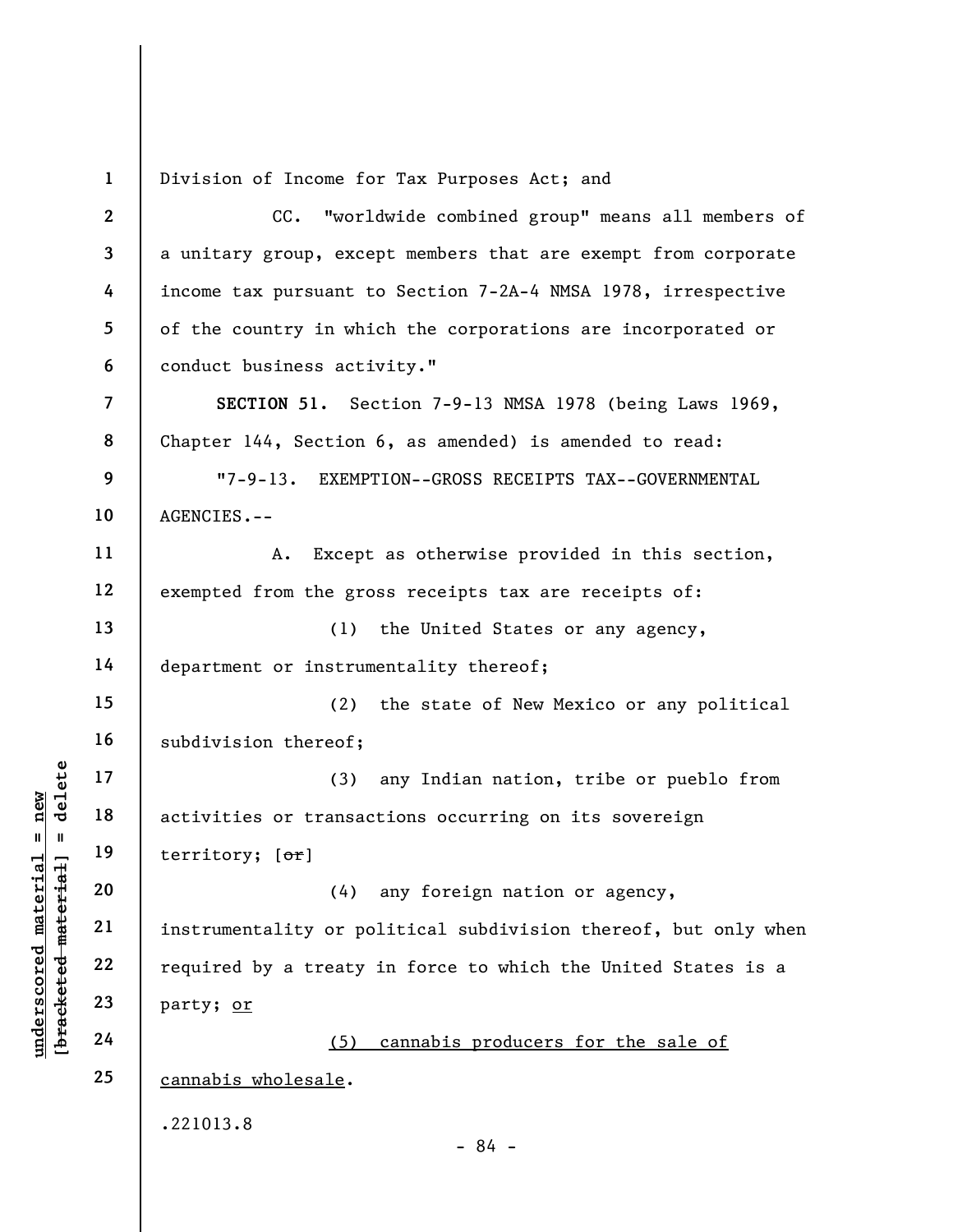B. Receipts from the sale of gas or electricity by a utility owned or operated by a county, municipality or other political subdivision of a state are not exempted from the gross receipts tax.

5 6 7 C. Receipts from the operation of a cable television system owned or operated by a municipality are not exempted from the gross receipts tax."

SECTION 52. Section 7-9-73.2 NMSA 1978 (being Laws 1998, Chapter 95, Section 2 and Laws 1998, Chapter 99, Section 4, as amended) is amended to read:

"7-9-73.2. DEDUCTION--GROSS RECEIPTS TAX AND GOVERNMENTAL GROSS RECEIPTS TAX--PRESCRIPTION DRUGS--OXYGEN--CANNABIS.--

A. Receipts from the sale of prescription drugs [and], oxygen and oxygen services provided by a licensed medicare durable medical equipment provider and cannabis that is purchased in accordance with the Lynn and Erin Compassionate Use Act may be deducted from gross receipts and governmental gross receipts.

B. For the purposes of this section, "prescription drugs" means insulin and substances that are:

underschied material material ethnicial ethnicial ethnicial ethnicial ethnicial ethnicial ethnicial ethnicial ethnicial ethnicial ethnicial ethnicial ethnicial ethnicial ethnicial ethnicial ethnicial ethnicial ethnicial et (1) dispensed by or under the supervision of a licensed pharmacist or by a physician or other person authorized under state law to do so;

(2) prescribed for a specified person by a person authorized under state law to prescribe the substance; .221013.8 - 85 -

1

2

3

4

8

9

10

11

12

13

14

15

16

17

18

19

20

21

22

23

24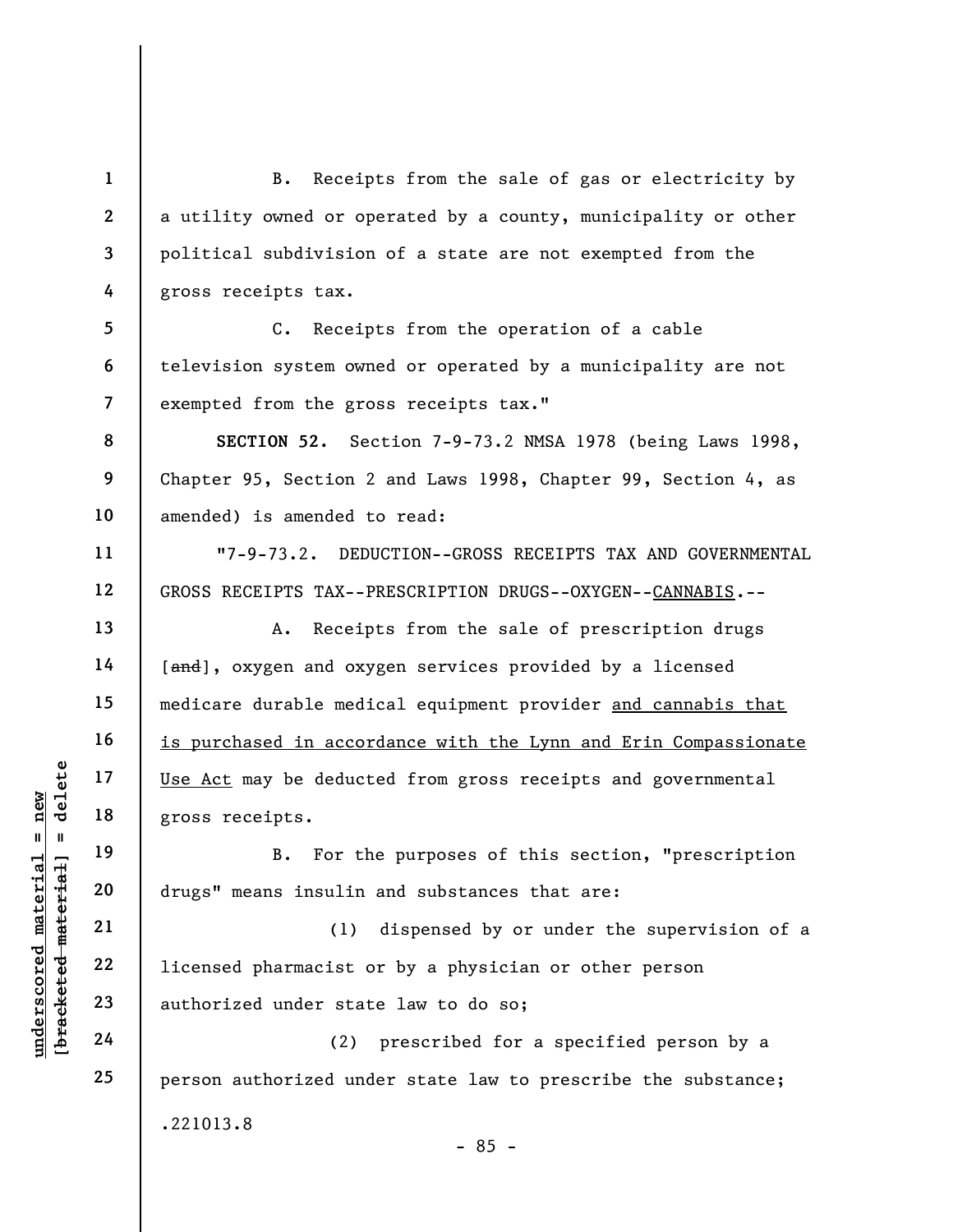underscored material = new [bracketed material] = delete 1 2 3 4 5 6 7 8 9 10 11 12 13 14 15 16 17 18 19 20 21 22 23 24 25 and (3) subject to the restrictions on sale contained in Subparagraph 1 of Subsection (b) of 21 USCA 353." SECTION 53. Section 11-6A-3 NMSA 1978 (being Laws 1993, Chapter 65, Section 3, as amended) is amended to read: "11-6A-3. LOCAL DWI GRANT PROGRAM--FUND.-- A. The division shall establish a local DWI grant program to make grants to municipalities or counties for: (1) new, innovative or model programs, services or activities to prevent or reduce the incidence of DWI, alcoholism, alcohol abuse, drug addiction or drug abuse;  $[and]$ (2) programs, services or activities to prevent or reduce the incidence of domestic abuse related to DWI, alcoholism, alcohol abuse, drug addiction or drug abuse; (3) implementing best practices in law enforcement agencies regarding impairment by the use of cannabis products; and (4) funding drug recognition expert field certification training for law enforcement officers and for purchasing roadside impairment tests that are validated for testing cannabis impairment. B. Grants shall be awarded by the council pursuant to the advice and recommendations of the division. C. The "local DWI grant fund" is created in the .221013.8 - 86 -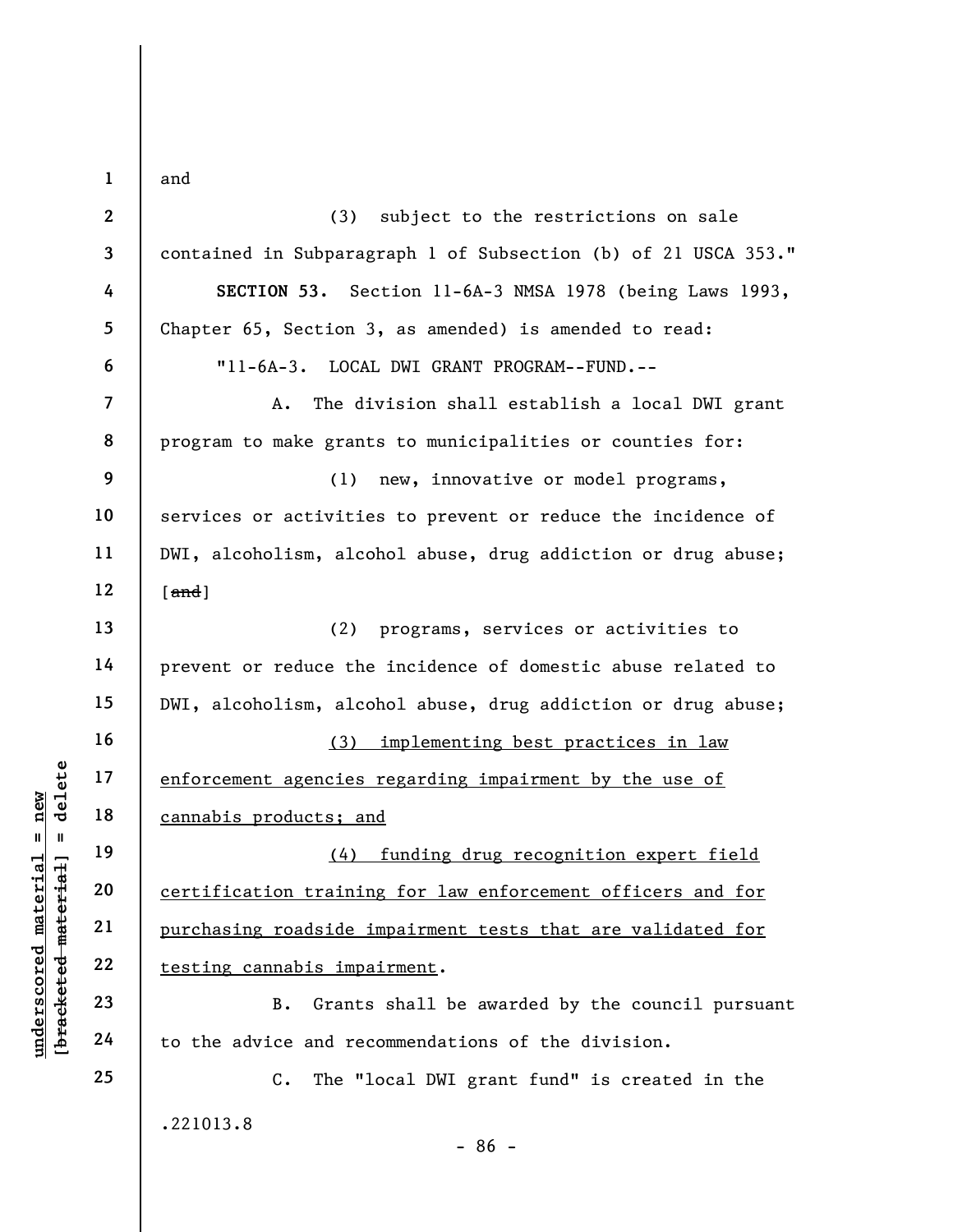UN EXECTS THE MATHEM 19<br>
UN EXECTS EXT TO THE MATERIAL 19<br>
UNIVERSELT 19<br>
UN EXECTS EXT TO THE MATERIAL 19<br>
UNIVERSELT 19<br>
UN EXECTS TO THE MATERIAL 1<br>
UNIVERSELT 19<br>
UNIVERSELT 19<br>
UNIVERSELT 19<br>
UNIVERSELT 19<br>
UNIVERSELT 1 2 3 4 5 6 7 8 9 10 11 12 13 14 15 16 17 18 19 20 21 state treasury and shall be administered by the division. Two million five hundred thousand dollars (\$2,500,000) of liquor excise tax revenues distributed to the fund and all other money in the fund, other than money appropriated for distribution pursuant to Subsections D and E of this section and money appropriated for DWI program distributions, are appropriated to the division to make grants to municipalities and counties upon council approval in accordance with the program established under the Local DWI Grant Program Act and to evaluate DWI grantees and the local DWI grant program. Money in the fund may be used for drug courts. An amount equal to the liquor excise tax revenues distributed annually to the fund, less five million six hundred thousand dollars (\$5,600,000), is appropriated to the division to make DWI program distributions to counties upon council approval of programs in accordance with the provisions of the Local DWI Grant Program Act. No more than six hundred thousand dollars (\$600,000) of liquor excise tax revenues distributed to the fund in any fiscal year shall be expended for administration of the grant program. Balances in the fund at the end of any fiscal year shall not revert to the general fund.

D. Two million eight hundred thousand dollars (\$2,800,000) of the liquor excise tax revenues distributed to the local DWI grant fund is appropriated to the division for distribution to the following counties in the following amounts .221013.8

22

23

24

25

- 87 -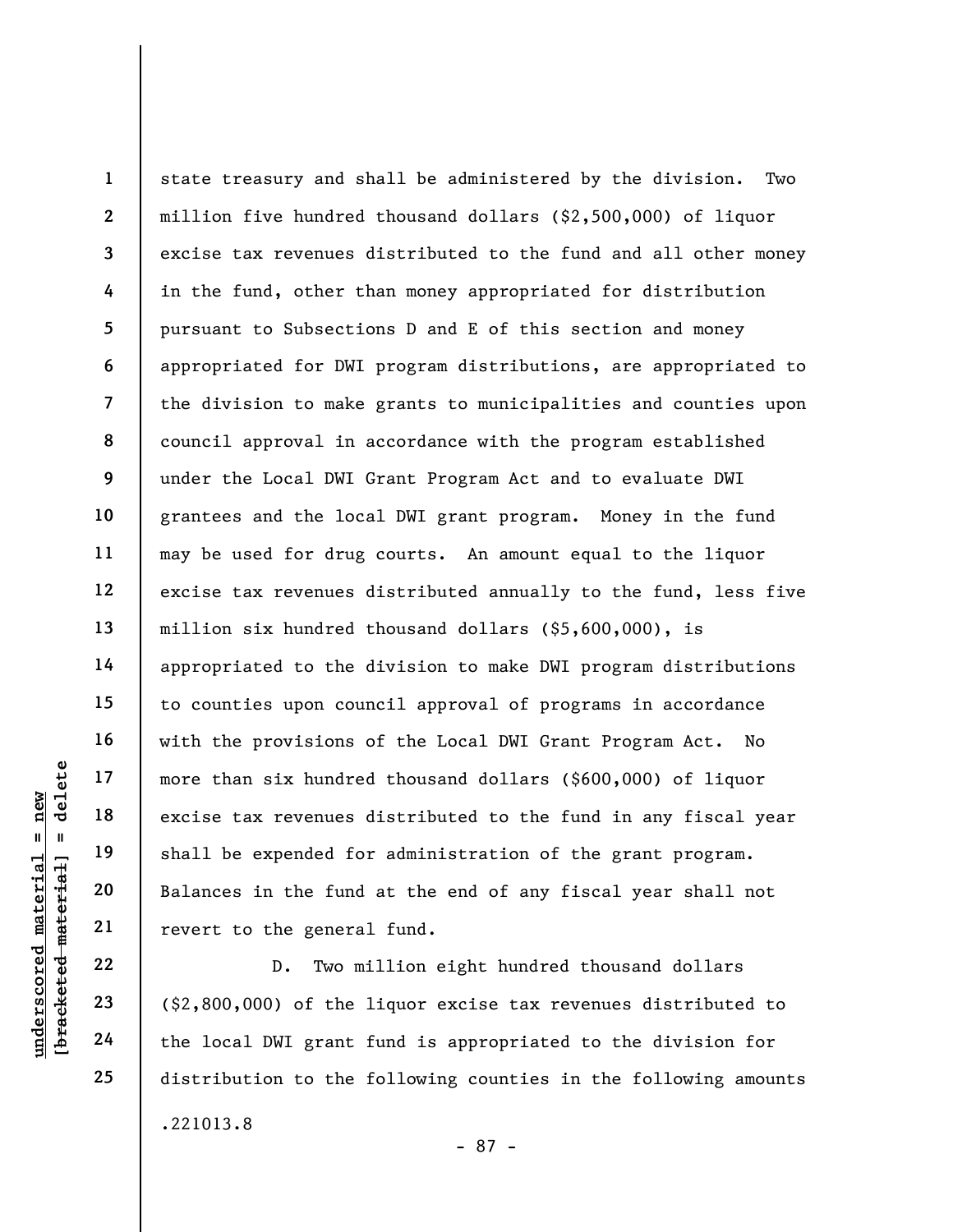understand to the 1990<br>
understand material material according to the 1990<br>
understand material cording to the 1990<br>
understand material cording to the 1990<br>
understand material according to the 1990<br>
E. Three<br>
24 liquor e 1 2 3 4 5 6 7 8 9 10 11 12 13 14 15 16 17 18 19 20 21 22 23 24 25 for funding of alcohol detoxification and treatment facilities: (1) one million seven hundred thousand dollars (\$1,700,000) to class A counties with a population of over three hundred thousand persons according to the 1990 federal decennial census; (2) three hundred thousand dollars (\$300,000) each to counties reclassified in 2002 as class A counties with a population of more than ninety thousand but less than one hundred thousand persons according to the 1990 federal decennial census; (3) two hundred thousand dollars (\$200,000) to class B counties with a population of more than thirty thousand but less than forty thousand persons according to the 1990 federal decennial census; (4) one hundred fifty thousand dollars (\$150,000) to class B counties with a population of more than sixty-two thousand but less than sixty-five thousand persons according to the 1990 federal decennial census; and (5) one hundred fifty thousand dollars (\$150,000) to class B counties with a population of more than thirteen thousand but less than fifteen thousand persons according to the 1990 federal decennial census. E. Three hundred thousand dollars (\$300,000) of the liquor excise tax revenues distributed to the local DWI grant fund is appropriated to the division for the interlock device .221013.8 - 88 -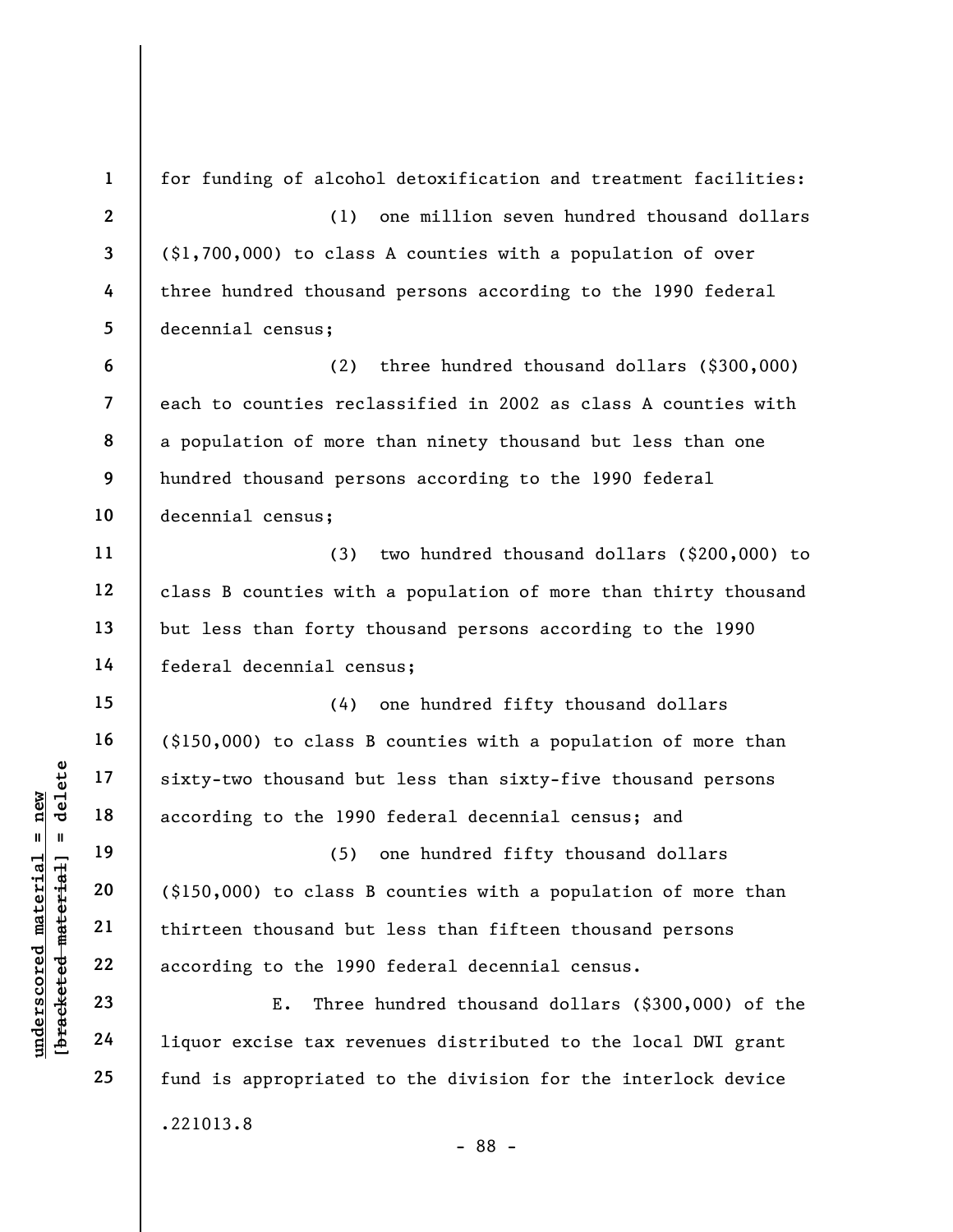1 fund.

2

3

8

9

10

11

12

13

14

15

16

17

18

19

20

21

22

23

24

25

F. In awarding DWI grants to local communities, the council:

4 5 6 7 (1) may fund new or existing innovative or model programs, services or activities designed to prevent or reduce the incidence of DWI, alcoholism or alcohol abuse; (2) may fund existing community-based

programs, services or facilities for prevention, screening and treatment of alcoholism and alcohol abuse;

(3) may fund new or existing innovative or model programs, services or activities of any kind designed to prevent or reduce the incidence of domestic abuse related to DWI, alcoholism or alcohol abuse;

(4) may fund existing community-based programs, services or facilities for prevention and treatment of domestic abuse related to DWI, alcoholism or alcohol abuse;

underscores to prevent in the sentencing of approaches to prevent internative sentencing alternative sentencing<br>deleterative sentencing incarceration, treatment internative sentencing<br>deleteration, treatment of DWI, alcoho (5) shall give consideration to a broad range of approaches to prevention, education, screening, treatment or alternative sentencing, including programs that combine incarceration, treatment and aftercare, to address the problem of DWI, alcoholism or alcohol abuse; and

(6) shall make grants only to counties or municipalities in counties that have established a DWI planning council and adopted a county DWI plan or are parties to a multicounty DWI plan that has been approved by the council and .221013.8 - 89 -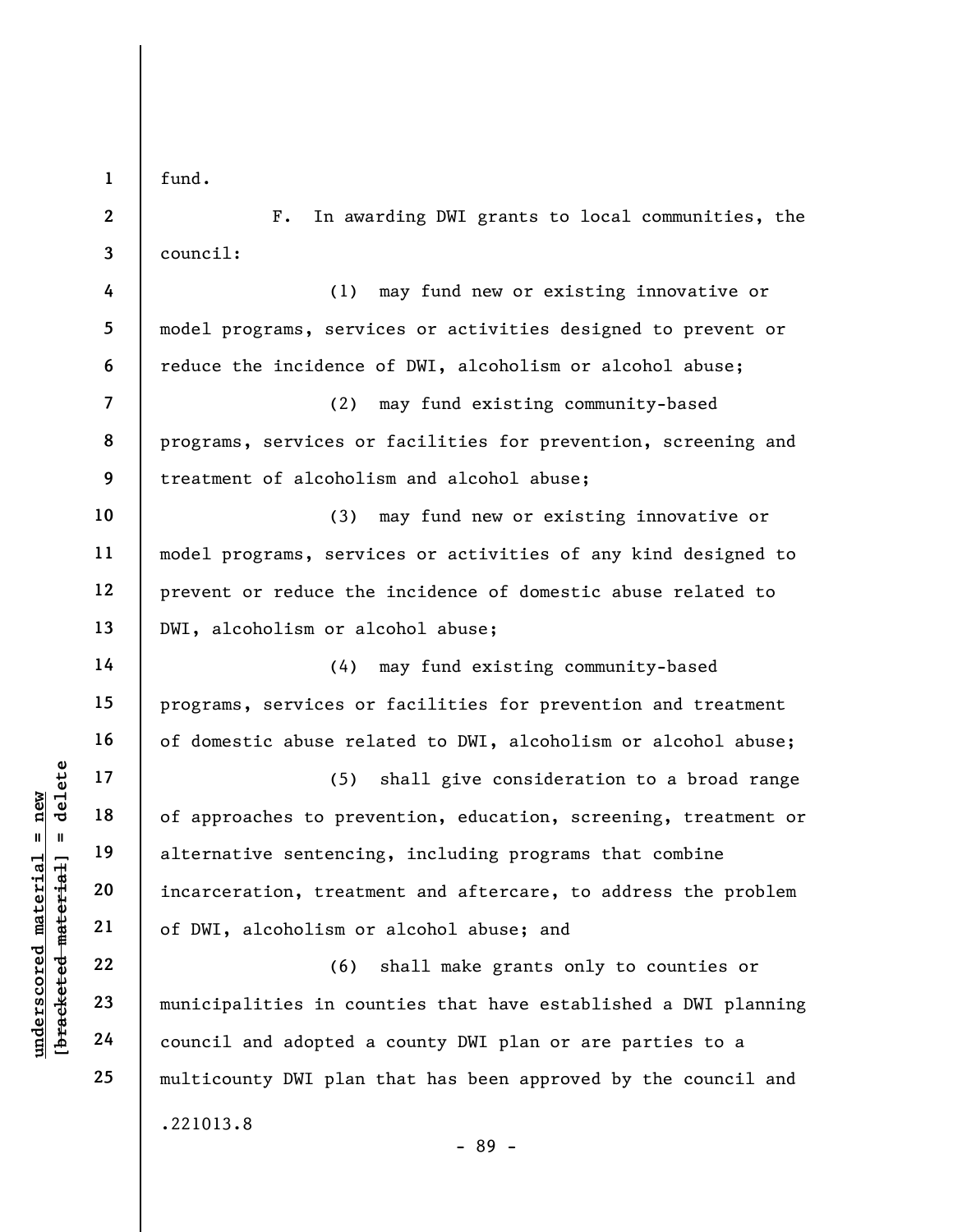approved pursuant to Chapter 43, Article 3 NMSA 1978 and only for programs, services or activities consistent with that plan. A DWI plan shall also comply with local DWI grant program rules and guidelines.

G. The council shall use the criteria in Subsection F of this section to approve DWI programs, services or activities for funding through the county DWI program distribution. Sixty-five percent of the DWI grants awarded to local communities shall be used for alcohol-related treatment and detoxification programs."

SECTION 54. Section 26-2B-3 NMSA 1978 (being Laws 2007, Chapter 210, Section 3, as amended) is amended to read:

"26-2B-3. DEFINITIONS.--As used in the Lynn and Erin Compassionate Use Act:

understand the qualified patient or<br>  $\begin{bmatrix}\n1 & 1 & 1 & 1 \\
0 & 1 & 1 & 1 & 1 \\
0 & 0 & 0 & 0 & 0 \\
0 & 0 & 0 & 0 & 0 \\
0 & 0 & 0 & 0 & 0 \\
0 & 0 & 0 & 0 & 0 \\
0 & 0 & 0 & 0 & 0 \\
0 & 0 & 0 & 0 & 0 \\
0 & 0 & 0 & 0 & 0 \\
0 & 0 & 0 & 0 & 0 \\
0 & 0 & 0 & 0 & 0 \\
0 & 0 & 0 & 0 & 0 \\
0 & 0 & 0 & 0 &$ A. "adequate supply" means an amount of cannabis, in any form approved by the department, possessed by a qualified patient or collectively possessed by a qualified patient and the qualified patient's primary caregiver that is determined by rule of the department to be no more than reasonably necessary to ensure the uninterrupted availability of cannabis for a period of three months and that is derived solely from an intrastate source;

B. "cannabis":

(1) means all parts of the plant Cannabis [sativa L.] containing a delta-9-tetrahydrocannabinol .221013.8

 $-90 -$ 

1

2

3

4

5

6

7

8

9

10

11

12

13

14

15

16

17

18

19

20

21

22

23

24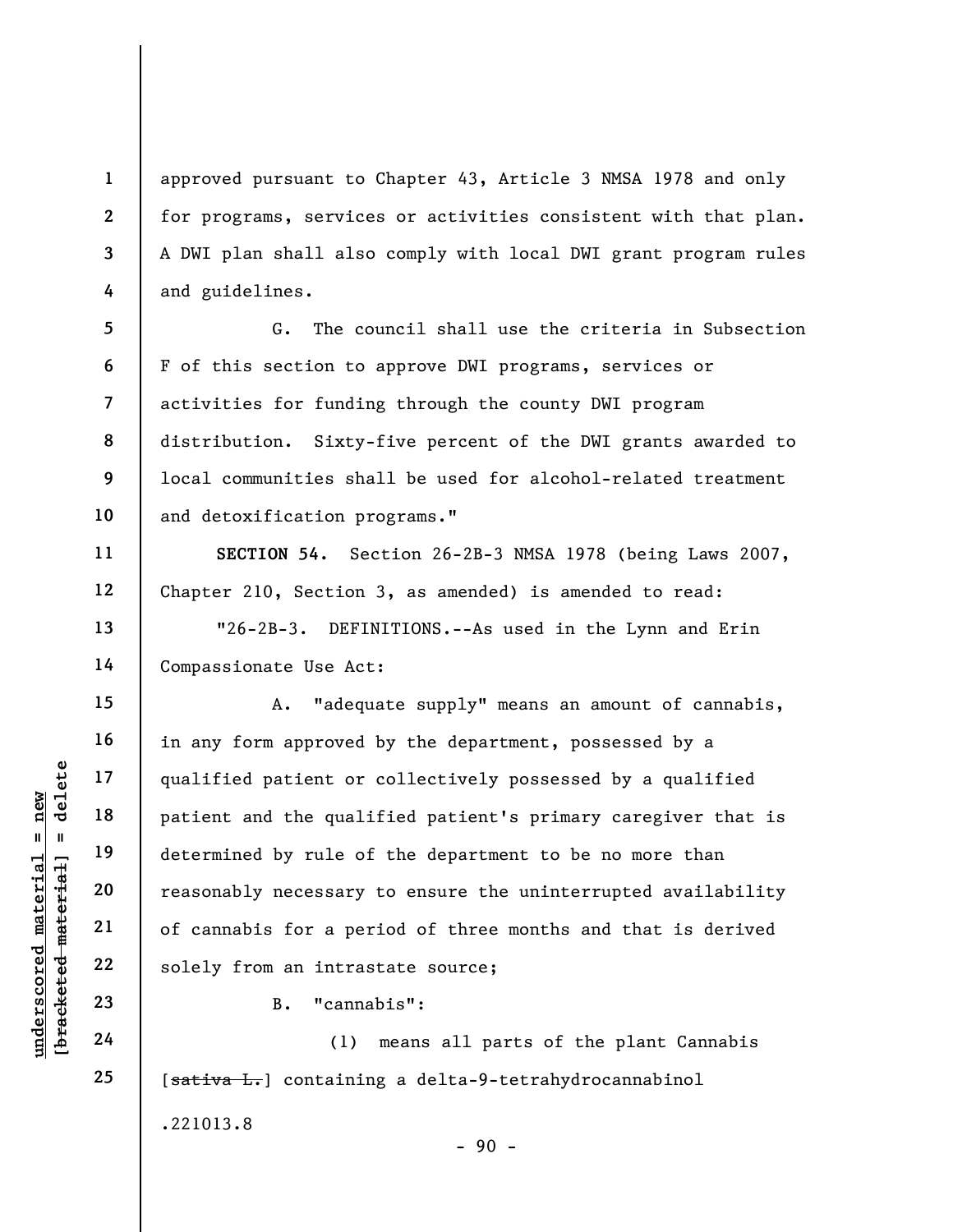concentration of more than three-tenths percent on a dry weight basis, whether growing or not; the seeds of the plant; the resin extracted from any part of the plant; and every compound, manufacture, salt, derivative, mixture or preparation of the plant, its seeds or its resin; and

(2) does not include the mature stalks of the plant; fiber produced from the stalks; oil or cake made from the seeds of the plant; any other compound, manufacture, salt, derivative, mixture or preparation of the mature stalks, fiber, oil or cake; the sterilized seed of the plant that is incapable of germination; the weight of any other ingredient combined with cannabis to prepare topical or oral administrations, food, drink or another product; or hemp;

[C. "cannabis consumption area" means an area within a licensed premises approved by the department where cannabis may be consumed that complies with rule as established by the department;

 $\begin{array}{c|c|c|c} \mathbf{u} & \mathbf{u} & \mathbf{v} & \mathbf{v} & \mathbf{v} & \mathbf{v} & \mathbf{v} & \mathbf{v} & \mathbf{v} & \mathbf{v} & \mathbf{v} & \mathbf{v} & \mathbf{v} & \mathbf{v} & \mathbf{v} & \mathbf{v} & \mathbf{v} & \mathbf{v} & \mathbf{v} & \mathbf{v} & \mathbf{v} & \mathbf{v} & \mathbf{v} & \mathbf{v} & \mathbf{v} & \mathbf{v} & \mathbf{v} & \mathbf{v} & \mathbf{v} & \mathbf{$ D. "cannabis courier" means a person that is licensed by the department to transport usable cannabis and cannabis products within the state from a cannabis establishment to: (1) a qualified patient;

(2) a primary caregiver; or (3) another cannabis establishment; E. "cannabis establishment" means:

.221013.8

1

2

3

4

5

6

7

8

9

10

11

12

13

14

15

16

17

18

19

20

21

22

23

24

25

- 91 -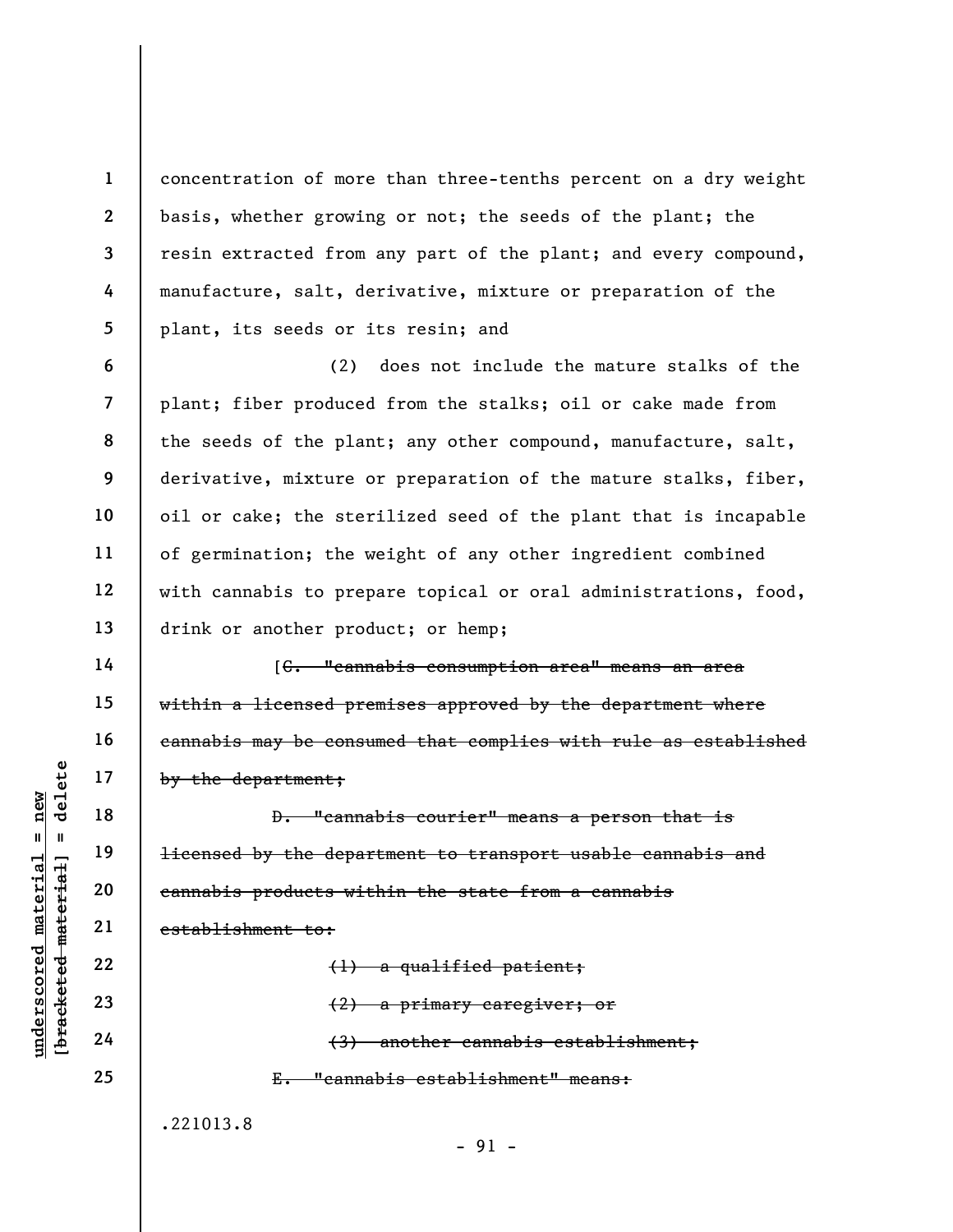|                                 | $\mathbf 1$    | a licensed cannabis courier;<br>$\leftrightarrow$                    |
|---------------------------------|----------------|----------------------------------------------------------------------|
|                                 | $\overline{2}$ | (2) a licensed cannabis testing facility;                            |
|                                 | 3              | (3) a licensed cannabis manufacturer;                                |
|                                 | 4              | (4) a licensed cannabis producer; or                                 |
|                                 | 5              | (5) such other person that the department may                        |
|                                 | 6              | by rule approve for participation in the medical cannabis            |
|                                 | 7              | program;                                                             |
|                                 | 8              | F. "cannabis manufacturer" means a person that is                    |
|                                 | 9              | <del>licensed by the department to:</del>                            |
|                                 | 10             | (1) manufacture cannabis products;                                   |
|                                 | 11             | (2) package, transport or courier cannabis                           |
|                                 | 12             | products;                                                            |
|                                 | 13             | (3) have cannabis products tested by a                               |
|                                 | 14             | cannabis testing facility;                                           |
|                                 | 15             | (4) purchase, obtain, sell and transport                             |
|                                 | 16             | cannabis products to other cannabis establishments; and              |
| delete                          | 17             | (5) prepare products for personal production                         |
| new                             | 18             | license holders;                                                     |
| Ш<br>Ш                          | 19             | G. "cannabis producer" means a person that is                        |
| material<br>[bracketed material | 20             | <del>licensed by the department to possess, produce, dispense,</del> |
|                                 | 21             | distribute and manufacture cannabis and cannabis products and        |
| underscored                     | 22             | sell wholesale or by direct sale to qualified patients and           |
|                                 | 23             | primary caregivers; ]                                                |
|                                 | 24             | <u>"cannabis extract":</u><br><u>c.</u>                              |
|                                 | 25             | means a product obtained by separating<br>(1)                        |
|                                 |                | .221013.8                                                            |
|                                 |                | $-92 -$                                                              |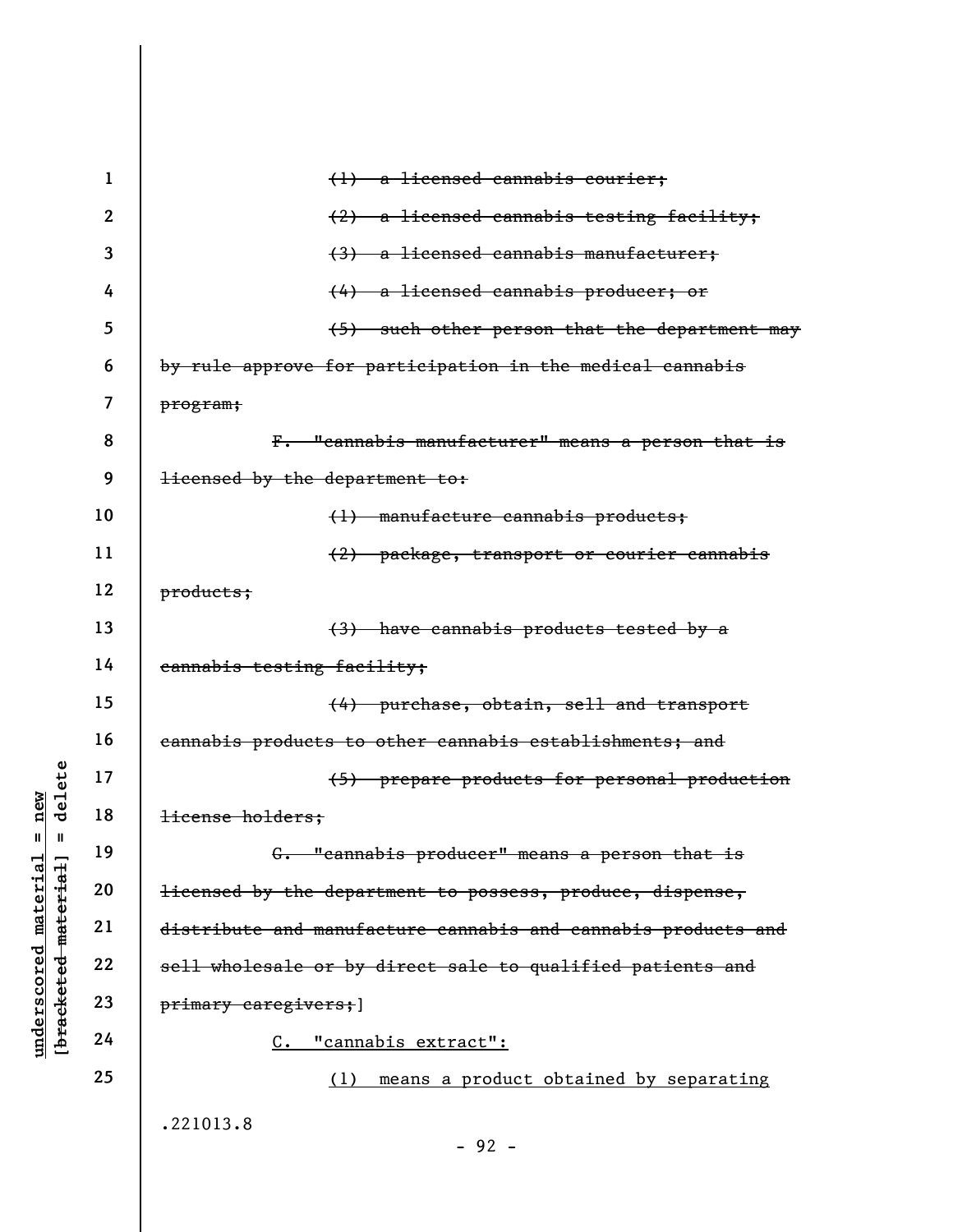underscore is a material of the set of the density of the density of the density of the density of the density of the density of the density of the density of the density of the density of the density of the density of the 1 2 3 4 5 6 7 8 9 10 11 12 13 14 15 16 17 18 19 20 21 22 23 24 25 resins from cannabis by solvent extraction using solvents other than vegetable glycerin, such as butane, hexane, isopropyl alcohol, ethanol or carbon dioxide; and (2) does not include the weight of any other ingredient combined with cannabis extract to prepare topical or oral administrations, food, drink or another product; D. "cannabis flowers" means only the flowers of a cannabis plant;  $[H-] E.$  "cannabis product": (1) means a product that contains cannabis, including edible or topical products that may also contain other ingredients; and (2) does not include the weight of any other ingredient combined with cannabis or cannabis extract to prepare topical or oral administrations, food, drink or another product; [I. "cannabis testing facility" means a person that is licensed by the department to perform tests of cannabis products to analyze the strength or purity of the items and to collect cannabis samples and transport cannabis products to the cannabis testing facility from cannabis establishments; J.] F. "debilitating medical condition" means: (1) cancer; (2) glaucoma; (3) multiple sclerosis; .221013.8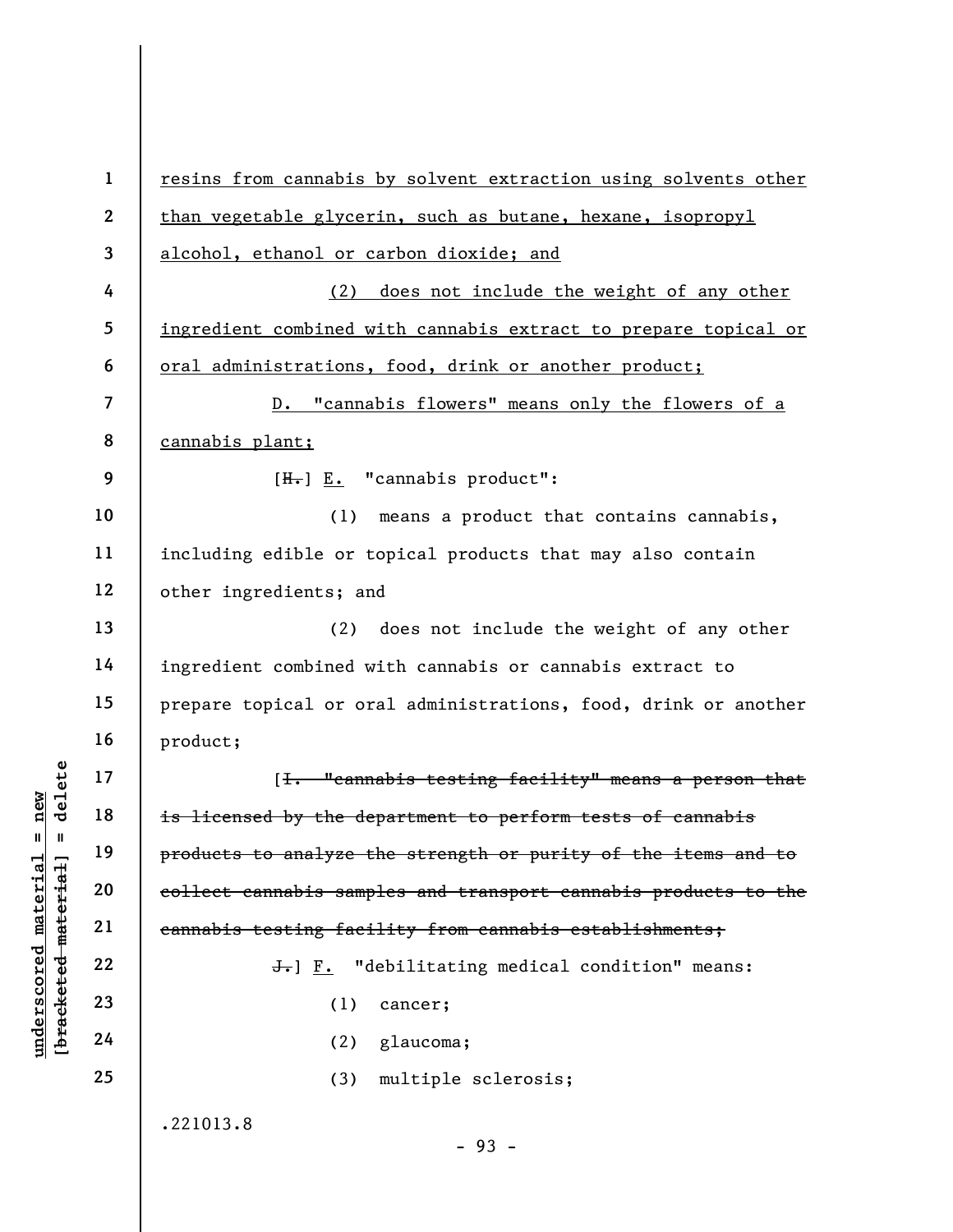| $\mathbf{1}$ | (4)<br>damage to the nervous tissue of the spinal           |
|--------------|-------------------------------------------------------------|
| $\mathbf{2}$ | cord, with objective neurological indication of intractable |
| 3            | spasticity;                                                 |
| 4            | seizure disorder, including epilepsy;<br>(5)                |
| 5            | (6)<br>positive status for human immunodeficiency           |
| 6            | virus or acquired immune deficiency syndrome;               |
| 7            | (7)<br>admitted into hospice care in accordance             |
| 8            | with rules promulgated by the department;                   |
| 9            | (8)<br>amyotrophic lateral sclerosis;                       |
| 10           | Crohn's disease;<br>(9)                                     |
| 11           | (10)<br>hepatitis C infection;                              |
| 12           | (11)<br>Huntington's disease;                               |
| 13           | inclusion body myositis;<br>(12)                            |
| 14           | (13)<br>inflammatory autoimmune-mediated                    |
| 15           | arthritis;                                                  |
| 16           | intractable nausea or vomiting;<br>(14)                     |
| 17           | obstructive sleep apnea;<br>(15)                            |
| 18           | painful peripheral neuropathy;<br>(16)                      |
| 19           | (17) Parkinson's disease;                                   |
| 20           | (18)<br>posttraumatic stress disorder;                      |
| 21           | (19)<br>severe chronic pain;                                |
| 22           | (20)<br>severe anorexia or cachexia;                        |
| 23           | spasmodic torticollis;<br>(21)                              |
| 24           | ulcerative colitis; or<br>(22)                              |
| 25           | (23)<br>any other medical condition, medical                |
|              | .221013.8<br>$-94 -$                                        |
|              |                                                             |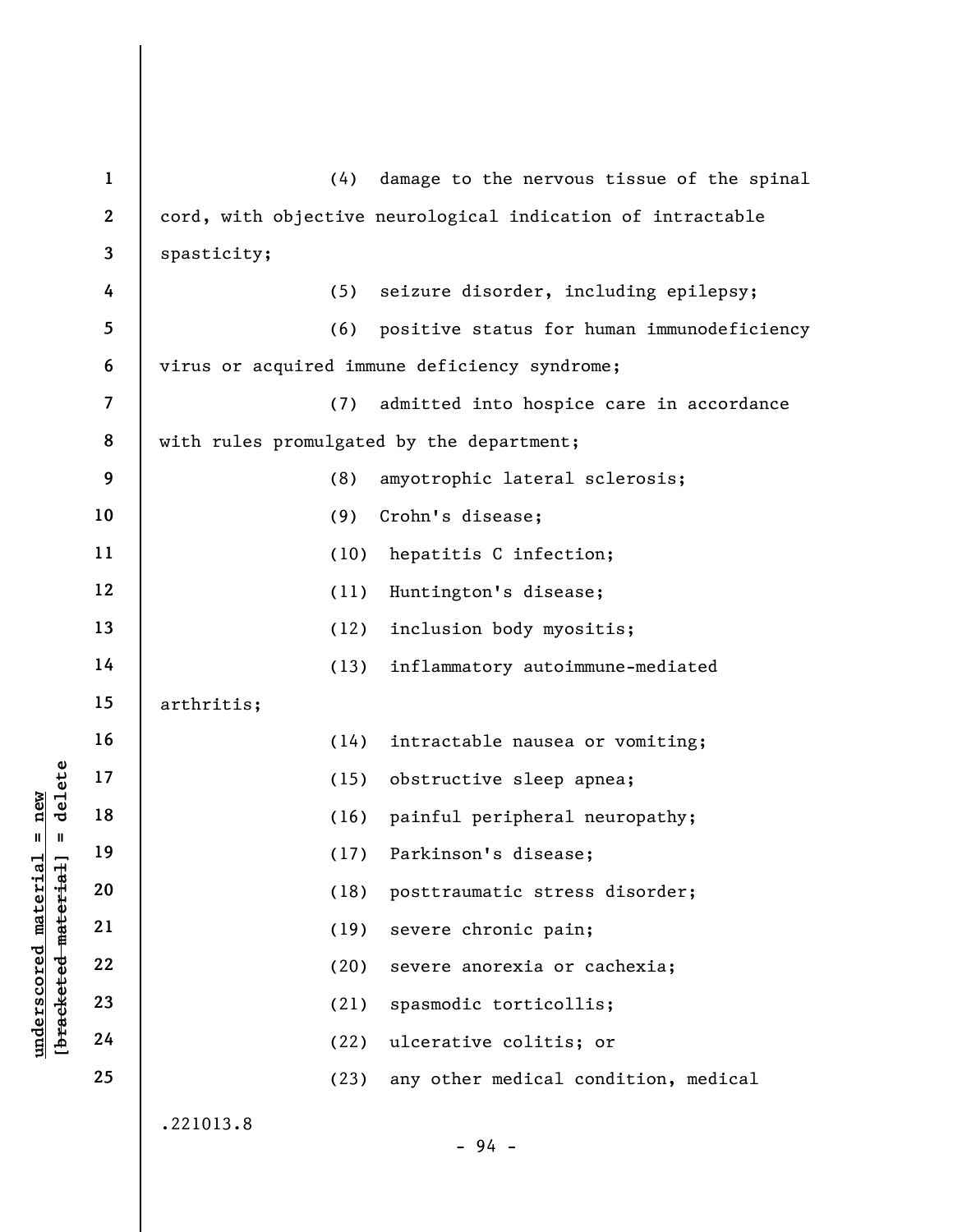|                                    | $\mathbf{1}$   | treatment or disease as approved by the department;             |
|------------------------------------|----------------|-----------------------------------------------------------------|
|                                    | $\mathbf{2}$   | $K-$ ] $G.$ "department" means the department of                |
|                                    | 3              | health;                                                         |
|                                    | 4              | "division" means the cannabis control division<br>н.            |
|                                    | 5              | of the regulation and licensing department;                     |
|                                    | 6              | I. "dry weight basis" means a process by which                  |
|                                    | $\overline{7}$ | delta-9-tetrahydrocannabinol concentration is measured relative |
|                                    | 8              | to the aggregate weight of all parts of the plant genus         |
|                                    | 9              | Cannabis, whether growing or not, including the leaves of the   |
|                                    | 10             | plant, the flowers and buds of the plant, the seeds of the      |
|                                    | 11             | plant, the resin of the plant and the stalks of the plant, at   |
|                                    | 12             | the point of harvest by a licensee and with no moisture added   |
|                                    | 13             | to the harvested plant;                                         |
|                                    | 14             | $[\frac{L}{\sqrt{L}}]$ J. "hemp" means the plant genus Cannabis |
|                                    | 15             | [sativa L.] and any part of the plant, whether growing or not,  |
|                                    | 16             | containing a delta-9-tetrahydrocannabinol concentration of no   |
| delete                             | 17             | more than three-tenths percent on a dry weight basis;           |
| nev                                | 18             | [M. "license" means a license issued pursuant to                |
| $\mathbf{II}$<br>$\blacksquare$    | 19             | the Lynn and Erin Compassionate Use Act;                        |
| material                           | 20             | N. "licensee" means a person that holds a license;              |
|                                    | 21             | $-$ "licensee representative" means an owner, $\,$              |
| bracketed material]<br>underscored | 22             | director, officer, manager, employee, agent or other            |
|                                    | 23             | representative of a licensee, to the extent that person acts in |
|                                    | 24             | a representative capacity;                                      |
|                                    | 25             | $\frac{P}{P}$ ] K. "manufacture" means to prepare a cannabis    |
|                                    |                | .221013.8                                                       |

- 95 -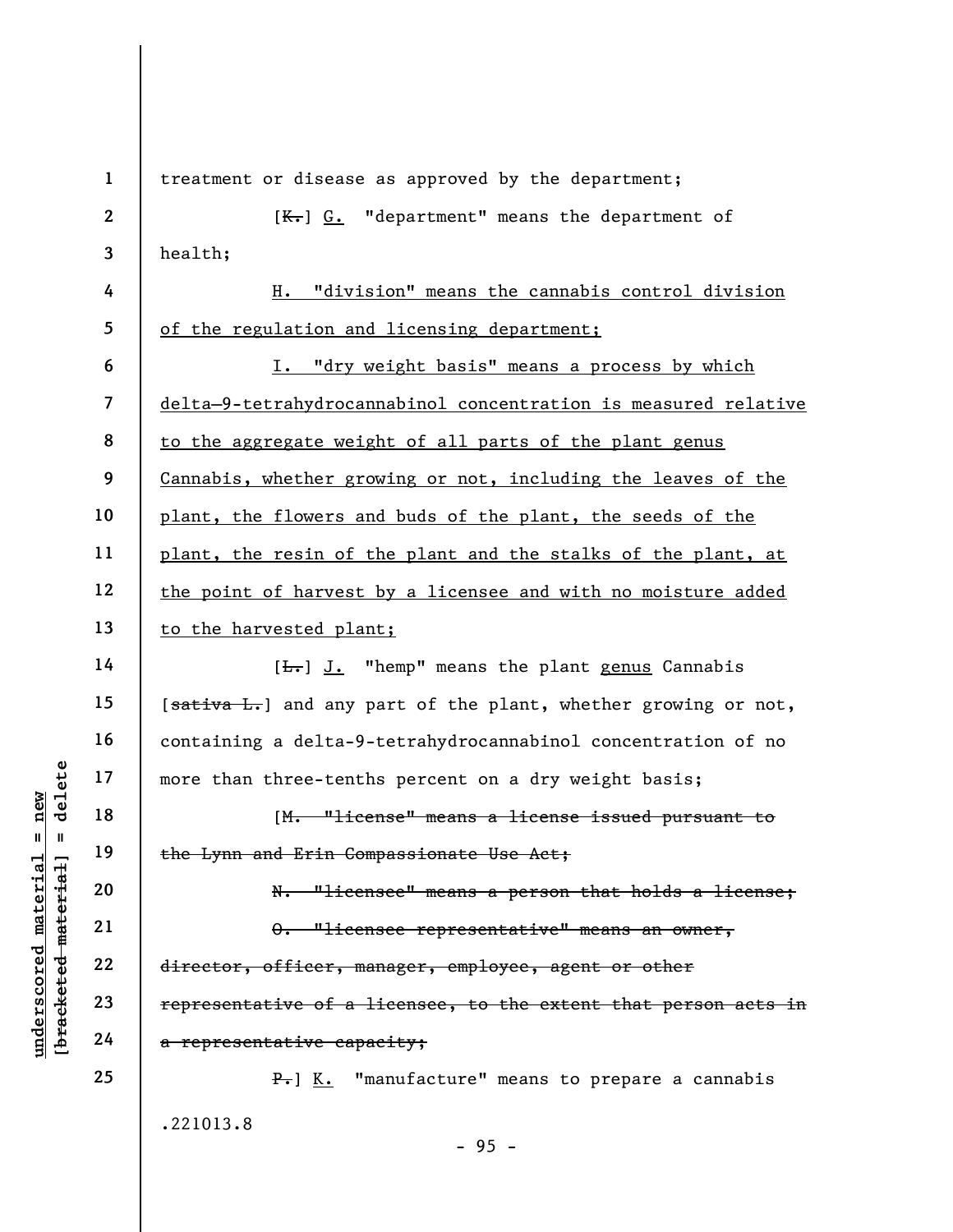1 2

3

4

5

6

7

8

9

10

11

12

13

14

15

16

17

18

19

20

21

22

23

24

25

## product for a qualified patient's use;

 $[Q_{\bullet}]$  L. "medical cannabis program" means the program established pursuant to the Lynn and Erin Compassionate Use Act for authorization and regulation of the medical use of cannabis in the state;

[R. "personal production license" means a license issued to a qualified patient or to a qualified patient's primary caregiver participating in the medical cannabis program to permit the qualified patient or the qualified patient's primary caregiver to produce cannabis for the qualified patient's use at an address approved by the department;

S. M. "practitioner" means a person licensed in New Mexico to prescribe and administer drugs that are subject to the Controlled Substances Act;

 $\begin{array}{c|c|c|c} \mathbf{u} & \mathbf{u} & \mathbf{u} & \mathbf{v} & \mathbf{v} & \mathbf{v} & \mathbf{v} & \mathbf{v} & \mathbf{v} & \mathbf{v} & \mathbf{v} & \mathbf{v} & \mathbf{v} & \mathbf{v} & \mathbf{v} & \mathbf{v} & \mathbf{v} & \mathbf{v} & \mathbf{v} & \mathbf{v} & \mathbf{v} & \mathbf{v} & \mathbf{v} & \mathbf{v} & \mathbf{v} & \mathbf{v} & \mathbf{v} & \mathbf{v} & \mathbf{v} & \mathbf{$ [ $T$ .] N. "primary caregiver" means a resident of New Mexico who is at least eighteen years of age and who has been designated by the patient's practitioner as being necessary to take responsibility for managing the well-being of a qualified patient with respect to the medical use of cannabis pursuant to the provisions of the Lynn and Erin Compassionate Use Act;

 $[\overline{\mathbf{U}_{\tau}}]$   $\underline{0.}$  "produce" means to engage in any activity related to the planting or cultivation of cannabis;

 $[\nabla_{\cdot}]$  P. "qualified patient" means a resident of New Mexico who has been diagnosed by a practitioner as having a debilitating medical condition and has received written .221013.8  $-96 -$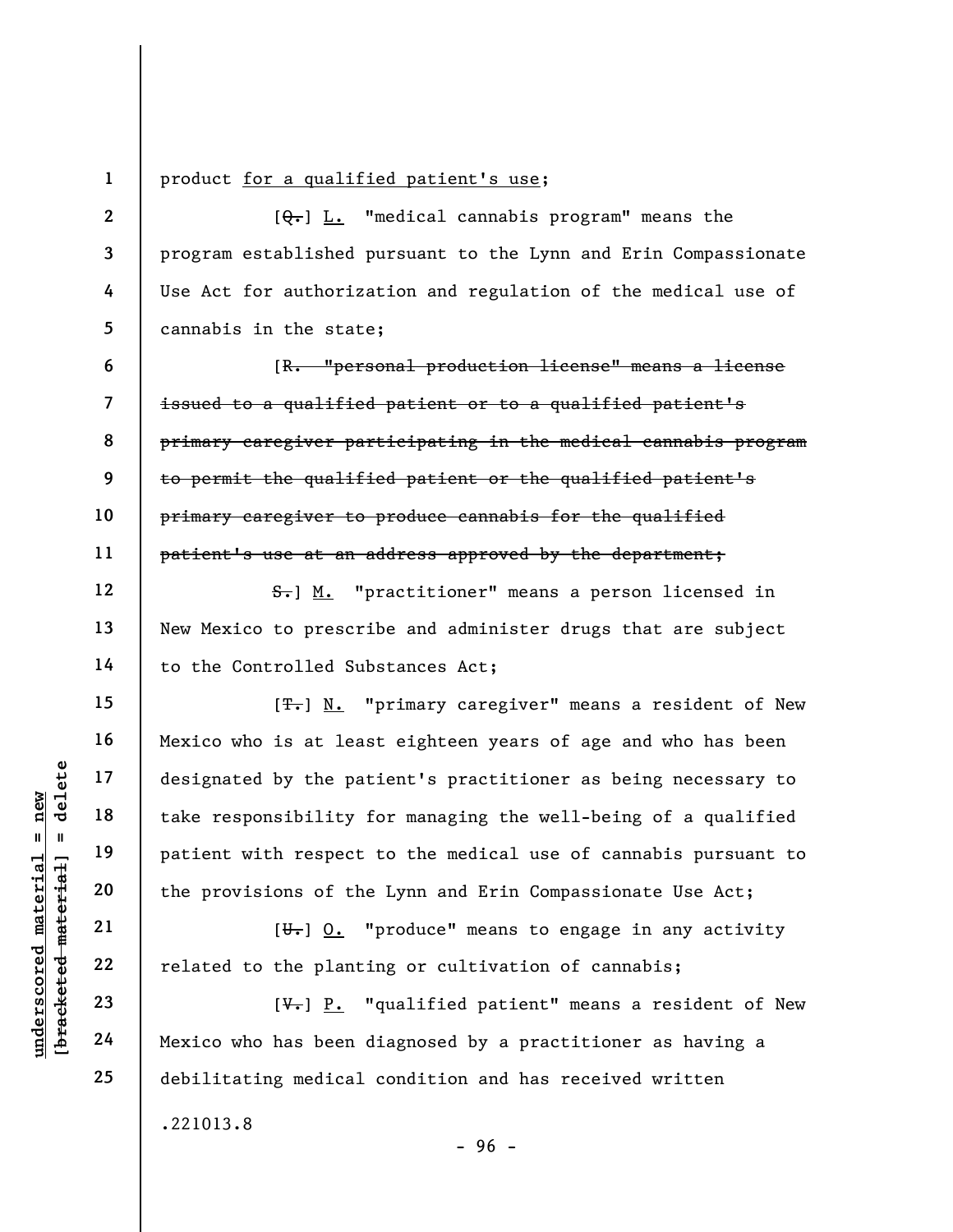|                           | $\mathbf{1}$             | certification and a registry identification card pursuant to    |
|---------------------------|--------------------------|-----------------------------------------------------------------|
|                           | $\mathbf{2}$             | the Lynn and Erin Compassionate Use Act on the basis of having  |
|                           | 3                        | been diagnosed, in person or via telemedicine, by a             |
|                           | 4                        | practitioner as having a debilitating medical condition;        |
|                           | 5                        | [provided that a practitioner may only issue a written          |
|                           | 6                        | certification on the basis of an evaluation conducted via       |
|                           | $\overline{\mathcal{L}}$ | telemedicine if the practitioner has previously examined the    |
|                           | 8                        | patient in person;                                              |
|                           | 9                        | W.] Q. "reciprocal participant" means [an                       |
|                           | 10                       | individual who holds proof of authorization to participate in   |
|                           | 11                       | the medical cannabis program of another state of the United     |
|                           | 12                       | States, the District of Columbia, a territory or commonwealth   |
|                           | 13                       | of the United States or a New Mexico Indian nation, tribe or    |
|                           | 14                       | pueblo] a person who is not a resident of New Mexico and who    |
|                           | 15                       | holds proof of enrollment by a governmental regulatory          |
|                           | 16                       | authority to participate in the medical cannabis program of     |
| delete                    | 17                       | another state of the United States, the District of Columbia or |
| new                       | 18                       | a territory or commonwealth of the United States in which the   |
| Ш                         | 19                       | person resides or a person who holds proof of enrollment by a   |
|                           | 20                       | governmental regulatory authority of a New Mexico Indian        |
| materia<br>material       | 21                       | nation, tribe or pueblo to participate in its medical cannabis  |
|                           | 22                       | program;                                                        |
| underscored<br>[bracketed | 23                       | $[\frac{X}{X}]$ R. "registry identification card" means a       |
|                           | 24                       | document that the department issues:                            |

(1) to a qualified patient that identifies the .221013.8 - 97 -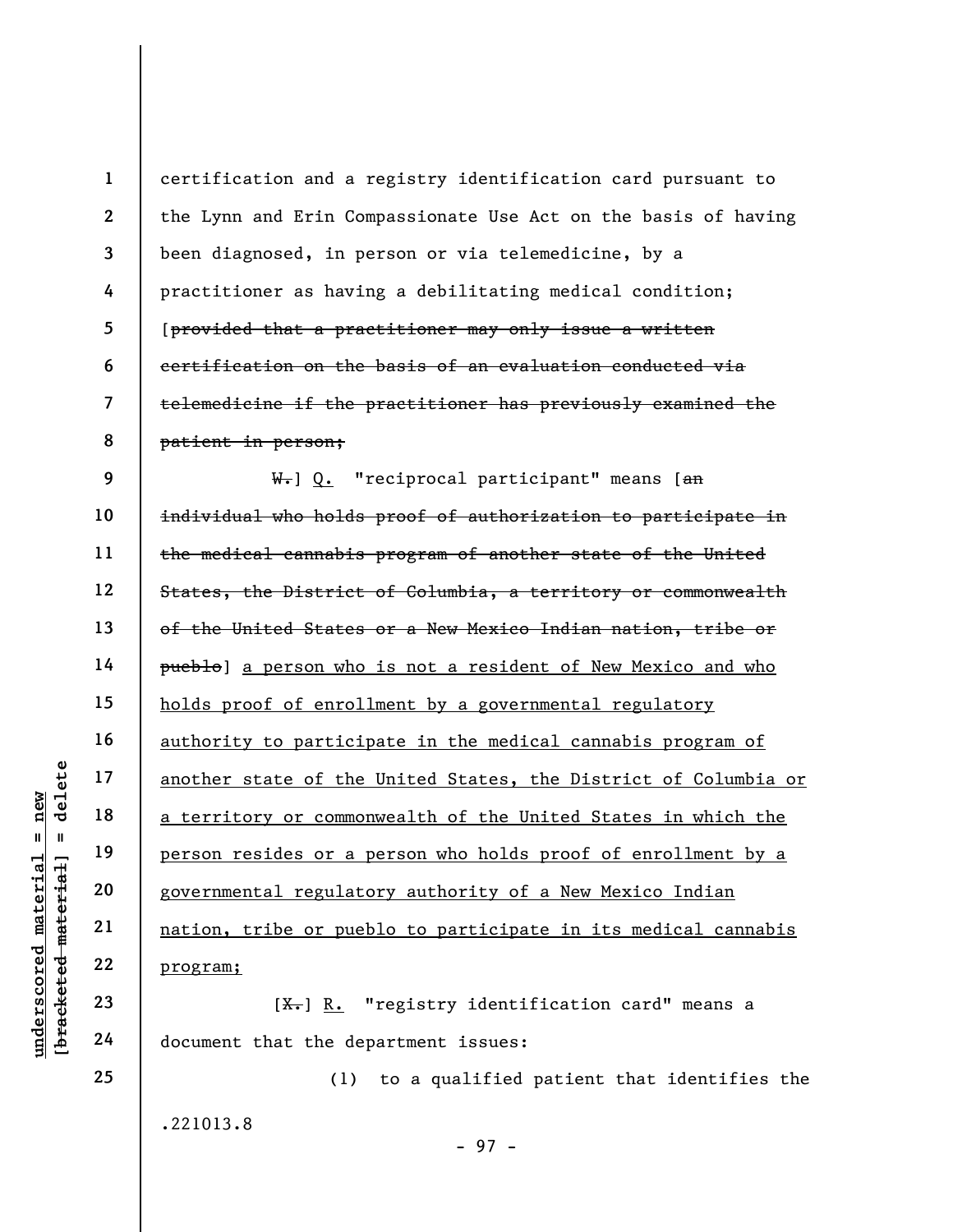bearer as a qualified patient and authorizes the qualified patient to use cannabis for a debilitating medical condition; or

(2) to a primary caregiver that identifies the bearer as a primary caregiver authorized to engage in the intrastate possession and administration of cannabis for the sole use of a qualified patient who is identified on the document;

 $[\frac{\gamma}{\gamma}]$  S. "safety-sensitive position" means a position in which performance by a person under the influence of drugs or alcohol would constitute an immediate or direct threat of injury or death to that person or another;

understand the use of interactive<br>  $\begin{array}{c|c|c} \n\text{u} & \text{u} & \text{u} & \text{u} \n\end{array}$  and-forward technolog<br>
telecommunications in<br>
telecommunications in<br>
20<br>
21<br>
22<br>
23<br>
24<br>
24<br>
24<br>
24<br>
22<br>
24<br>
24<br>
22<br>
24<br>
22<br>
24<br>
22<br>
24<br>
22<br>  $[**Z**].$  T. "telemedicine" means the use of telecommunications and information technology to provide clinical health care from a site apart from the site where the patient is located, in real time or asynchronously, including the use of interactive simultaneous audio and video or storeand-forward technology, or off-site patient monitoring and telecommunications in order to deliver health care services;

[AA.] U. "THC" means delta-9-tetrahydrocannabinol, a substance that is the primary psychoactive ingredient in cannabis; and

[BB.] V. "written certification" means a statement made on a department-approved form and signed by a patient's practitioner that indicates, in the practitioner's professional .221013.8

1

2

3

4

5

6

7

8

9

10

11

12

13

14

15

16

17

18

19

20

21

22

23

24

25

- 98 -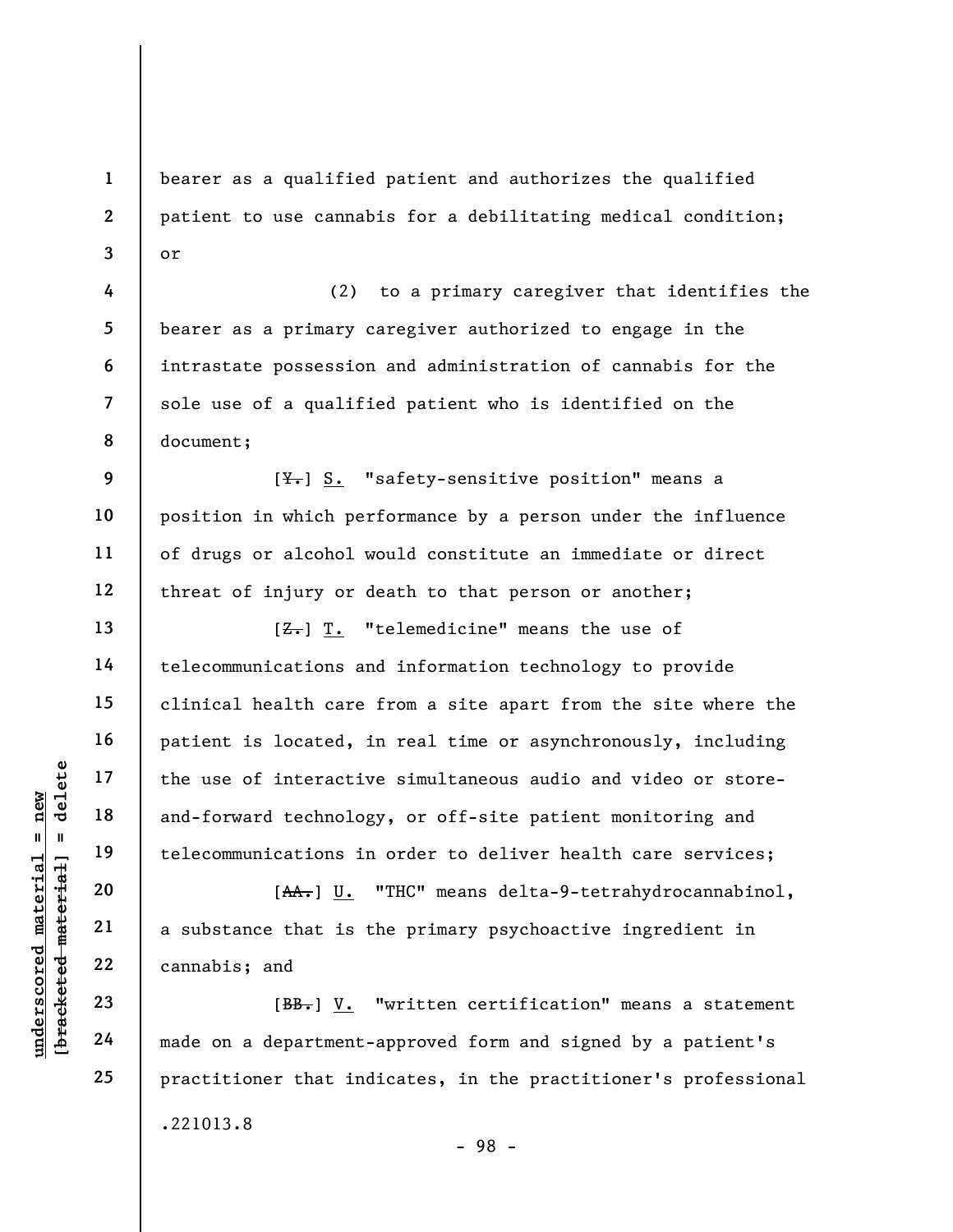opinion, that the patient has a debilitating medical condition and the practitioner believes that the potential health benefits of the medical use of cannabis would likely outweigh the health risks for the patient."

SECTION 55. Section 26-2B-4 NMSA 1978 (being Laws 2007, Chapter 210, Section 4, as amended) is amended to read:

"26-2B-4. EXEMPTION FROM CRIMINAL AND CIVIL PENALTIES FOR THE MEDICAL USE OF CANNABIS.--

A. A qualified patient or a qualified patient's primary caregiver shall not be subject to arrest, prosecution or penalty in any manner for the possession of or the medical use of cannabis if the quantity of cannabis does not exceed an adequate supply; provided that a qualified patient or the qualified patient's primary caregiver may possess that qualified patient's harvest of cannabis.

B. A reciprocal participant shall not be subject to arrest, prosecution or penalty in any manner for the possession of or the medical use of cannabis if the quantity of cannabis does not exceed the limit identified by department rule.

understand material and the medical use<br>  $\begin{array}{c|c|c|c} \n\text{u} & \text{u} & \text{u} & \text{u} & \text{u} & \text{u} & \text{u} & \text{u} & \text{u} & \text{u} & \text{u} & \text{u} & \text{u} & \text{u} & \text{u} & \text{u} & \text{u} & \text{u} & \text{u} & \text{u} & \text{u} & \text{u} & \text{u} & \text{u} & \text{u} & \text{u} & \text{u} & \text{$ C. The following conduct is lawful and shall not constitute grounds for detention, search or arrest of a person or for a violation of probation or parole, and cannabis products that relate to the conduct are not contraband or subject to seizure or forfeiture pursuant to the Controlled Substances Act or the Forfeiture Act:

- 99 -

.221013.8

1

2

3

4

5

6

7

8

9

10

11

12

13

14

15

16

17

18

19

20

21

22

23

24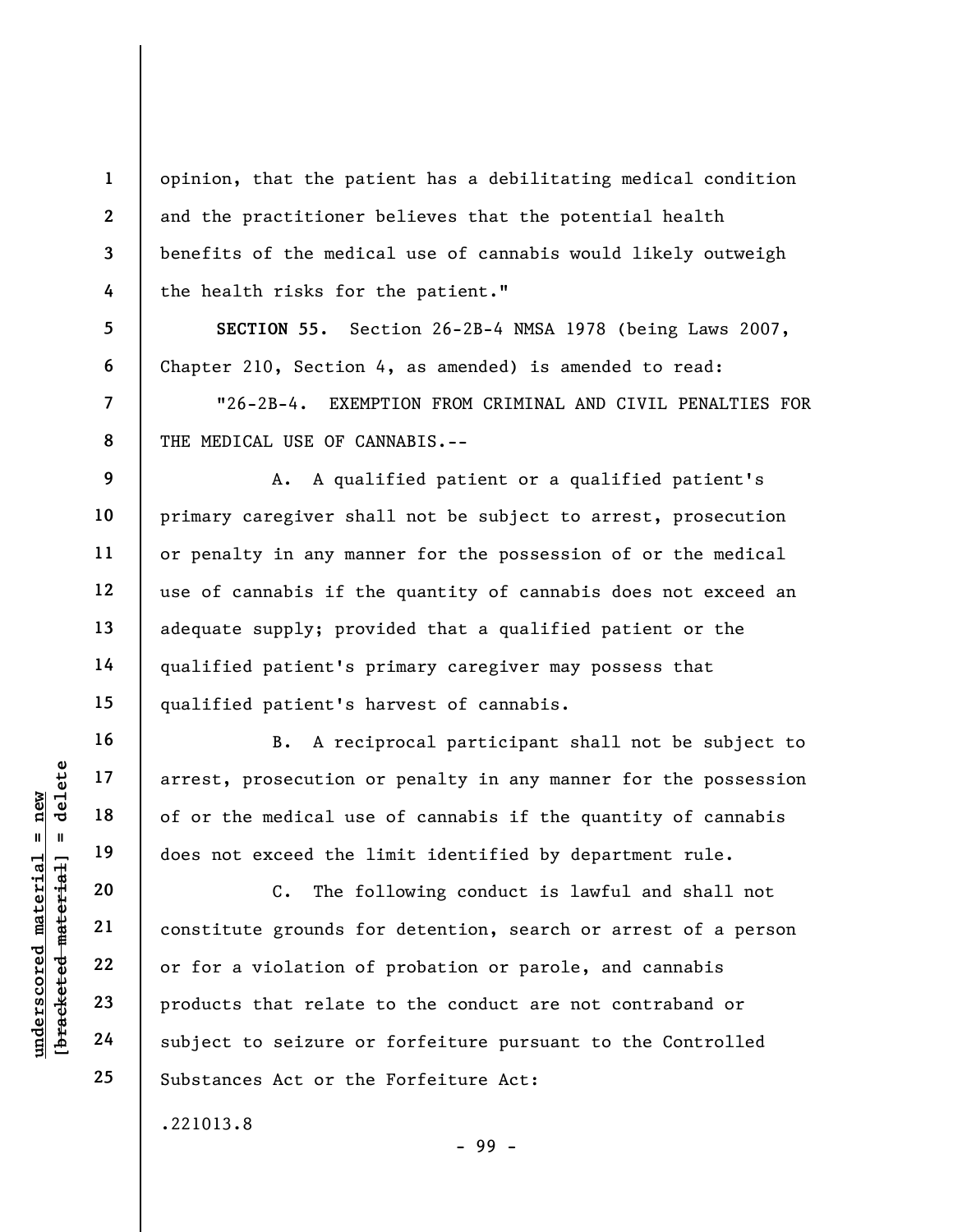underscored material = new [bracketed material] = delete 1 2 3 4 5 6 7 8 9 10 11 12 13 14 15 16 17 18 19 20 21 22 23 24 25 (1) a qualified patient or primary caregiver possessing or transporting not more than an adequate supply or a reciprocal participant possessing or transporting not more than the limit identified by department rule; (2) a qualified patient or primary caregiver purchasing or obtaining not more than an adequate supply from a lawful source or a reciprocal participant purchasing or obtaining not more than the limit identified by department rule; (3) a qualified patient or reciprocal participant using or being under the influence of cannabis; provided that the qualified patient or reciprocal participant is acting consistent with law; or (4) a qualified patient or primary caregiver transferring, without financial consideration, to a qualified patient or primary caregiver not more than two ounces of cannabis, sixteen grams of cannabis extract and eight hundred milligrams of edible cannabis; [or (5) with respect to cannabis cultivated under a personal production license, a qualified patient or primary caregiver possessing, planting, cultivating, harvesting, drying, manufacturing or transporting cannabis plants or cannabis products as allowed by department rule; provided that a qualified patient or primary caregiver who possesses a personal production license shall not manufacture cannabis .221013.8  $- 100 -$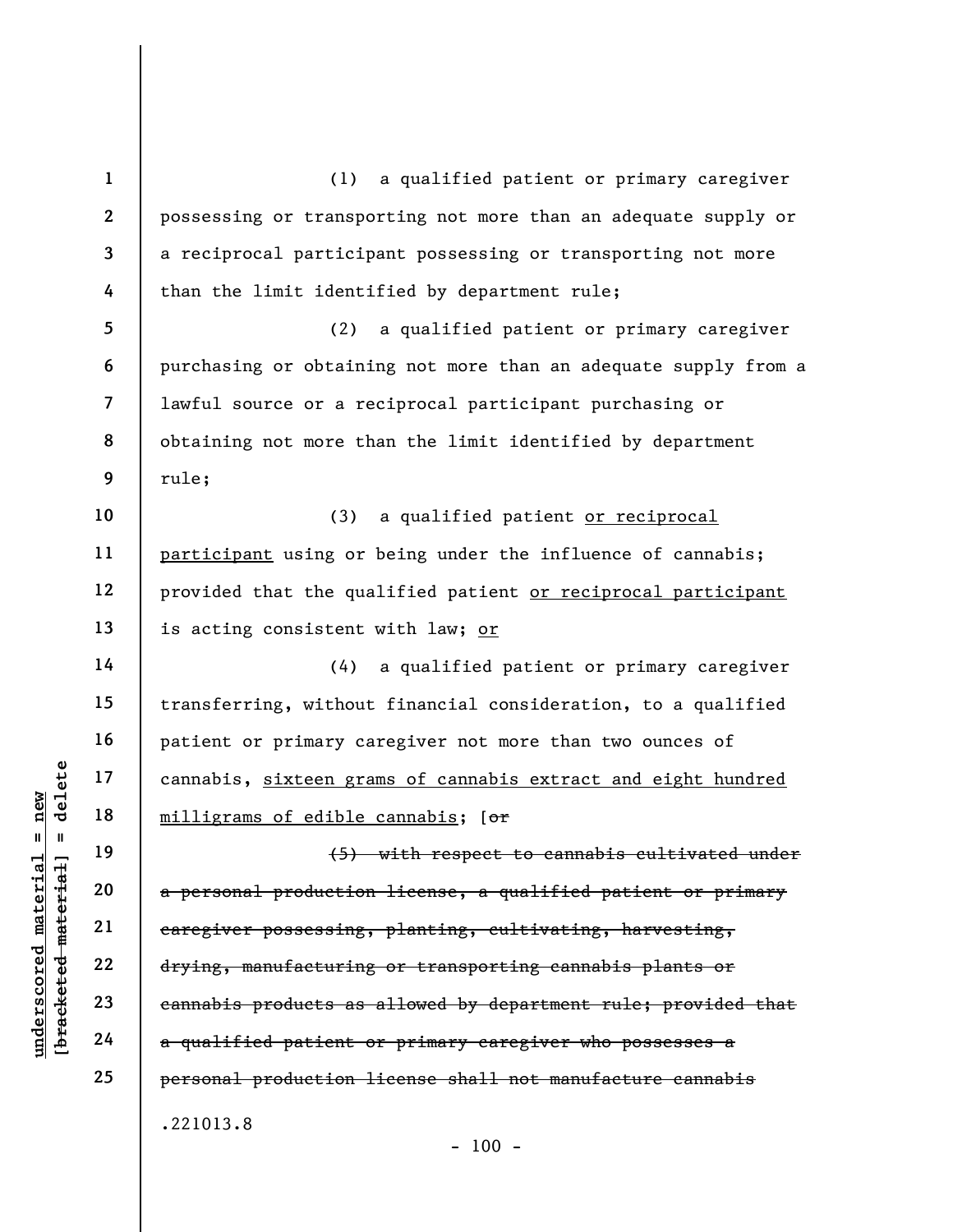UN DEN 17<br>
UN DEN 18<br>
UN DEN 19<br>
UN DEN 19<br>
UN DEN 19<br>
UN DEN 19<br>
UN DEN 19<br>
UN DEN 19<br>
UN DEN 19<br>
UN DEN 19<br>
UN DEN 19<br>
UN DEN 19<br>
UN DEN 19<br>
UN DEN 19<br>
UN DEN 19<br>
UN DEN 19<br>
UN DEN 19<br>
UN DEN 19<br>
UN DEN 19<br>
UN DEN 19<br>
UN 1 2 3 4 5 6 7 8 9 10 11 12 13 14 15 16 17 18 19 20 21 22 23 24 25 products using an oil extractor solvent that is stored under pressure unless the qualified patient or primary caregiver holds a separate license from the department permitting the person to manufacture cannabis products using an oil extractor solvent that is under pressure]. D. Subsection A of this section shall not apply to a qualified patient under the age of eighteen years, unless: (1) the qualified patient's practitioner has explained the potential risks and benefits of the medical use of cannabis to the qualified patient and to a parent, guardian or other person having legal custody of the qualified patient; and (2) a parent, guardian or other person having legal custody consents in writing to: (a) allow the qualified patient's medical use of cannabis; (b) serve as the qualified patient's primary caregiver; and (c) control the dosage and the frequency of the medical use of cannabis by the qualified patient. E. A qualified patient or a primary caregiver shall be granted the full legal protections provided in this section if the qualified patient or primary caregiver is in possession of a registry identification card. If the qualified patient or primary caregiver is not in possession of a registry .221013.8 - 101 -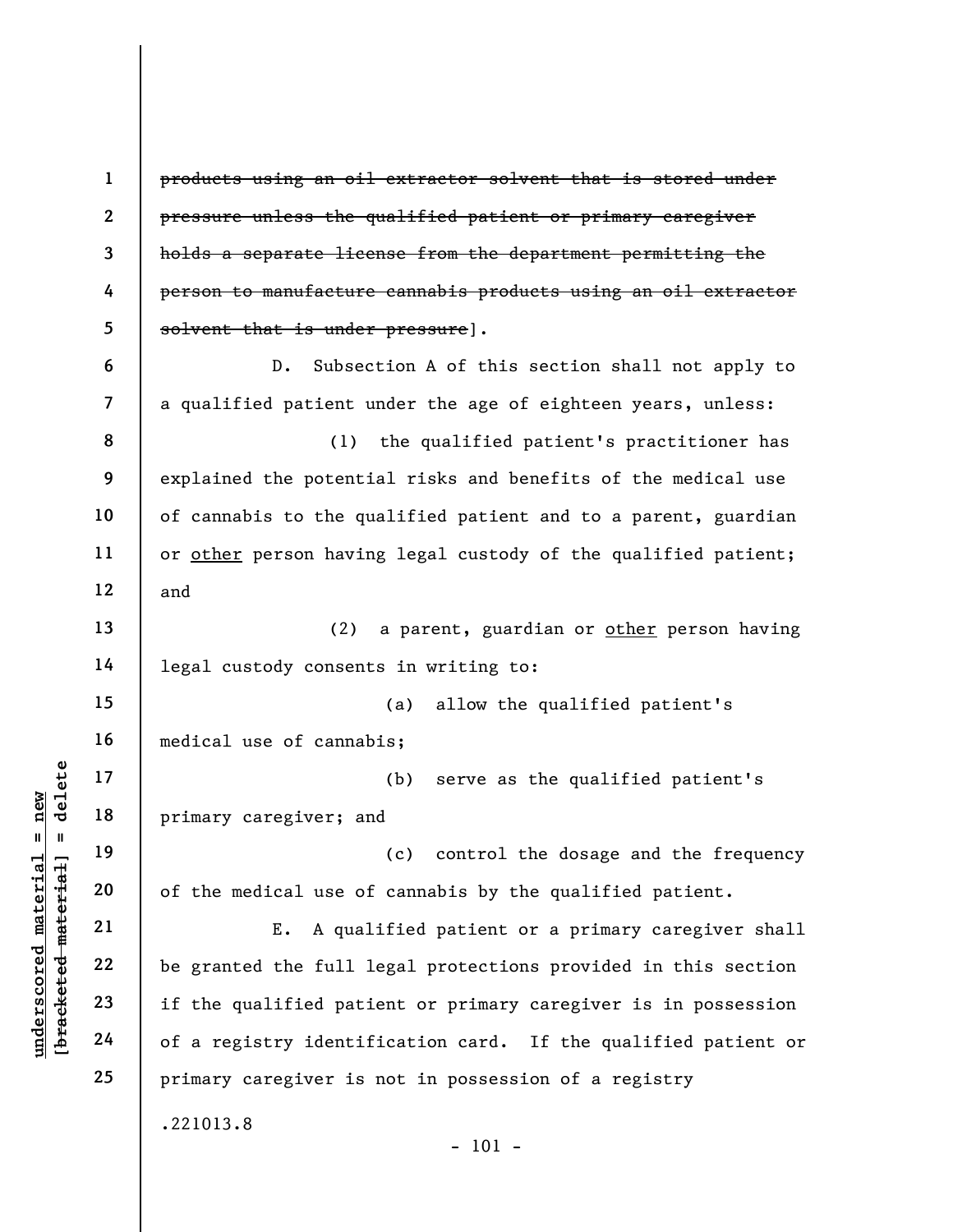identification card, the qualified patient or primary caregiver shall be given an opportunity to produce the registry identification card before any arrest or criminal charges or other penalties are initiated.

F. A practitioner shall not be subject to arrest or prosecution, penalized in any manner or denied any right or privilege for recommending the medical use of cannabis or providing written certification for the medical use of cannabis pursuant to the Lynn and Erin Compassionate Use Act.

underscore<br>
understand to a license<br>
pursuant to a license<br>
pursuant to a license<br>
deleter<br>
20<br>
property or assets un<br>
property or assets un<br>
property or assets un<br>
Equation 22<br>
23<br>
owned or used in conn<br>
or acts incidenta [G. A licensee or licensee representative shall not be subject to arrest, prosecution or penalty, in any manner, for the production, possession, manufacture, distribution, dispensing or testing of cannabis pursuant to the Lynn and Erin Compassionate Use Act. Conduct by a licensee or a licensee representative that is allowed pursuant to a license and conduct by a person that allows property to be used by a licensee or a licensee representative for conduct allowed pursuant to a license is lawful, is not a violation of state or local law and is not a basis for seizure or forfeiture of property or assets under state or local law.

H. G. Any property interest that is possessed, owned or used in connection with the medical use of cannabis, or acts incidental to such use, shall not be harmed, neglected, injured or destroyed while in the possession of state or local law enforcement officials. [Any] Such property interest shall .221013.8

1

2

3

4

5

6

7

8

9

10

11

12

13

14

15

16

17

18

19

20

21

22

23

24

```
- 102 -
```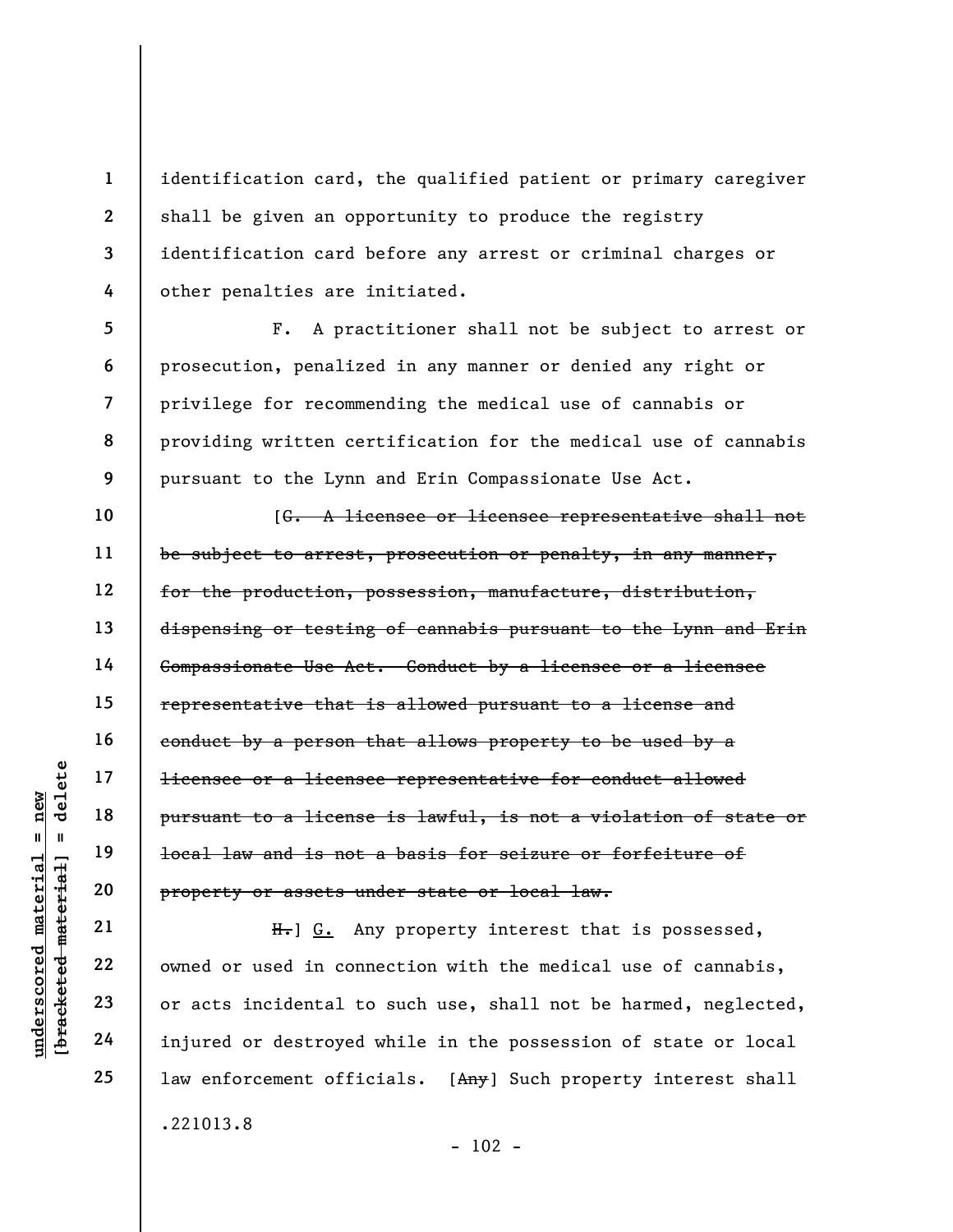1 2 3 4 5 6 7 8 9 10 11 not be forfeited under any state or local law providing for the forfeiture of property except as provided in the Forfeiture Act. Cannabis, paraphernalia or other property seized from a qualified patient or primary caregiver in connection with the claimed medical use of cannabis shall be returned immediately upon the determination by a court or prosecutor that the qualified patient or primary caregiver is entitled to the protections of the provisions of the Lynn and Erin Compassionate Use Act, as may be evidenced by a failure to actively investigate the case, a decision not to prosecute, the dismissal of charges or acquittal.

 $[\frac{1}{\sqrt{1}}]$  H. A state or local government shall not impose a criminal, civil or administrative penalty on a licensee [or a licensee representative], or on a person that allows property to be used by a licensee  $[*or a licensee*]$ representative] pursuant to a license, solely for conduct that is allowed pursuant to a license.

underscored material = new [bracketed material] = delete  $[\frac{1}{\sqrt{1}}]$  I. A person shall not be subject to arrest or prosecution for a cannabis-related offense for simply being in the presence of the medical use of cannabis as [permitted] allowed under the provisions of the Lynn and Erin Compassionate Use Act."

SECTION 56. Section 26-2B-5 NMSA 1978 (being Laws 2007, Chapter 210, Section 5, as amended by Laws 2019, Chapter 247, Section 5 and by Laws 2019, Chapter 261, Section 2) is amended .221013.8  $- 103 -$ 

12

13

14

15

16

17

18

19

20

21

22

23

24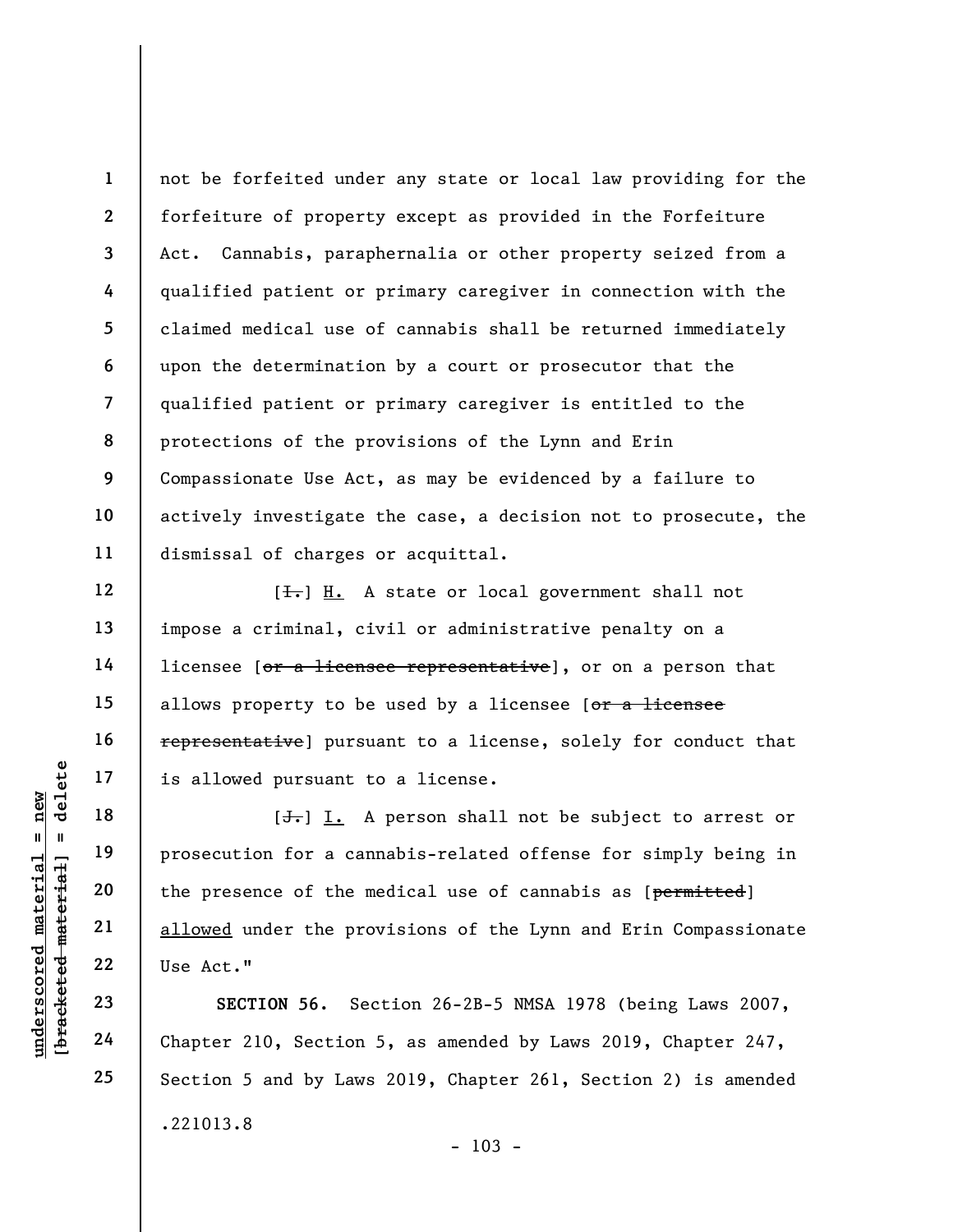to read:

1

UNE 17<br>
UNE 18<br>
UNE 19<br>
UNE 19<br>
UNE 19<br>
UNE 19<br>
UNE 19<br>
UNE 19<br>
UNE 19<br>
UNE 19<br>
UNE 19<br>
UNE 19<br>
UNE 19<br>
UNE 19<br>
UNE 19<br>
UNE 19<br>
UNE 19<br>
UNE 19<br>
UNE 19<br>
UNE 19<br>
UNE 19<br>
UNE 19<br>
UNE 19<br>
UNE 19<br>
UNE 19<br>
UNE 19<br>
UNE 19<br>
UNE 19 2 3 4 5 6 7 8 9 10 11 12 13 14 15 16 17 18 19 20 21 22 23 24 25 "26-2B-5. PROHIBITIONS, RESTRICTIONS AND LIMITATIONS ON THE MEDICAL USE OF CANNABIS--CRIMINAL PENALTIES.-- A. Participation in a medical use of cannabis program by a qualified patient or primary caregiver does not relieve the qualified patient or primary caregiver from: (1) criminal prosecution or civil penalties for activities not authorized in the Lynn and Erin Compassionate Use Act; (2) liability for damages or criminal prosecution arising out of the operation of a vehicle while under the influence of cannabis; or (3) criminal prosecution or civil penalty for possession or use of cannabis: (a) in the workplace of the qualified patient's or primary caregiver's employment; or (b) at a public park, recreation center, youth center or other public place. B. A person who makes a fraudulent representation to a law enforcement officer about the person's participation in a medical use of cannabis program to avoid arrest or prosecution for a cannabis-related offense is guilty of a petty misdemeanor and shall be sentenced in accordance with the provisions of Section 31-19-1 NMSA 1978. [C. If a licensee or the licensee's representative

.221013.8

 $- 104 -$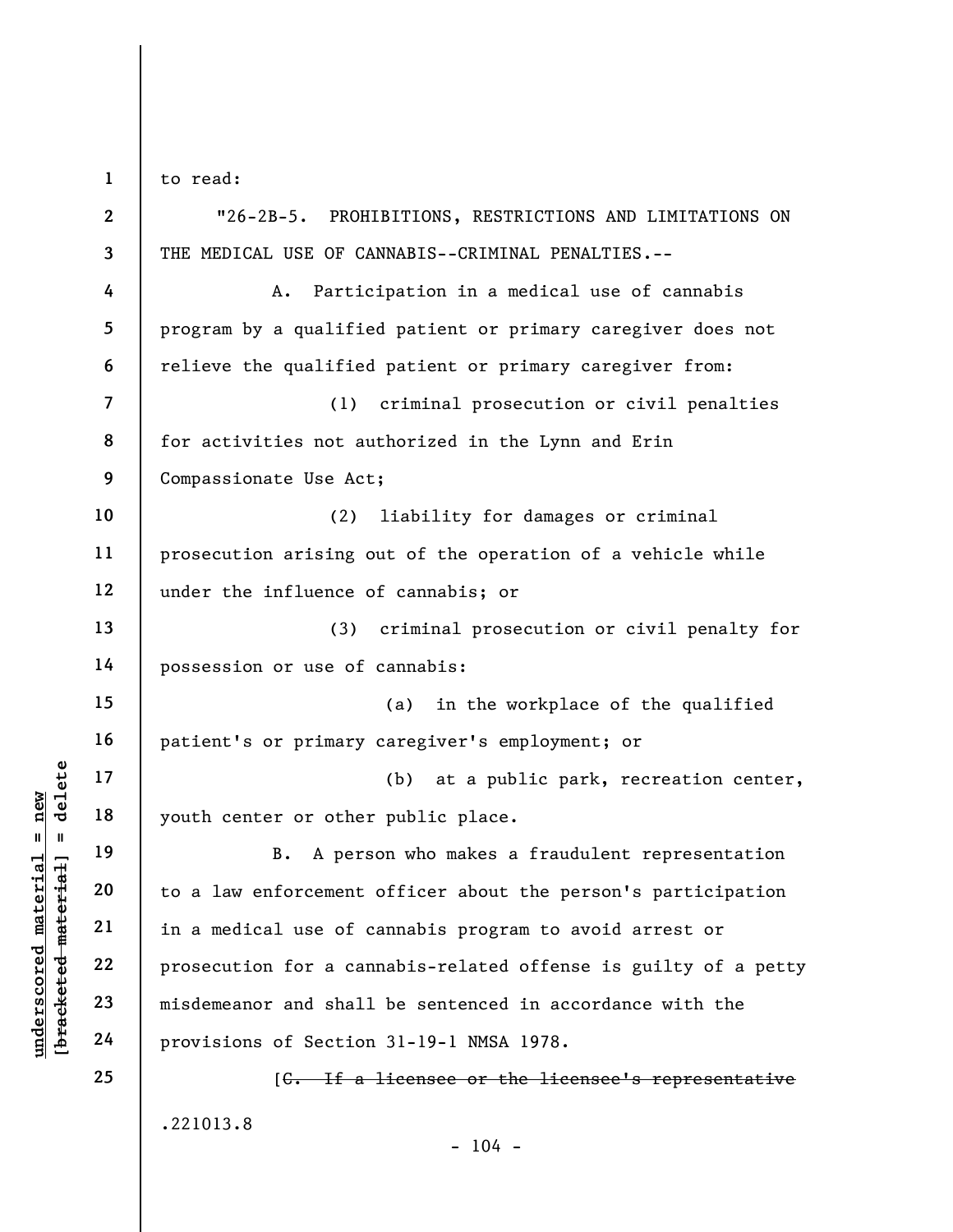|                                     | $\mathbf{1}$            | sells, distributes, dispenses or transfers cannabis to a person          |
|-------------------------------------|-------------------------|--------------------------------------------------------------------------|
|                                     | $\boldsymbol{2}$        | not approved by the department pursuant to the Lynn and Erin             |
|                                     | 3                       | Compassionate Use Act or obtains or transports cannabis outside          |
|                                     | 4                       | New Mexico, the licensee or the licensee's representative shall          |
|                                     | 5                       | be subject to arrest, prosecution and civil or criminal                  |
|                                     | 6                       | penalties pursuant to state law.]"                                       |
|                                     | $\overline{\mathbf{z}}$ | SECTION 57. Section 26-2B-6.1 NMSA 1978 (being Laws 2019,                |
|                                     | 8                       | Chapter 247, Section 8) is amended to read:                              |
|                                     | 9                       | "26-2B-6.1. PROGRAM REGULATION AND ADMINISTRATION--FEES--                |
|                                     | 10                      | LIMITATIONS [RULEMAKING]--LICENSURE--ISSUANCE--REPORTING.--              |
|                                     | 11                      | $[A.$ The department shall:                                              |
|                                     | 12                      | (1) regulate and administer the medical                                  |
|                                     | 13                      | cannabis program; and                                                    |
|                                     | 14                      | (2) collect fees from licensees; provided that                           |
|                                     | 15                      | the department shall not charge a fee relating to the medical            |
|                                     | 16                      | cannabis registry.                                                       |
| delete                              | 17                      | B. By December 20, 2019, the secretary of health                         |
| $n$ ew                              | 18                      | shall adopt and promulgate rules to establish fees for licenses          |
| Ш<br>LG.                            | 19                      | for cannabis producers, cannabis manufacturers, cannabis                 |
| meter <sub>1</sub><br>materi        | 20                      | couriers, cannabis testing facilities or any other cannabis              |
|                                     | 21                      | establishments whose operations are authorized pursuant to the           |
| underscored                         | 22                      | Lynn and Erin Compassionate Use Act.                                     |
| [ <del>brack</del> ete <del>d</del> | 23                      | The department shall establish application and                           |
|                                     | 24                      | <del>licensing fees applicable to licenses for activity related to</del> |
|                                     | 25                      | the medical cannabis program.                                            |
|                                     |                         | .221013.8                                                                |
|                                     |                         | $-105 -$                                                                 |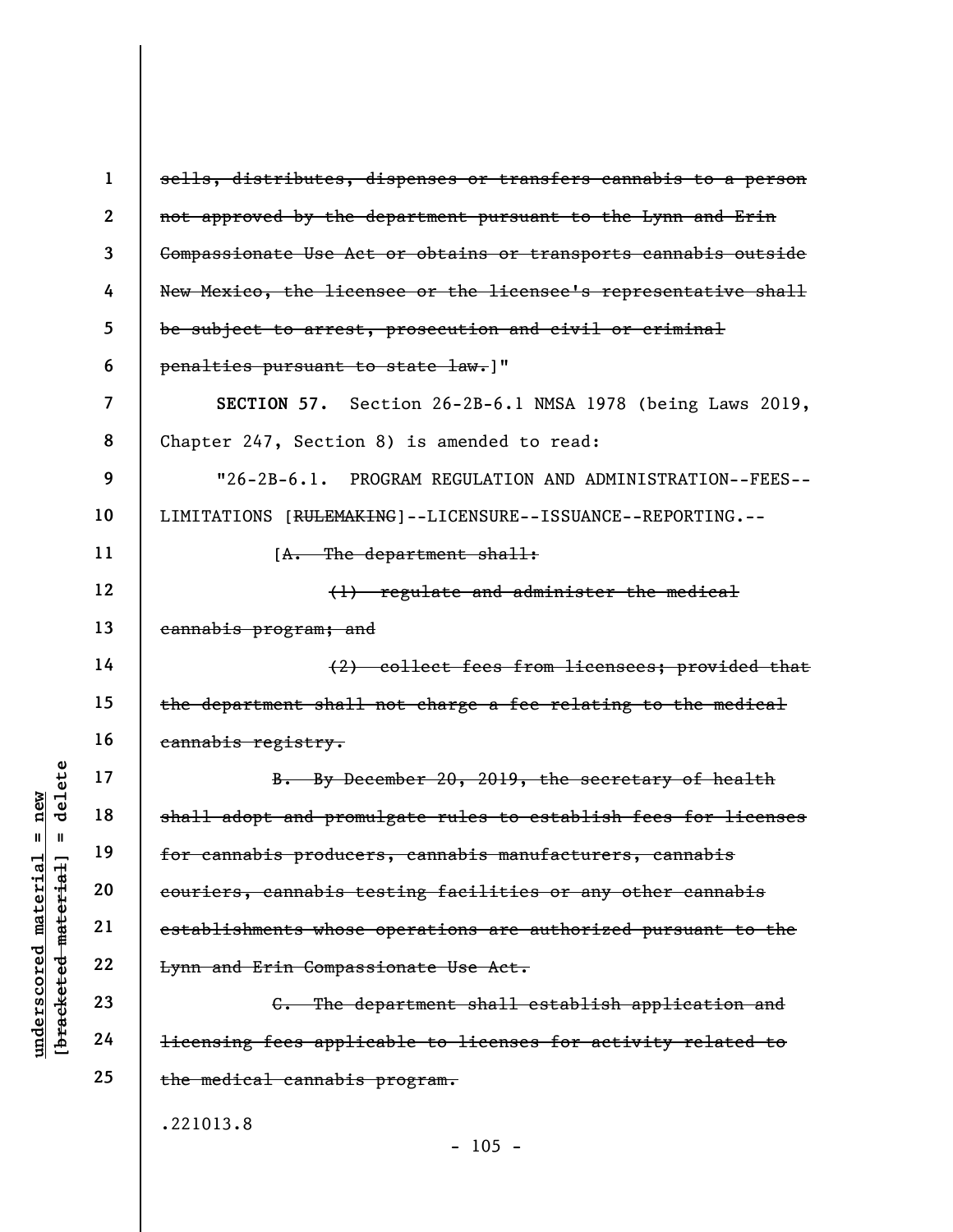|                                                | $\mathbf{1}$   | D. The department shall administer licensure for                |
|------------------------------------------------|----------------|-----------------------------------------------------------------|
|                                                | $\overline{2}$ | medical cannabis program activity provided for in the Lynn and  |
|                                                | 3              | Erin Compassionate Use Act, which shall include personal        |
|                                                | 4              | production licenses and licenses for:                           |
|                                                | 5              | $(1)$ cannabis couriers;                                        |
|                                                | 6              | (2) cannabis manufacturers;                                     |
|                                                | 7              | (3) cannabis producers;                                         |
|                                                | 8              | (4) cannabis testing facilities; and                            |
|                                                | 9              | (5) any other activity or person as deemed                      |
|                                                | 10             | necessary by the department.                                    |
|                                                | 11             | E. The department shall not issue any other license             |
|                                                | 12             | provided for in this section to a cannabis testing facility     |
|                                                | 13             | $\frac{1}{2}$ icensee.                                          |
|                                                | 14             | F. A. The division shall administer personal                    |
|                                                | 15             | production licenses.                                            |
|                                                | 16             | In consultation with qualified patients and<br>B.               |
| delete                                         | 17             | primary caregivers, the department shall produce an assessment  |
| new                                            | 18             | report annually, which shall be published to the public and     |
| Ш<br>- II                                      | 19             | that includes at a minimum an evaluation of:                    |
| materia                                        | 20             | the affordability of and accessibility to<br>(1)                |
|                                                | 21             | medical cannabis pursuant to the Lynn and Erin Compassionate    |
|                                                | 22             | Use Act; and                                                    |
| [bracketed-material<br>$\bm{{\rm underscore}}$ | 23             | the needs of qualified patients who live<br>(2)                 |
|                                                | 24             | in rural areas, federal subsidized housing or New Mexico Indian |
|                                                | 25             | nations, tribes or pueblos.                                     |
|                                                |                | .221013.8<br>$-106 -$                                           |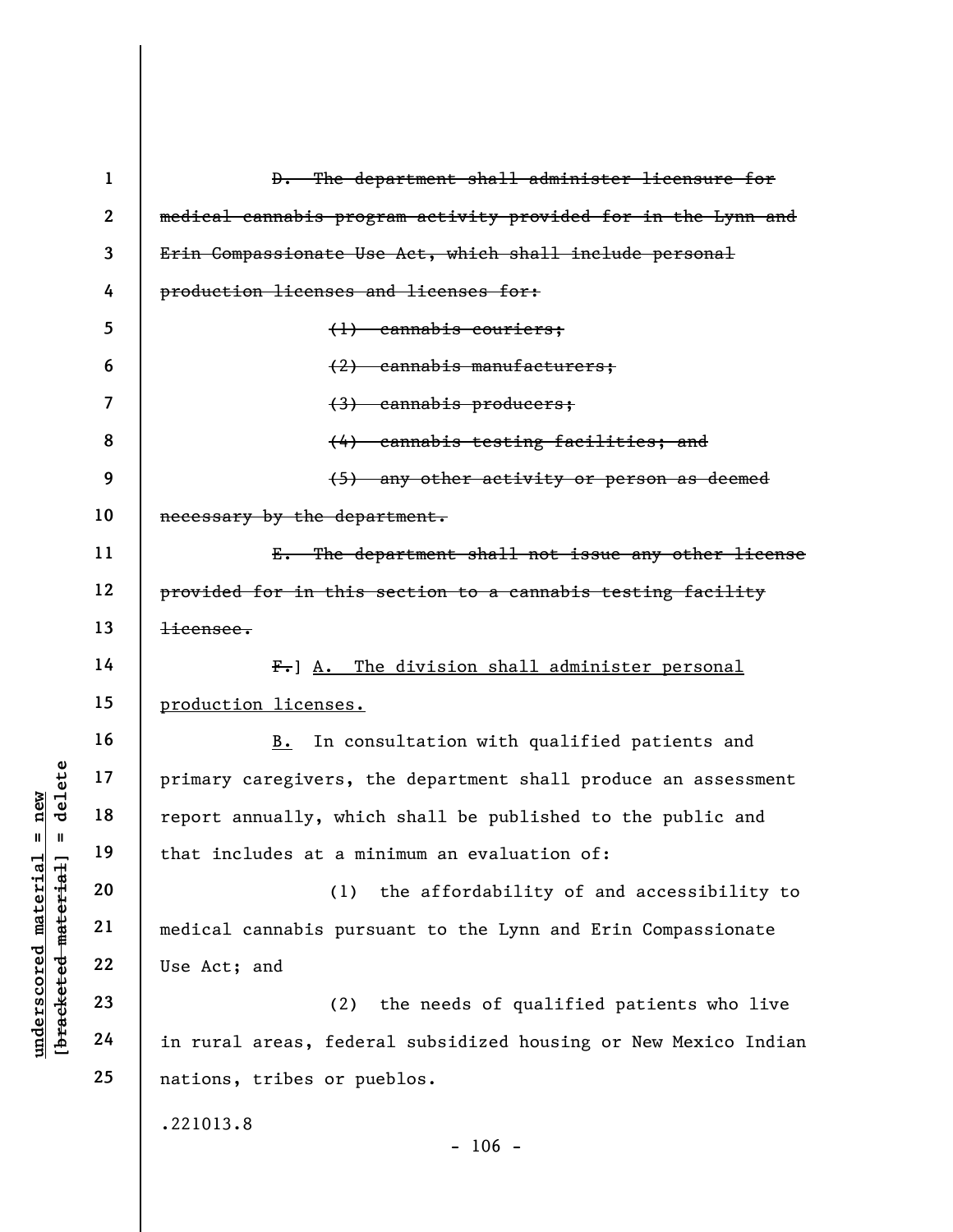|                     | $\mathbf{1}$            | [G. The department shall allow for the smoking,                 |
|---------------------|-------------------------|-----------------------------------------------------------------|
|                     | $\boldsymbol{2}$        | vaporizing and ingesting of cannabis products within a cannabis |
|                     | 3                       | consumption area on the premises if:                            |
|                     | 4                       | (1) access is restricted to qualified patients                  |
|                     | 5                       | and their primary caregivers;                                   |
|                     | 6                       | (2) cannabis consumption is not visible from                    |
|                     | $\overline{\mathbf{z}}$ | any public place or from outside the cannabis consumption area; |
|                     | 8                       | and                                                             |
|                     | 9                       | (3) qualified patients who consume cannabis on                  |
|                     | 10                      | the premises have a designated driver or other means of         |
|                     | 11                      | transportation consistent with current law.]"                   |
|                     | 12                      | SECTION 58. Section 26-2B-7 NMSA 1978 (being Laws 2007,         |
|                     | 13                      | Chapter 210, Section 7, as amended) is amended to read:         |
|                     | 14                      | "26-2B-7. REGISTRY IDENTIFICATION CARDS--DEPARTMENT             |
|                     | 15                      | RULES--DUTIES--RECIPROCITY.--                                   |
|                     | 16                      | After consultation with the advisory board, the<br>Α.           |
| delete              | 17                      | department shall promulgate rules in accordance with the State  |
| nev                 | 18                      | Rules Act to implement the purpose of the Lynn and Erin         |
| Ш<br>- 11           | 19                      | Compassionate Use Act. The rules shall:                         |
|                     | 20                      | (1)<br>govern the manner in which the department                |
| material            | 21                      | will consider applications for registry identification cards    |
| [bracketed material | 22                      | and for the renewal of identification cards for qualified       |
| underscored         | 23                      | patients and primary caregivers;                                |
|                     | 24                      | (2)<br>define the amount of cannabis that is                    |
|                     | 25                      | necessary to constitute an adequate supply, including amounts   |
|                     |                         | .221013.8                                                       |

- 107 -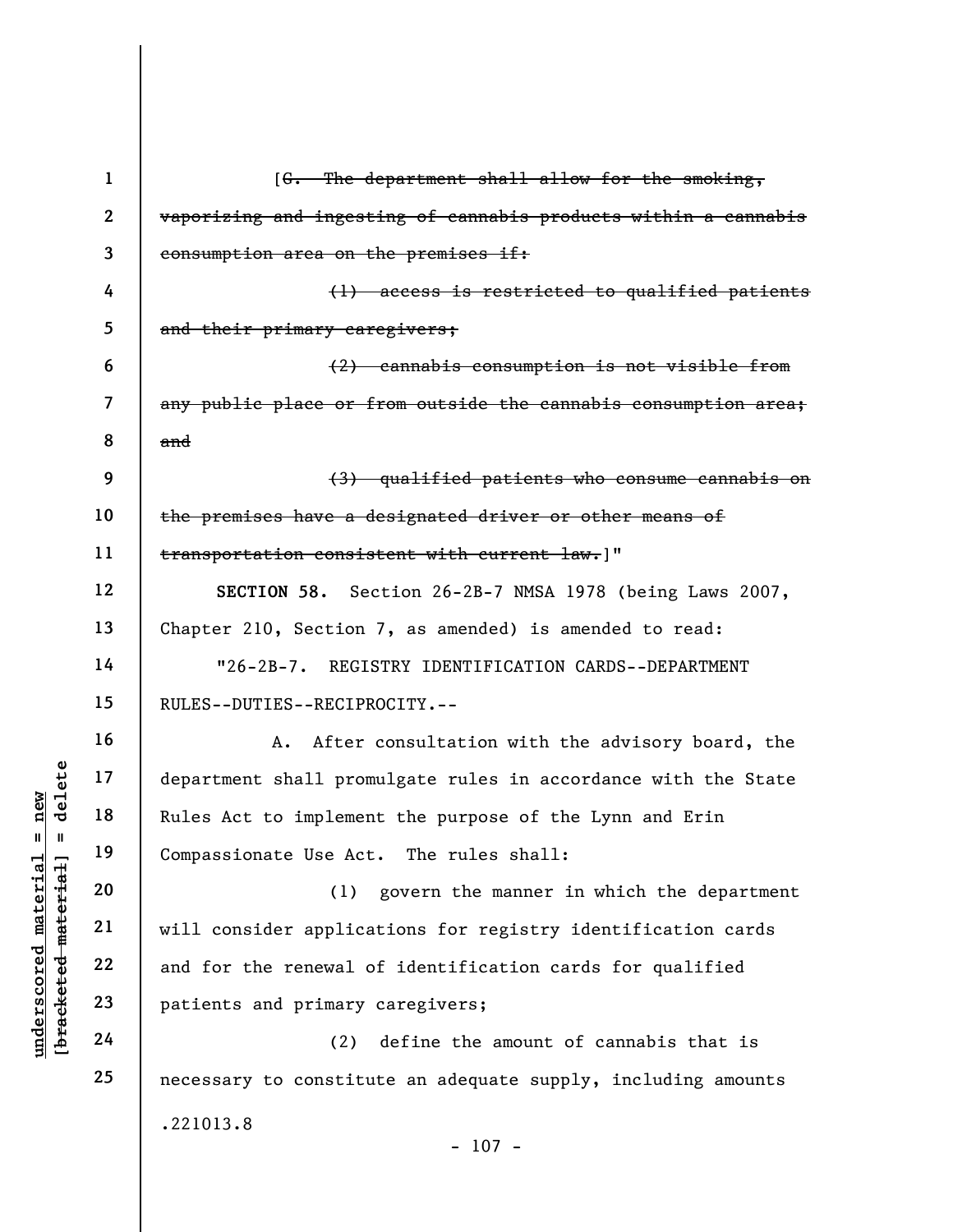1 for topical treatments;

understand<br>
understand material of the medical cannabis program<br>
understand the medical cannabis program<br>
understand<br>
22<br>
understand<br>
23<br>
24<br>
understand<br>
24<br>
understand<br>
24<br>
understand<br>
24<br>
understand<br>
24<br>
24<br>
29<br>
29<br>
29<br> 2 3 4 5 6 7 8 9 10 11 12 13 14 15 16 17 18 19 20 21 22 23 24 25 (3) identify criteria and set forth procedures for including additional medical conditions, medical treatments or diseases to the list of debilitating medical conditions that qualify for the medical use of cannabis. Procedures shall include a petition process and shall allow for public comment and public hearings before the advisory board; (4) set forth additional medical conditions, medical treatments or diseases to the list of debilitating medical conditions that qualify for the medical use of cannabis as recommended by the advisory board; [(5) identify requirements for the licensure of cannabis producers and cannabis production facilities, cannabis couriers, cannabis manufacturers, cannabis testing facilities and any other cannabis establishments that the department may license and set forth procedures to obtain licenses; (6) develop a distribution system for the medical cannabis program that provides for: (a) cannabis production facilities within New Mexico housed on secured grounds and operated by licensees; and (b) distribution of cannabis to qualified patients or their primary caregivers to take place at locations that are designated by the department and that are .221013.8 - 108 -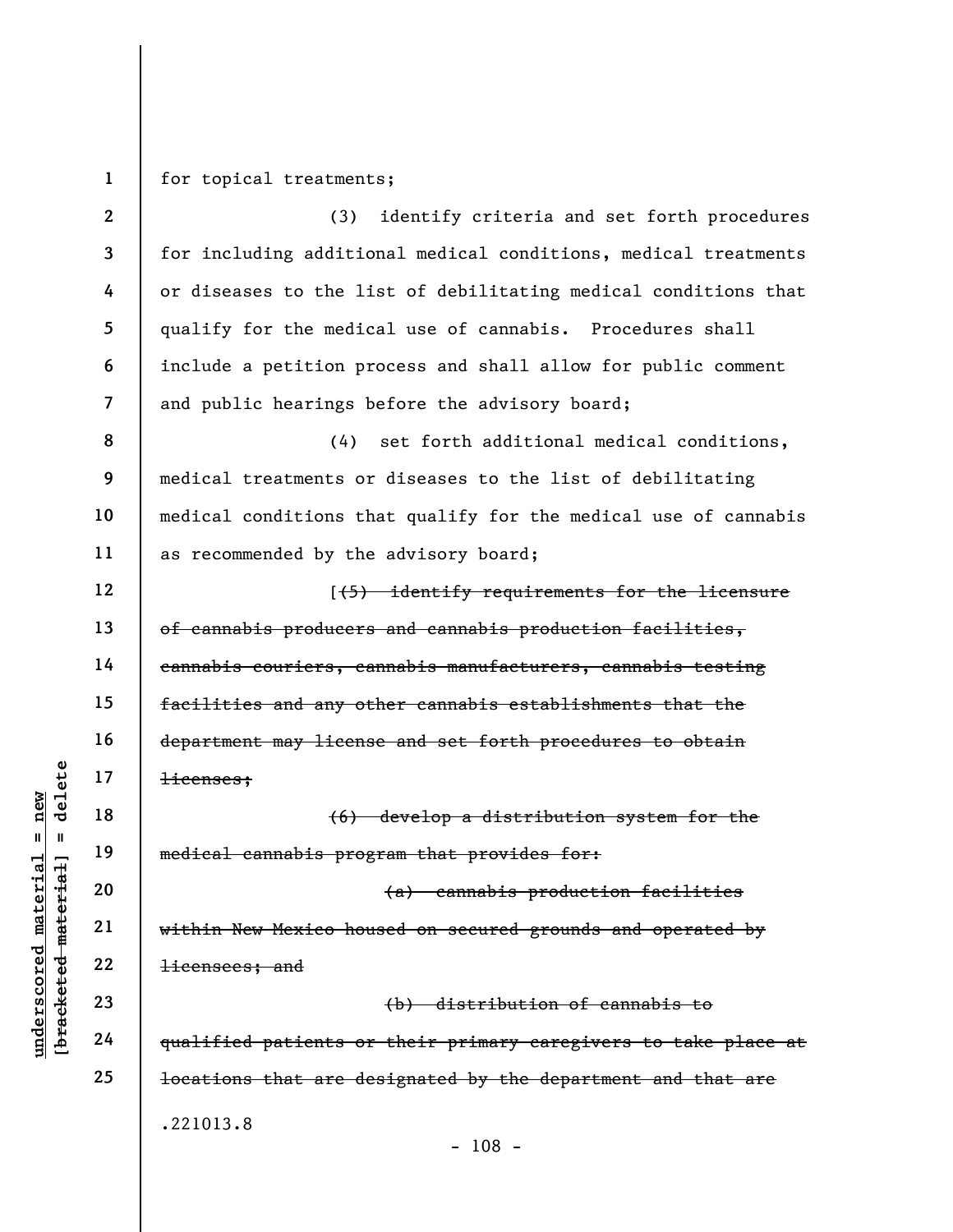underscore material material and the definition of the definition of the patient;<br>
and 19 (2)<br>
we with the definition of the spatient;<br>
21 (3)<br>
we with the d<br>
21 (3)<br>
we with the d<br>
22 patient's practic<br>
23 (4)<br>
patient's 1 2 3 4 5 6 7 8 9 10 11 12 13 14 15 16 17 18 19 20 21 22 23 24 25 not within three hundred feet of any school, church or daycare center that were in existence in that location before the licensee distributing medical cannabis nearby was licensed; provided that this distance requirement shall not apply to distribution at the home of the qualified patient or primary caregiver; (7) identify requirements for testing and labeling of cannabis and cannabis products for quality assurance. The department shall adopt and promulgate rules pursuant to this paragraph by December 20, 2019;  $(8)$ ] (5) determine additional duties and responsibilities of the advisory board; and  $[\frac{1}{2}, \frac{1}{2}]$  (6) be revised and updated as necessary. B. The department shall issue registry identification cards to a patient and to the primary caregiver for that patient, if any, who submit the following, in accordance with the department's rules: (1) a written certification; (2) the name, address and date of birth of the patient; (3) the name, address and telephone number of the patient's practitioner; and (4) the name, address and date of birth of the patient's primary caregiver, if any. C. The department shall verify the information .221013.8 - 109 -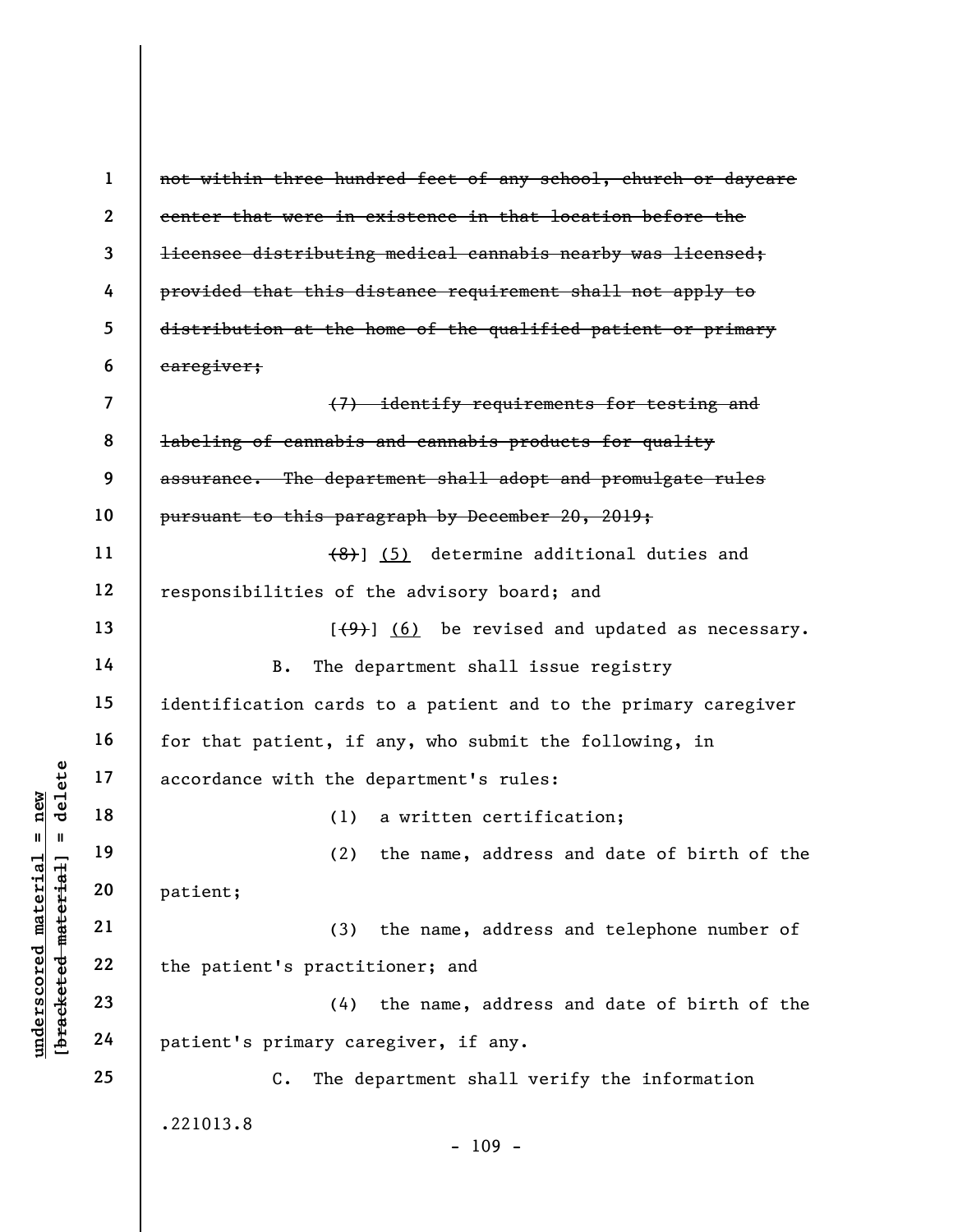underscored material = new [bracketed material] = delete 1 2 3 4 5 6 7 8 9 10 11 12 13 14 15 16 17 18 19 20 21 22 23 24 25 contained in an application submitted pursuant to Subsection B of this section and shall approve or deny an application within thirty days of receipt. The department may deny an application only if the applicant did not provide the information required pursuant to Subsection B of this section or if the department determines that the information provided is false. A person whose application has been denied shall not reapply for six months from the date of the denial unless otherwise authorized by the department. D. The department shall issue a registry identification card within five days of approving an application, and a card shall expire [three] two years after the date of issuance. E. A registry identification card shall contain: (1) the name and date of birth of the qualified patient and primary caregiver, if any; (2) the date of issuance and expiration date of the registry identification card; and (3) other information that the department may require by rule. F. A person who possesses a registry identification card shall notify the department of any change in the person's name, qualified patient's practitioner, qualified patient's primary caregiver or change in status of the qualified patient's debilitating medical condition within ten days of the .221013.8  $- 110 -$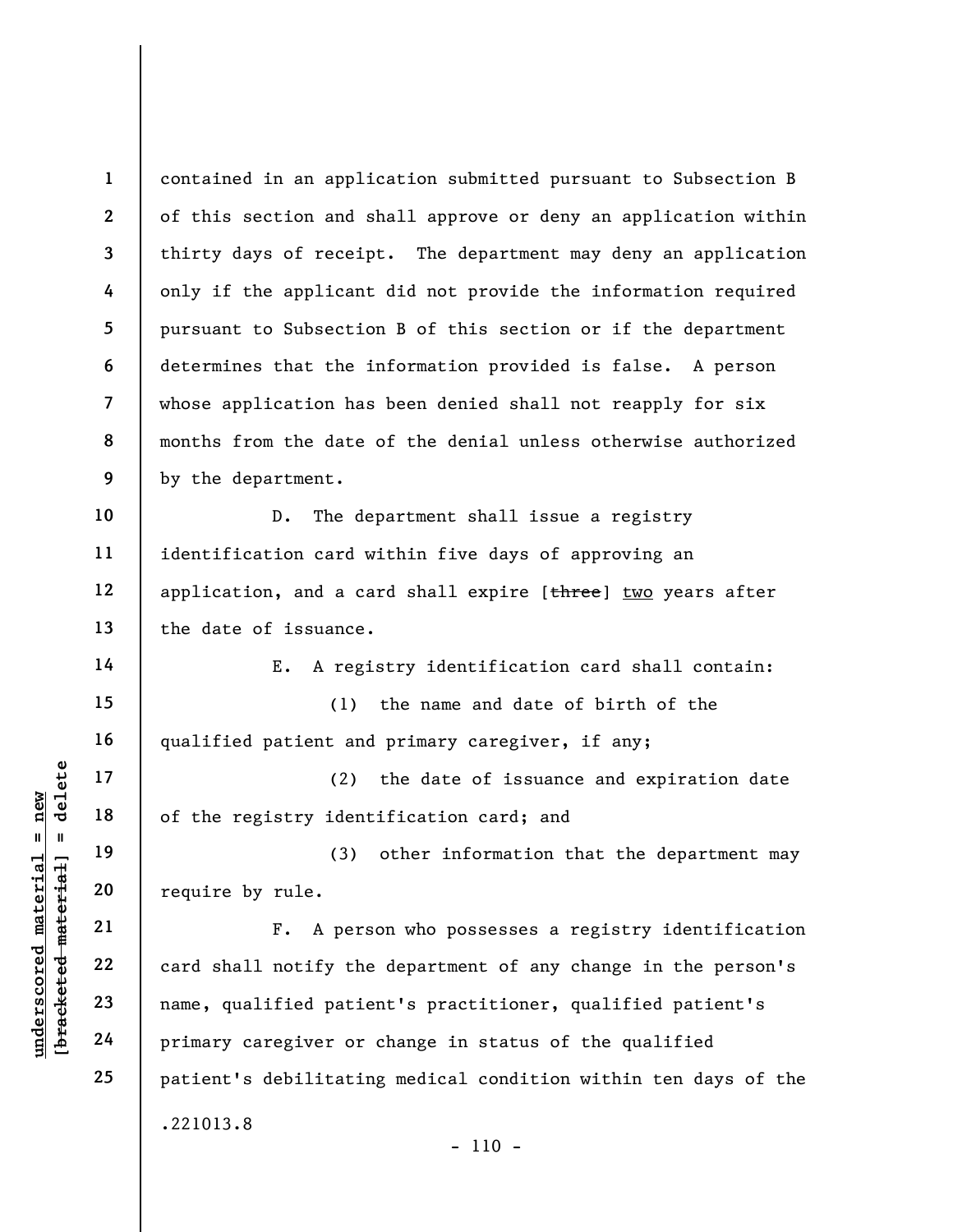1 change.

7

8

9

10

11

12

13

14

15

16

17

18

19

2 3 4 5 6 G. Possession of or application for a registry identification card shall not constitute probable cause or give rise to reasonable suspicion for a governmental agency to search the person or property of the person possessing or applying for the card.

H. The department shall maintain a confidential file containing the names and addresses of the persons who have either applied for or received a registry identification card. Individual names on the list shall be confidential and not subject to disclosure, except:

(1) to authorized employees or agents of the department as necessary to perform the duties of the department pursuant to the provisions of the Lynn and Erin Compassionate Use Act;

understand material material is a person is lawford material material material material material contractions of the material contractions of the material contraction card;<br>
we will be a contract material material contract (2) to authorized employees of state or local law enforcement agencies, but only for the purpose of verifying that a person is lawfully in possession of a registry identification card; [or]

(3) to the division; or

 $[\frac{(4)}{4}]$  (4) as provided in the federal Health Insurance Portability and Accountability Act of 1996.

I. By [March 1, 2020] January 1, 2022, the secretary of health shall adopt and promulgate rules relating to medical cannabis program reciprocity. The department may .221013.8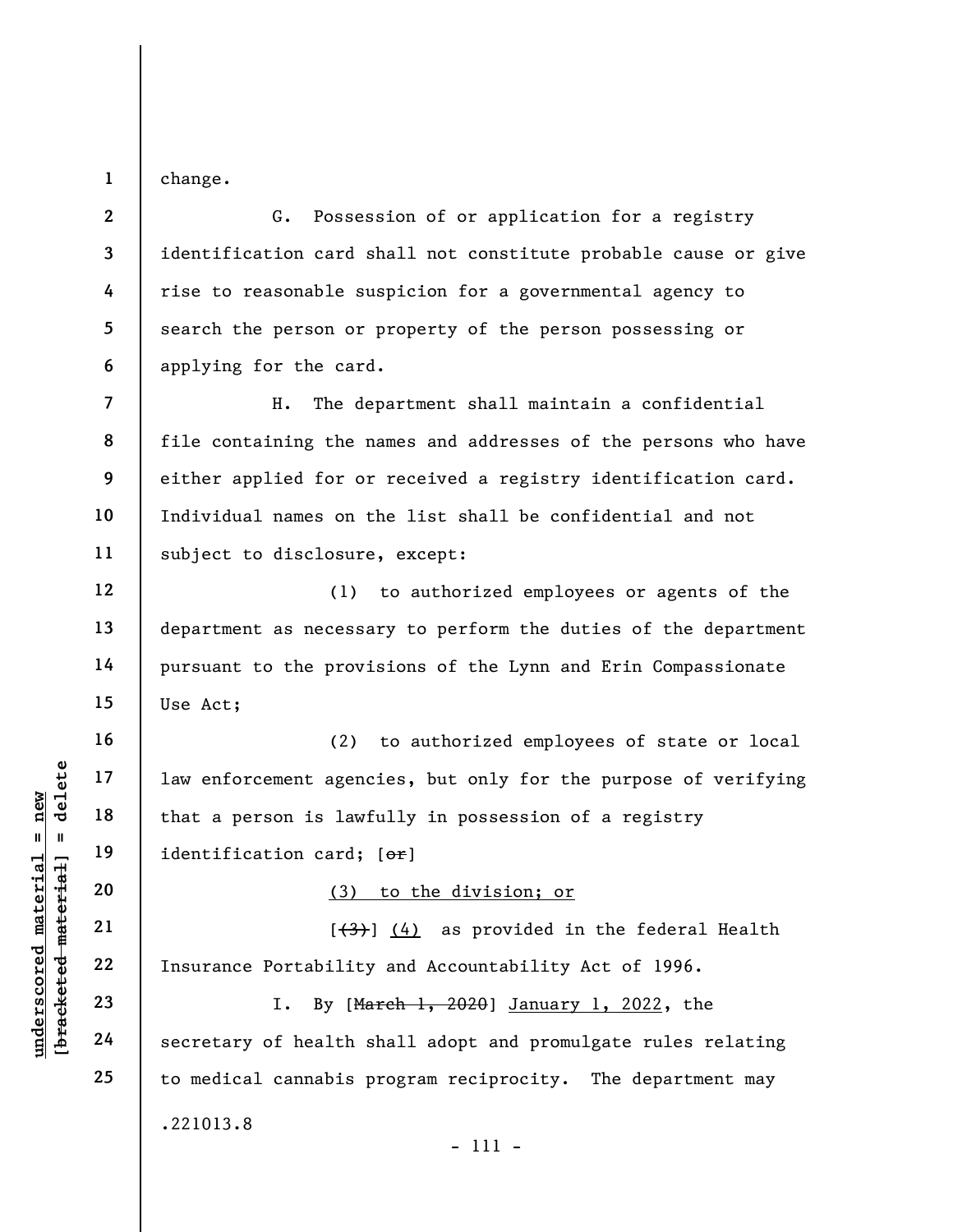underscored material = new [bracketed material] = delete 1 2 3 4 5 6 7 8 9 10 11 12 13 14 15 16 17 18 19 20 21 22 23 24 25 identify requirements for the granting of reciprocity, including provisions limiting the period of time in which a reciprocal participant may participate in the medical cannabis program. J. A reciprocal participant: (1) may participate in the medical cannabis program in accordance with department rules; (2) shall not be required to comply with the registry identification card application and renewal requirements established pursuant to this section and department rules; (3) shall at all times possess proof of authorization to participate in the medical cannabis program of another state, the District of Columbia, a territory or commonwealth of the United States or a New Mexico Indian nation, tribe or pueblo and shall present proof of that authorization when purchasing cannabis from a [<del>licensee</del>] person licensed pursuant to the Cannabis Regulation Act; and (4) shall register with a [<del>licensee</del>] person licensed pursuant to the Cannabis Regulation Act for the purpose of tracking sales to the reciprocal participant in an electronic system that is accessible to the department." SECTION 59. Section 30-31-2 NMSA 1978 (being Laws 1972, Chapter 84, Section 2, as amended) is amended to read: "30-31-2. DEFINITIONS.--As used in the Controlled .221013.8 - 112 -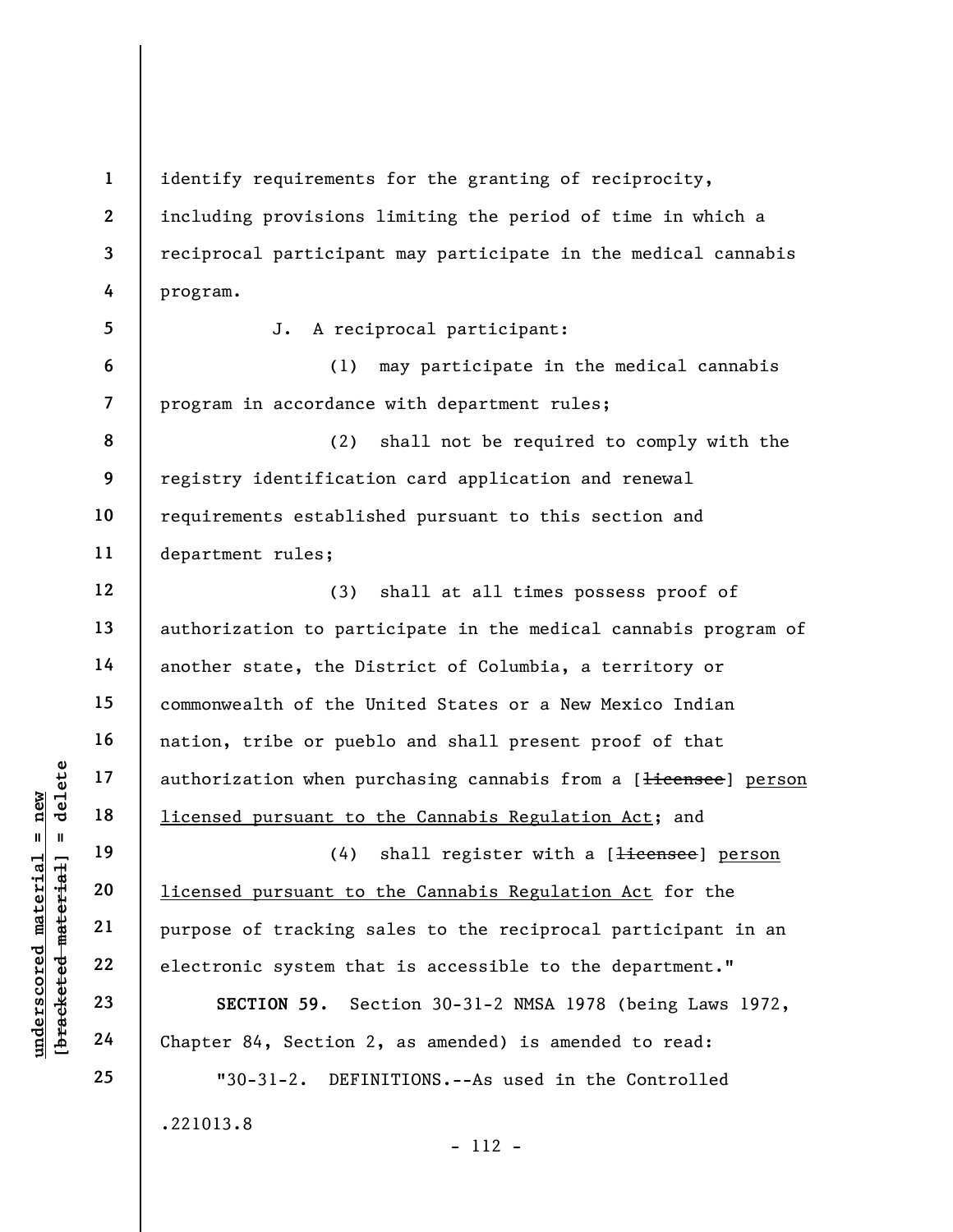1 Substances Act:

understand material substance that bears<br>
imprint, number, deviation of a manufacturer, died of a manufacturer, died of a manufacturer, died of a manufacturer, died of a manufacturer, died of a manufacturer, died of a manu 2 3 4 5 6 7 8 9 10 11 12 13 14 15 16 17 18 19 20 21 22 23 24 25 A. "administer" means the direct application of a controlled substance by any means to the body of a patient or research subject by a practitioner or the practitioner's agent; B. "agent" includes an authorized person who acts on behalf of a manufacturer, distributor or dispenser. It does not include a common or contract carrier, public warehouseperson or employee of the carrier or warehouseperson; C. "board" means the board of pharmacy; D. "bureau" means the narcotic and dangerous drug section of the criminal division of the United States department of justice, or its successor agency; E. "controlled substance" means a drug or substance listed in Schedules I through V of the Controlled Substances Act or rules adopted thereto; F. "counterfeit substance" means a controlled substance that bears the unauthorized trademark, trade name, imprint, number, device or other identifying mark or likeness of a manufacturer, distributor or dispenser other than the person who in fact manufactured, distributed or dispensed the controlled substance; G. "deliver" means the actual, constructive or attempted transfer from one person to another of a controlled substance or controlled substance analog, whether or not there is an agency relationship;

.221013.8

- 113 -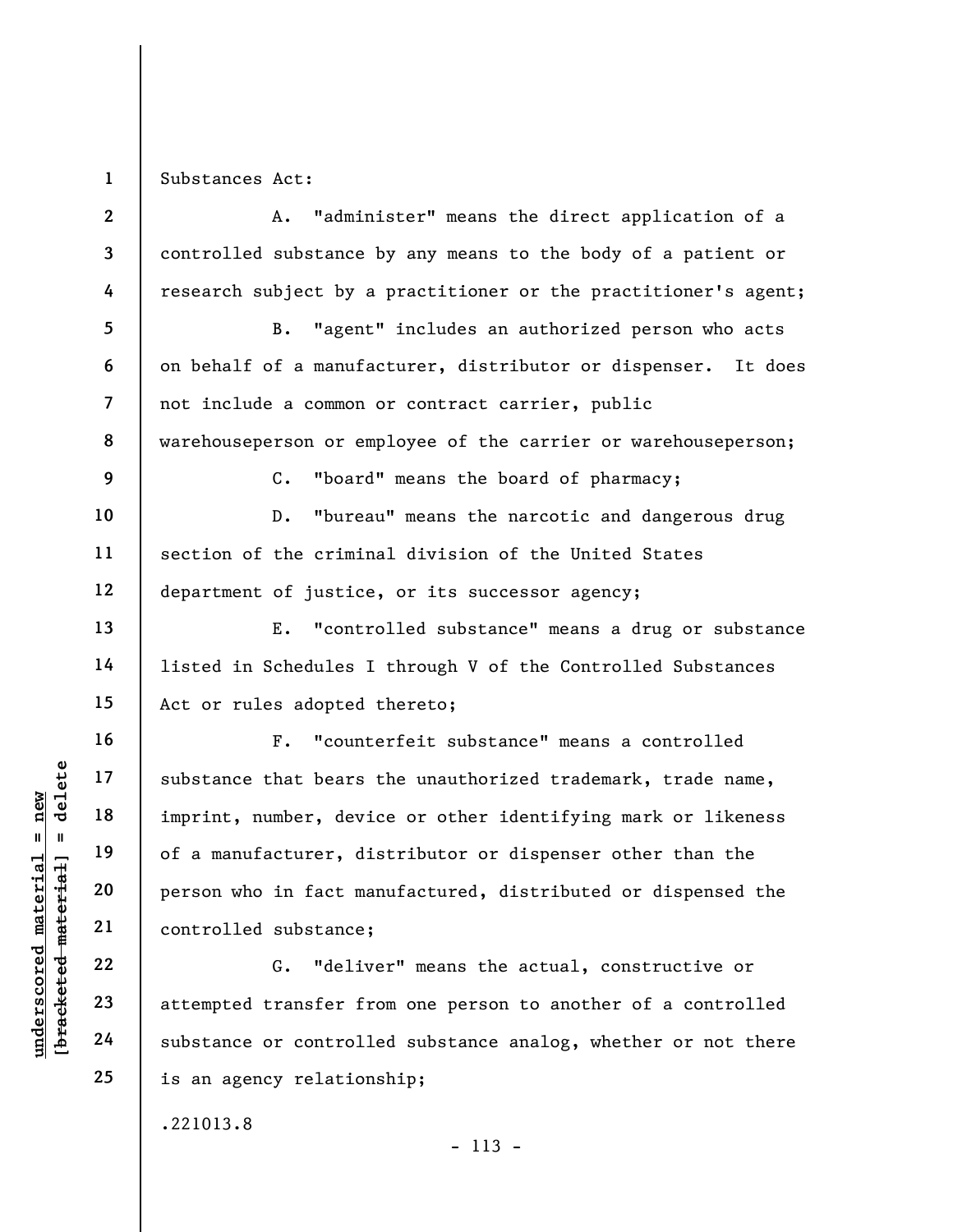1 2 3 4 5 6 H. "dispense" means to deliver a controlled substance to an ultimate user or research subject pursuant to the lawful order of a practitioner, including the administering, prescribing, packaging, labeling or compounding necessary to prepare the controlled substance for that delivery;

8 9 I. "dispenser" means a practitioner who dispenses and includes hospitals, pharmacies and clinics where controlled substances are dispensed;

10 11 12 J. "distribute" means to deliver other than by administering or dispensing a controlled substance or controlled substance analog;

K. "drug" or "substance" means substances recognized as drugs in the official United States pharmacopoeia, official homeopathic pharmacopoeia of the United States or official national formulary or any respective supplement to those publications. It does not include devices or their components, parts or accessories;

understand material material material extended material part of marijuana, where the components,<br>
we can be allowed that and any part of marijuana, where the material manufacture, salt, de<br>
resins;<br>  $\begin{array}{ccc}\n\text{Equation 22}\n\text{Equ$ [L. "hashish" means the resin extracted from any part of marijuana, whether growing or not, and every compound, manufacture, salt, derivative, mixture or preparation of such resins;

 $H_{\bullet}$ ] L. "hemp" means the plant Cannabis sativa L. and any part of that plant, including seeds and all derivatives, extracts, cannabinoids, isomers, acids, salts and .221013.8

22 23 24

25

7

13

14

15

16

17

18

19

20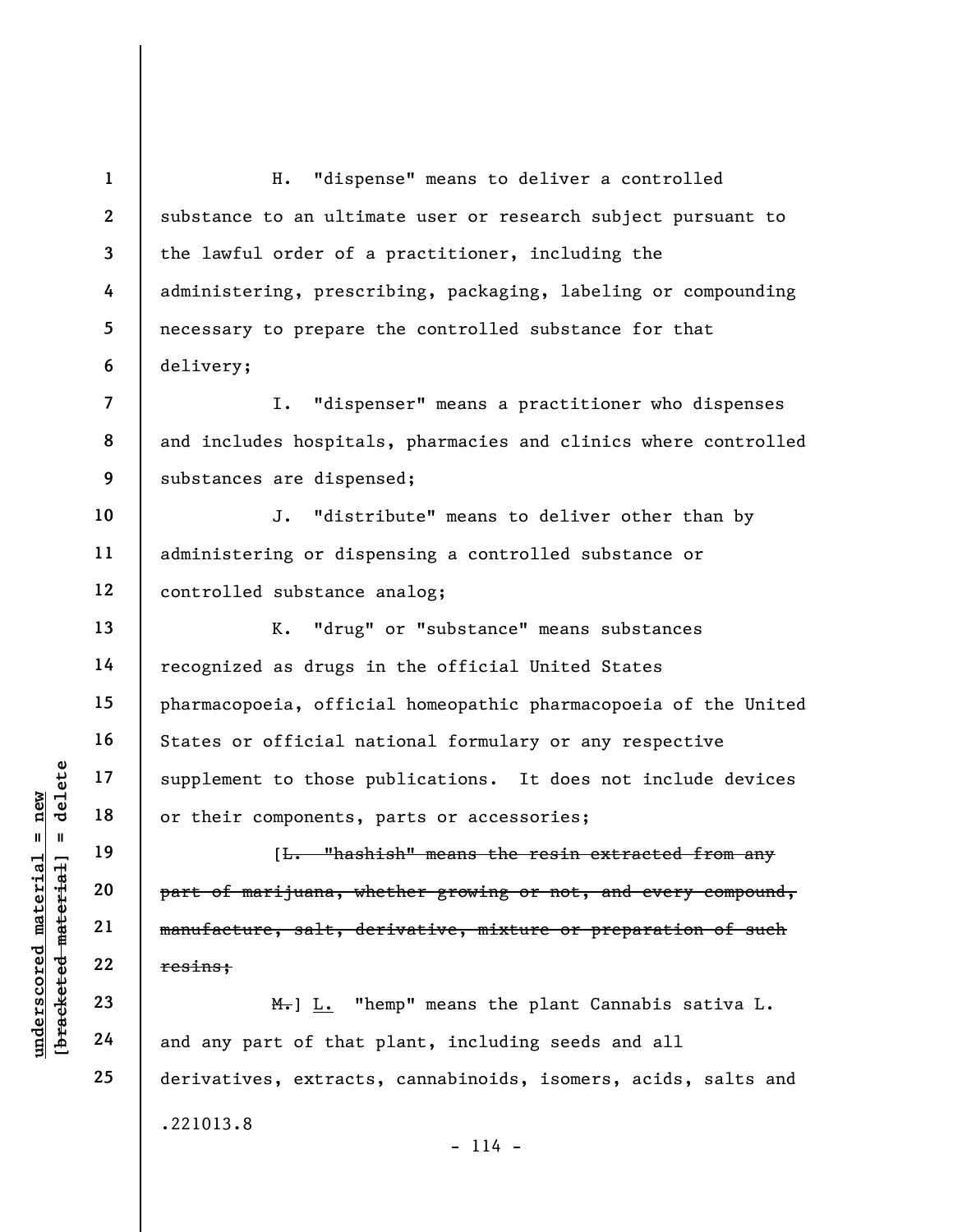salts of isomers, whether growing or not, with a delta-9 tetrahydrocannabinol concentration of not more than threetenths percent on a dry weight basis;

 $[N-]$  M. "manufacture" means the production, preparation, compounding, conversion or processing of a controlled substance or controlled substance analog by extraction from substances of natural origin or independently by means of chemical synthesis or by a combination of extraction and chemical synthesis and includes any packaging or repackaging of the substance or labeling or relabeling of its container, except that this term does not include the preparation or compounding of a controlled substance:

(1) by a practitioner as an incident to administering or dispensing a controlled substance in the course of the practitioner's professional practice; or

(2) by a practitioner, or by the practitioner's agent under the practitioner's supervision, for the purpose of or as an incident to research, teaching or chemical analysis and not for sale;

underscored material = new [bracketed material] = delete [O. "marijuana" means all parts of the plant cannabis, including any and all varieties, species and subspecies of the genus Cannabis, whether growing or not, the seeds thereof and every compound, manufacture, salt, derivative, mixture or preparation of the plant or its seeds. It does not include the mature stalks of the plant, hashish, .221013.8

 $- 115 -$ 

1

2

3

4

5

6

7

8

9

10

11

12

13

14

15

16

17

18

19

20

21

22

23

24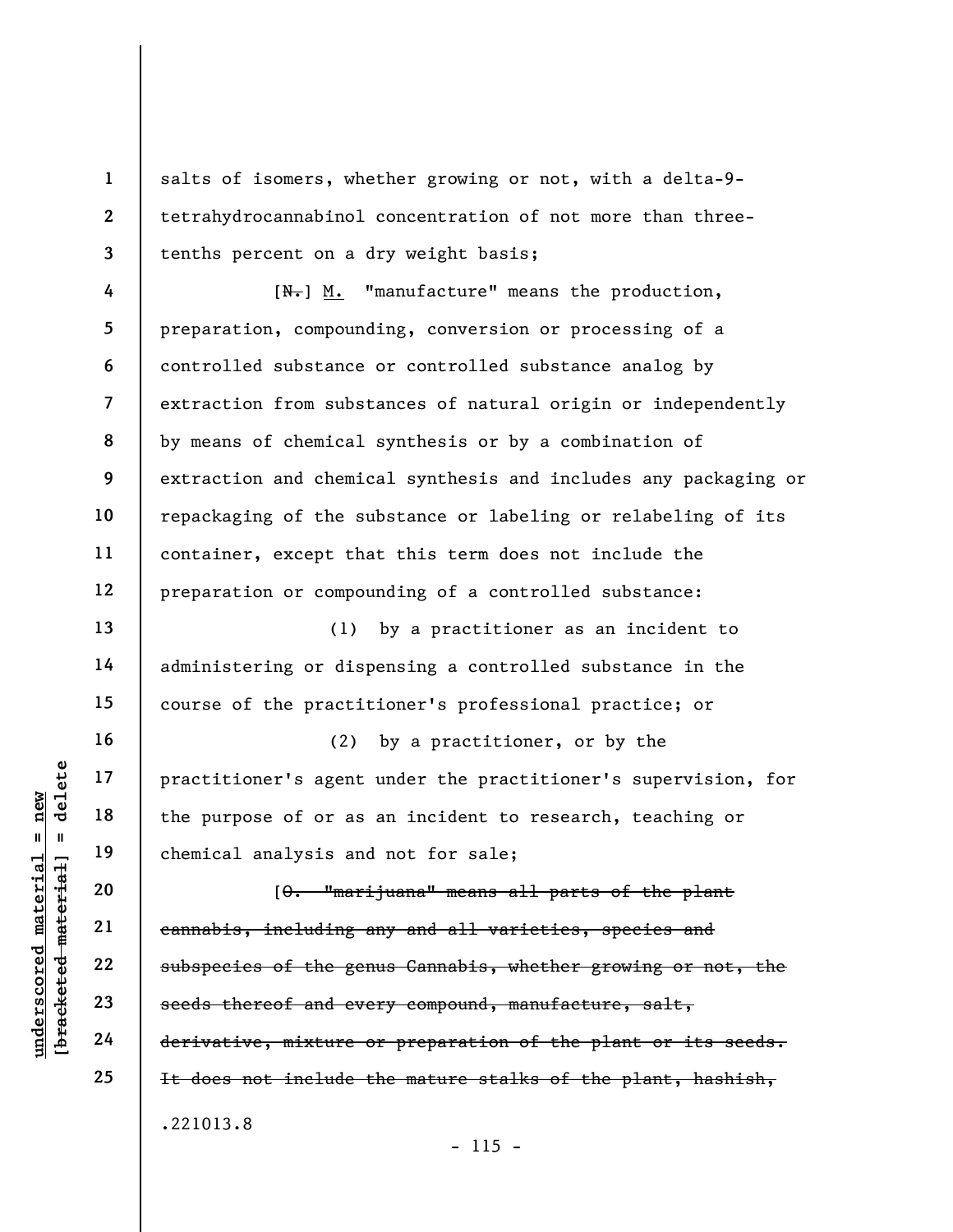|                                                        | $\mathbf{1}$             | tetrahydrocannabinols extracted or isolated from marijuana,            |
|--------------------------------------------------------|--------------------------|------------------------------------------------------------------------|
|                                                        | $\overline{2}$           | fiber produced from the stalks, oil or cake made from the seeds        |
|                                                        | $\overline{\mathbf{3}}$  | of the plant, any other compound, manufacture, salt,                   |
|                                                        | 4                        | derivative, mixture or preparation of the mature stalks, fiber,        |
|                                                        | 5                        | oil or cake, or the sterilized seed of the plant that is               |
|                                                        | 6                        | incapable of germination; or the plant Cannabis sativa L. and          |
|                                                        | $\overline{\mathcal{L}}$ | any part of the plant, whether growing or not, containing a            |
|                                                        | 8                        | delta-9-tetrahydrocannabinol concentration of no more than             |
|                                                        | 9                        | three-tenths percent on a dry weight basis;                            |
|                                                        | 10                       | $\overline{P_{\tau}}$ ] N. "narcotic drug" means any of the following, |
|                                                        | 11                       | whether produced directly or indirectly by extraction from             |
|                                                        | 12                       | substances of vegetable origin or independently by means of            |
|                                                        | 13                       | chemical synthesis or by a combination of extraction and               |
|                                                        | 14                       | chemical synthesis:                                                    |
|                                                        | 15                       | opium and opiate and any salt, compound,<br>(1)                        |
|                                                        | 16                       | derivative or preparation of opium or opiate;                          |
| delete                                                 | 17                       | (2)<br>any salt, compound, isomer, derivative or                       |
| new                                                    | 18                       | preparation that is a chemical equivalent of any of the                |
| Ш<br>Ш                                                 | 19                       | substances referred to in Paragraph (1) of this subsection,            |
| $\mathtt{material}$<br>[ <del>bracketed material</del> | 20                       | except the isoquinoline alkaloids of opium;                            |
|                                                        | 21                       | (3)<br>opium poppy and poppy straw, including all                      |
| underscored                                            | 22                       | parts of the plant of the species Papaver somniferum L. except         |
|                                                        | 23                       | its seeds; or                                                          |
|                                                        | 24                       | coca leaves and any salt, compound,<br>(4)                             |
|                                                        | 25                       | derivative or preparation of coca leaves, any salt, compound,          |
|                                                        |                          | .221013.8                                                              |
|                                                        |                          | $-116 -$                                                               |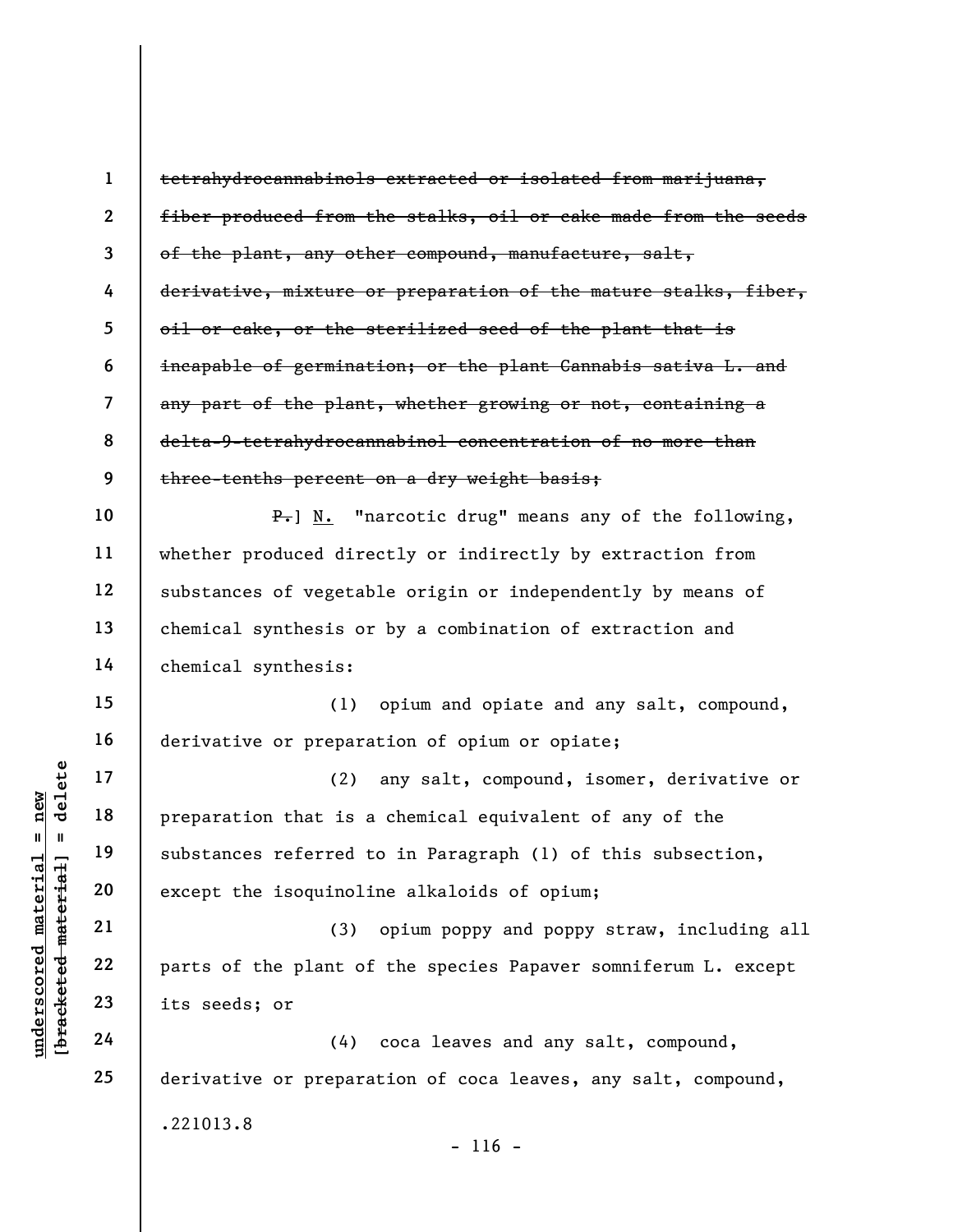isomer, derivative or preparation that is a chemical equivalent of any of these substances except decocainized coca leaves or extractions of coca leaves that do not contain cocaine or ecgonine;

5 6 7 8 9 10 11 12  $[Q_{\tau}]$  O. "opiate" means any substance having an addiction-forming or addiction-sustaining liability similar to morphine or being capable of conversion into a drug having addiction-forming or addiction-sustaining liability. "Opiate" does not include, unless specifically designated as controlled under Section 30-31-5 NMSA 1978, the dextrorotatory isomer of 3-methoxy-n-methylmorphinan and its salts, dextromethorphan. "Opiate" does include its racemic and levorotatory forms;

[R.] P. "person" means an individual, partnership, corporation, association, institution, political subdivision, government agency or other legal entity;

understand material material material material material material material material material material discussed are subject to the Companies of T-J R. "  $[**S**$ . "practitioner" means a physician, certified advanced practice chiropractic physician, doctor of oriental medicine, dentist, physician assistant, certified nurse practitioner, clinical nurse specialist, certified nursemidwife, prescribing psychologist, veterinarian, euthanasia technician, pharmacist, pharmacist clinician or other person licensed or certified to prescribe and administer drugs that are subject to the Controlled Substances Act;

[<del>T.</del>] R. "prescription" means an order given individually for the person for whom is prescribed a controlled .221013.8 - 117 -

1

2

3

4

13

14

15

16

17

18

19

20

21

22

23

24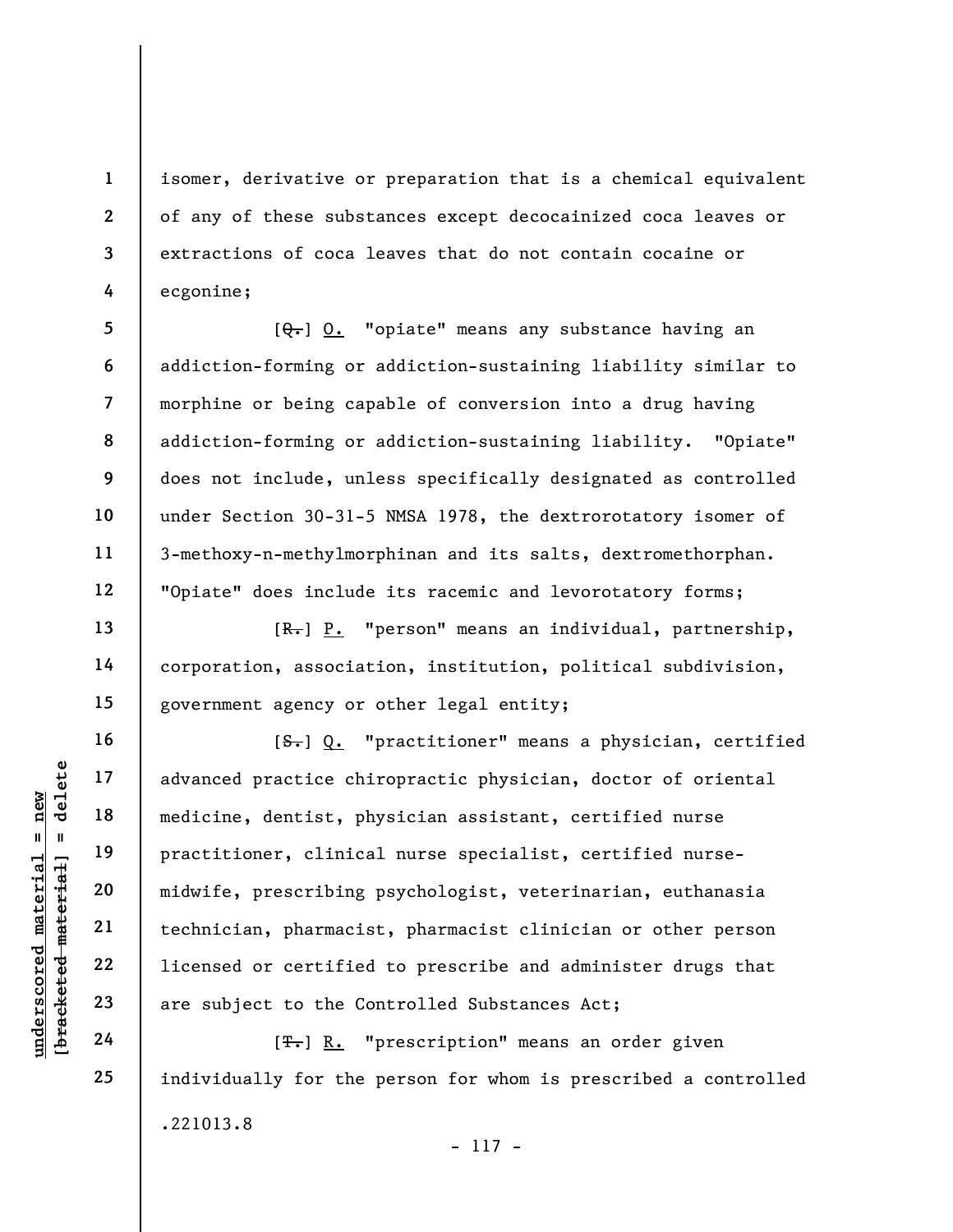1 2 3 4 5 6 7 8 9 substance, either directly from a licensed practitioner or the practitioner's agent to the pharmacist, including by means of electronic transmission, or indirectly by means of a written order signed by the prescriber, bearing the name and address of the prescriber, the prescriber's license classification, the name and address of the patient, the name and quantity of the drug prescribed, directions for use and the date of issue and in accordance with the Controlled Substances Act or rules adopted thereto;

 $[\overline{\mathbf{u}}_{\tau}]$  S. "scientific investigator" means a person registered to conduct research with controlled substances in the course of the person's professional practice or research and includes analytical laboratories;

 $[\sqrt[4]{\cdot}]$  T. "ultimate user" means a person who lawfully possesses a controlled substance for the person's own use or for the use of a member of the person's household or for administering to an animal under the care, custody and control of the person or by a member of the person's household;

underscored material<br>
and 17 administering to an a<br>
of the person or by a<br>
of the person or by a<br>
(<del>W.</del>) <u>U.</u><br>
Products and material<br>
use or designed for u<br>
22<br>
growing, harvesting,<br>
23<br>
producing, processing<br>
24<br>
packagin [W.] U. "drug paraphernalia" means all equipment, products and materials of any kind that are used, intended for use or designed for use in planting, propagating, cultivating, growing, harvesting, manufacturing, compounding, converting, producing, processing, preparing, testing, analyzing, packaging, repackaging, storing, containing, concealing, injecting, ingesting, inhaling or otherwise introducing into .221013.8 - 118 -

10

11

12

13

14

15

16

17

18

19

20

21

22

23

24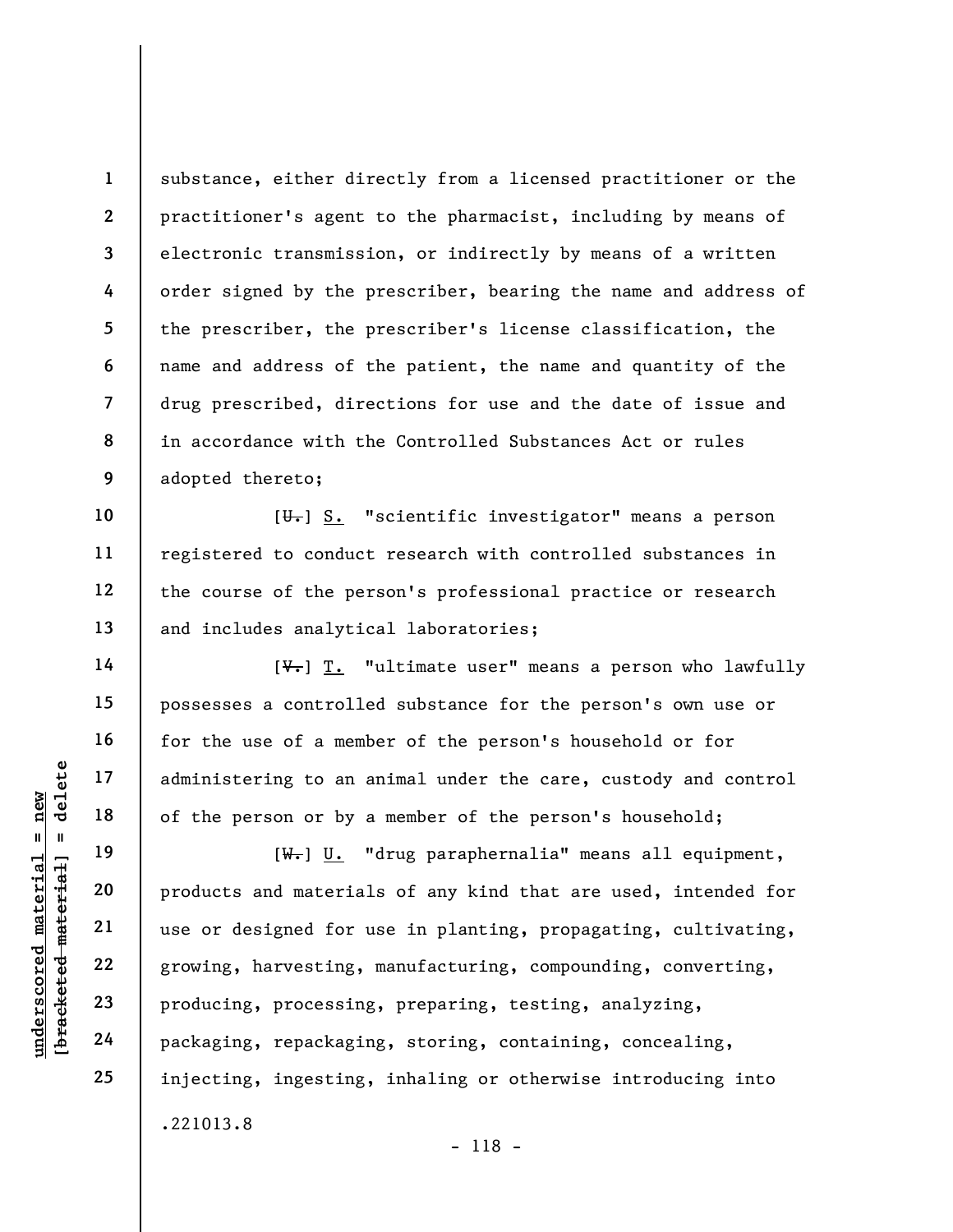1 2 3 the human body a controlled substance or controlled substance analog in violation of the Controlled Substances Act. It includes:

4 5 6 7 8 (1) kits used, intended for use or designed for use in planting, propagating, cultivating, growing or harvesting any species of plant that is a controlled substance or controlled substance analog or from which a controlled substance can be derived;

9 10 11 12 (2) kits used, intended for use or designed for use in manufacturing, compounding, converting, producing, processing or preparing controlled substances or controlled substance analogs;

(3) isomerization devices used, intended for use or designed for use in increasing the potency of any species of plant that is a controlled substance;

understand material end of designed for use in the definition of the strength, effectivene<br>
and  $\begin{array}{ccc} 19 & 19 & 0 \\ -19 & 19 & 0 \\ -20 & 21 & 0 \\ 000 & 22 & 0 \\ 000 & 23 & 0 \\ -24 & 00 & 0 \\ 000 & 24 & 0 \\ 000 & 000 & 0 \\ 000 & 000 & 0 \\ 000 & 000 & 0$ (4) testing equipment used, intended for use or designed for use in identifying or in analyzing the strength, effectiveness or purity of controlled substances or controlled substance analogs;

(5) scales or balances used, intended for use or designed for use in weighing or measuring controlled substances or controlled substance analogs;

(6) diluents and adulterants, such as quinine hydrochloride, mannitol, mannite dextrose and lactose, used, intended for use or designed for use in cutting controlled .221013.8 - 119 -

13

14

15

16

17

18

19

20

21

22

23

24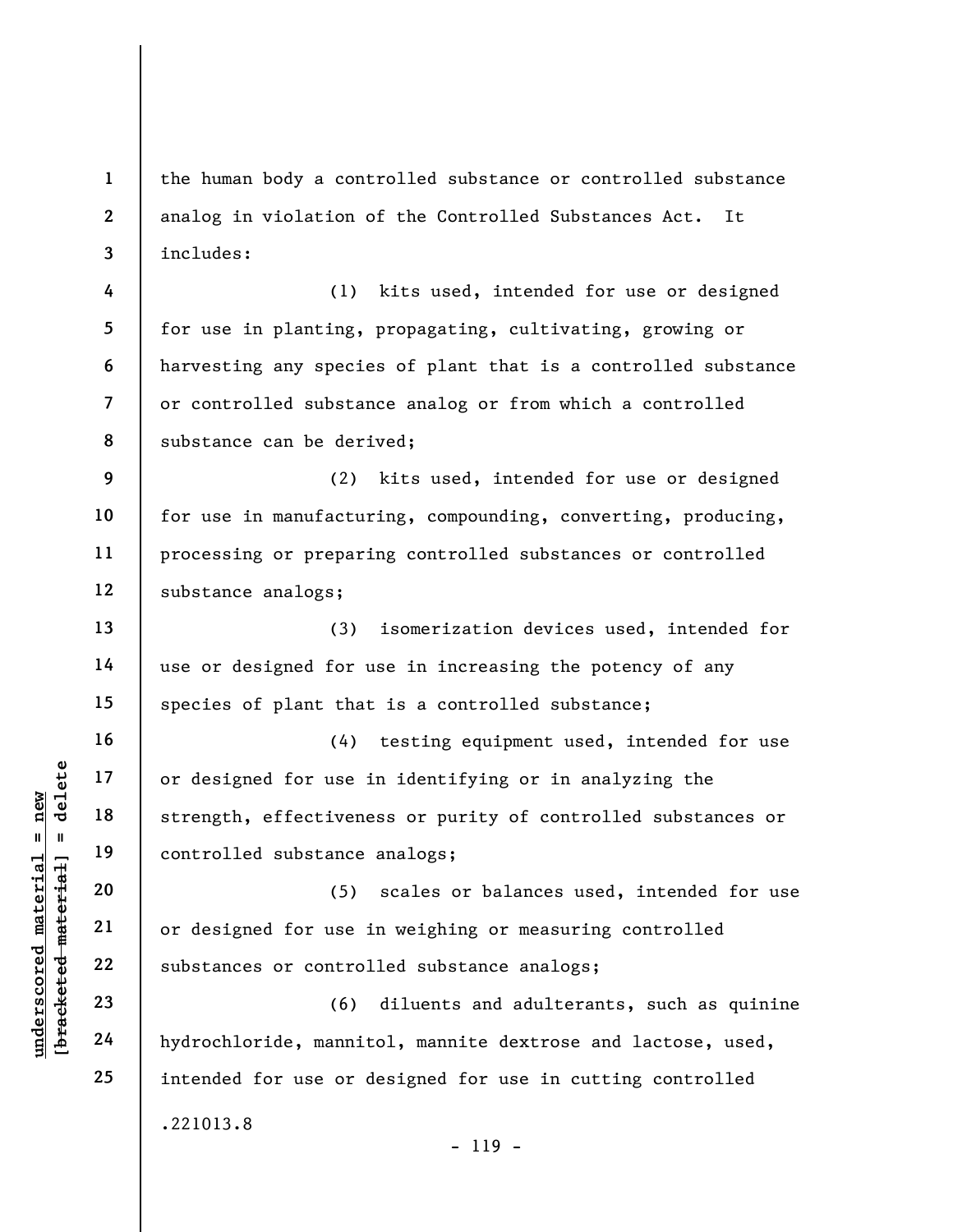underscored material substance analogs int<br>
and 18 parenterally injectine<br>
substance analogs int<br>
20 (12)<br>
designed for use in i<br>
22 introducing marijuana<br>
23 human body, such as:<br>
24 1 2 3 4 5 6 7 8 9 10 11 12 13 14 15 16 17 18 19 20 21 22 23 24 25 substances or controlled substance analogs; (7) separation gins and sifters used, intended for use or designed for use in removing twigs and seeds from, or in otherwise cleaning and refining, marijuana; (8) blenders, bowls, containers, spoons and mixing devices used, intended for use or designed for use in compounding controlled substances or controlled substance analogs; (9) capsules, balloons, envelopes and other containers used, intended for use or designed for use in packaging small quantities of controlled substances or controlled substance analogs; (10) containers and other objects used, intended for use or designed for use in storing or concealing controlled substances or controlled substance analogs; (11) hypodermic syringes, needles and other objects used, intended for use or designed for use in parenterally injecting controlled substances or controlled substance analogs into the human body; (12) objects used, intended for use or designed for use in ingesting, inhaling or otherwise introducing marijuana, cocaine, hashish or hashish oil into the human body, such as: (a) metal, wooden, acrylic, glass, stone, plastic or ceramic pipes, with or without screens, .221013.8  $- 120 -$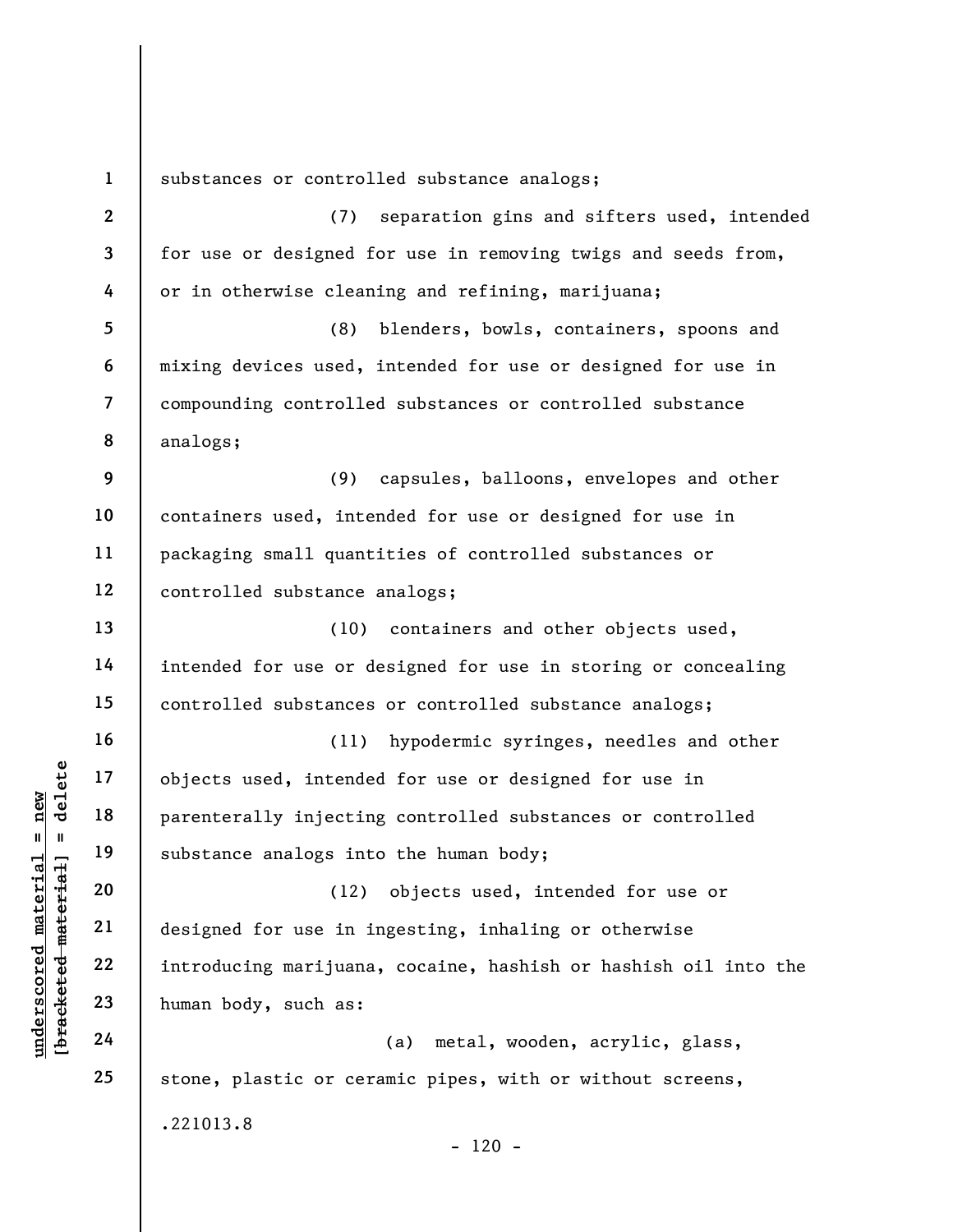underscored material = new [bracketed material] = delete 1 2 3 4 5 6 7 8 9 10 11 12 13 14 15 16 17 18 19 20 21 22 23 24 25 permanent screens, hashish heads or punctured metal bowls; (b) water pipes; (c) carburetion tubes and devices; (d) smoking and carburetion masks; (e) roach clips, meaning objects used to hold burning material, such as a marijuana cigarette, that has become too small to hold in the hand; (f) miniature cocaine spoons and cocaine vials; (g) chamber pipes; (h) carburetor pipes; (i) electric pipes; (j) air-driven pipes; (k) chilams; (l) bongs; or (m) ice pipes or chillers; and (13) in determining whether an object is drug paraphernalia, a court or other authority should consider, in addition to all other logically relevant factors, the following: (a) statements by the owner or by anyone in control of the object concerning its use; (b) the proximity of the object, in time and space, to a direct violation of the Controlled Substances Act or any other law relating to controlled substances or .221013.8 - 121 -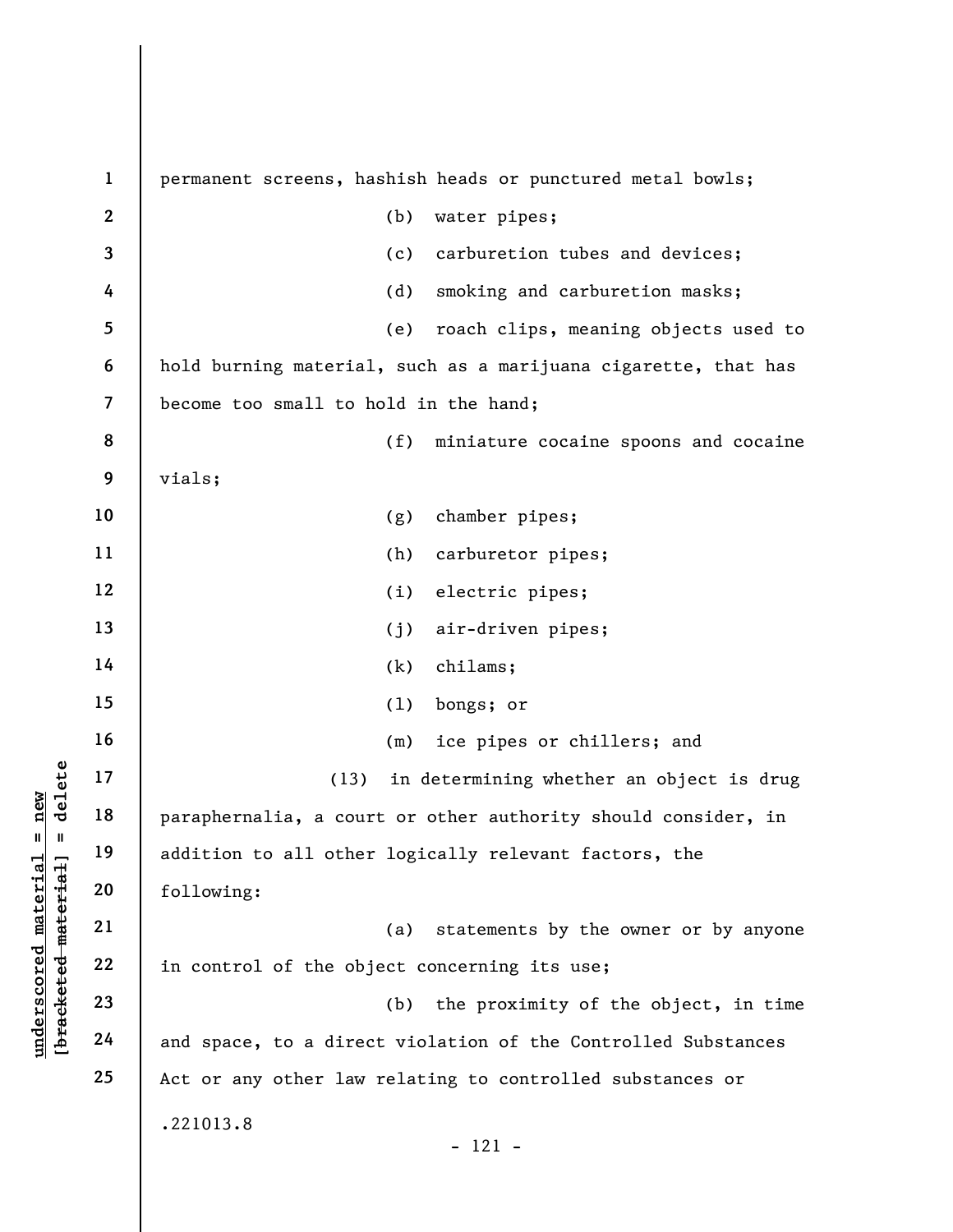underschieft and the that of a controll<br>  $u = u$  and  $u = u$ <br>  $u = u$ <br>  $u = u$ <br>  $u = u$ <br>  $u = u$ <br>  $u = u$ <br>  $u = u$ <br>  $u = u$ <br>  $u = u$ <br>  $u = u$ <br>  $u = u$ <br>  $u = u$ <br>  $u = u$ <br>  $u = u$ <br>  $u = u$ <br>  $u = u$ <br>  $u = u$ <br>  $u = u$ <br>  $u = u$ <br>  $u = u$ <br>  $u = u$ <br>  $u = u$ <br>  $u = u$ <br>  $u = u$ <br>  $u =$ 1 2 3 4 5 6 7 8 9 10 11 12 13 14 15 16 17 18 19 20 21 22 23 24 25 controlled substance analogs; (c) the proximity of the object to controlled substances or controlled substance analogs; (d) the existence of any residue of a controlled substance or controlled substance analog on the object; (e) instructions, written or oral, provided with the object concerning its use; (f) descriptive materials accompanying the object that explain or depict its use; (g) the manner in which the object is displayed for sale; and (h) expert testimony concerning its use;  $[X<sub>1</sub>]$  V. "controlled substance analog": (1) means a substance other than a controlled substance that has a chemical structure substantially similar to that of a controlled substance in Schedule I, II, III, IV or V or that was specifically designed to produce effects substantially similar to that of controlled substances in Schedule I, II, III, IV or V. Examples of chemical classes in which controlled substance analogs are found include the following:  $[\left\langle \downarrow \right\rangle]$  (a) phenethylamines;  $[\frac{1}{2}]$  (b) N-substituted piperidines;  $[\frac{(3)}{2}]$  (c) morphinans; .221013.8 - 122 -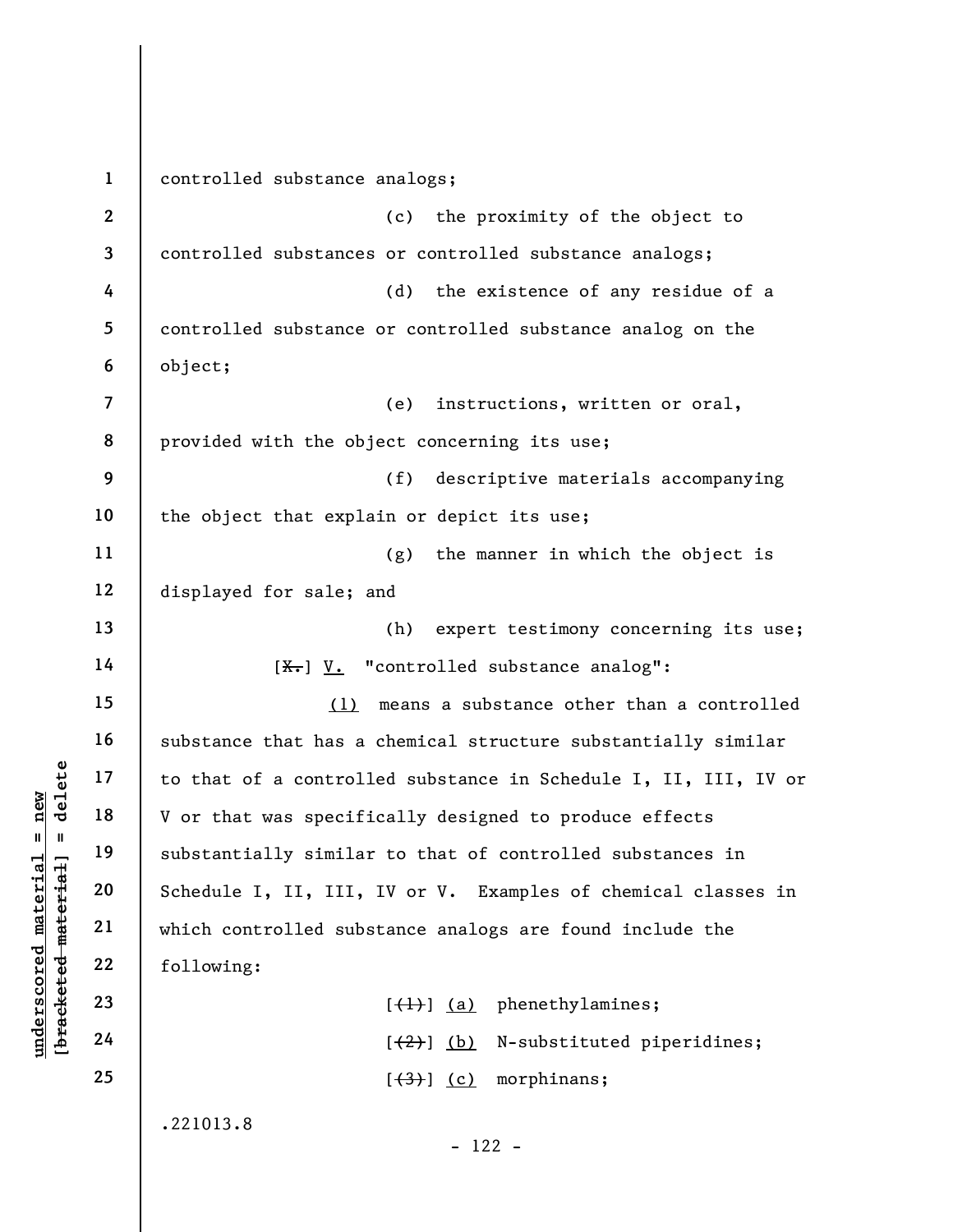|                                 | $\mathbf{1}$   | $[$ $(4)$ $(d)$ ecgonines;                                     |
|---------------------------------|----------------|----------------------------------------------------------------|
|                                 | $\mathbf{2}$   | $[ (5) ] (e)$ quinazolinones;                                  |
|                                 | $\mathbf{3}$   | $[ (6) ] (f)$ substituted indoles; and                         |
|                                 | 4              | $[\overline{(+7)}]$ (g) arylcycloalkylamines;                  |
|                                 | 5              | [Specifically excluded from the definition of "controlled      |
|                                 | 6              | substance analog" are those] and                               |
|                                 | $\overline{7}$ | does not include substances that are<br>(2)                    |
|                                 | 8              | generally recognized as safe and effective within the meaning  |
|                                 | 9              | of the Federal Food, Drug, and Cosmetic Act or have been       |
|                                 | 10             | manufactured, distributed or possessed in conformance with the |
|                                 | 11             | provisions of an approved new drug application or an exemption |
|                                 | 12             | for investigational use within the meaning of Section 505 of   |
|                                 | 13             | the Federal Food, Drug, and Cosmetic Act;                      |
|                                 | 14             | $[\frac{V}{V}$ . "human consumption" includes application,     |
|                                 | 15             | injection, inhalation, ingestion or any other manner of        |
|                                 | 16             | introduction;                                                  |
| delete                          | 17             | [ <del>Z.</del> ] X. "drug-free school zone" means a public    |
| new<br>Ш<br>$\mathbf{I}$        | 18             | school, parochial school or private school or property that is |
|                                 | 19             | used for a public, parochial or private school purpose and the |
| material<br>[bracketed material | 20             | area within one thousand feet of the school property line, but |
|                                 | 21             | it does not mean any post-secondary school; and                |
| $underscore$                    | 22             | [AA.] Y. "valid practitioner-patient relationship"             |
|                                 | 23             | means a professional relationship, as defined by the           |
|                                 | 24             | practitioner's licensing board, between the practitioner and   |
|                                 | 25             | the patient."                                                  |
|                                 |                | .221013.8                                                      |

- 123 -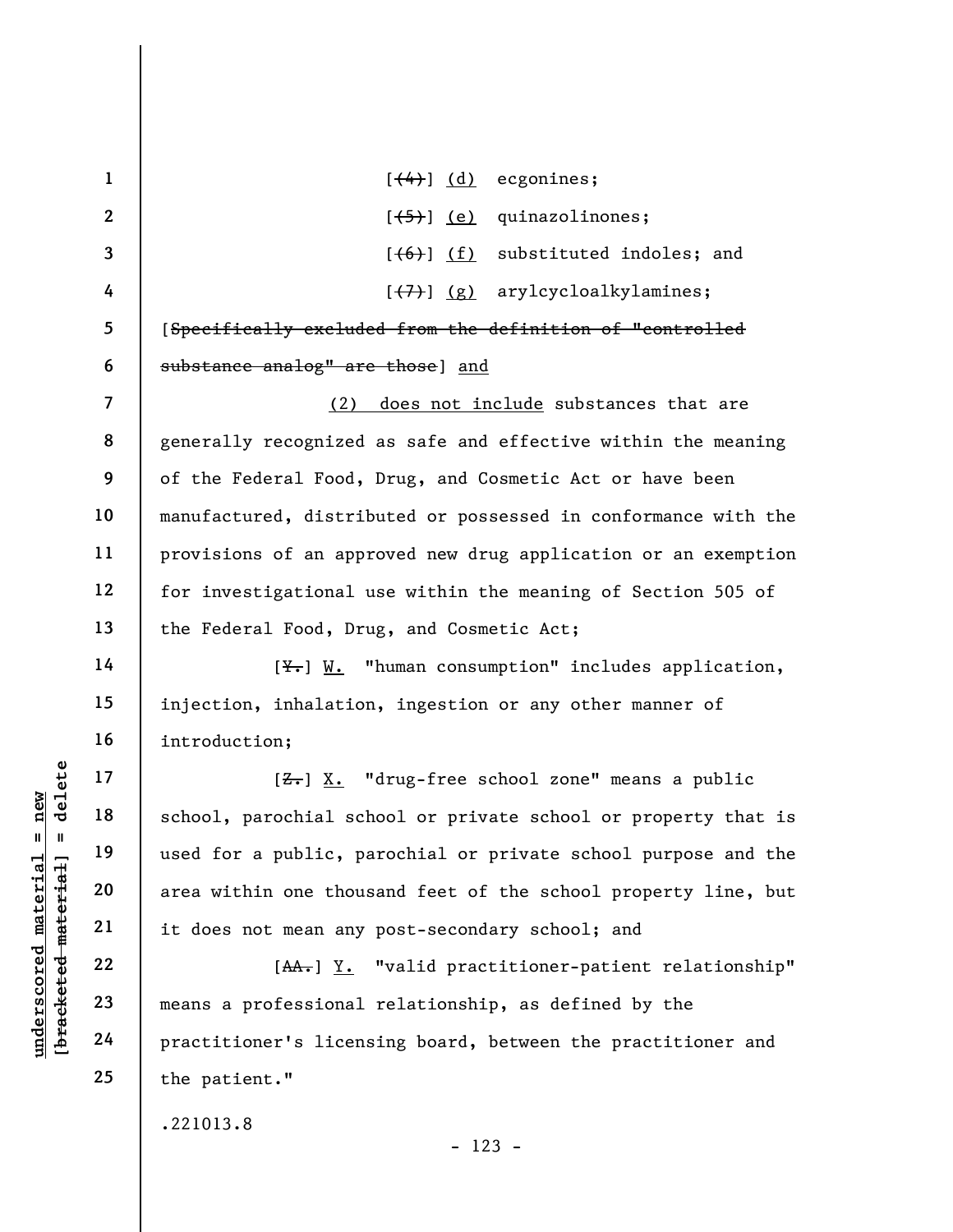|                                             | $\mathbf{1}$   | SECTION 60. Section 30-31-6 NMSA 1978 (being Laws 1972,      |
|---------------------------------------------|----------------|--------------------------------------------------------------|
|                                             | $\mathbf{2}$   | Chapter 84, Section 6, as amended) is amended to read:       |
|                                             | $\mathbf{3}$   | SCHEDULE I.--The following controlled<br>$"30-31-6.$         |
|                                             | 4              | substances are included in Schedule I:                       |
|                                             | 5              | any of the following opiates, including their<br>Α.          |
|                                             | 6              | isomers, esters, ethers, salts, and salts of isomers, esters |
|                                             | $\overline{7}$ | and ethers, unless specifically exempted, whenever the       |
|                                             | 8              | existence of these isomers, esters, ethers and salts is      |
|                                             | 9              | possible within the specific chemical designation:           |
|                                             | 10             | acetylmethadol;<br>(1)                                       |
|                                             | 11             | allylprodine;<br>(2)                                         |
|                                             | 12             | alphacetylmethadol;<br>(3)                                   |
|                                             | 13             | alphameprodine;<br>(4)                                       |
|                                             | 14             | alphamethadol;<br>(5)                                        |
|                                             | 15             | benzethidine;<br>(6)                                         |
|                                             | 16             | (7)<br>betacetylmethadol;                                    |
| delete                                      | 17             | betameprodine;<br>(8)                                        |
| new                                         | 18             | betamethadol;<br>(9)                                         |
| Ш<br>$\mathbf{I}$                           | 19             | (10) betaprodine;                                            |
|                                             | 20             | (11)<br>clonitazene;                                         |
|                                             | 21             | (12)<br>dextromoramide;                                      |
| underscored material<br>[bracketed material | 22             | dextrorphan;<br>(13)                                         |
|                                             | 23             | diampromide;<br>(14)                                         |
|                                             | 24             | diethylthiambutene;<br>(15)                                  |
|                                             | 25             | dimenoxadol;<br>(16)                                         |
|                                             |                | .221013.8<br>$124 -$                                         |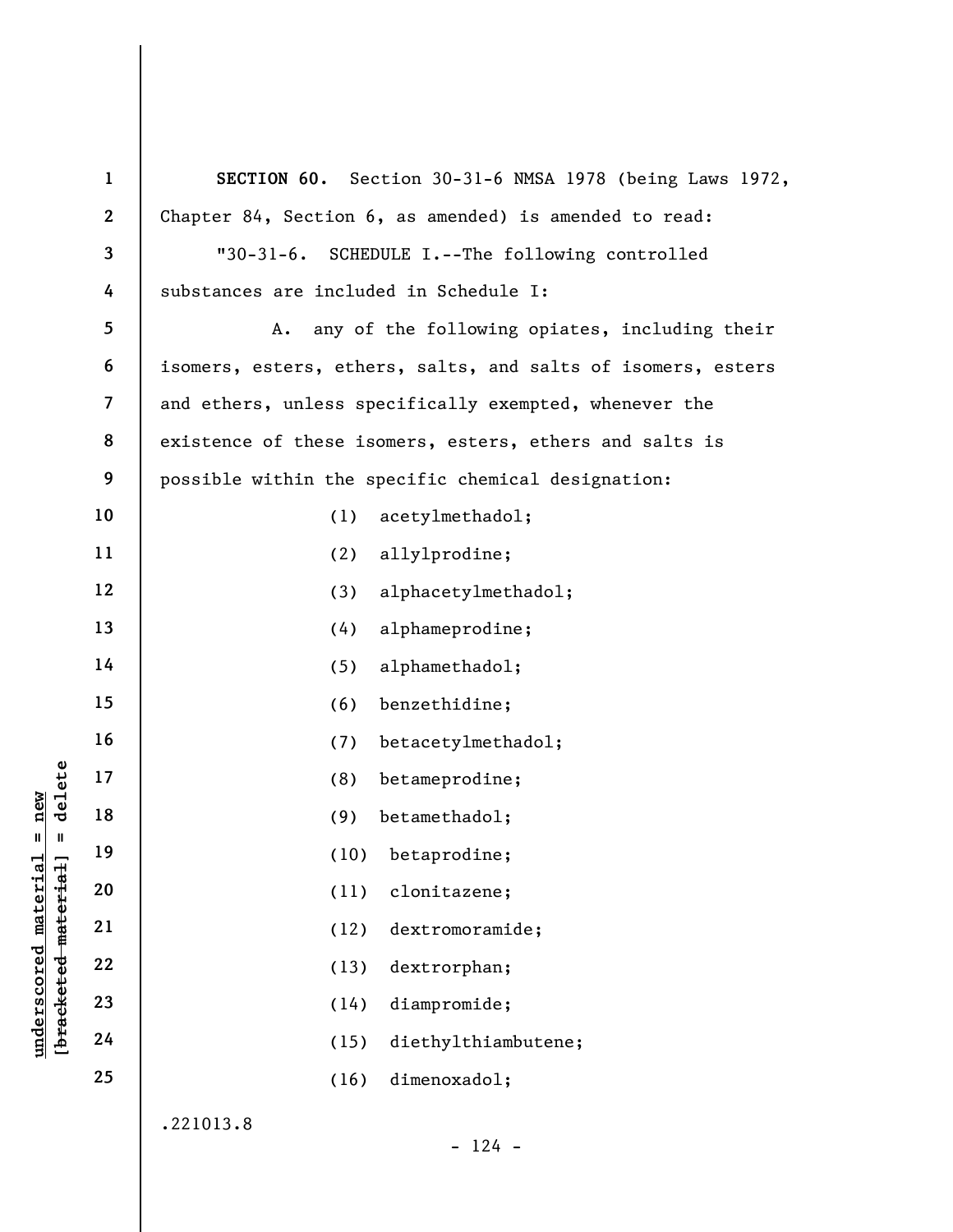| $\mathbf{1}$ |           | (17) | dimepheptanol;          |
|--------------|-----------|------|-------------------------|
| $\mathbf 2$  |           | (18) | dimethylthiambutene;    |
| 3            |           | (19) | dioxaphetyl butyrate;   |
| 4            |           | (20) | dipipanone;             |
| 5            |           | (21) | ethylmethylthiambutene; |
| 6            |           | (22) | etonitazene;            |
| 7            |           | (23) | etoxeridine;            |
| 8            |           | (24) | furethidine;            |
| 9            |           | (25) | hydroxypethidine;       |
| 10           |           | (26) | ketobemidone;           |
| 11           |           | (27) | levomoramide;           |
| 12           |           | (28) | levophenacylmorphan;    |
| 13           |           | (29) | morpheridine;           |
| 14           |           | (30) | noracymethadol;         |
| 15           |           | (31) | norlevorphanol;         |
| 16           |           | (32) | normethadone;           |
| 17           |           | (33) | norpipanone;            |
| 18           |           | (34) | phenadoxone;            |
| 19           |           |      | (35) phenampromide;     |
| 20           |           | (36) | phenomorphan;           |
| 21           |           | (37) | phenoperidine;          |
| 22           |           | (38) | piritramide;            |
| 23           |           | (39) | proheptazine;           |
| 24           |           | (40) | properidine;            |
| 25           |           | (41) | racemoramide; and       |
|              | .221013.8 |      |                         |
|              |           |      | $125 -$                 |

underscored material = new<br>[bracketed material] = delete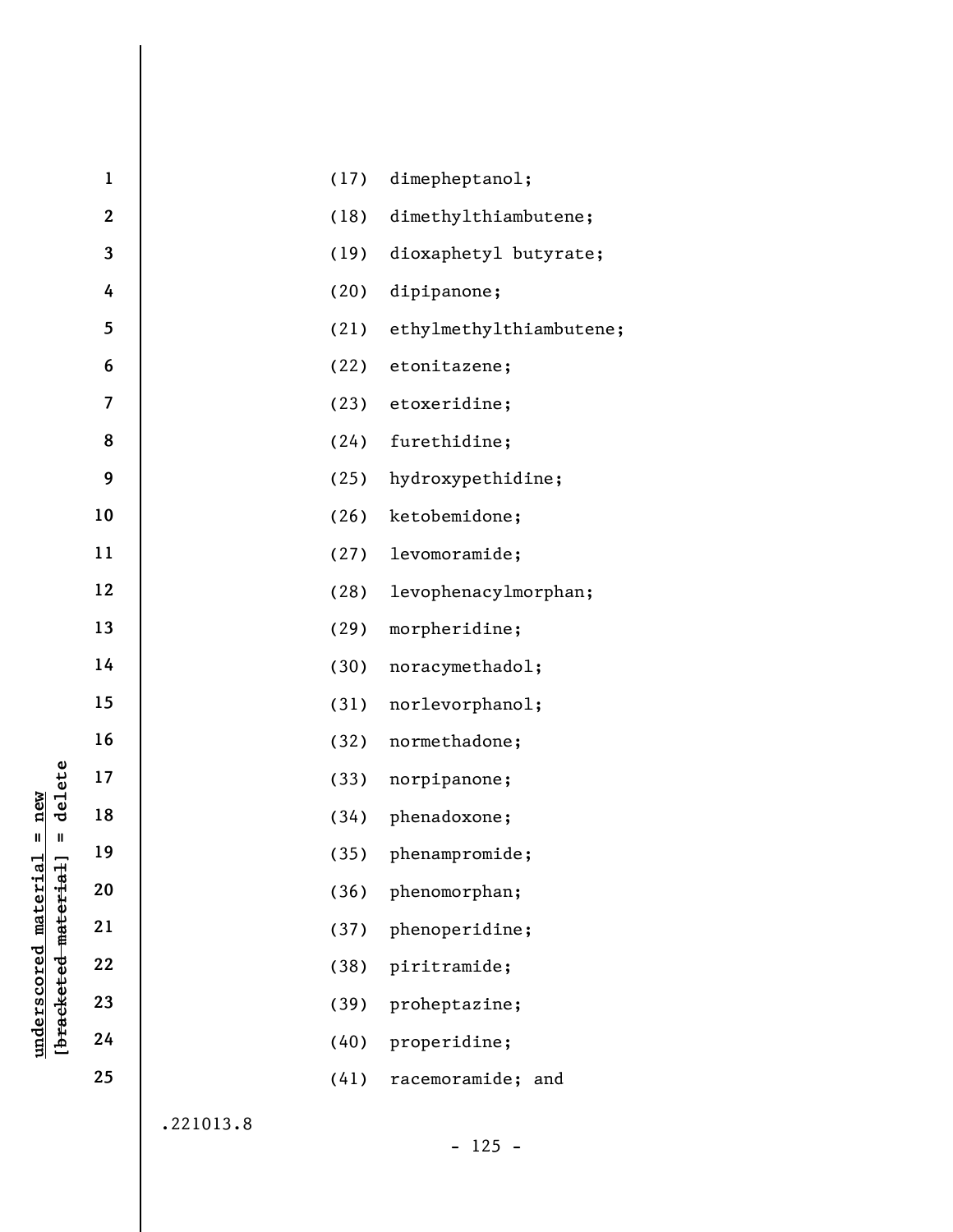|                        | $\mathbf{1}$            | trimeperidine;<br>(42)                                       |
|------------------------|-------------------------|--------------------------------------------------------------|
|                        | $\boldsymbol{2}$        | any of the following opium derivatives, their<br>$B$ .       |
|                        | $\overline{\mathbf{3}}$ | salts, isomers and salts of isomers, unless specifically     |
|                        | 4                       | exempted, whenever the existence of these salts, isomers and |
|                        | 5                       | salts of isomers is possible within the specific chemical    |
|                        | 6                       | designation:                                                 |
|                        | $\overline{7}$          | (1)<br>acetorphine;                                          |
|                        | 8                       | (2)<br>acetyldihydrocodeine;                                 |
|                        | 9                       | (3)<br>benzylmorphine;                                       |
|                        | 10                      | (4)<br>codeine methylbromide;                                |
|                        | 11                      | (5)<br>codeine-N-oxide;                                      |
|                        | 12                      | (6)<br>cyprenorphine;                                        |
|                        | 13                      | desomorphine;<br>(7)                                         |
|                        | 14                      | (8)<br>dihydromorphine;                                      |
|                        | 15                      | (9)<br>etorphine;                                            |
|                        | 16                      | (10)<br>heroin;                                              |
| delete                 | 17                      | hydromorphinol;<br>(11)                                      |
| new                    | 18                      | methyldesorphine;<br>(12)                                    |
| $\sf II$               | 19                      | methyldihydromorphine;<br>(13)                               |
| materia<br>material    | 20                      | morphine methylbromide;<br>(14)                              |
|                        | 21                      | morphine methylsulfonate;<br>(15)                            |
| underscored            | 22                      | morphine-N-oxide;<br>(16)                                    |
| [ <del>bracketed</del> | 23                      | myrophine;<br>(17)                                           |
|                        | 24                      | nicocodeine;<br>(18)                                         |
|                        | 25                      | nicomorphine;<br>(19)                                        |
|                        |                         | .221013.8                                                    |

- 126 -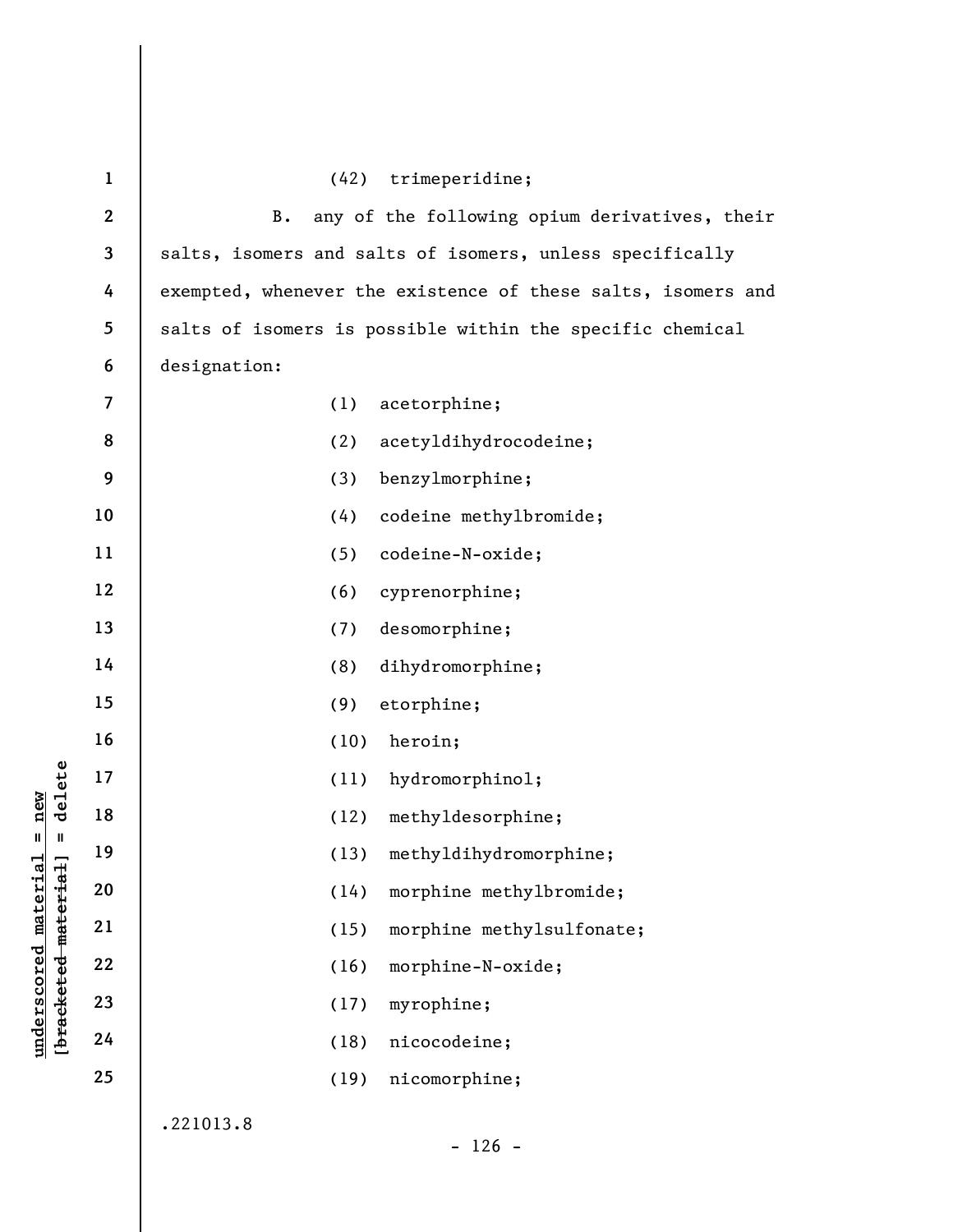|                                     | $\mathbf{1}$             | normorphine;<br>(20)                                          |
|-------------------------------------|--------------------------|---------------------------------------------------------------|
|                                     | $\boldsymbol{2}$         | pholcodine; and<br>(21)                                       |
|                                     | 3                        | thebacon;<br>(22)                                             |
|                                     | 4                        | $C$ .<br>any material, compound, mixture or preparation       |
|                                     | 5                        | that contains any quantity of the following hallucinogenic    |
|                                     | 6                        | substances, their salts, isomers and salts of isomers, unless |
|                                     | $\overline{\mathcal{L}}$ | specifically exempted, whenever the existence of these salts, |
|                                     | 8                        | isomers and salts of isomers is possible within the specific  |
|                                     | 9                        | chemical designation:                                         |
|                                     | 10                       | 3,4-methylenedioxy amphetamine;<br>(1)                        |
|                                     | 11                       | (2)<br>5-methoxy-3,4-methylenedioxy amphetamine;              |
|                                     | 12                       | (3)<br>3,4,5-trimethoxy amphetamine;                          |
|                                     | 13                       | bufotenine;<br>(4)                                            |
|                                     | 14                       | (5)<br>diethyltryptamine;                                     |
|                                     | 15                       | dimethyltryptamine;<br>(6)                                    |
|                                     | 16                       | 4-methyl-2,5-dimethoxy amphetamine;<br>(7)                    |
| delete                              | 17                       | (8)<br>ibogaine;                                              |
| new                                 | 18                       | (9)<br>lysergic acid diethylamide;                            |
| $\mathbf{II}$<br>Ш                  | 19                       | $(-10)$ marijuana;                                            |
| material<br>material                | 20                       | mescaline;<br>$\left(\frac{11}{2}\right)$ (10)                |
|                                     | 21                       | $[\frac{12}{12}]$ (11) peyote, except as otherwise            |
| underscored                         | 22                       | provided in the Controlled Substances Act;                    |
| [ <del>brack</del> ete <del>d</del> | 23                       | N-ethyl-3-piperidyl benzilate;<br>$[\frac{(13)}{2}]$ $(12)$   |
|                                     | 24                       | N-methyl-3-piperidyl benzilate;<br>$[\frac{(14)}{)}$ (13)     |
|                                     | 25                       | $[\left(\frac{15}{15}\right)]$ (14) psilocybin;               |
|                                     |                          | .221013.8                                                     |
|                                     |                          | $-127 -$                                                      |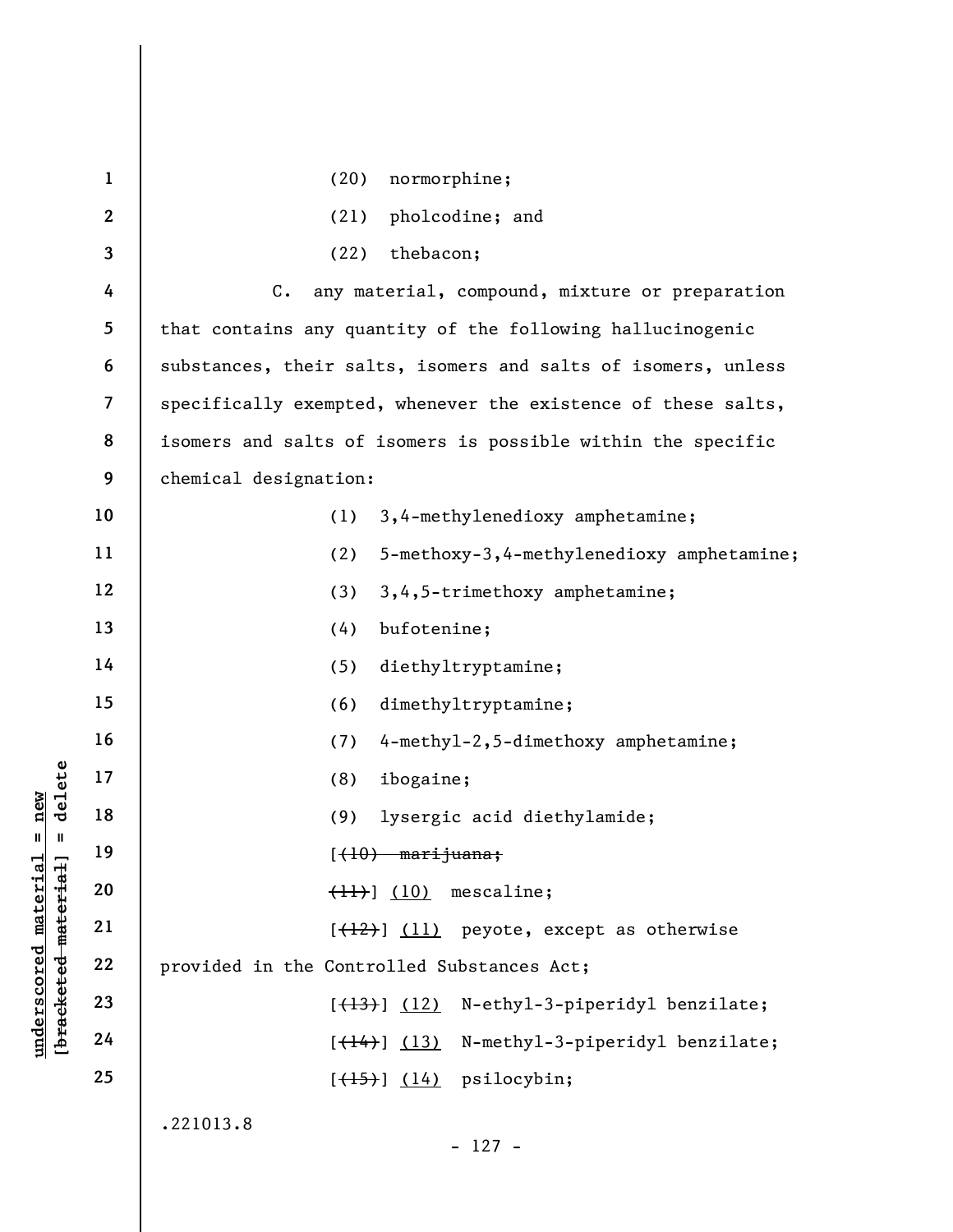underscored material external dimethyl-3-(2-methylc)<br>
and dimethyl-3-(2-methylc)<br>
tetrahydrobenzo[c]chr<br>
tetrahydrobenzo[c]chr<br>
tetrahydrobenzo[c]chr<br>
tetrahydrobenzo[c]chr<br>
(hydroxymethyl)-6,6-d<br>
(a,7,10,10a-tetrahydr<br>
22 1 2 3 4 5 6 7 8 9 10 11 12 13 14 15 16 17 18 19 20 21 22 23 24 25  $[\left(\frac{16}{16}\right)$  (15) psilocyn; [(17) tetrahydrocannabinols; (18) hashish; (19)] (16) synthetic cannabinoids, including: (a) 1-[2-(4-(morpholinyl)ethyl]-3-(1 naphthoyl)indole; (b) 1-butyl-3-(1-napthoyl)indole; (c) 1-hexyl-3-(1-naphthoyl)indole; (d) 1-pentyl-3-(1-naphthoyl)indole; (e) 1-pentyl-3-(2-methoxyphenylacetyl) indole; (f) cannabicyclohexanol (CP 47, 497 and homologues: 5-(1,1-dimethylheptyl)-2-[(1R,3S) -3 hydroxycyclohexyl]-phenol (CP-47,497); and 5-(1, 1 dimethyloctyl)-2-[(1R,3S)-3-hydroxycyclohexyl]-phenol; (g) 6aR,10aR)-9-(hydroxymethyl) -6,6 dimethyl-3-(2-methyloctan-2-yl)-6a,7,10, 10atetrahydrobenzo[c]chromen-1-ol); (h) dexanabinol, (6aS,10aS) -9- (hydroxymethyl)-6,6-dimethyl-3-(2-methyloctan-2-yl) - 6a,7,10,10a-tetrahydrobenzo[c]chromen-1-ol; (i) 1-pentyl-3-(4-chloro naphthoyl) indole; (j) (2-methyl-1-propyl-1H-indol-3-yl) - 1-naphthalenyl-methanone; and .221013.8 - 128 -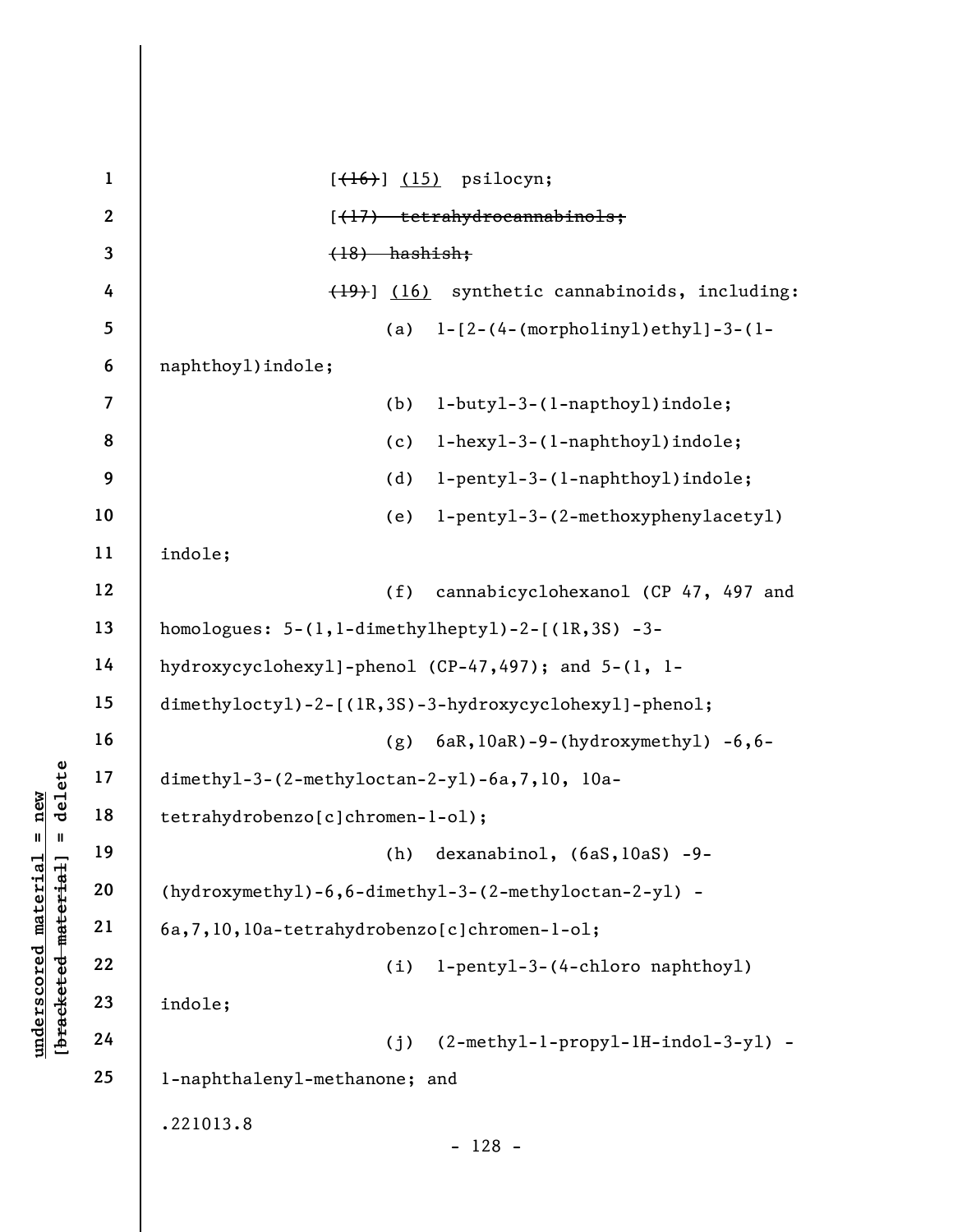|                      | $\mathbf{1}$   | $5-(1,1-dimethylhepty1)-2-(3-hydroxy)$<br>(k)                   |
|----------------------|----------------|-----------------------------------------------------------------|
|                      | $\overline{2}$ | cyclohexy1)-pheno1;                                             |
|                      | 3              | 3,4-methylenedioxymethcathinone;<br>[ (20) ] (17)               |
|                      | 4              | 3,4-methylenedioxypyrovalerone;<br>$[\frac{(21)}{2}]$ (18)      |
|                      | 5              | 4-methylmethcathinone;<br>$[ (22) ]$ (19)                       |
|                      | 6              | 4-methoxymethcathinone;<br>[ (23) ] (20)                        |
|                      | $\overline{7}$ | 3-fluoromethcathinone; and<br>$[\frac{(24)}{2}]\frac{(21)}{2}$  |
|                      | 8              | $[25]$ $(22)$ 4-fluoromethcathinone;                            |
|                      | 9              | the enumeration of peyote as a controlled<br>$D$ .              |
|                      | 10             | substance does not apply to the use of peyote in bona fide      |
|                      | 11             | religious ceremonies by a bona fide religious organization, and |
|                      | 12             | members of the organization so using peyote are exempt from     |
|                      | 13             | registration. Any person who manufactures peyote for or         |
|                      | 14             | distributes peyote to the organization or its members shall     |
|                      | 15             | comply with the federal Comprehensive Drug Abuse Prevention and |
|                      | 16             | Control Act of 1970 and all other requirements of law; and      |
| delete               | 17             | [E. the enumeration of marijuana,                               |
| new                  | 18             | tetrahydrocannabinols or chemical derivatives of                |
| II.<br>H             | 19             | tetrahydrocannabinol as Schedule I controlled substances does   |
| material<br>material | 20             | not apply to:                                                   |
|                      | 21             | (1) hemp pursuant to rules promulgated by the                   |
| underscored          | 22             | board of regents of New Mexico state university on behalf of    |
| [bracketed           | 23             | the New Mexico department of agriculture;                       |
|                      | 24             | (2) cultivation of hemp by persons pursuant to                  |
|                      | 25             | rules promulgated by the board of regents of New Mexico state   |
|                      |                | .221013.8                                                       |
|                      |                | $-129 -$                                                        |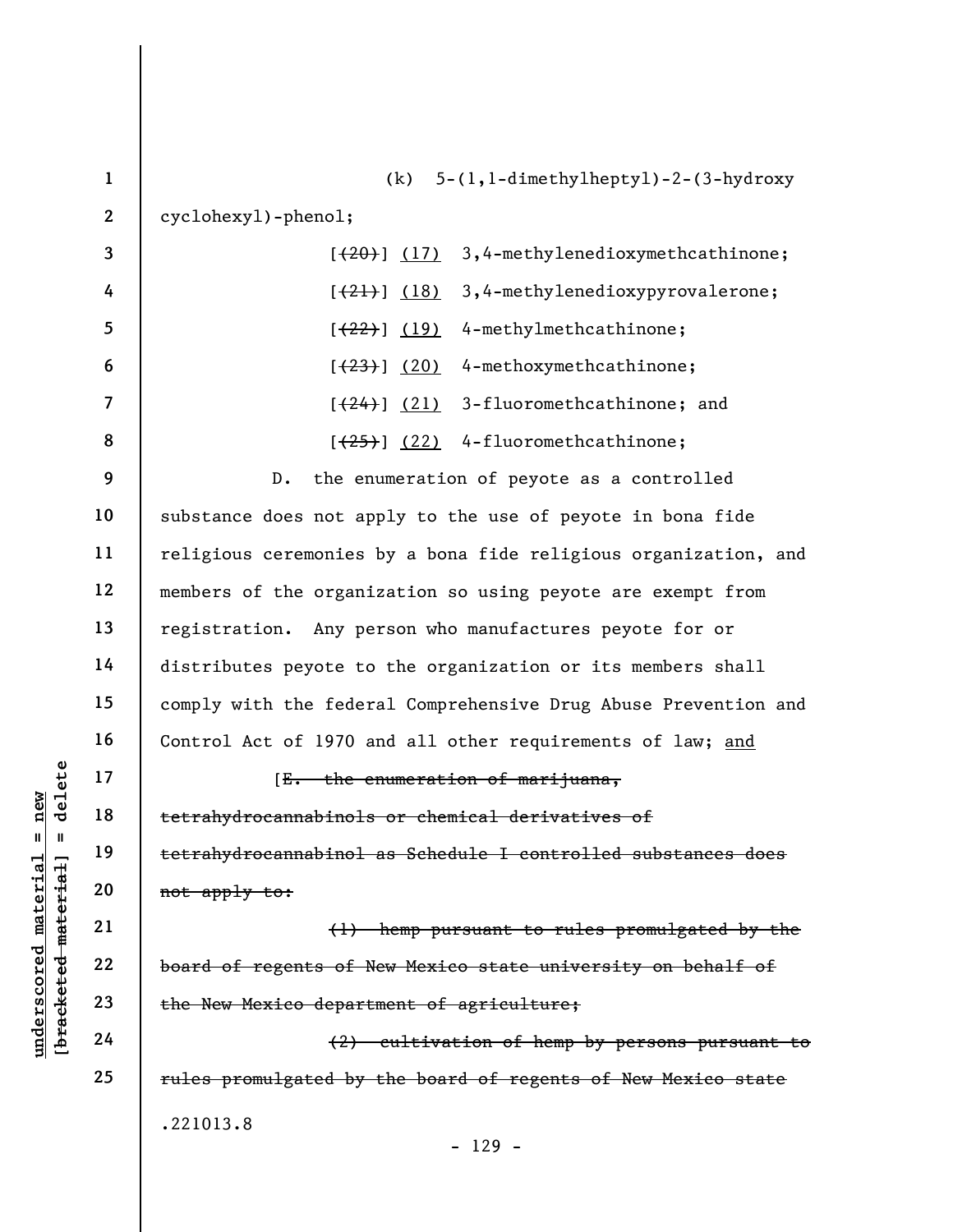|                                       | $\mathbf{1}$ | university on behalf of the New Mexico department of            |
|---------------------------------------|--------------|-----------------------------------------------------------------|
|                                       | $\mathbf{2}$ | agriculture;                                                    |
|                                       | 3            | (3) tetrahydrocannabinols or chemical                           |
|                                       | 4            | derivatives of tetrahydrocannabinols, including                 |
|                                       | 5            | tetrahydrocannabinols or chemical derivatives of                |
|                                       | 6            | tetrahydrocannabinols with concentrations of up to five percent |
|                                       | 7            | as measured using a post-decarboxylation method and based on    |
|                                       | 8            | percentage dry weight, possessed by a person in connection with |
|                                       | 9            | the cultivation, transportation, testing, researching,          |
|                                       | 10           | manufacturing or other processing of the plant Cannabis sativa  |
|                                       | 11           | L., or any part of the plant whether growing or not, if         |
|                                       | 12           | authorized pursuant to rules promulgated, pursuant to the Hemp  |
|                                       | 13           | Manufacturing Act, by the board of regents of New Mexico state  |
|                                       | 14           | university on behalf of the New Mexico department of            |
|                                       | 15           | agriculture or the department of environment;                   |
|                                       | 16           | (4) tetrahydrocannabinols or chemical                           |
| delete                                | 17           | derivatives of tetrahydrocannabinols, including                 |
| new                                   | 18           | tetrahydrocannabinols or chemical derivatives of                |
| II<br>Ш<br>ಥ                          | 19           | tetrahydrocannabinols in any concentration possessed by a       |
| material<br>materi                    | 20           | person in connection with the extraction of                     |
|                                       | 21           | tetrahydrocannabinols or chemical derivatives of                |
| $\bm{{\rm underscore}}$<br>[bracketed | 22           | tetrahydrocannabinols, if authorized pursuant to rules          |
|                                       | 23           | promulgated, pursuant to the Hemp Manufacturing Act, by the     |
|                                       | 24           | board of regents of New Mexico state university on behalf of    |
|                                       | 25           | the New Mexico department of agriculture or the department of   |
|                                       |              | .221013.8                                                       |

- 130 -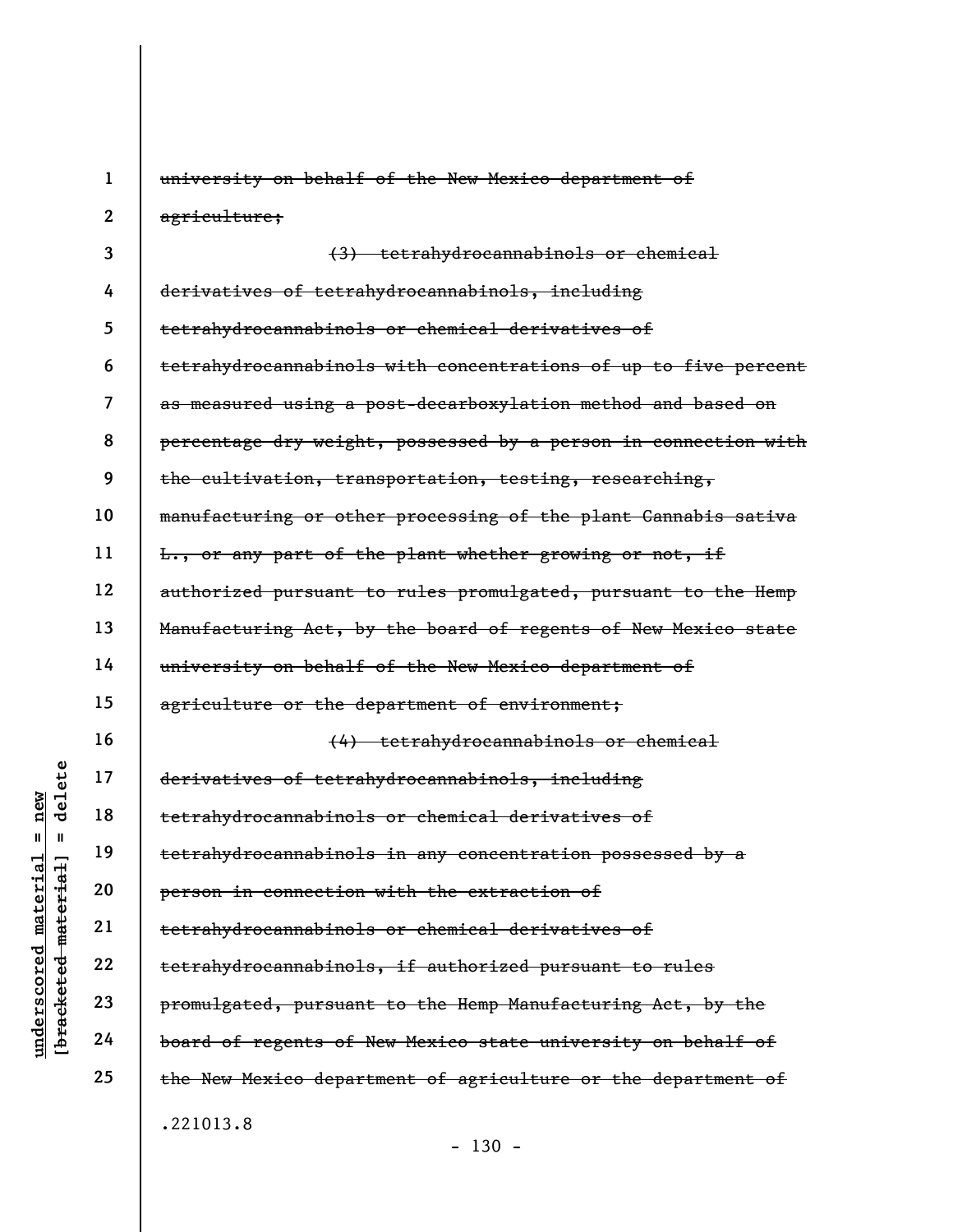underscored material = new [bracketed material] = delete 1 2 3 4 5 6 7 8 9 10 11 12 13 14 15 16 17 18 19 20 21 22 23 24 25 environment; (5) the use of marijuana, tetrahydrocannabinols or chemical derivatives of tetrahydrocannabinol by certified patients pursuant to the Controlled Substances Therapeutic Research Act or by qualified patients pursuant to the provisions of the Lynn and Erin Compassionate Use Act; or (6) the use, dispensing, possession, prescribing, storage or transport of a prescription drug that the United States food and drug administration has approved and that contains marijuana, a tetrahydrocannabinol derivative or a chemical derivative of tetrahydrocannabinol; and  $F_{\tau}$ ] E. controlled substances added to Schedule I by rule adopted by the board pursuant to Section 30-31-3 NMSA 1978." SECTION 61. Section 30-31-7 NMSA 1978 (being Laws 1972, Chapter 84, Section 7, as amended) is amended to read: "30-31-7. SCHEDULE II.-- A. The following controlled substances are included in Schedule II: (1) any of the following substances, except those narcotic drugs listed in other schedules, whether produced directly or indirectly by extraction from substances of vegetable origin, or independently by means of chemical synthesis, or by combination of extraction and chemical .221013.8 - 131 -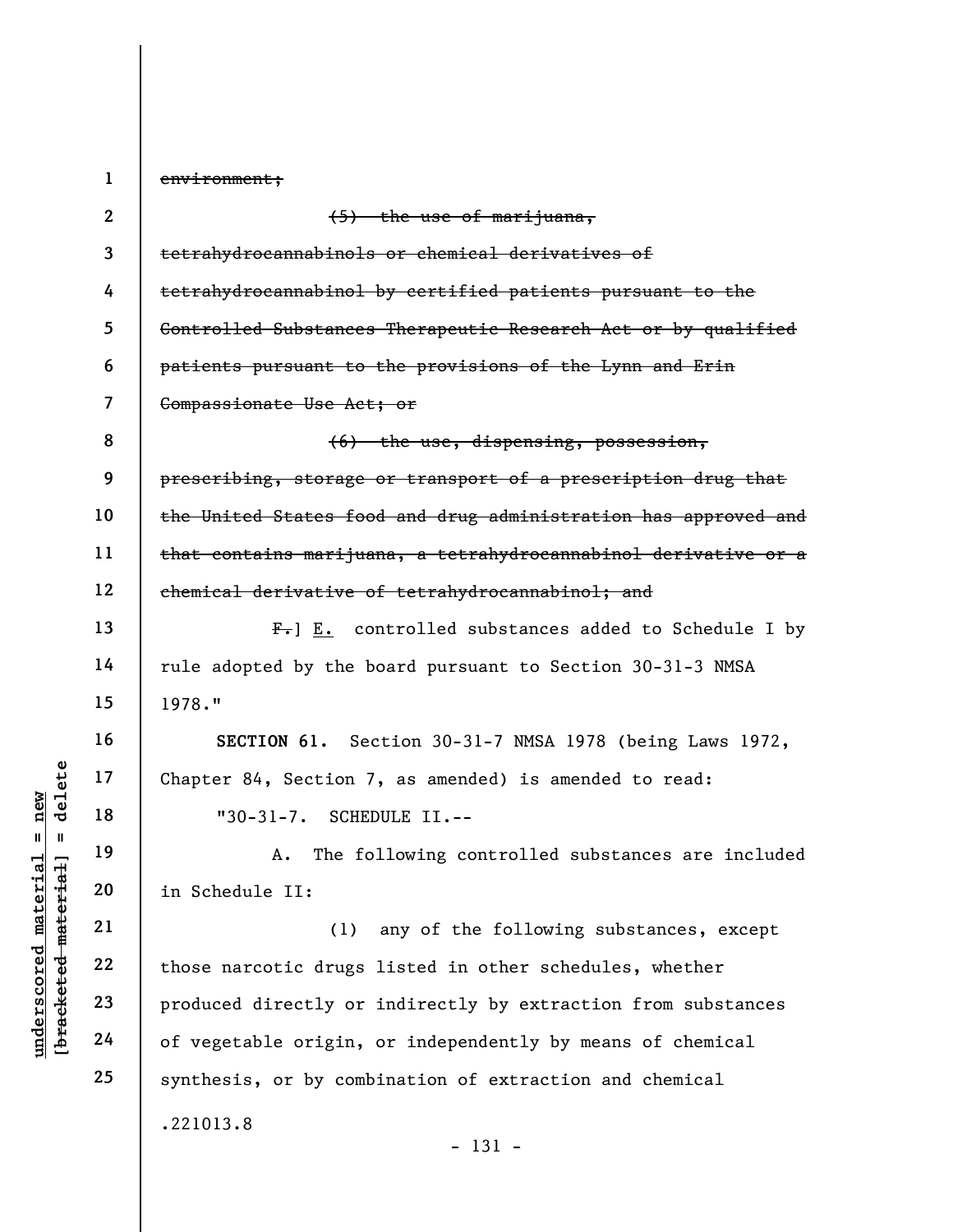understand material patients pu<br>  $\begin{array}{c|c|c} \texttt{u} & \texttt{u} & \texttt{u} & \texttt{u} & \texttt{u} & \texttt{u} & \texttt{u} & \texttt{u} & \texttt{u} & \texttt{u} & \texttt{u} & \texttt{u} & \texttt{u} & \texttt{u} & \texttt{u} & \texttt{u} & \texttt{u} & \texttt{u} & \texttt{u} & \texttt{u} & \texttt{u} & \texttt{u} & \texttt{u} & \texttt{u} & \texttt{u} & \text$ 1 2 3 4 5 6 7 8 9 10 11 12 13 14 15 16 17 18 19 20 21 22 23 24 25 synthesis: (a) opium and opiate, and any salt, compound, derivative or preparation of opium or opiate; (b) any salt, compound, isomer, derivative or preparation thereof that is chemically equivalent or identical with any of the substances referred to in Subparagraph (a) of this paragraph, but not including the isoquinoline alkaloids of opium; (c) opium poppy and poppy straw; and (d) coca leaves and any salt, compound, derivative or preparation of coca leaves, and any salt, compound, derivative or preparation thereof that is chemically equivalent or identical with any of these substances, but not including decocainized coca leaves or extractions that do not contain cocaine or ecgonine; [(e) marijuana, but only for the use by certified patients pursuant to the Controlled Substances Therapeutic Research Act or by qualified patients pursuant to the provisions of the Lynn and Erin Compassionate Use Act; and (f) tetrahydrocannabinols or chemical derivatives of tetrahydrocannabinol, but only for the use by certified patients pursuant to the Controlled Substances Therapeutic Research Act or by qualified patients pursuant to the provisions of the Lynn and Erin Compassionate Use Act. Marijuana, tetrahydrocannobinols or chemical derivatives .221013.8

- 132 -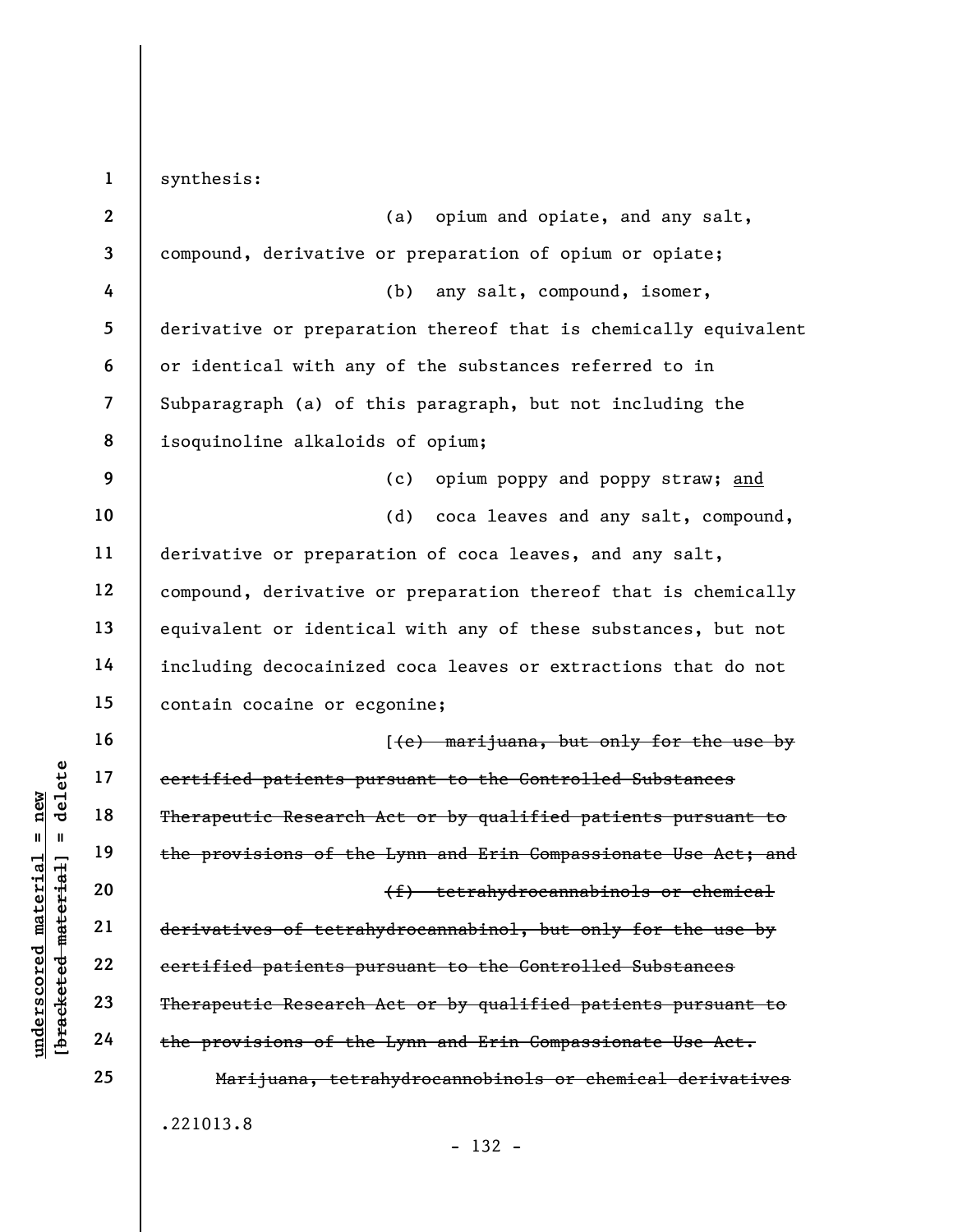|                                                | $\mathbf{1}$             | of tetrahydrocannabinol shall be considered Schedule II        |
|------------------------------------------------|--------------------------|----------------------------------------------------------------|
|                                                | $\mathbf{2}$             | controlled substances only for the purposes enumerated in the  |
|                                                | $\mathbf{3}$             | Controlled Substances Therapeutic Research Act or the Lynn and |
|                                                | 4                        | Erin Compassionate Use Act; ]                                  |
|                                                | 5                        | (2)<br>any of the following opiates, including                 |
|                                                | 6                        | their isomers, esters, ethers, salts and salts of isomers,     |
|                                                | $\overline{\mathcal{L}}$ | whenever the existence of these isomers, esters, ethers and    |
|                                                | 8                        | salts is possible within the specific chemical designation:    |
|                                                | 9                        | alphaprodine;<br>(a)                                           |
|                                                | 10                       | anileridine;<br>(b)                                            |
|                                                | 11                       | bezitramide;<br>(c)                                            |
|                                                | 12                       | dihydrocodeine;<br>(d)                                         |
|                                                | 13                       | diphenoxylate;<br>(e)                                          |
|                                                | 14                       | (f)<br>fentany1;                                               |
|                                                | 15                       | hydromorphone;<br>(g)                                          |
|                                                | 16                       | isomethadone;<br>(h)                                           |
| delete                                         | 17                       | levomethorphan;<br>(i)                                         |
| new                                            | 18                       | levorphanol;<br>(j)                                            |
| Ш<br>- II                                      | 19                       | (k) meperidine;                                                |
| material                                       | 20                       | metazocine;<br>(1)                                             |
|                                                | 21                       | methadone;<br>(m)                                              |
|                                                | 22                       | methadone--intermediate, 4-cyano-2-<br>(n)                     |
| [bracketed material<br>$\bm{{\rm underscore}}$ | 23                       | dimethylamino-4, 4-diphenyl butane;                            |
|                                                | 24                       | moramide--intermediate, 2-methyl-3-<br>(o)                     |
|                                                | 25                       | morpholino-1, 1-dipheny1-propane-carboxylic acid;              |
|                                                |                          | .221013.8<br>$-133 -$                                          |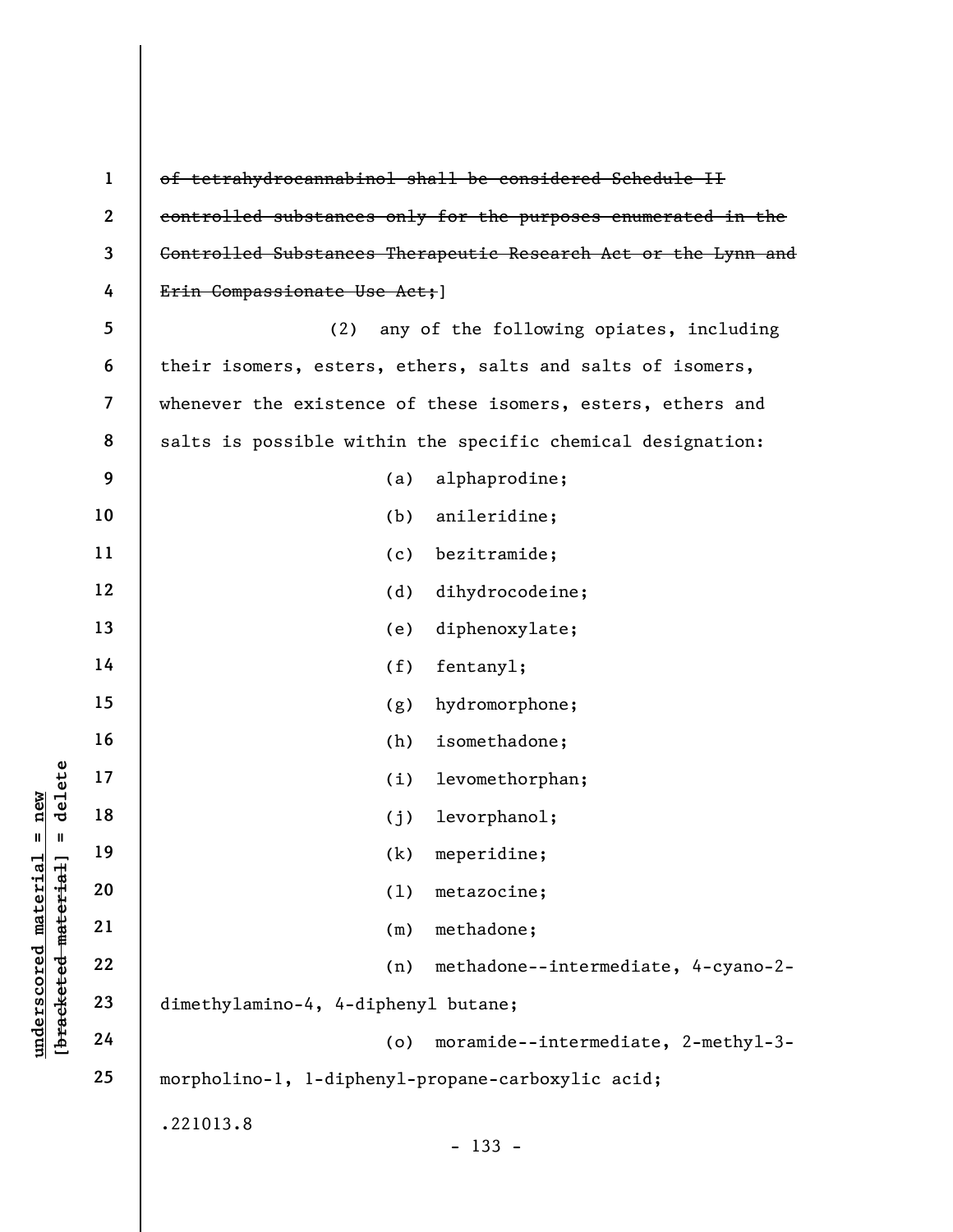|                                                         | $\mathbf{1}$             | oxycodone;<br>(p)                                               |
|---------------------------------------------------------|--------------------------|-----------------------------------------------------------------|
|                                                         | $\mathbf{2}$             | (q)<br>pethidine;                                               |
|                                                         | 3                        | pethidine--intermediate--A, 4-cyano-<br>(r)                     |
|                                                         | 4                        | l-methyl-4-phenylpiperidine;                                    |
|                                                         | 5                        | pethidine--intermediate--B, ethyl-4-<br>(s)                     |
|                                                         | 6                        | phenyl-piperidine-4-carboxylate;                                |
|                                                         | $\overline{\mathcal{L}}$ | pethidine--intermediate--C, l-<br>(t)                           |
|                                                         | 8                        | methyl-4-phenylpiperidine-4-carboxylic acid;                    |
|                                                         | 9                        | phenazocine;<br>(u)                                             |
|                                                         | 10                       | piminodine;<br>(v)                                              |
|                                                         | 11                       | racemethorphan; and<br>(w)                                      |
|                                                         | 12                       | racemorphan;<br>(x)                                             |
|                                                         | 13                       | (3)<br>unless listed in another schedule, any                   |
|                                                         | 14                       | material, compound, mixture or preparation that contains any    |
|                                                         | 15                       | quantity of the following substances having a potential for     |
|                                                         | 16                       | abuse associated with a stimulant effect on the central nervous |
| delete                                                  | 17                       | system:                                                         |
| $n$ ew<br>$\mathbf{II}^-$                               | 18                       | amphetamine, its salts, optical<br>(a)                          |
| ш                                                       | 19                       | isomers and salts of its optical isomers;                       |
|                                                         | 20                       | phenmetrazine and its salts;<br>(b)                             |
|                                                         | 21                       | methamphetamine, its salts, isomers<br>(c)                      |
| underscored material<br>[ <del>bracketed material</del> | 22                       | and salts of isomers; and                                       |
|                                                         | 23                       | methylphenidate; and<br>(d)                                     |
|                                                         | 24                       | controlled substances added to Schedule II<br>(4)               |
|                                                         | 25                       | by rule adopted by the board pursuant to Section 30-31-3 NMSA   |
|                                                         |                          | .221013.8                                                       |
|                                                         |                          | $-134 -$                                                        |
|                                                         |                          |                                                                 |

 $\overline{\phantom{a}}$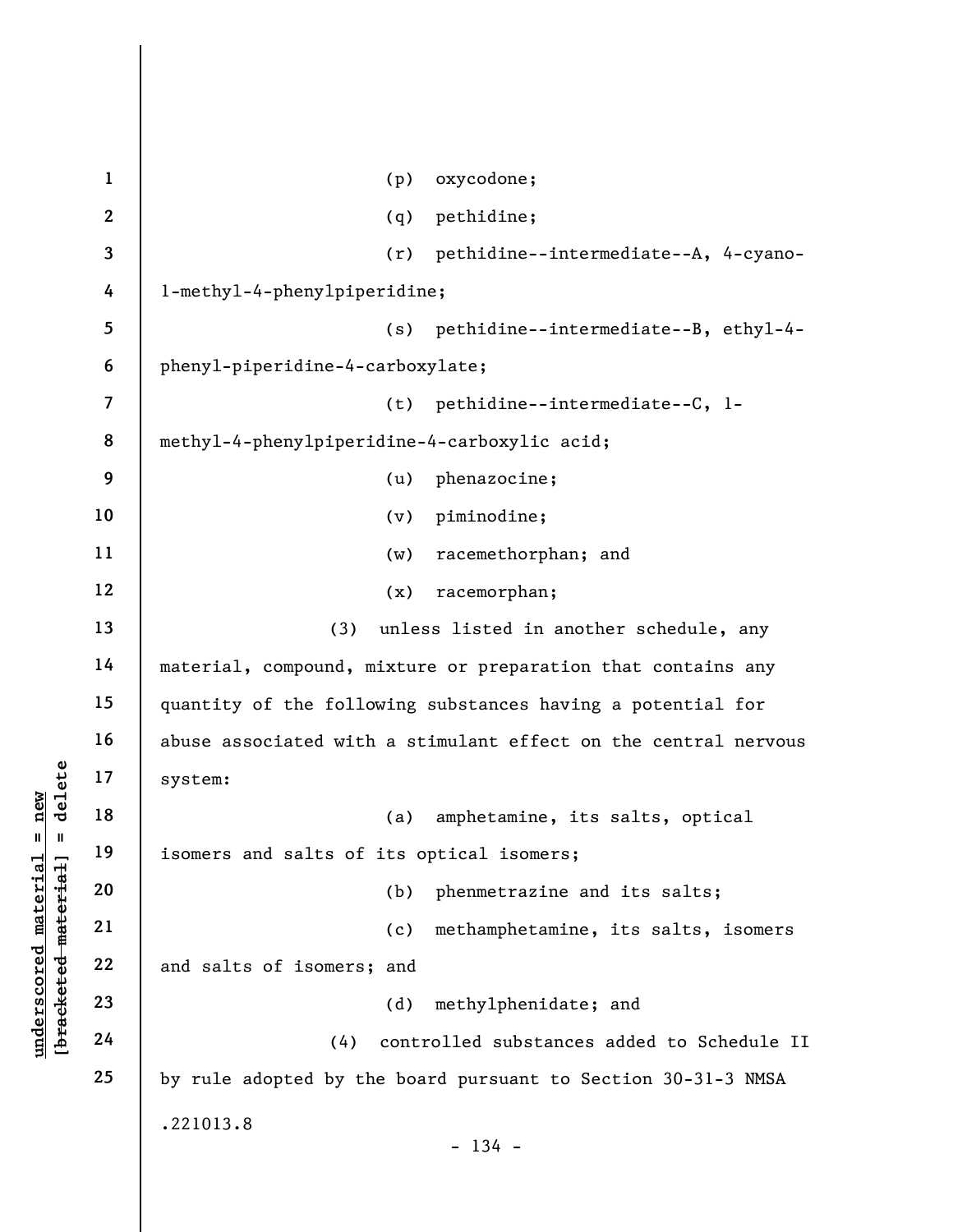1978.

1

underscores and the set of a felony and shall<br>
and 19<br>
underscores of a felony and shall<br>
than one year nor more<br>
21<br>
underscores of a felony and shall<br>
than one year nor more<br>
five thousand dollars<br>
22<br>
Chapter 84, Sectio 2 3 4 5 6 7 8 9 10 11 12 13 14 15 16 17 18 19 20 21 B. Where methadone is prescribed, administered or dispensed by a practitioner of a drug abuse rehabilitation program while acting in the course of the practitioner's professional practice, or otherwise lawfully obtained or possessed by a person, such person shall not possess such methadone beyond the date stamped or typed on the label of the container of the methadone, nor shall any person possess methadone except in the container in which it was originally administered or dispensed to such person, and such container shall include a label showing the name of the prescribing physician or practitioner, the identity of methadone, the name of the ultimate user, the date when the methadone is to be administered to or used or consumed by the named ultimate user shown on the label and a warning on the label of the methadone container that the ultimate user must use, consume or administer to the ultimate user the methadone in such container. Any person who violates this subsection is guilty of a felony and shall be punished by imprisonment for not less than one year nor more than five years, or by a fine of up to five thousand dollars (\$5,000), or both."

SECTION 62. Section 30-31-21 NMSA 1978 (being Laws 1972, Chapter 84, Section 21, as amended) is amended to read:

"30-31-21. DISTRIBUTION TO A MINOR.--Except as authorized by the Controlled Substances Act, no person who is eighteen .221013.8  $- 135 -$ 

22

23

24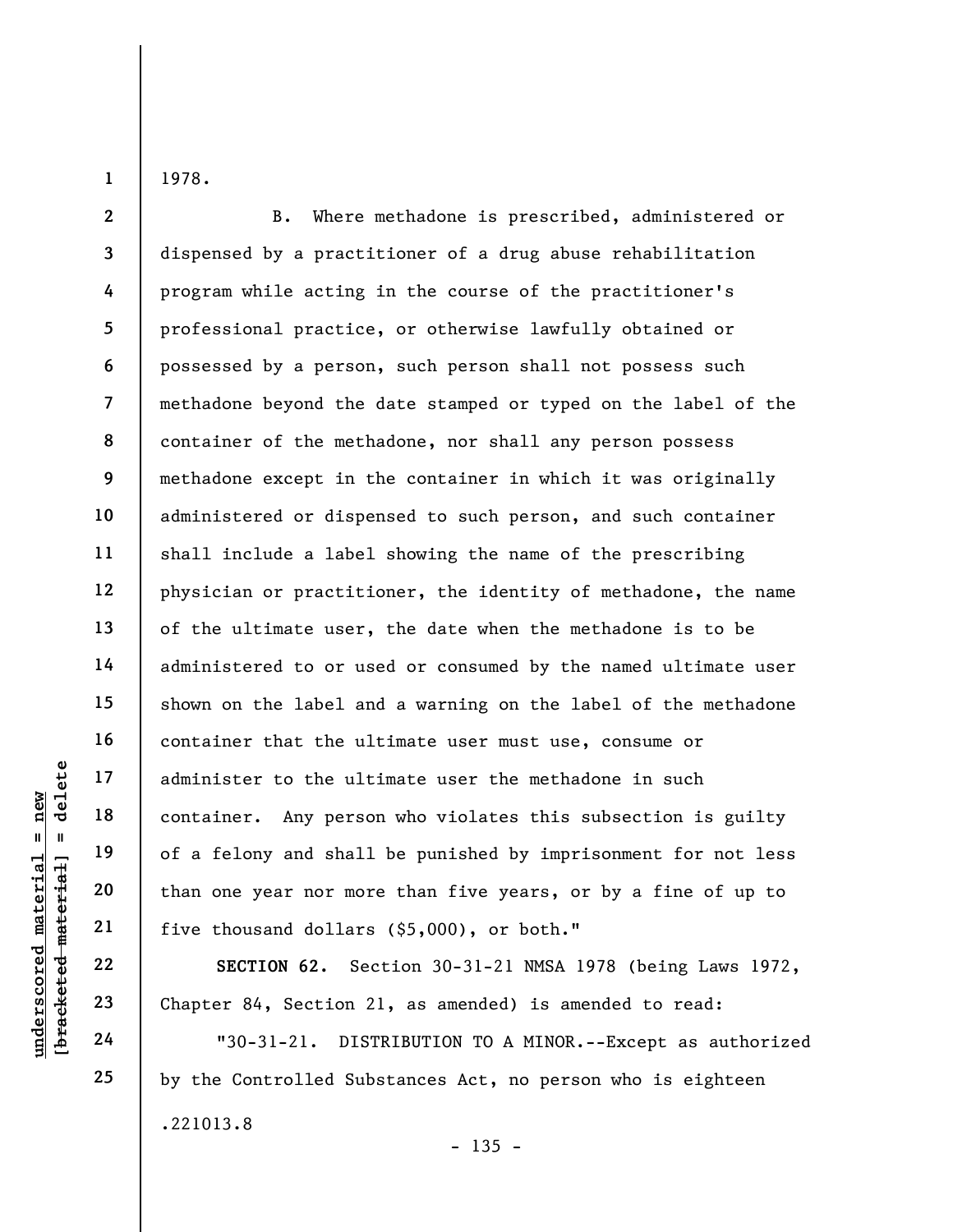underscore of Section 31-18-15 N<br>
17 and 18 (42) <u>B.</u><br>
19 guilty of a first deg<br>
to the provisions of<br>
21 sECTION 63. Section 2<br>
23 "30-31-22. CON"<br>
24 DISTRIBUTION PROHIBIT 1 2 3 4 5 6 7 8 9 10 11 12 13 14 15 16 17 18 19 20 21 22 23 24 25 years of age or older shall intentionally distribute a controlled substance to a person under the age of eighteen years. Any person who violates this section with respect to  $[A.$  marijuana is: (1) for the first offense, guilty of a third degree felony and shall be sentenced pursuant to the provisions of Section 31-18-15 NMSA 1978; and (2) for the second and subsequent offenses, guilty of a second degree felony and shall be sentenced pursuant to the provisions of Section 31-18-15 NMSA 1978; and B. any other] a controlled substance enumerated in [Schedules] Schedule I, II, III or IV or a controlled substance analog of any controlled substance enumerated in Schedule I, II, III or IV is:  $[\frac{1}{1}]$  A. for the first offense, guilty of a second degree felony and shall be sentenced pursuant to the provisions of Section 31-18-15 NMSA 1978; and  $[\frac{1}{2}]$  B. for the second and subsequent offenses, guilty of a first degree felony and shall be sentenced pursuant to the provisions of Section 31-18-15 NMSA 1978." SECTION 63. Section 30-31-22 NMSA 1978 (being Laws 1972, Chapter 84, Section 22, as amended) is amended to read: "30-31-22. CONTROLLED OR COUNTERFEIT SUBSTANCES-- DISTRIBUTION PROHIBITED.-- A. Except as authorized by the Controlled

.221013.8

 $- 136 -$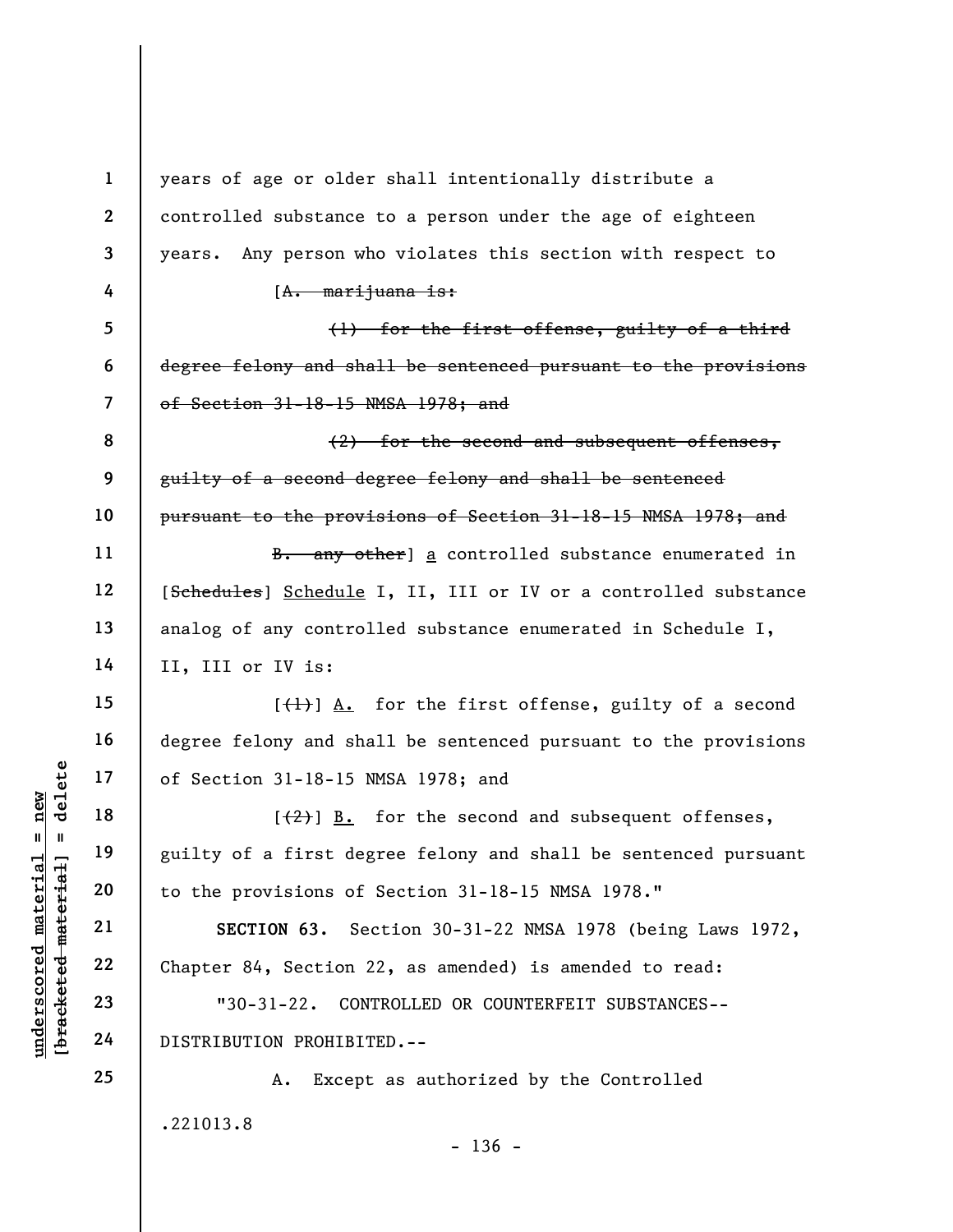underscored material = new [bracketed material] = delete 1 2 3 4 5 6 7 8 9 10 11 12 13 14 15 16 17 18 19 20 21 22 23 24 25 Substances Act, it is unlawful for a person to intentionally distribute or possess with intent to distribute a controlled substance or a controlled substance analog except a substance enumerated in Schedule I or II that is a narcotic drug, a controlled substance analog of a controlled substance enumerated in Schedule I or II that is a narcotic drug or methamphetamine, its salts, isomers and salts of isomers. A person who violates this subsection with respect to: (1) [marijuana or] synthetic cannabinoids is: (a) for the first offense, guilty of a fourth degree felony and shall be sentenced pursuant to the provisions of Section 31-18-15 NMSA 1978; (b) for the second and subsequent offenses, guilty of a third degree felony and shall be sentenced pursuant to the provisions of Section 31-18-15 NMSA 1978; (c) for the first offense, if more than one hundred pounds is possessed with intent to distribute or distributed or both, guilty of a third degree felony and shall be sentenced pursuant to the provisions of Section 31-18-15 NMSA 1978; and (d) for the second and subsequent offenses, if more than one hundred pounds is possessed with intent to distribute or distributed or both, guilty of a second degree felony and shall be sentenced pursuant to the provisions .221013.8 - 137 -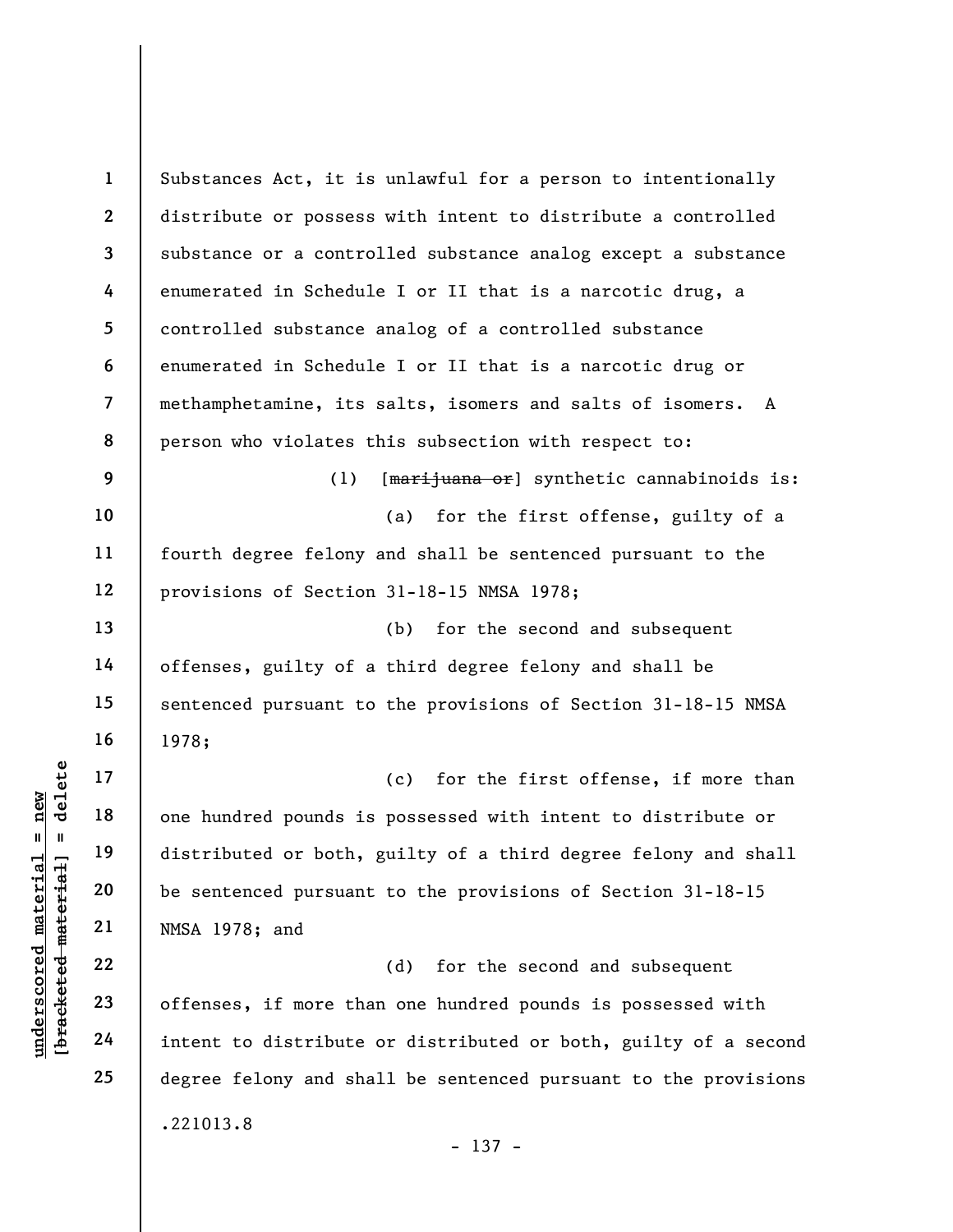1 of Section 31-18-15 NMSA 1978;

underscored material material schedule V or a contracted schedule V or a contracted substance enumerated and shall be punished dollars (\$100) or more imprisonment for a denote the 23 eighty days but less 24 B. It is 2 3 4 5 6 7 8 9 10 11 12 13 14 15 16 17 18 19 20 21 22 23 24 (2) any other controlled substance enumerated in Schedule I, II, III or IV or a controlled substance analog of a controlled substance enumerated in Schedule I, II, III or IV except a substance enumerated in Schedule I or II that is a narcotic drug, a controlled substance analog of a controlled substance enumerated in Schedule I or II that is a narcotic drug or methamphetamine, its salts, isomers and salts of isomers, is: (a) for the first offense, guilty of a third degree felony and shall be sentenced pursuant to the provisions of Section 31-18-15 NMSA 1978; and (b) for the second and subsequent offenses, guilty of a second degree felony and shall be sentenced pursuant to the provisions of Section 31-18-15 NMSA 1978; and (3) a controlled substance enumerated in Schedule V or a controlled substance analog of a controlled substance enumerated in Schedule V is guilty of a misdemeanor and shall be punished by a fine of not less than one hundred dollars (\$100) or more than five hundred dollars (\$500) or by imprisonment for a definite term not less than one hundred eighty days but less than one year, or both. B. It is unlawful for a person to distribute gamma

hydroxybutyric acid or flunitrazepam to another person without .221013.8

25

- 138 -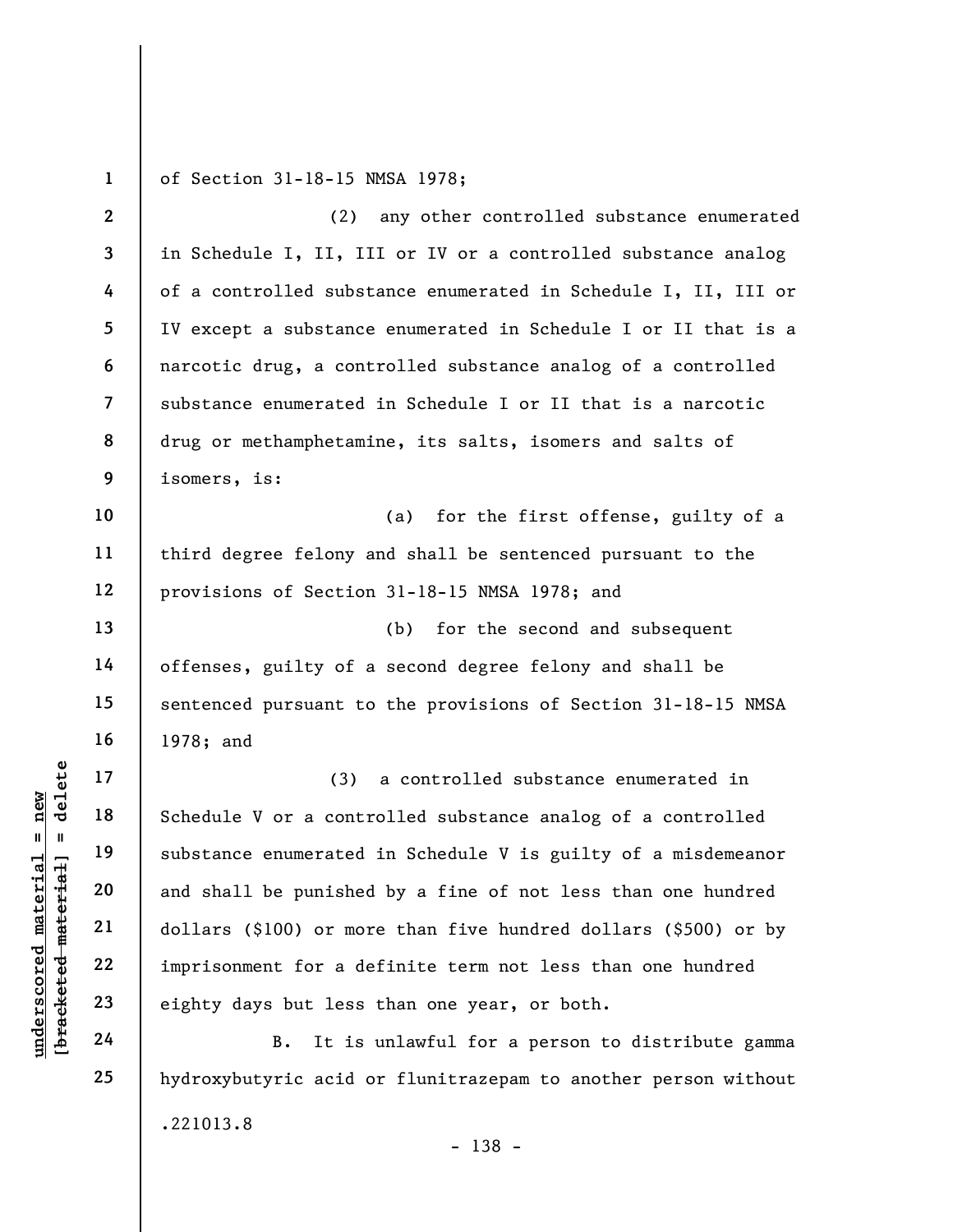underscored material = new [bracketed material] = delete 1 2 3 4 5 6 7 8 9 10 11 12 13 14 15 16 17 18 19 20 21 22 23 24 25 that person's knowledge and with intent to commit a crime against that person, including criminal sexual penetration. For the purposes of this subsection, "without that person's knowledge" means the person is unaware that a substance with the ability to alter that person's ability to appraise conduct or to decline participation in or communicate unwillingness to participate in conduct is being distributed to that person. Any person who violates this subsection is: (1) for the first offense, guilty of a third degree felony and shall be sentenced pursuant to the provisions of Section 31-18-15 NMSA 1978; and (2) for the second and subsequent offenses, guilty of a second degree felony and shall be sentenced pursuant to the provisions of Section 31-18-15 NMSA 1978. C. Except as authorized by the Controlled Substances Act, it is unlawful for a person to intentionally create or deliver, or possess with intent to deliver, a counterfeit substance. A person who violates this subsection with respect to: (1) a counterfeit substance enumerated in Schedule I, II, III or IV is guilty of a fourth degree felony and shall be sentenced pursuant to the provisions of Section 31-18-15 NMSA 1978; [and] or (2) a counterfeit substance enumerated in Schedule V is guilty of a petty misdemeanor and shall be .221013.8 - 139 -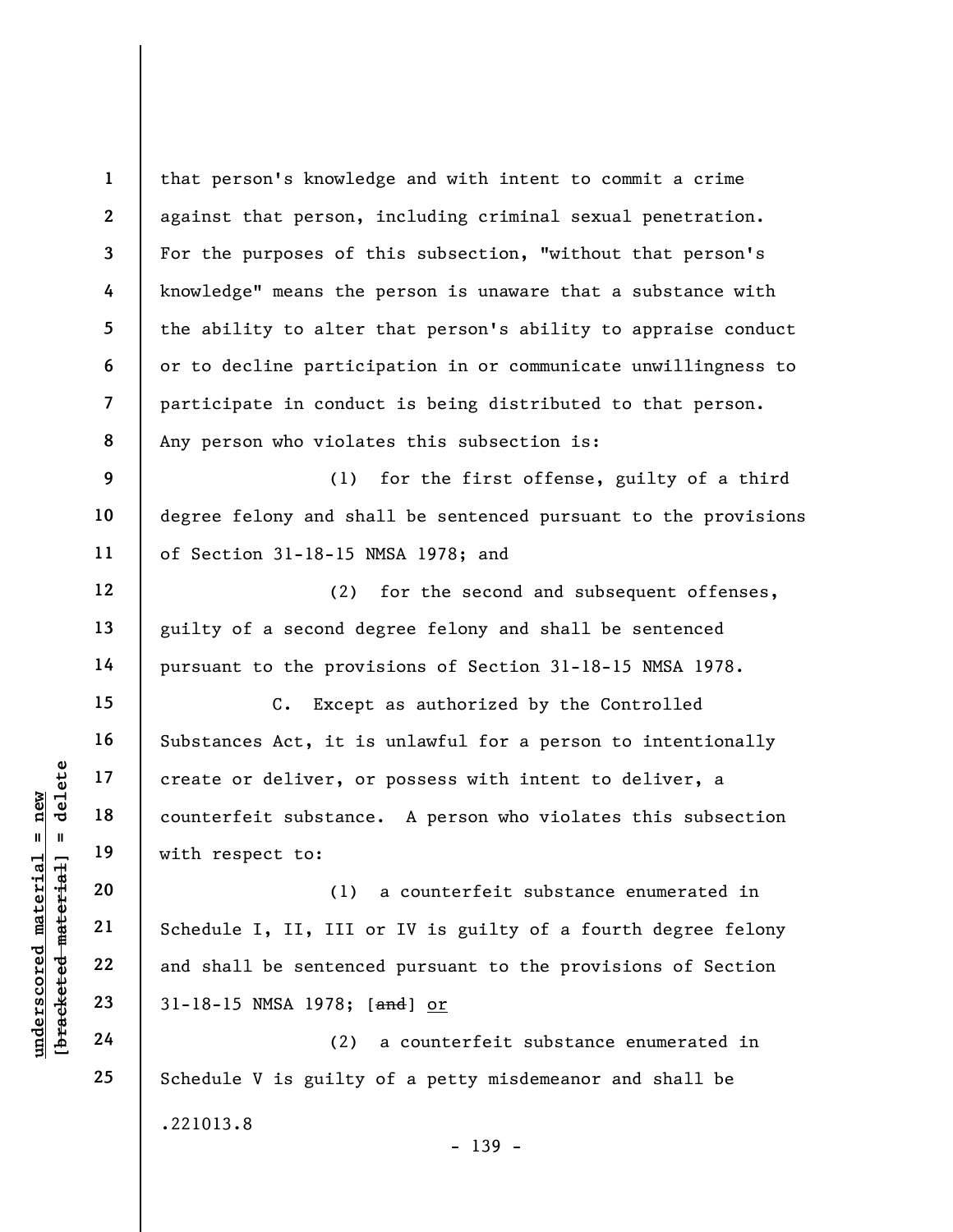|                                                | $\mathbf{1}$            | punished by a fine of not more than one hundred dollars (\$100) |
|------------------------------------------------|-------------------------|-----------------------------------------------------------------|
|                                                | $\mathbf{2}$            | or by imprisonment for a definite term not to exceed six        |
|                                                | 3                       | months, or both.                                                |
|                                                | 4                       | A person who knowingly violates Subsection A or<br>$D$ .        |
|                                                | $5\phantom{.0}$         | C of this section while within a drug-free school zone with     |
|                                                | 6                       | respect to:                                                     |
|                                                | $\overline{\mathbf{z}}$ | (1)<br>[marijuana or] synthetic cannabinoids is:                |
|                                                | 8                       | for the first offense, guilty of a<br>(a)                       |
|                                                | 9                       | third degree felony and shall be sentenced pursuant to the      |
|                                                | 10                      | provisions of Section 31-18-15 NMSA 1978;                       |
|                                                | 11                      | for the second and subsequent<br>(b)                            |
|                                                | 12                      | offenses, guilty of a second degree felony and shall be         |
|                                                | 13                      | sentenced pursuant to the provisions of Section 31-18-15 NMSA   |
|                                                | 14                      | 1978;                                                           |
|                                                | 15                      | for the first offense, if more than<br>(c)                      |
|                                                | 16                      | one hundred pounds is possessed with intent to distribute or    |
| delete                                         | 17                      | distributed or both, guilty of a second degree felony and shall |
| new                                            | 18                      | be sentenced pursuant to the provisions of Section 31-18-15     |
| Ш<br>- 11                                      | 19                      | NMSA 1978; and                                                  |
| material                                       | 20                      | for the second and subsequent<br>(d)                            |
|                                                | 21                      | offenses, if more than one hundred pounds is possessed with     |
| [bracketed material<br>$\bm{{\rm underscore}}$ | 22                      | intent to distribute or distributed or both, guilty of a first  |
|                                                | 23                      | degree felony and shall be sentenced pursuant to the provisions |
|                                                | 24                      | of Section 31-18-15 NMSA 1978;                                  |
|                                                | 25                      | any other controlled substance enumerated<br>(2)                |
|                                                |                         | .221013.8<br>$-140 -$                                           |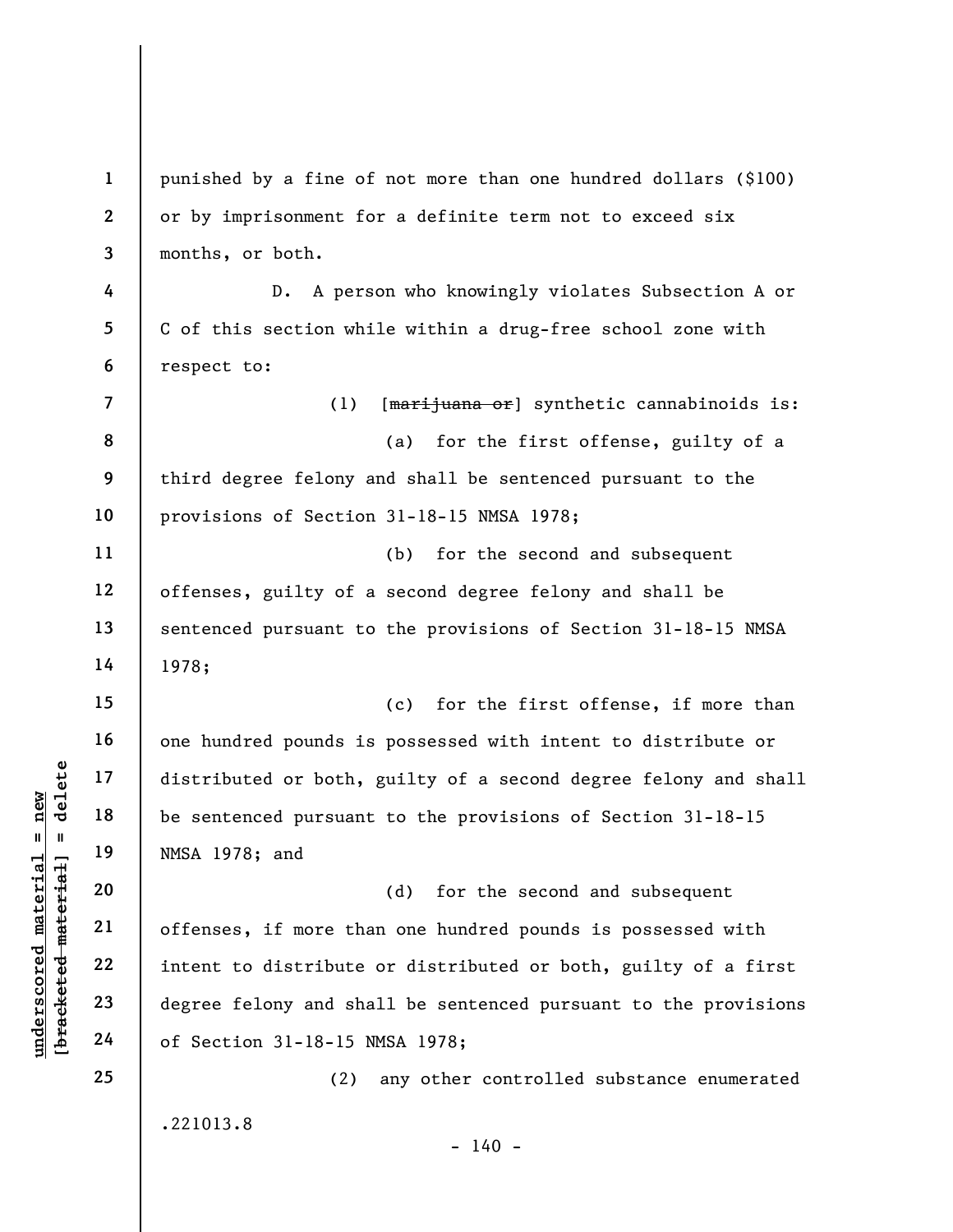underscored material = new [bracketed material] = delete 1 2 3 4 5 6 7 8 9 10 11 12 13 14 15 16 17 18 19 20 21 22 23 24 25 in Schedule I, II, III or IV or a controlled substance analog of a controlled substance enumerated in Schedule I, II, III or IV except a substance enumerated in Schedule I or II that is a narcotic drug, a controlled substance analog of a controlled substance enumerated in Schedule I or II that is a narcotic drug or methamphetamine, its salts, isomers and salts of isomers, is: (a) for the first offense, guilty of a second degree felony and shall be sentenced pursuant to the provisions of Section 31-18-15 NMSA 1978; and (b) for the second and subsequent offenses, guilty of a first degree felony and shall be sentenced pursuant to the provisions of Section 31-18-15 NMSA 1978; (3) a controlled substance enumerated in Schedule V or a controlled substance analog of a controlled substance enumerated in Schedule V is guilty of a fourth degree felony and shall be sentenced pursuant to the provisions of Section 31-18-15 NMSA 1978; and (4) the intentional creation, delivery or possession with the intent to deliver: (a) a counterfeit substance enumerated in Schedule I, II, III or IV is guilty of a third degree felony and shall be sentenced pursuant to the provisions of Section 31-18-15 NMSA 1978; and .221013.8 - 141 -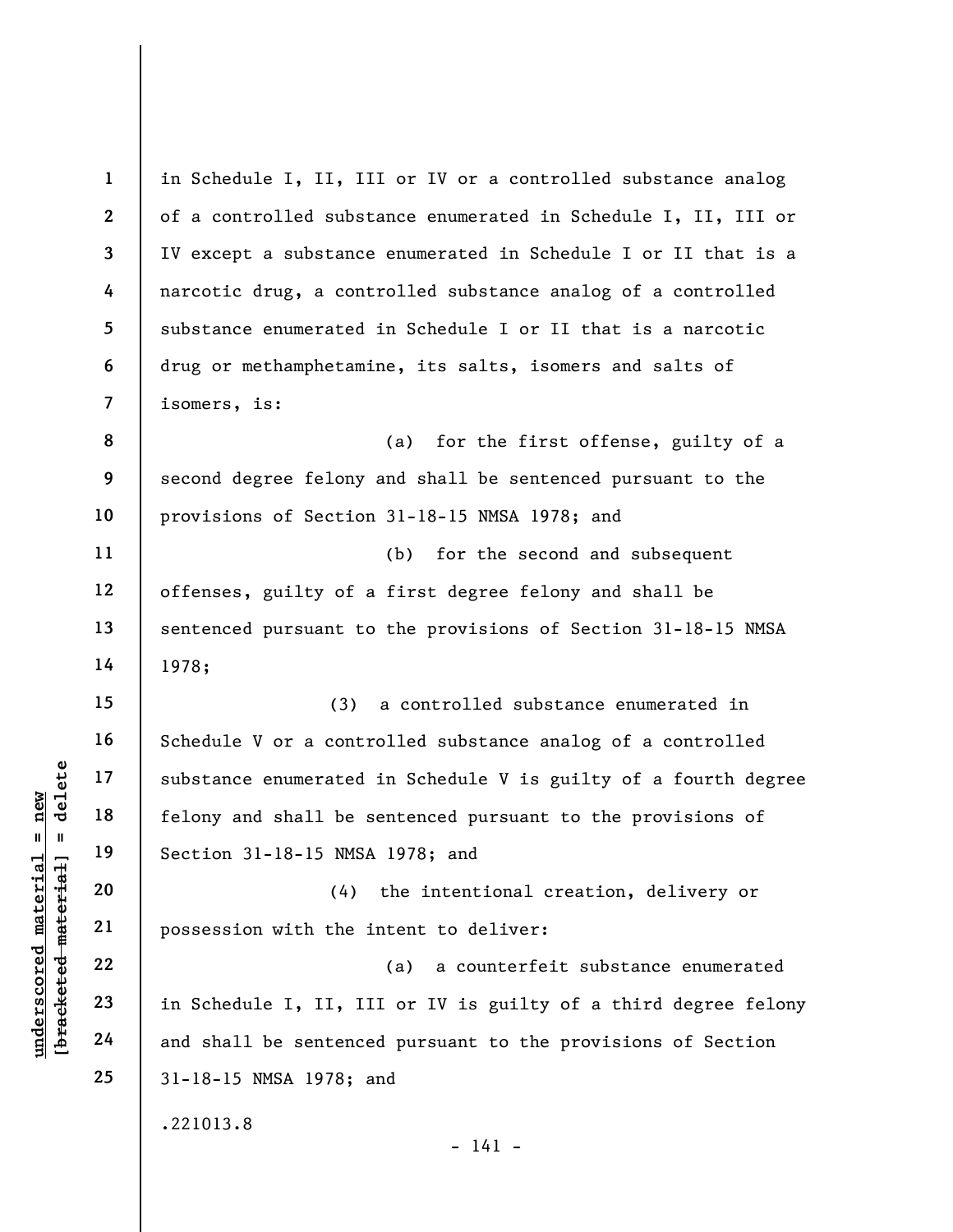understand material extended<br>  $\begin{array}{c|c|c|c} \n\text{u} & \text{u} & \text{u} & \text{u} & \text{u} & \text{u} & \text{u} & \text{u} & \text{u} & \text{u} & \text{u} & \text{u} & \text{u} & \text{u} & \text{u} & \text{u} & \text{u} & \text{u} & \text{u} & \text{u} & \text{u} & \text{u} & \text{u} & \text{u} & \text{u} & \text{u} & \text{u} & \text{u} & \text{u} & \text$ 1 2 3 4 5 6 7 8 9 10 11 12 13 14 15 16 17 18 19 20 (b) a counterfeit substance enumerated in Schedule V is guilty of a misdemeanor and shall be punished by a fine of not less than one hundred dollars (\$100) nor more than five hundred dollars (\$500) or by imprisonment for a definite term not less than one hundred eighty days but less than one year, or both. E. Notwithstanding the provisions of Subsection A of this section, distribution of a small amount of [marijuana or] synthetic cannabinoids for no remuneration shall be treated as provided in Paragraph (1) of Subsection B of Section 30-31-23 NMSA 1978." SECTION 64. Section 30-31-23 NMSA 1978 (being Laws 1972, Chapter 84, Section 23, as amended) is amended to read: "30-31-23. CONTROLLED SUBSTANCES--POSSESSION PROHIBITED.-- A. It is unlawful for a person intentionally to possess a controlled substance unless the substance was obtained pursuant to a valid prescription or order of a practitioner while acting in the course of professional practice or except as otherwise authorized by the Controlled

Substances Act. It is unlawful for a person intentionally to possess a controlled substance analog.

[B. A person who violates this section with respect to:

 $- 142 -$ 

(1) up to one-half ounce of marijuana shall be

.221013.8

21

22

23

24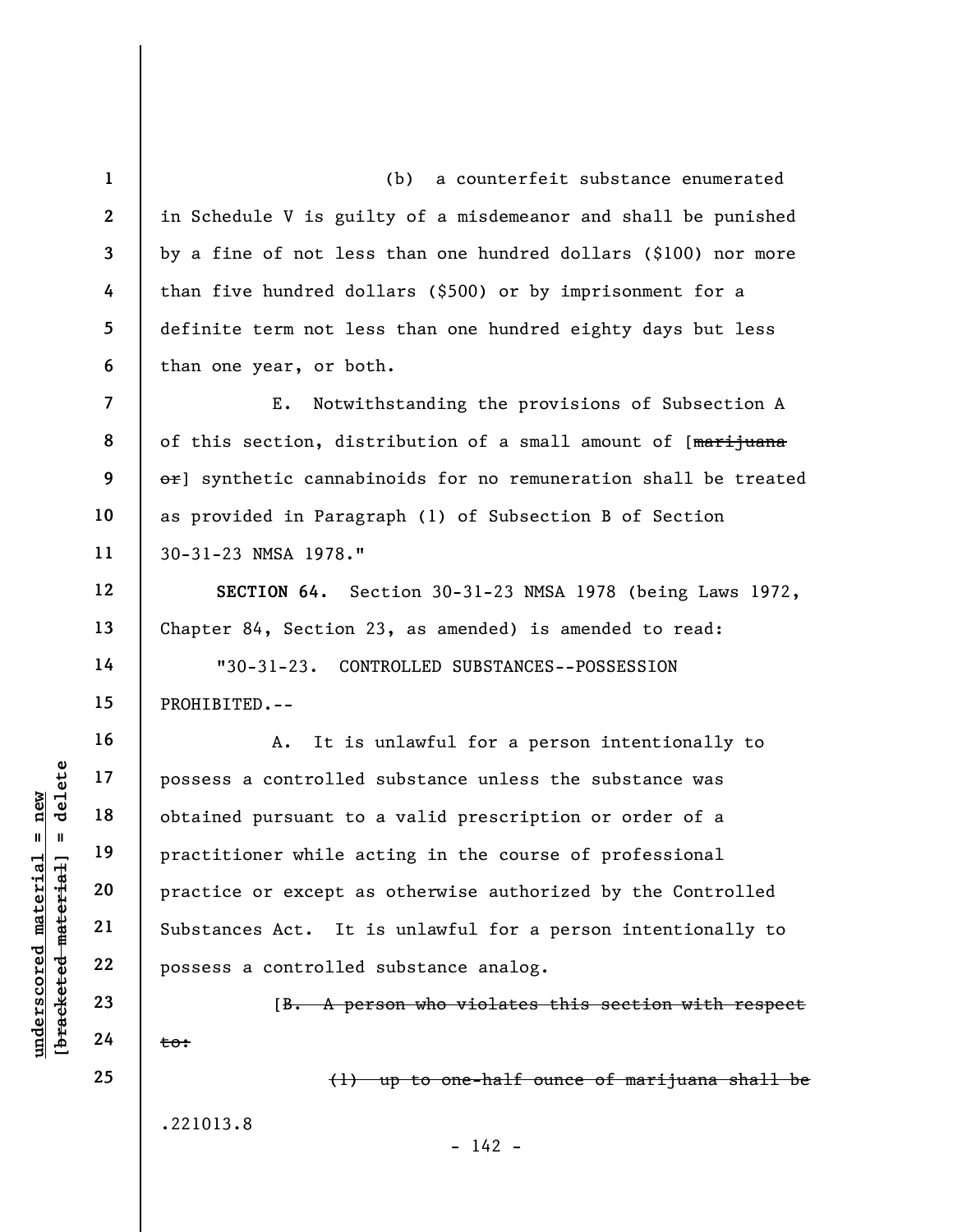|                                             | $\mathbf 1$      | issued a penalty assessment, pursuant to Section 31-19A-1 NMSA      |
|---------------------------------------------|------------------|---------------------------------------------------------------------|
|                                             | $\boldsymbol{2}$ | 1978 and is subject to a fine of fifty dollars (\$50.00);           |
|                                             | 3                | (2) more than one-half ounce but up to and                          |
|                                             | 4                | including one ounce of marijuana is, for the first offense,         |
|                                             | 5                | guilty of a petty misdemeanor and shall be punished by a fine       |
|                                             | 6                | of not less than fifty dollars (\$50.00) or more than one           |
|                                             | 7                | hundred dollars (\$100) and by imprisonment for not more than       |
|                                             | 8                | fifteen days, and, for a second or subsequent offense, is           |
|                                             | 9                | guilty of a misdemeanor and shall be punished by a fine of not      |
|                                             | 10               | less than one hundred dollars (\$100) or more than one thousand     |
|                                             | 11               | $d$ ollars (\$1,000) or by imprisonment for a definite term of less |
|                                             | 12               | than one year, or both;                                             |
|                                             | 13               | (3) more than one ounce but less than eight                         |
|                                             | 14               | ounces of marijuana is guilty of a misdemeanor and shall be         |
|                                             | 15               | punished by a fine of not less than one hundred dollars (\$100)     |
|                                             | 16               | or more than one thousand dollars (\$1,000) or by imprisonment      |
| delete                                      | 17               | for a definite term of less than one year, or both; or              |
| nev                                         | 18               | (4) eight ounces or more of marijuana is                            |
| Ш<br>Ш                                      | 19               | guilty of a fourth degree felony and shall be sentenced             |
| underscored material<br>[bracketed material | 20               | pursuant to the provisions of Section 31-18-15 NMSA 1978.           |
|                                             | 21               | A person who violates this section with<br>$G-$ ] B.                |
|                                             | 22               | respect to:                                                         |
|                                             | 23               | (1)<br>one ounce or less of synthetic                               |
|                                             | 24               | cannabinoids is, for the first offense, guilty of a petty           |
|                                             | 25               | misdemeanor and shall be punished by a fine of not less than        |
|                                             |                  | .221013.8                                                           |

- 143 -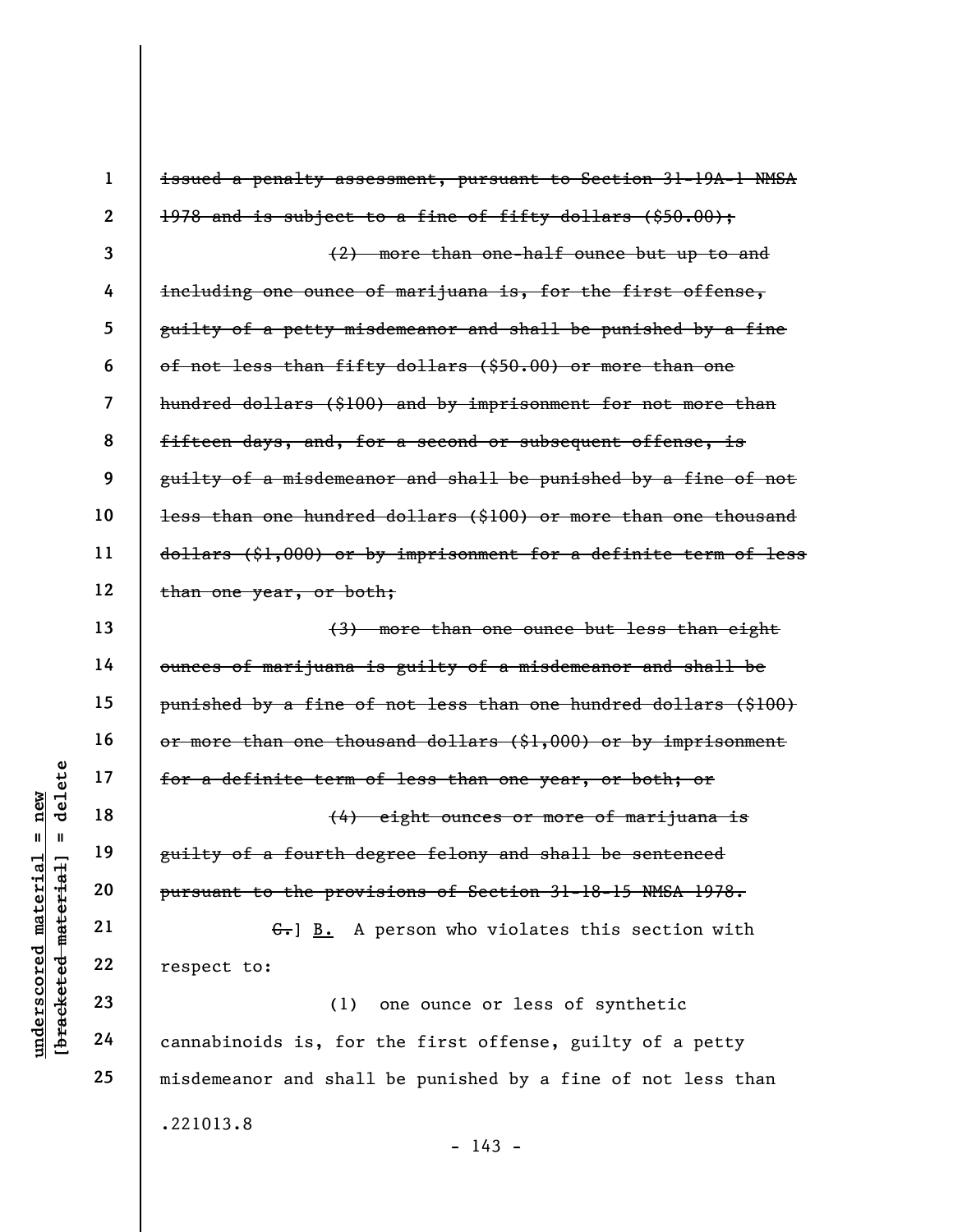fifty dollars (\$50.00) or more than one hundred dollars (\$100) and by imprisonment for not more than fifteen days, and, for the second and subsequent offenses, is guilty of a misdemeanor and shall be punished by a fine of not less than one hundred dollars (\$100) or more than one thousand dollars (\$1,000) or by imprisonment for a definite term less than one year, or both;

(2) more than one ounce and less than eight ounces of synthetic cannabinoids is guilty of a misdemeanor and shall be punished by a fine of not less than one hundred dollars (\$100) or more than one thousand dollars (\$1,000) or by imprisonment for a definite term less than one year, or both; or

(3) eight ounces or more of synthetic cannabinoids is guilty of a fourth degree felony and shall be sentenced pursuant to the provisions of Section 31-18-15 NMSA 1978.

understand material material and the substandard material of a petty misdemeanon<br>derived material of a petty misdemeanon<br>derived material of a petty misdemeanon<br>sections 32A-1-5 and<br>perform no more than<br> $\begin{array}{|l|l|}\n22 \\
23 \\$  $[\frac{D-1}{2}]$  C. A minor who violates this section with respect to the substances listed in this subsection is guilty of a petty misdemeanor and, notwithstanding the provisions of Sections 32A-1-5 and 32A-2-19 NMSA 1978, shall be required to perform no more than forty-eight hours of community service. For the third or subsequent violation by a minor of this section with respect to those substances, the provisions of Section 32A-2-19 NMSA 1978 shall govern punishment of the minor. [As used in this subsection, "minor" means a person who .221013.8

 $- 144 -$ 

1

2

3

4

5

6

7

8

9

10

11

12

13

14

15

16

17

18

19

20

21

22

23

24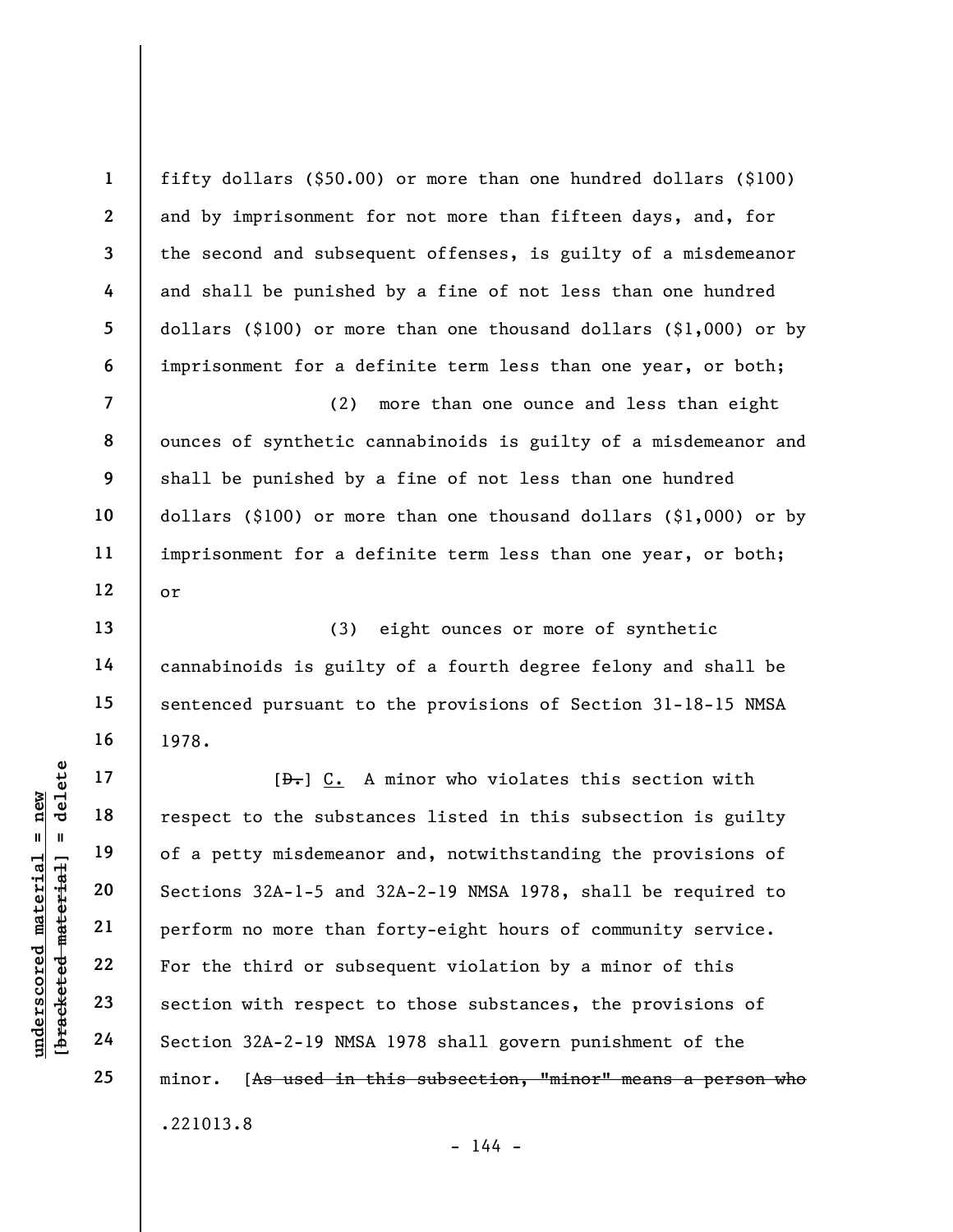underscore of a<br>
understand material of a<br>
understand material substance analog of a<br>
understand of a<br>
understand of the substance analog of a<br>
understand of the substance analog of a<br>
III or IV is guilty c<br>
intervalse the 1 2 3 4 5 6 7 8 9 10 11 12 13 14 15 16 17 18 19 20 21 22 23 is less than eighteen years of age.] The provisions of this subsection apply to the following substances: (1) synthetic cannabinoids; (2) any of the substances listed in Paragraphs  $[$   $(20)$  through  $(25)$ ]  $(17)$  through  $(22)$  of Subsection C of Section 30-31-6 NMSA 1978; or (3) a substance added to Schedule I by a rule of the board adopted on or after March 31, 2011 if the board determines that the pharmacological effect of the substance, the risk to the public health by abuse of the substance and the potential of the substance to produce psychic or physiological dependence liability is similar to the substances described in Paragraph (1) or (2) of this subsection.  $[E-]$  D. Except as provided in Subsections B  $[G]$  and  $[G]$   $F$  of this section, and for those substances listed in Subsection [F] E of this section, a person who violates this section with respect to any amount of any controlled substance enumerated in Schedule I, II, III or IV or a controlled substance analog of a substance enumerated in Schedule I, II, III or IV is guilty of a misdemeanor and shall be punished by a fine of not less than five hundred dollars (\$500) or more than one thousand dollars (\$1,000) or by imprisonment for a definite term less than one year, or both.

 $[F<sub>1</sub>]$  E. A person who violates this section with respect to phencyclidine as enumerated in Schedule III or a .221013.8  $- 145 -$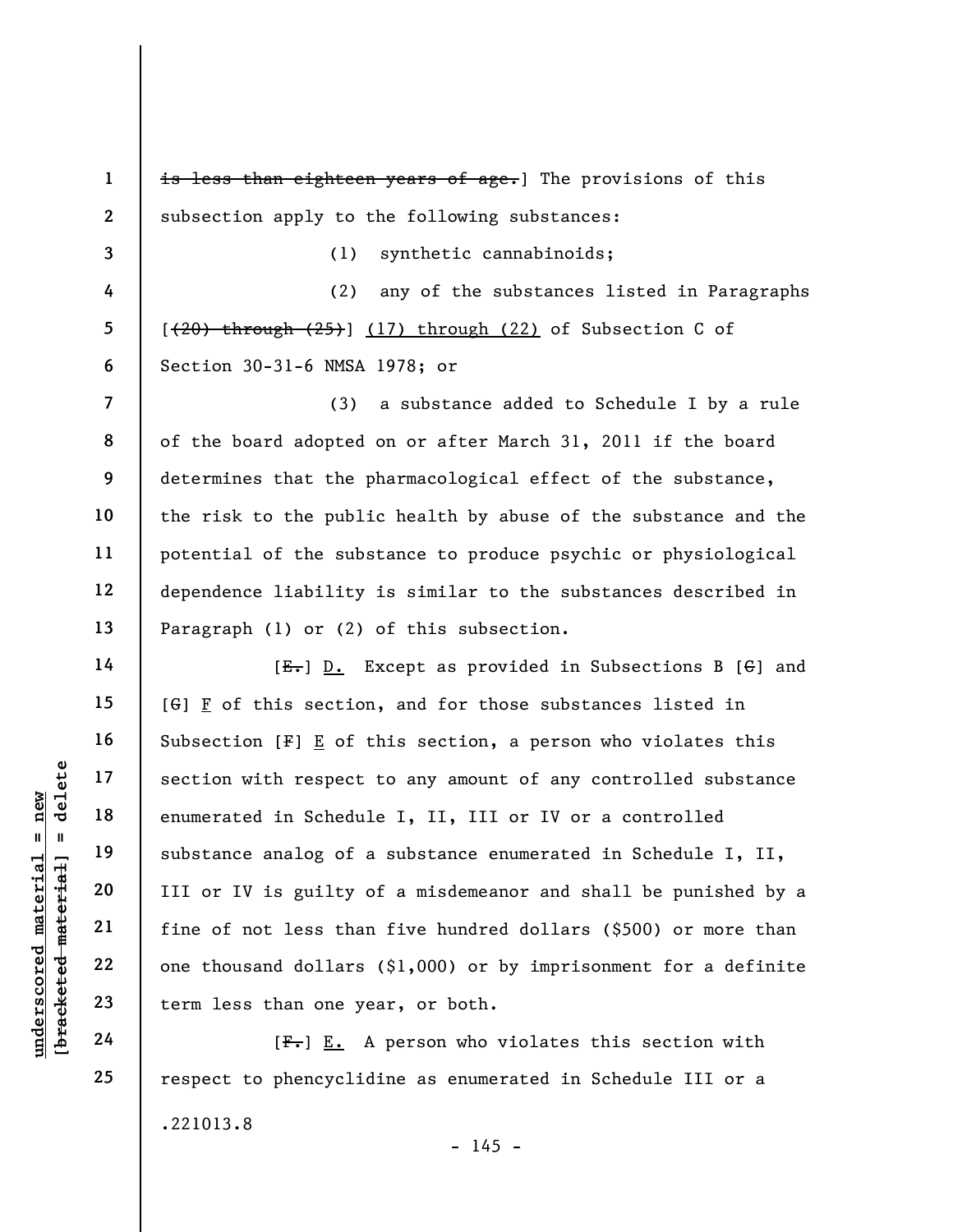underscored material = new [bracketed material] = delete 1 2 3 4 5 6 7 8 9 10 11 12 13 14 15 16 17 18 19 20 21 22 23 24 25 controlled substance analog of phencyclidine; methamphetamine, its salts, isomers or salts of isomers as enumerated in Schedule II or a controlled substance analog of methamphetamine, its salts, isomers or salts of isomers; flunitrazepam, its salts, isomers or salts of isomers as enumerated in Schedule I or a controlled substance analog of flunitrazepam, including naturally occurring metabolites, its salts, isomers or salts of isomers; gamma hydroxybutyric acid and any chemical compound that is metabolically converted to gamma hydroxybutyric acid, its salts, isomers or salts of isomers as enumerated in Schedule I or a controlled substance analog of gamma hydroxybutyric acid, its salts, isomers or salts of isomers; gamma butyrolactone and any chemical compound that is metabolically converted to gamma hydroxybutyric acid, its salts, isomers or salts of isomers as enumerated in Schedule I or a controlled substance analog of gamma butyrolactone, its salts, isomers or salts of isomers; 1-4 butane diol and any chemical compound that is metabolically converted to gamma hydroxybutyric acid, its salts, isomers or salts of isomers as enumerated in Schedule I or a controlled substance analog of 1-4 butane diol, its salts, isomers or salts of isomers; or a narcotic drug enumerated in Schedule I or II or a controlled substance analog of a narcotic drug enumerated in Schedule I or II is guilty of a fourth degree felony and shall be sentenced pursuant to the provisions of .221013.8

 $- 146 -$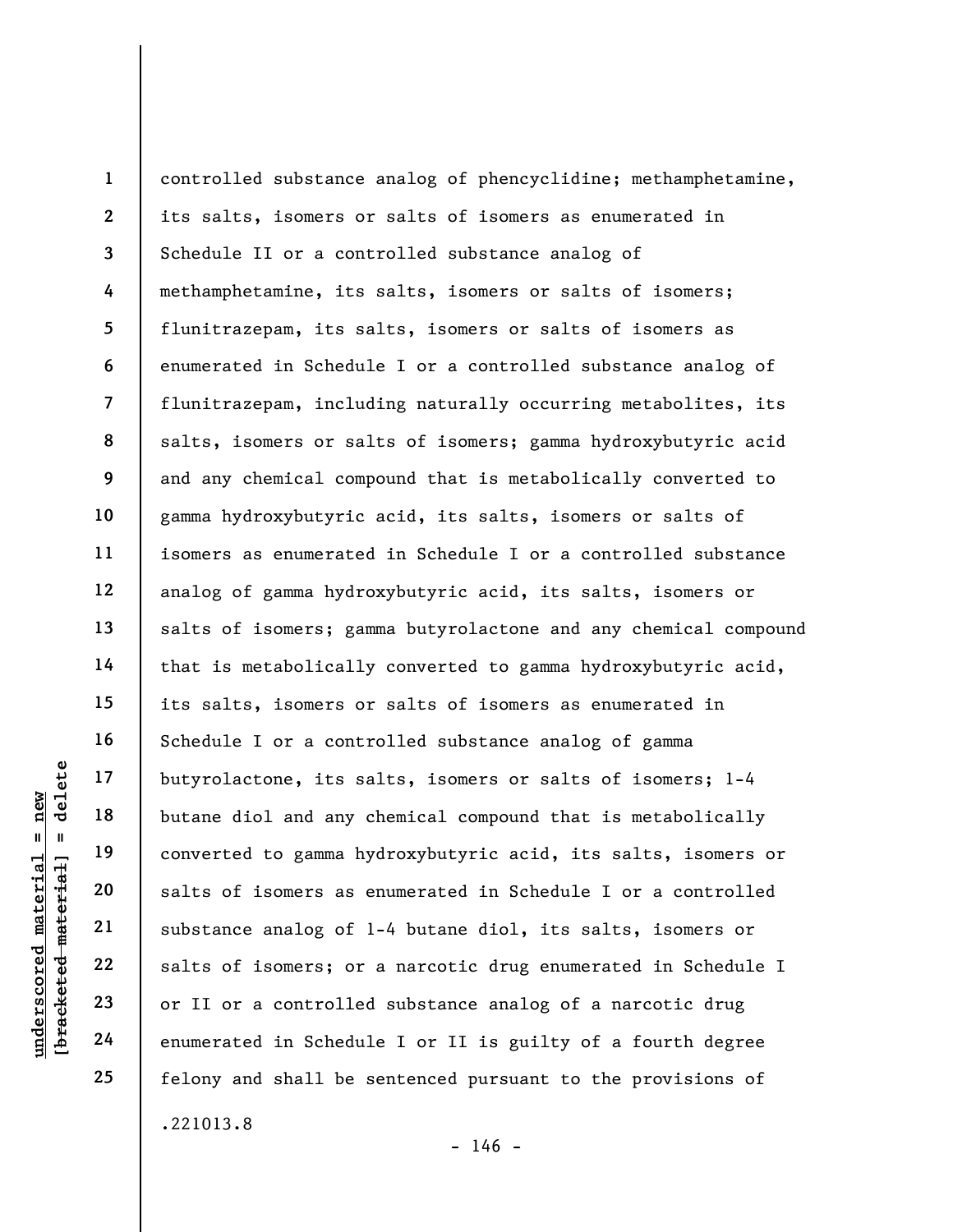1

Section 31-18-15 NMSA 1978.

2 3 4 5 6 7 8 9 10 11 12 13 14 15  $[G<sub>1</sub>] F.$  Except for a minor  $[as defined in]$ Subsection D of this section], a person who violates Subsection A of this section while within a posted drug-free school zone, excluding private property residentially zoned or used primarily as a residence and excluding a person in or on a motor vehicle in transit through the posted drug-free school zone, with respect to: (1) one ounce or less of  $[\frac{matrix}{1}$ uana or synthetic cannabinoids is, for the first offense, guilty of a misdemeanor and shall be punished by a fine of not less than one hundred dollars (\$100) or more than one thousand dollars (\$1,000) or by imprisonment for a definite term less than one year, or both, and for the second or subsequent offense, is guilty of a fourth degree felony and shall be sentenced

pursuant to the provisions of Section 31-18-15 NMSA 1978;

(2) more than one ounce and less than eight ounces of [marijuana or] synthetic cannabinoids is guilty of a fourth degree felony and shall be sentenced pursuant to the provisions of Section 31-18-15 NMSA 1978;

underscored material = new [bracketed material] = delete (3) eight ounces or more of  $[\frac{maxif}{meana} \text{ or } ]$ synthetic cannabinoids is guilty of a third degree felony and shall be sentenced pursuant to the provisions of Section 31-18-15 NMSA 1978;

> (4) any amount of any other controlled .221013.8

> > $- 147 -$

25

16

17

18

19

20

21

22

23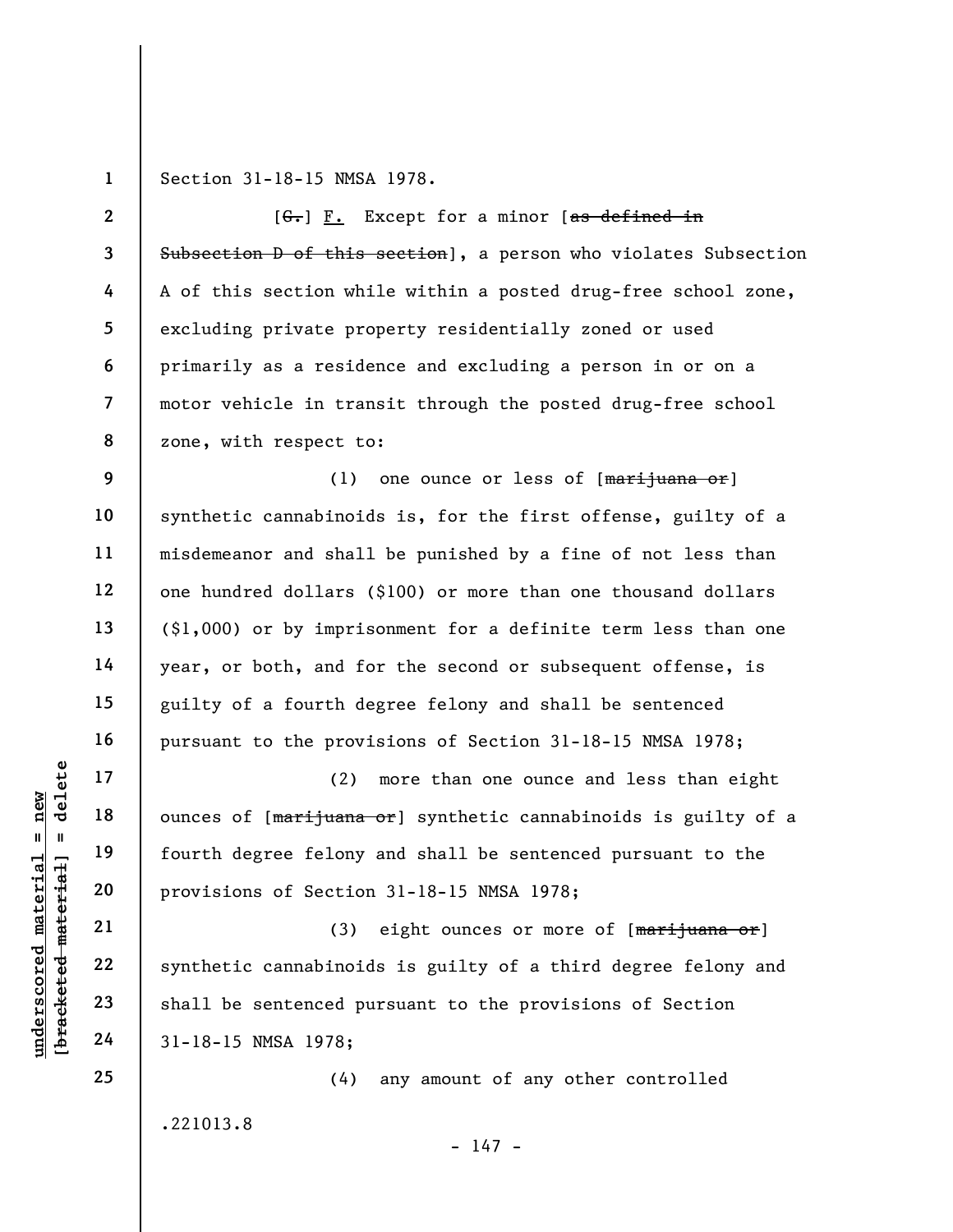|                                                                                   | $\mathbf{1}$            | substance enumerated in Schedule I, II, III or IV or a          |
|-----------------------------------------------------------------------------------|-------------------------|-----------------------------------------------------------------|
|                                                                                   | $\mathbf{2}$            | controlled substance analog of a substance enumerated in        |
|                                                                                   | $\overline{\mathbf{3}}$ | Schedule I, II, III or IV, except phencyclidine as enumerated   |
|                                                                                   | 4                       | in Schedule III, a narcotic drug enumerated in Schedule I or II |
|                                                                                   | 5                       | or a controlled substance analog of a narcotic drug enumerated  |
|                                                                                   | 6                       | in Schedule I or II, is guilty of a fourth degree felony and    |
|                                                                                   | $\overline{7}$          | shall be sentenced pursuant to the provisions of Section        |
|                                                                                   | 8                       | 31-18-15 NMSA 1978; and                                         |
|                                                                                   | 9                       | phencyclidine as enumerated in Schedule<br>(5)                  |
|                                                                                   | 10                      | III, a narcotic drug enumerated in Schedule I or II, a          |
|                                                                                   | 11                      | controlled substance analog of phencyclidine or a controlled    |
|                                                                                   | 12                      | substance analog of a narcotic drug enumerated in Schedule I or |
|                                                                                   | 13                      | II is guilty of a third degree felony and shall be sentenced    |
|                                                                                   | 14                      | pursuant to the provisions of Section 31-18-15 NMSA 1978.       |
|                                                                                   | 15                      | G. As used in this section, "minor" means a person              |
| delete<br>new                                                                     | 16                      | who is younger than eighteen years of age."                     |
|                                                                                   | 17                      | SECTION 65. Section 30-31-28 NMSA 1978 (being Laws 1972,        |
|                                                                                   | 18                      | Chapter 84, Section 28) is amended to read:                     |
| Ш                                                                                 | 19                      | $"30-31-28.$<br>CONDITIONAL DISCHARGE FOR POSSESSION AS FIRST   |
| $\bm{{\rm underscored}}$ $\bm{{\rm meterial}}$<br>[ <del>bracketed materia]</del> | 20                      | OFFENSE.--                                                      |
|                                                                                   | 21                      | If [any] a person, who has not previously been<br>Α.            |
|                                                                                   | 22                      | convicted of violating the laws of [any] a state or [any] laws  |
|                                                                                   | 23                      | of the United States relating to narcotic drugs, [marijuana]    |
|                                                                                   | 24                      | hallucinogenic or depressant or stimulant substances, is found  |
|                                                                                   | 25                      | guilty of a violation of Section [23] 30-31-23 NMSA 1978, after |
|                                                                                   |                         | .221013.8<br>1 L O                                              |

- 148 -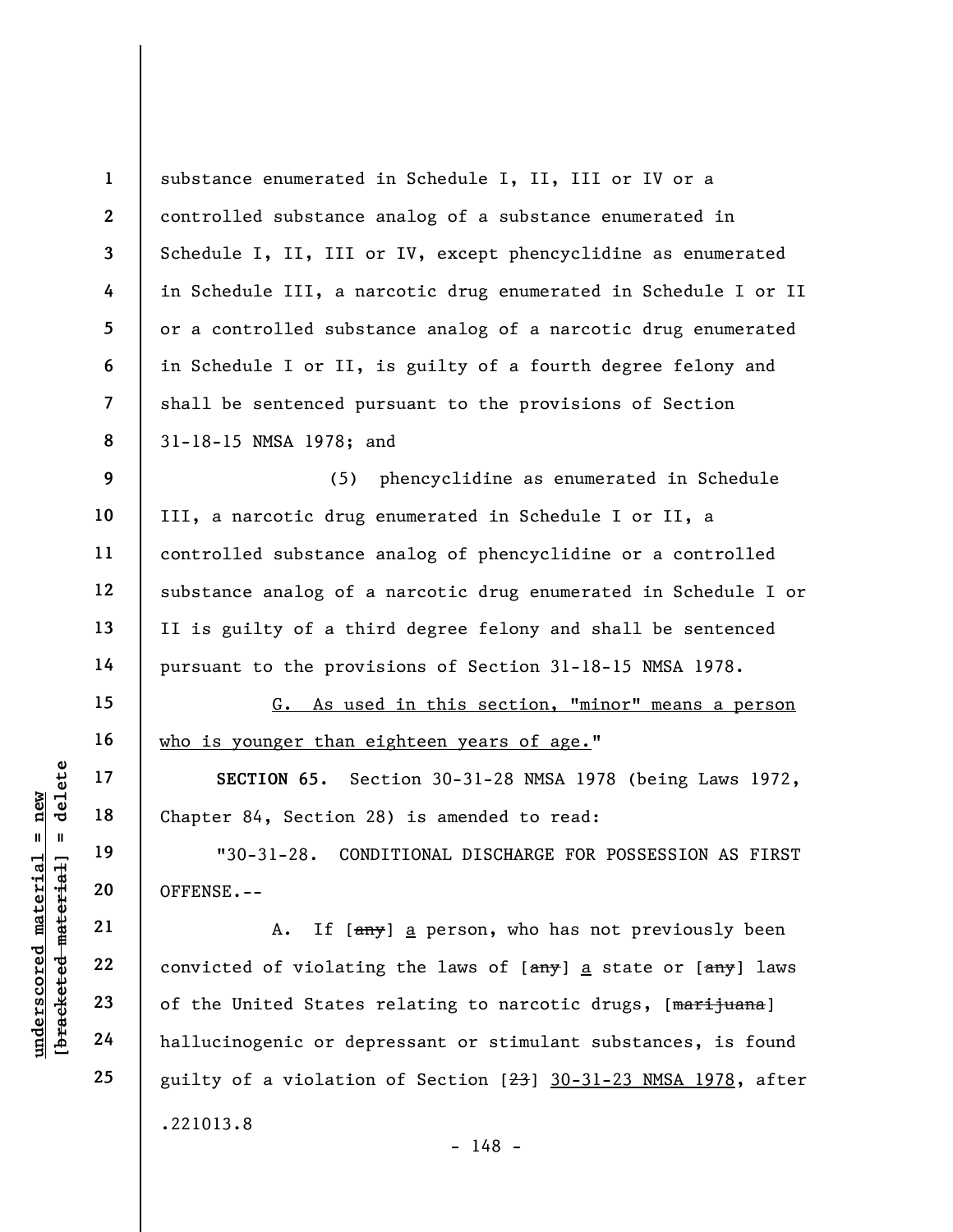trial or upon a plea of guilty, the court may, without entering a judgment of guilty and with the consent of the person, defer further proceedings and place [him] the person on probation upon reasonable conditions and for a period, not to exceed one year, as the court may prescribe.

B. Upon violation of a condition of the probation, the court may enter an adjudication of guilt and proceed as otherwise provided. The court may, in its discretion, dismiss the proceedings against the person and discharge [him] the person from probation before the expiration of the maximum period prescribed from the person's probation.

underscored material = new [bracketed material] = delete C. If during the period of [his] probation the person does not violate  $[$ any of the conditions of the probation, then upon expiration of the period the court shall discharge such person and dismiss the proceedings against  $[\frac{him}{ }]$ the person. Discharge and dismissal under this section shall be without court adjudication of guilt, but a nonpublic record shall be retained by the attorney general solely for the purpose of use by the courts in determining whether or not, in subsequent proceedings, the person qualifies under this section. A discharge or dismissal shall not be deemed a conviction for purposes of disqualifications or disabilities imposed by law upon conviction of a crime, including the penalties prescribed under this section for second or subsequent convictions or for any other purpose. Discharge and .221013.8

 $- 149 -$ 

1

2

3

4

5

6

7

8

9

10

11

12

13

14

15

16

17

18

19

20

21

22

23

24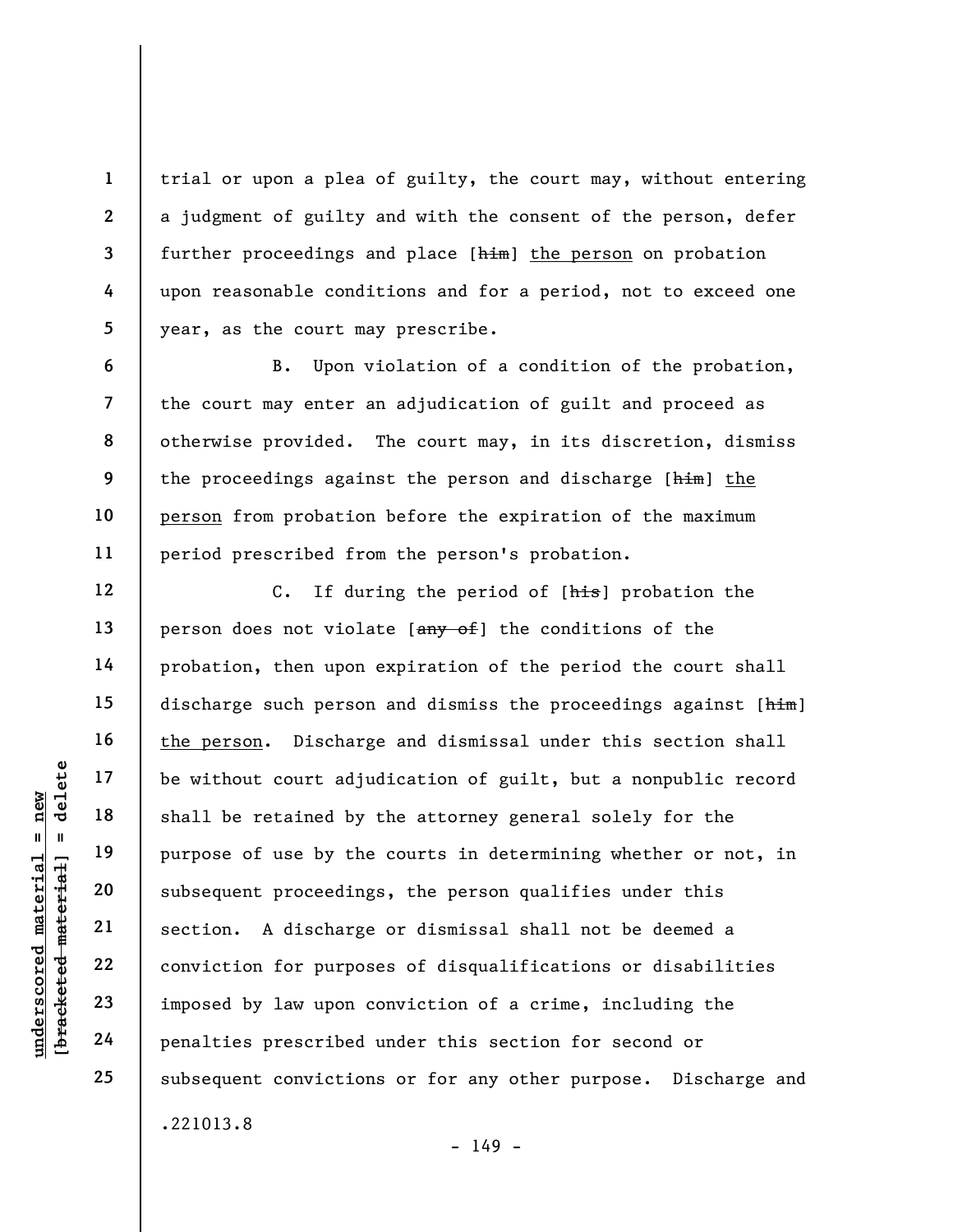1 2 dismissal under this section may occur only once with respect to [any] a person.

underscore of the all the person in whose behald<br>  $\begin{array}{c|c|c|c} \text{ucl } 1 & \text{ucl } 1 & \text{ucl } 1 & \text{ucl } 1 & \text{ucl } 1 & \text{ucl } 1 & \text{ucl } 1 & \text{ucl } 1 & \text{ucl } 1 & \text{ucl } 1 & \text{ucl } 1 & \text{ucl } 1 & \text{ucl } 1 & \text{ucl } 1 & \text{ucl } 1 & \text{ucl } 1 & \text{ucl } 1 & \text{ucl$ 8 12 D. Upon the dismissal of a person and discharge of the proceedings against  $[$ him] the person under this section, a person, if [he was] not over eighteen years of age at the time of the offense, may apply to the court for an order to expunge from all official records all recordation relating to [his] the arrest, indictment or information, trial, finding or plea of guilty, and dismissal and discharge pursuant to this section except nonpublic records filed with the attorney general. If the court determines, after hearing, that the person was dismissed and the proceedings against [him] the person discharged and that [he] the person was not over eighteen years of age at the time of the offense, it shall enter the order. The effect of the order shall be to restore the person, in the contemplation of the law, to the status [he] the person occupied before the arrest or indictment or information. No person in whose behalf an order has been entered shall be held thereafter under any provision of any law to be guilty of perjury or otherwise giving a false statement by reason of [his] the person's failures to recite or acknowledge such arrest, or indictment or information or trial in response to any inquiry made of [him] the person for any purpose."

SECTION 66. Section 30-31-34 NMSA 1978 (being Laws 1972, Chapter 84, Section 33, as amended) is amended to read: .221013.8

3

4

5

6

7

9

10

11

13

14

15

16

17

18

19

20

21

22

23

24

25

 $- 150 -$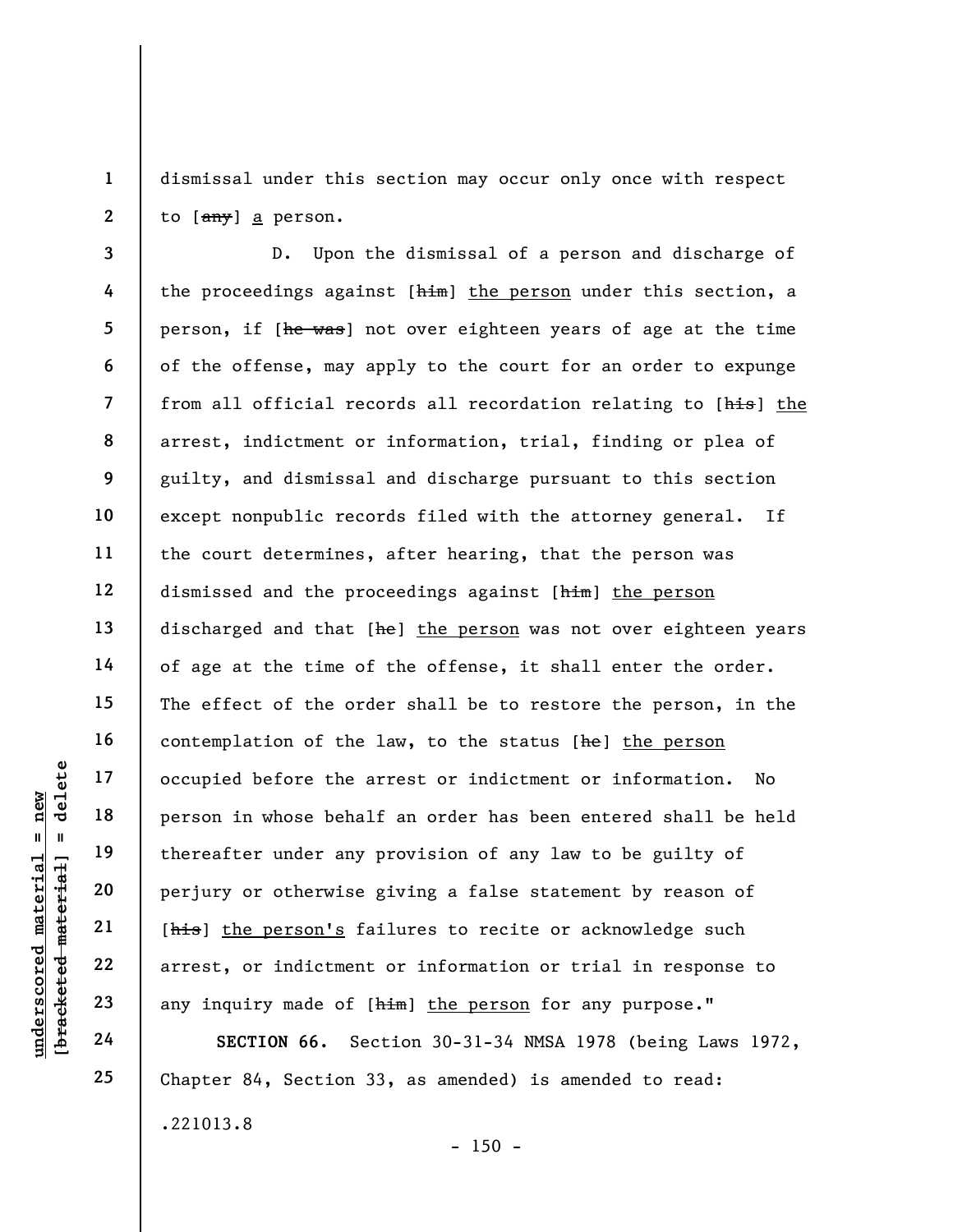"30-31-34. FORFEITURES--PROPERTY SUBJECT.--The following are subject to forfeiture pursuant to the provisions of the Forfeiture Act:

A. all raw materials, products and equipment of any kind, including firearms that are used or intended for use in manufacturing, compounding, processing, delivering, importing or exporting any controlled substance or controlled substance analog in violation of the Controlled Substances Act;

9 10 11 B. all property that is used or intended for use as a container for property described in Subsection A of this section;

C. all conveyances, including aircraft, vehicles or vessels that are used or intended for use to transport or in any manner to facilitate the transportation for the purpose of sale of property described in Subsection A of this section;

underscored material = new [bracketed material] = delete D. all books, records and research products and materials, including formulas, microfilm, tapes and data that are used or intended for use in violation of the Controlled Substances Act;

E. narcotics paraphernalia or money that is a fruit or instrumentality of the crime; and

F. notwithstanding Subsection C of this section and the provisions of the Forfeiture Act:

(1) a conveyance used by a person as a common carrier in the transaction of business as a common carrier .221013.8  $- 151 -$ 

1

2

3

4

5

6

7

8

12

13

14

15

16

17

18

19

20

21

22

23

24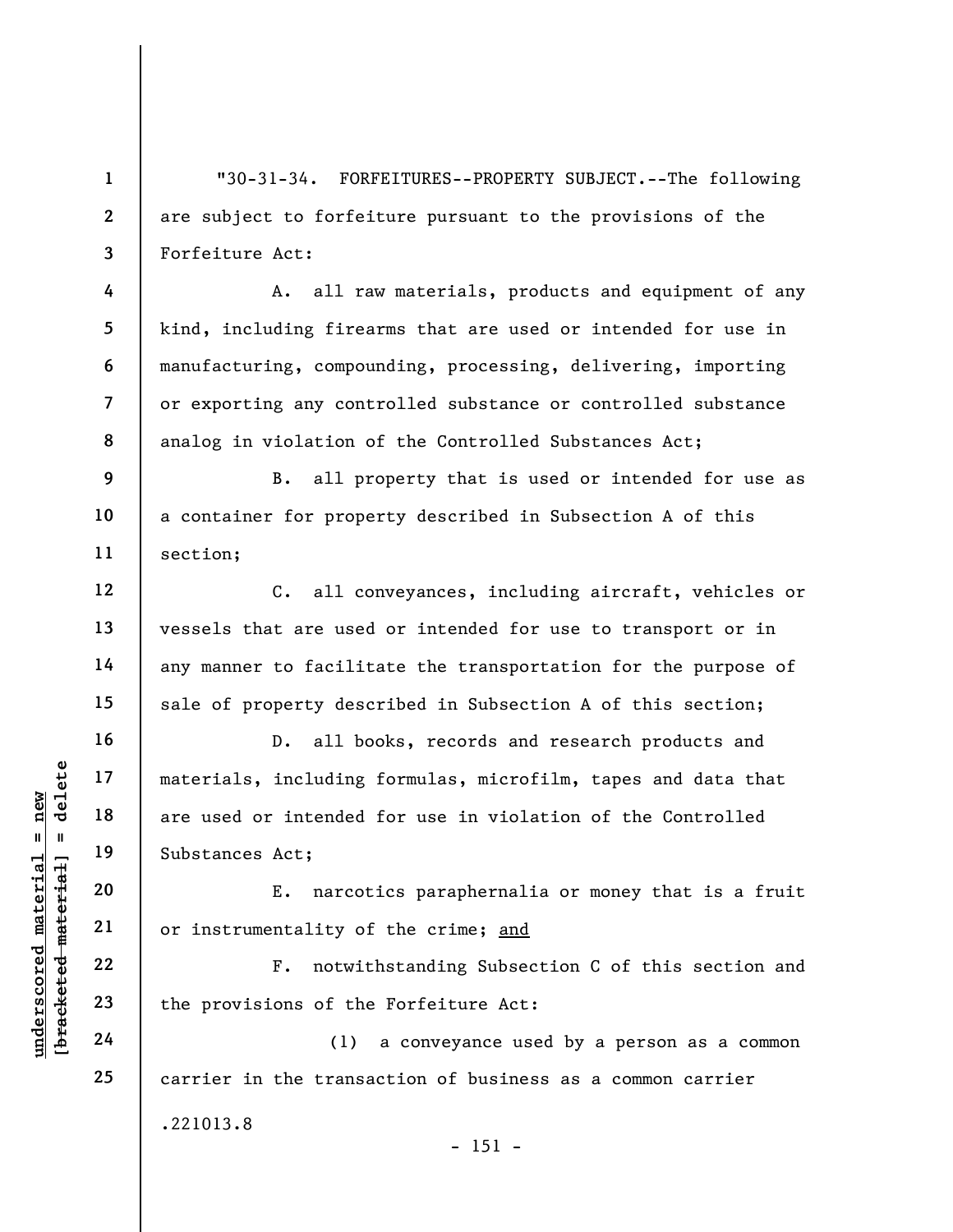UNDERECTION 67. A<br>
Wednesday of Section 30-31-2<br>
under 19<br>
20<br>
TINEW MATERIAL]<br>
21<br>
DUTIES--CULTIVATION C<br>
22<br>
23<br>
24<br>
24<br>
22<br>
24<br>
22<br>
24<br>
24<br>
22<br>
24<br>
22<br>
24<br>
22<br>
24<br>
22<br>
24<br>
22<br>
24<br>
22<br>
24<br>
22<br>
24<br>
22<br>
24<br>
22<br>
24<br>
22<br>
24<br> 1 2 3 4 5 6 7 8 9 10 11 12 13 14 15 16 17 18 19 20 21 22 23 24 25 shall not be subject to forfeiture pursuant to this section unless it appears that the owner or other person in charge of the conveyance is a consenting party or privy to a violation of the Controlled Substances Act; (2) a conveyance shall not be subject to forfeiture pursuant to this section by reason of an act or omission established for the owner to have been committed or omitted without the owner's knowledge or consent; (3) a conveyance is not subject to forfeiture for a violation of law the penalty for which is a misdemeanor; and (4) a forfeiture of a conveyance encumbered by a bona fide security interest shall be subject to the interest of a secured party if the secured party neither had knowledge of nor consented to the act or omission [and G. all drug paraphernalia as defined by Subsection V of Section 30-31-2 NMSA 1978]." SECTION 67. A new section of Chapter 76 NMSA 1978 is enacted to read: "[NEW MATERIAL] NEW MEXICO DEPARTMENT OF AGRICULTURE-- DUTIES--CULTIVATION OF CANNABIS.-- A. The New Mexico department of agriculture shall execute the provisions delegated to it for the cultivation of cannabis for medicinal purposes under the Lynn and Erin Compassionate Use Act and for adult use under the Cannabis .221013.8  $- 152 -$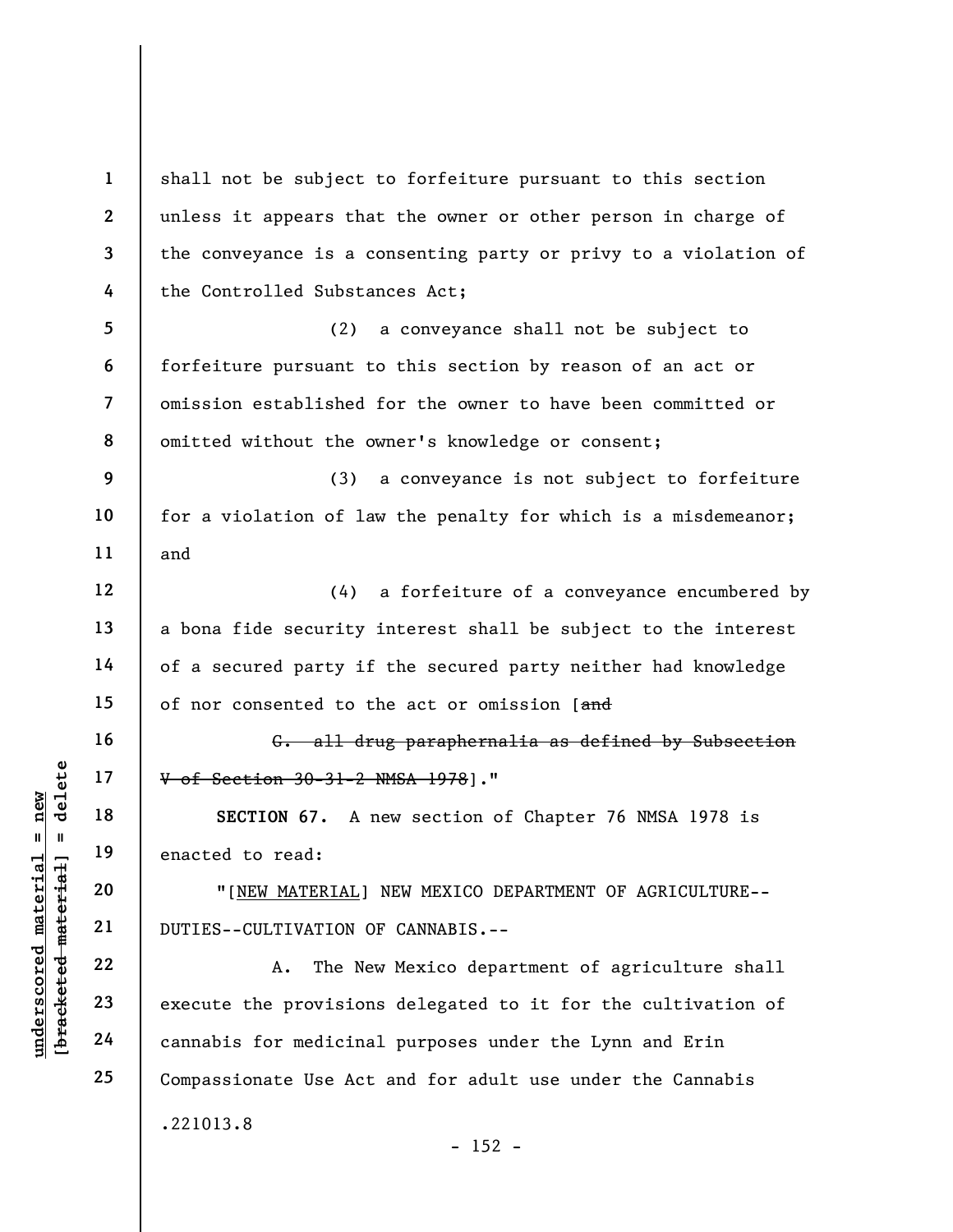1 2 Regulation Act and administer and enforce rules adopted pursuant to those acts.

3 4 5 6 7 8 9 10 11 12 B. No later than the later of May 15, 2021 or fifteen days after the effective date of this 2021 act, the board of regents of New Mexico state university, in consultation with the cannabis control division of the regulation and licensing department and the New Mexico department of agriculture shall promulgate rules pursuant to the State Rules Act that are consistent with industry standards necessary for the New Mexico department of agriculture to carry out its duties as provided in the Cannabis Regulation Act as follows to:

(1) provide standards for the use of pesticides in the cultivation of cannabis, including the maximum allowances for pesticides and other foreign material such as hair, insects or other similar adulterants, in harvested cannabis;

(2) establish environmental protections that apply to all licensees; and

understand materials;<br>  $\begin{bmatrix}\n1 & 1 & 1 & 1 \\
0 & 1 & 1 & 1 & 1 \\
0 & 0 & 0 & 0 & 0 \\
0 & 0 & 0 & 0 & 0 \\
0 & 0 & 0 & 0 & 0 \\
0 & 0 & 0 & 0 & 0 \\
0 & 0 & 0 & 0 & 0 \\
0 & 0 & 0 & 0 & 0 \\
0 & 0 & 0 & 0 & 0 \\
0 & 0 & 0 & 0 & 0 \\
0 & 0 & 0 & 0 & 0 \\
0 & 0 & 0 & 0 & 0 \\
0 & 0 & 0 & 0 & 0 \\
0 & 0 & 0 & 0 &$ (3) provide protocols to ensure licensees' compliance with state laws governing environmental impacts, natural resource protection, water quality, water supply, hazardous materials, pesticide use and wastewater discharge."

SECTION 68. [NEW MATERIAL] COOPERATION OF AGENCIES.--All state agencies shall cooperate with the cannabis control .221013.8

 $- 153 -$ 

13

14

15

16

17

18

19

20

21

22

23

24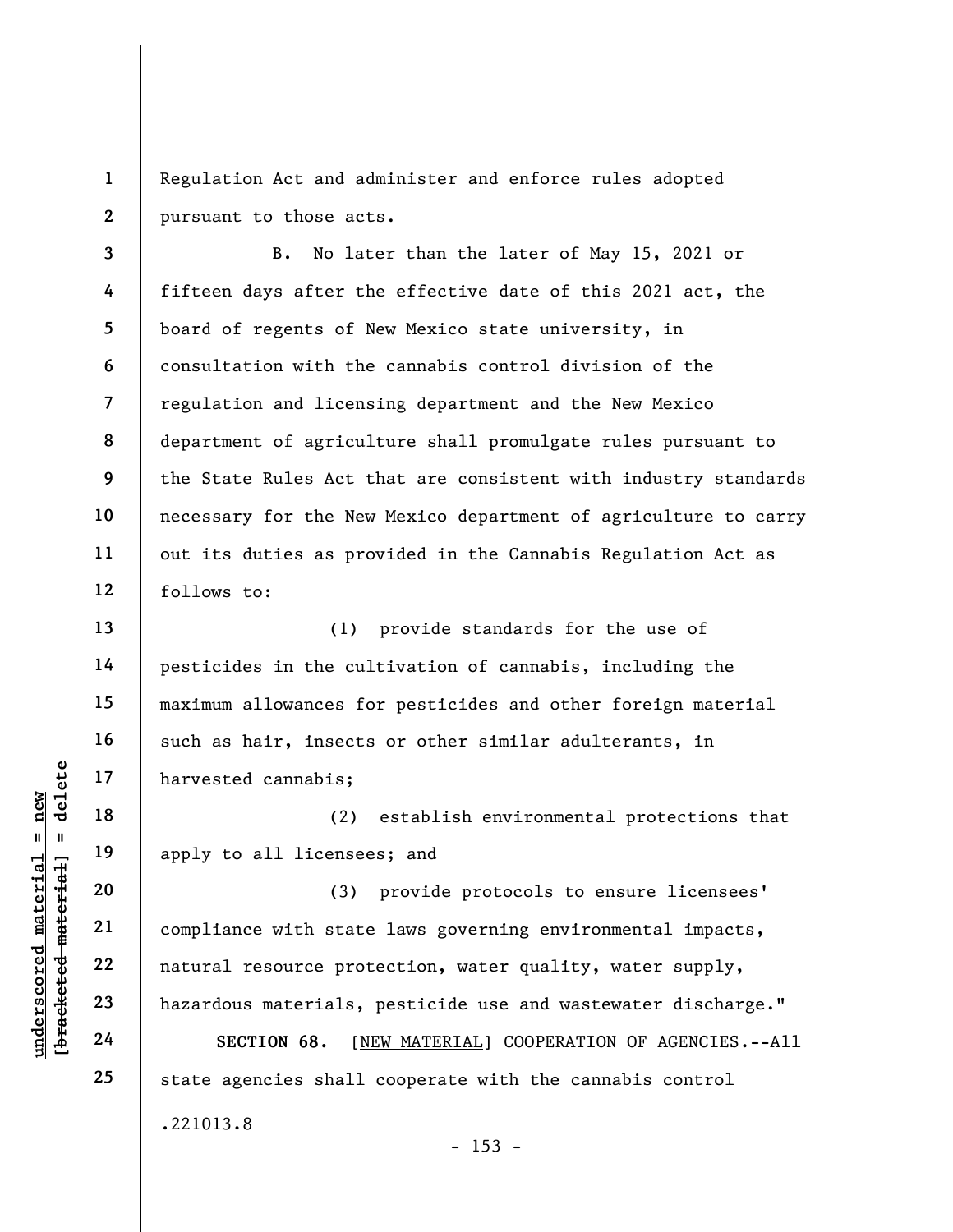division of the regulation and licensing department in carrying out the provisions of the Cannabis Regulation Act.

SECTION 69. TEMPORARY PROVISION--TRANSFER--FUNCTIONS, PERSONNEL, MONEY, PROPERTY, CONTRACTUAL OBLIGATIONS AND STATUTORY REFERENCES--MEDICAL CANNABIS FUND--RULES.--

A. On the effective date of this act, all functions, personnel, money, appropriations, records, furniture, equipment and other property of the department of health's medical cannabis program that are not part of the department's medical cannabis registry powers and duties shall be transferred to the regulation and licensing department.

B. On the effective date of this act, all contractual obligations and other agreements of the department of health as they pertain to the department's medical cannabis program that are not part of the department's medical cannabis registry powers and duties are binding on the regulation and licensing department.

understand that pertain to the department.<br>
The new that pertain to the department<br>
20 are not part of the department<br>
22 cannabis control dividended<br>
23 department.<br>
24 D. On the C. Statutory references to the department of health that pertain to the department's medical cannabis program that are not part of the department's medical cannabis registry powers and duties shall be deemed to be references to the cannabis control division of the regulation and licensing department.

D. On the effective date of this act, any unexpended or unencumbered balance in the medical cannabis fund .221013.8  $- 154 -$ 

1

2

3

4

5

6

7

8

9

10

11

12

13

14

15

16

17

18

19

20

21

22

23

24